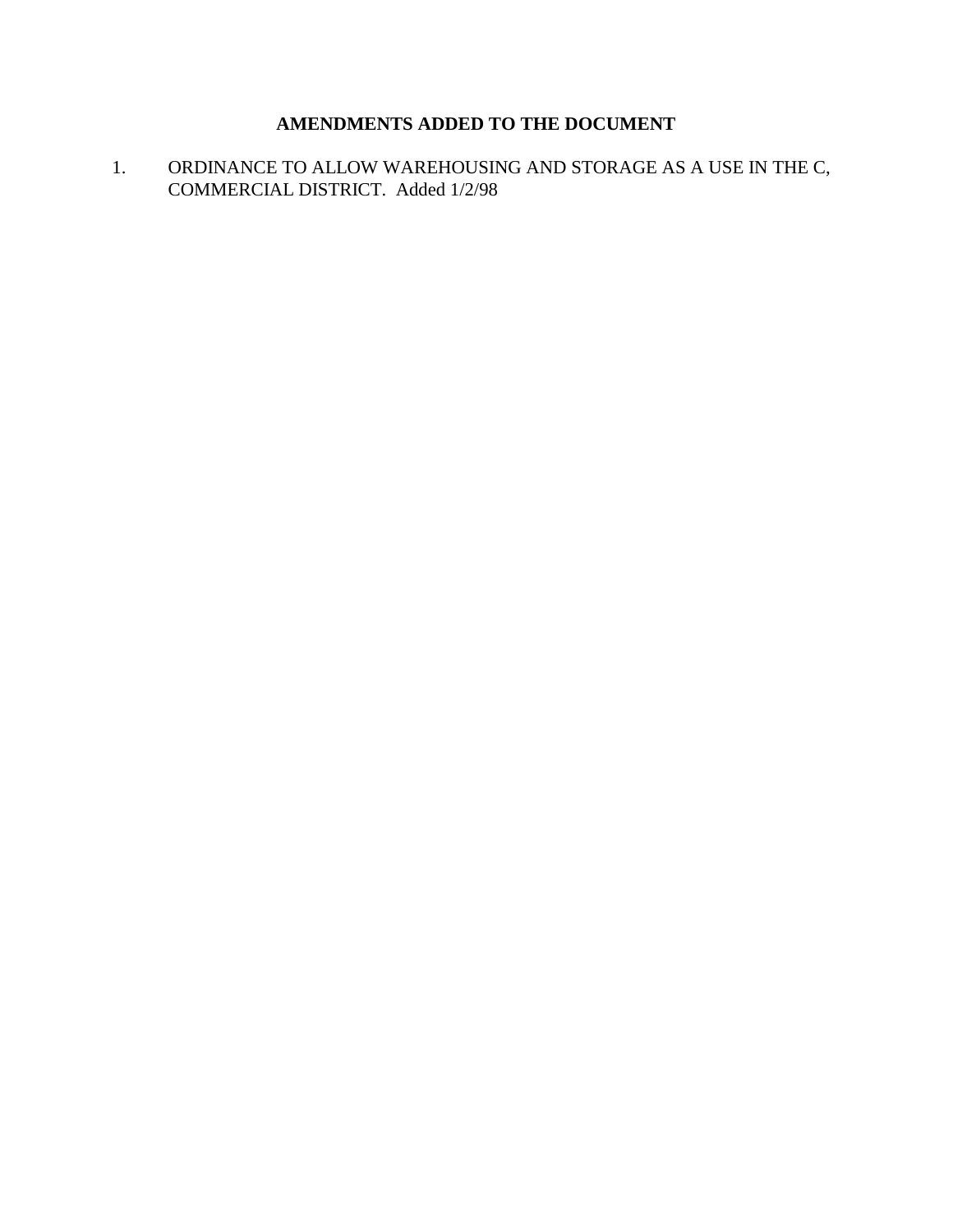07/02/19

# **ZONING ORDINANCE**

**for the**

# **MUNFORD PLANNING REGION**

# **TIPTON COUNTY, TENNESSEE**

**MARCH, 1987**

**(REVISED September, 1994) (UPDATED August, 1998)**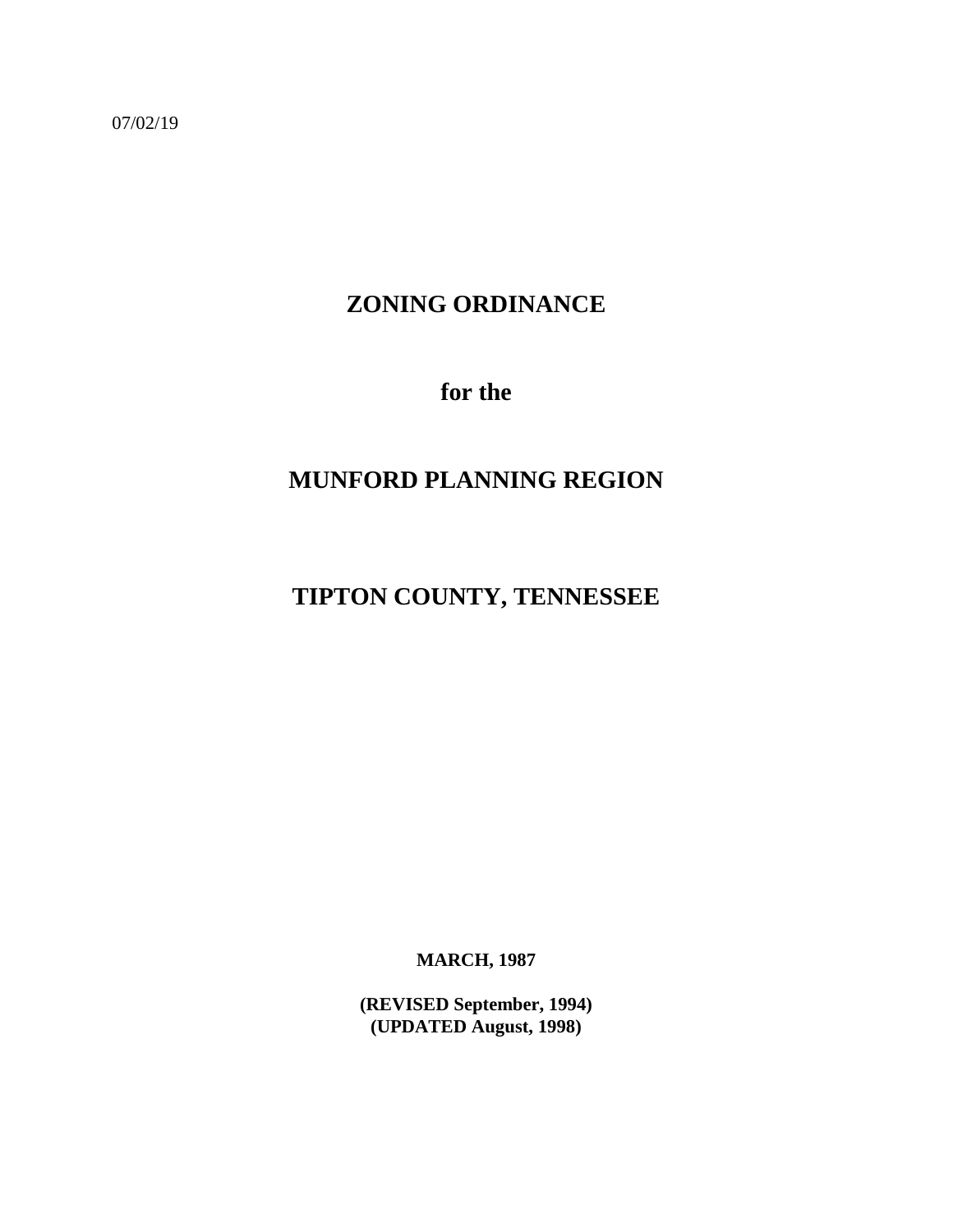Prepared for

# **THE MUNFORD MUNICIPAL-REGIONAL PLANNING COMMISSION**

Planning Commission Members (1987)

Don Mecklin, Chairman

Albert Welch Carl F. Billings

J. R. Bibb, Mayor Theresa B. Colin George Baddour Michael V. Taylor

Planning Commission Members (1994)

Roy Meadors, Chairman

John Chorley, Mayor Jasper Sage Jim Hayes William K. Malone Bobby Alsbrook Jerry Trobaugh

Prepared by

Department of Economic and Community Development Local Planning Office West Tennessee Region Jackson, Tennessee 38301

November, 1994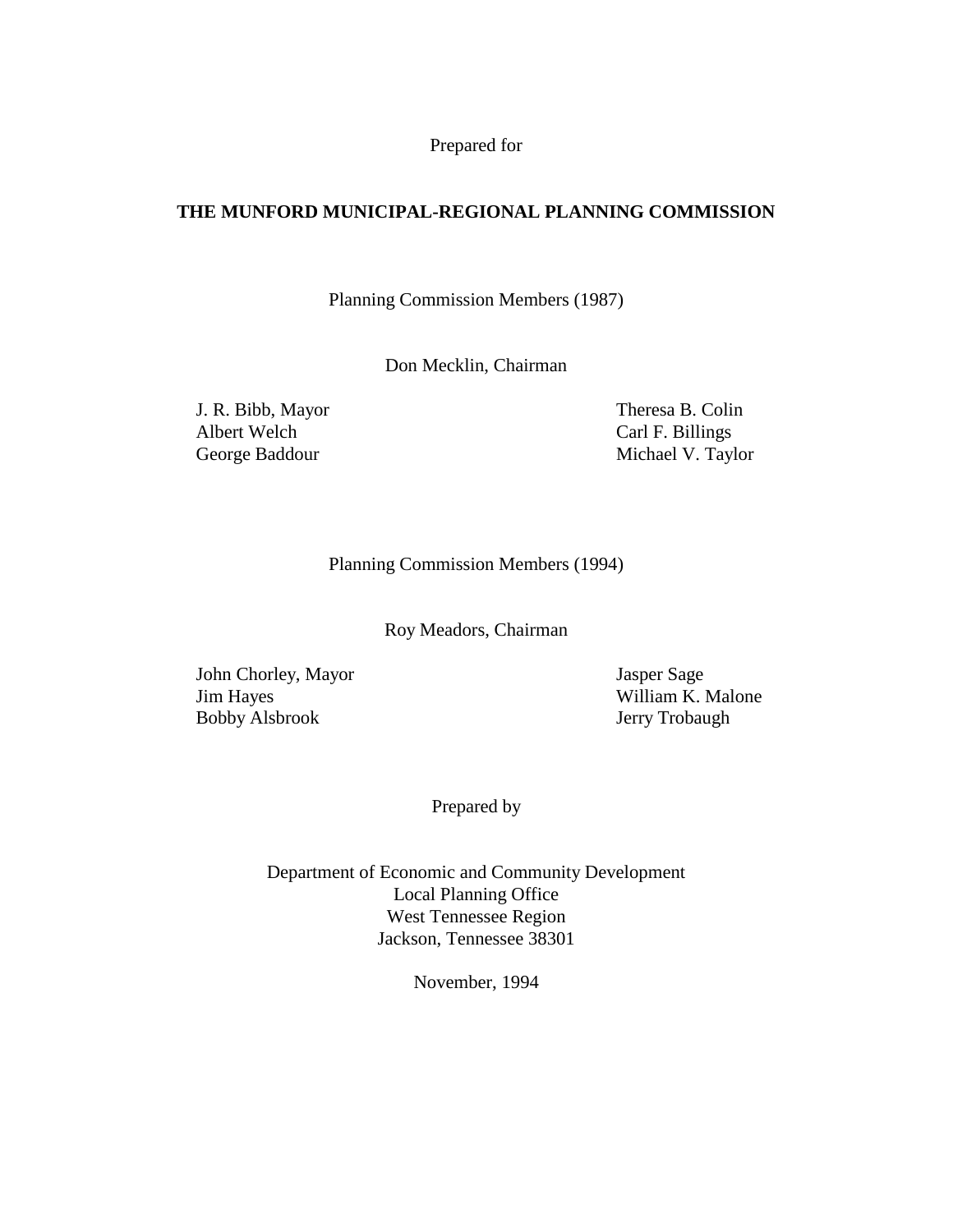# **CONTENTS**

|                     |                                                                  | Page       |
|---------------------|------------------------------------------------------------------|------------|
| <b>CHAPTER I</b>    | <b>GENERAL PROVISIONS RELATING</b><br><b>TO ZONING</b>           | $I - 1$    |
| <b>CHAPTER II</b>   | <b>DEFINITIONS</b>                                               | $II - 1$   |
| <b>CHAPTER III</b>  | <b>GENERAL PROVISIONS</b>                                        | $III - 1$  |
| <b>CHAPTER IV</b>   | <b>ESTABLISHMENT OF DISTRICTS</b>                                | $IV - 1$   |
| <b>CHAPTER V</b>    | PROVISIONS GOVERNING FAR DISTRICTS                               | $V - 1$    |
| <b>CHAPTER VI</b>   | PROVISIONS GOVERNING RESIDENTIAL<br><b>DISTRICTS</b>             | $VI - 1$   |
| <b>CHAPTER VII</b>  | PROVISIONS GOVERNING RESIDENTIAL<br><b>MOBILE HOME DISTRICTS</b> | $VII - 1$  |
| <b>CHAPTER VIII</b> | PROVISIONS GOVERNING COMMERCIAL<br><b>DISTRICTS</b>              | $VIII - 1$ |
| <b>CHAPTER IX</b>   | PROVISIONS GOVERNING INDUSTRIAL<br><b>DISTRICTS</b>              | $IX - 1$   |
| <b>CHAPTER X</b>    | PROVISIONS GOVERNING FLOOD OVERLAY<br><b>DISTRICTS</b>           | $X - 1$    |
| <b>CHAPTER XI</b>   | <b>EXCEPTIONS AND MODIFICATIONS</b>                              | $XI - 1$   |
| <b>CHAPTER XII</b>  | <b>ENFORCEMENT</b>                                               | $XII - 1$  |
| <b>CHAPTER XIII</b> | <b>BOARD OF ZONING APPEALS</b>                                   | $XIII -1$  |
| <b>CHAPTER XIV</b>  | <b>AMENDMENT</b>                                                 | $XIV - 1$  |
| <b>CHAPTER XV</b>   | <b>LEGAL STATUS PROVISIONS</b>                                   | $XV - 1$   |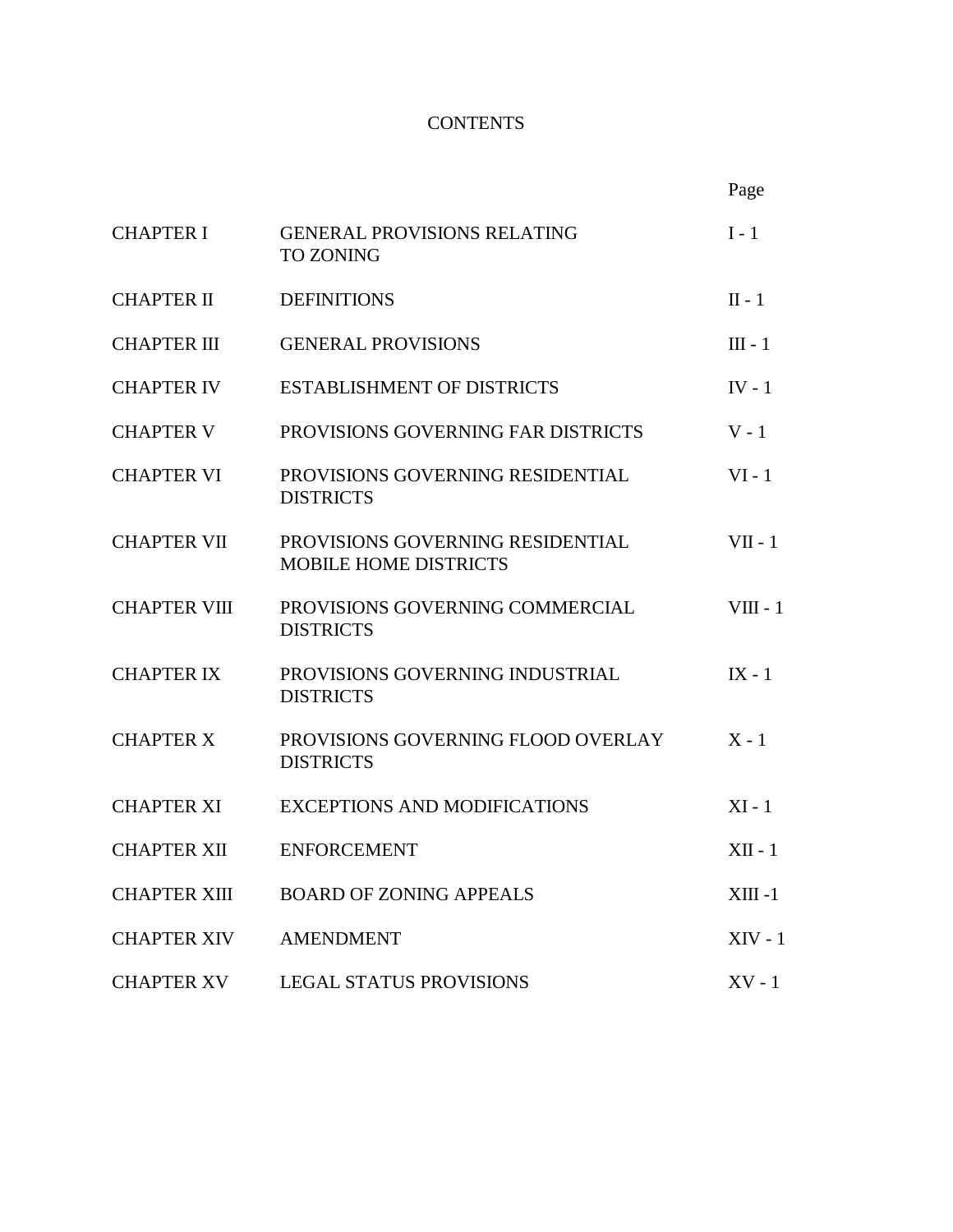### **CHAPTER I**

### **GENERAL PROVISIONS RELATING TO ZONING**

### **AUTHORITY**

An ordinance, in pursuance to the authority granted by Section 13-7-301 through 13-7-306 of the Tennessee Code Annotated, to provide for the establishment of districts or zones within the Munford Planning Region; to regulate within such districts the location, height, bulk, number of stories and size of buildings and other structures, the percentage of the lot which may be occupied, the size of yards, courts, and other open spaces, the density of population, the uses of buildings, structures, and land for trade, industry, residence, recreation, public activities, and other purposes; and to provide methods of administration of this Ordinance and to prescribe penalties for the violation thereof.

In accordance with Tennessee Code Annotated 13-7-302 and 13-7-303, the Tipton County Commission passed a resolution on January 12, 1987 to allow the Board of Mayor and Aldermen of the City of Munford to zone the Munford Planning Region.

BE IT ORDAINED BY THE BOARD OF MAYOR AND ALDERMEN OF THE CITY OF MUNFORD, TENNESSEE, AS FOLLOWS:

#### **1.01 Title**

This Ordinance shall be known and may be cited as the Zoning Ordinance of the Munford Planning Region, Tipton County, Tennessee, and the map herein referred to which is identified by and titled, "Official Zoning Map for the Munford Planning Region, Tipton County, Tennessee", and all explanatory matters thereon are hereby adopted and made a part of this Ordinance. The Official Zoning Map shall be located in the Munford City Hall and shall be identified by the signature of the Mayor and attested by the City Recorder. The Official Zoning Map may be amended under the procedures set forth in Chapter XIV of this Ordinance, provided, however, that no amendment of the Official Zoning Map shall become effective until after such change and entry has been made on said map and signed by the Mayor and attested by the City Recorder.

### **1.02 Purpose**

The Zoning Ordinance and districts as herein set forth have been made in accordance with the comprehensive plan for the purpose of promoting the public health, safety, morals, convenience, order, prosperity and the general welfare of the Munford Planning Region. They have been designed to lessen congestion in the streets; to secure safety from fire, panic, and other dangers; to provide adequate light and air; to prevent the overcrowding of land; to avoid over concentration of population; and to facilitate the adequate provision of transportation, water, wastewater, schools, parks and other public requirements. They have been made with reasonable consideration among other things, as to the character of each district and its peculiar suitability for particular uses, and with a view of conserving the value of buildings and encouraging the most appropriate use of land throughout the Munford Planning Region.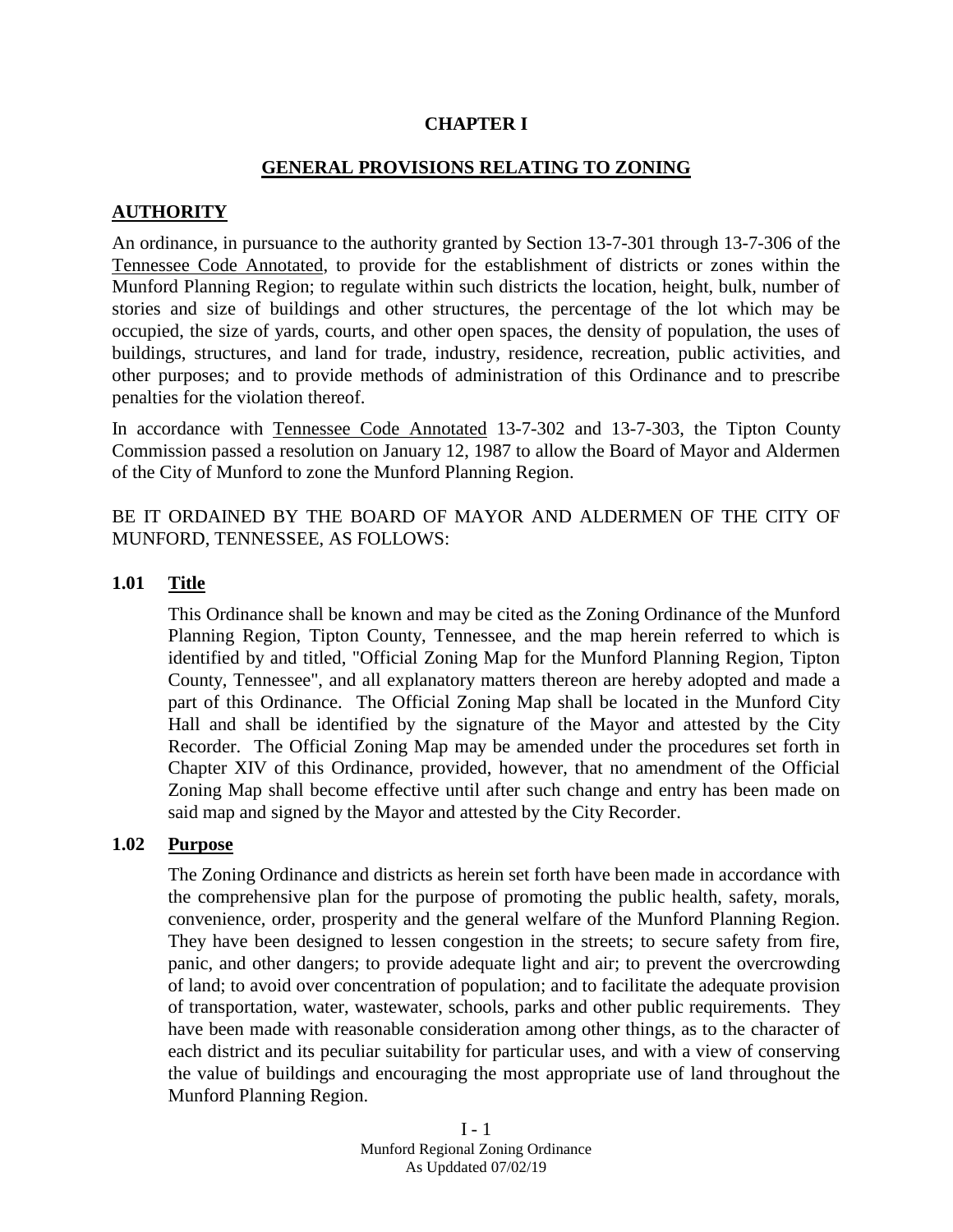# **CHAPTER II**

# **DEFINITIONS**

Except as specifically defined herein, all words used in this Ordinance have their customary dictionary definitions where not inconsistent with the context of the Ordinance. The words "shall and "must" are mandatory, not directory. Words used in the present shall include the future; the singular number shall include the plural and the plural the singular number; the word "building" shall include the word "structure". In case of conflict between building code or dictionary definitions with the definitions contained in this Ordinance, the definition herein shall prevail.

The categories established herein to define the permitted uses are derived from the Standard Land Use Coding Manual and adapted to the particular needs of the Munford Planning Region. The Standard Land Use Coding Manual provided as a supplement to this Ordinance is intended to serve as a guide in the determination of what uses are permitted in all districts.

**Accessory Building and Use** - See Building, Accessory

**Alley** - Any public or private way set aside for public travel, twenty (20) feet or less in width.

**Amusement** - An establishment which provides: arcade type entertainments including such items as pinball machines, video games and pool tables; miniature golf; or other amusements (see Code 73 in the Standard Land Use Coding Manual).

**Automobile Storage Yard** - Any land use for the parking and/or storage of one or more abandoned or impounded operable vehicles for which compensation is received.

**Buffer Strip** - A strip of land, established to protect one type of land use from another with which it is incompatible, which is landscaped and kept in perpetual open space uses.

**Building** - Any structure constructed or used for residence, business, industry, or other public or private purposes or accessory thereto.

**Building, Accessory** - A subordinate building or structure, the use of which is incidental to the principal building on the same lot. For purposes of this Ordinance, such structures include, but are not limited to storage sheds, workshops, satellite dishes and pads.

**Building Line - Front, Side, Rear** - Lines which define the required area for the front, side and rear yards, as set forth in this Ordinance. This line is usually fixed parallel to the lot line and is equivalent to the required yard.

**Building, Principal** - A building in which is conducted the primary use of the lot on which it is situated. In R-MH, R or FAR districts, any dwelling shall be deemed to be the principal building on the lot on which the same is situated.

**Building, Coverage** - The portion of the lot area, expressed as a percent, that is covered by the maximum horizontal cross-section of the building or buildings. Building coverage shall not include any required yard space.

**Building Permit** - As defined in this Ordinance, shall mean a zoning and building compliance permit as required by the City of Munford, and as further explained in the Chapter XII, Section 12.02 of this Ordinance.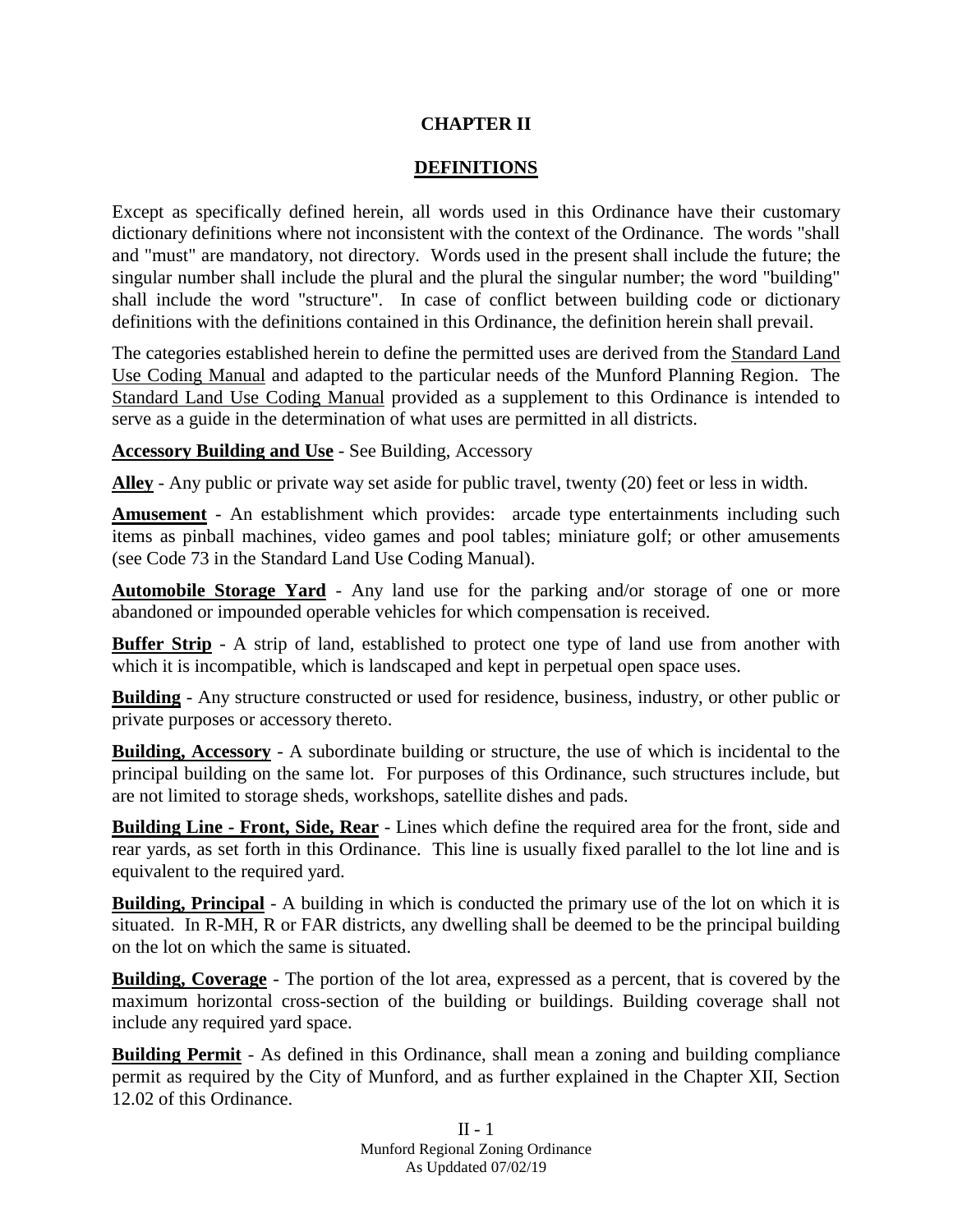**Business Service** - Establishment which provide aid or merchandise to retail trade establishments including: advertising firms; consumer and mercantile credit reporting and collection firms; duplicating, mailing and stenographic services; dwelling and building cleaning services; photo finishing; and trading stamp service (see Code 63 in the Standard Land Use Coding Manual).

**Clinic** - Any establishment housing facilities for medical or dental diagnosis and treatment exclusive of major surgical procedures for patients who are not kept overnight on the premises (see Codes 6511, 6512 and 6517 in the Standard Land Use Coding Manual).

**Commercial** - Activities related to the provision of products and services. See retail and wholesale trade; financial, business, personal and professional services (see Codes 51-68 in the Standard Land Use Coding Manual).

**Communication** - Radio, telegraph and television broadcast receiving and relay facilities (see Code 47 in the Standard Land Use Coding Manual).

**Cultural Activity** - Any institution concerning with the appreciation of nature and the humanities such as but not limited to museums, art galleries, historic sites and aquariums (see Code 71 in the Standard Land Use Coding Manual).

**Density** - Maximum number of units per acre allowed by this Zoning Ordinance.

**District** - Any section or sections of the Munford Planning Region for which the regulations governing the use of land and use, density, bulk, height, and coverage of buildings and other structures are uniform.

**Driveway** - A paved or gravel way, on private property, providing access from a public way, street or alley, to the main buildings, carport, garage, parking space or other portion of the premises.

**Dwelling** - A building or portion thereof which is designed for or used for human residential habitation. For the purpose of this Ordinance, the term "dwelling" shall not include boarding or rooming houses, motels, hotels, or other structures designed for transient residence.

**Dwelling, Condominium-Residential** - A multi-family or townhouse development where the individual units are owned separately with common ownership of the land surrounding the development.

**Dwelling, Manufactured Residential** - A structure, transportable in more than one section, which may be built on a permanent chassis and designed to be used as a single-family dwelling with a permanent foundation when connected to the required utilities, and includes the plumbing, heating, air conditioning and electrical systems contained therein. For the purpose of these regulations the term "manufactured home" does not include "mobile home" as herein defined and as further defined in Tennessee Code Annotated Section 13-24-201.

**Dwelling, Mobile Home** - A factory-built, residential structure constructed as a single, selfcontained unit and mounted on a single chassis or under-carriage which includes axles, wheels, and a tongue or hitch. A mobile home is designed for transportation after fabrication on streets and highways on its own wheels or on a flat bed or other trailer for delivery to a mobile home dealer, or arriving at the site ready for occupancy, except for minor and incidental unpacking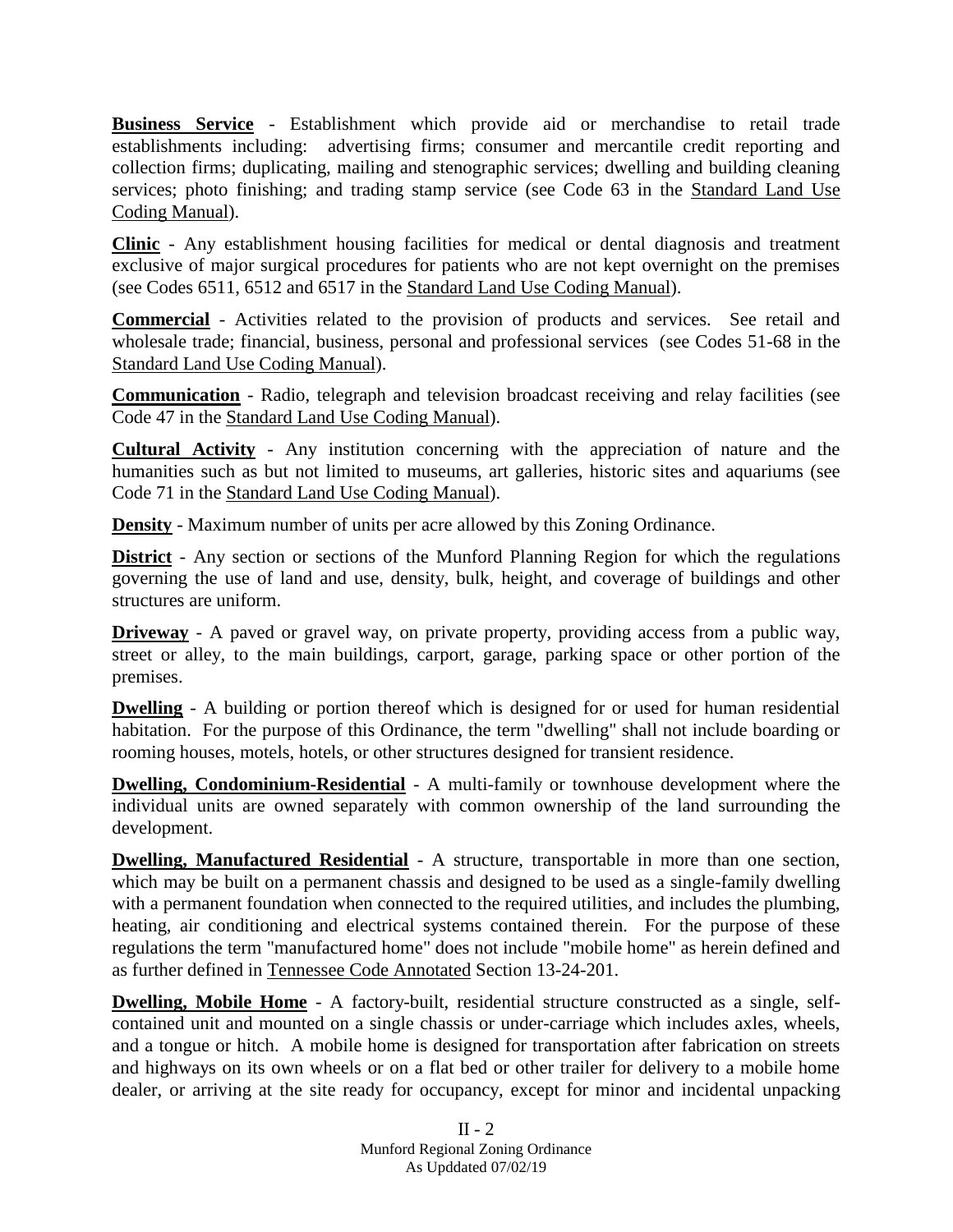assembly operations, location on jacks or permanent foundations, and connections to utilities. The character of a mobile home as a non-permanent dwelling shall not be changed by removal of the wheels and/or carriage or placement on a permanent foundation. A travel trailer is not considered a mobile home.

The term "mobile home" shall include further definition as provided in Tennessee Code Annotated, Section 68-36-202.

**Dwelling, Multi-Family** - A building or portion thereof, designed to be occupied by three (3) or more families living independently of each other. (Also see condominiums, residential and dwelling, townhouse)

**Dwelling, Single-Family** - A detached residential dwelling unit other than a mobile home designed for and occupied by one family only.

**Dwelling, Two-Family** - A building designed to be occupied by two (2) families, living independently of each other and having one wall common to both dwelling units.

**Dwelling, Townhouse** - An attached residential dwelling unit for occupancy by one (1) family constructed in a row with each unit occupying at least (2) stories. Each dwelling unit is separated from the adjoining unit in each story by an adjoining fire resistant wall which has no openings in it and extends from the lowest floor through the roof with each dwelling unit having independent access to the exterior in the ground floor, (also see condominium, residential).

**Dwelling Unit** - One room or rooms connected together, serving as the living quarters for a family and used for owner occupancy, or rental or lease on a weekly, monthly, or longer basis, and physically separated from any other rooms or dwelling units which may be in the same structure and containing independent cooking and sleeping facilities.

**Education Services** - Established schools including primary, secondary, universities, colleges, junior colleges and various private facilities such as correspondence schools and art, dance and music schools (see Code 68 in the Standards Land Use Coding Manual).

**Family** - One or more persons occupying a separate independent non-profit house keeping unit.

**Finance, Insurance and Real Estate Services** - Those establishments which provide banking or bank related functions and insurance and real estate brokers (see Code 61 in the Standard Land Use Coding Manual).

**Governmental Agency** - An agency of the Federal, State, or the Local Government or any combination thereof.

**Governmental Services** - Fire, Police, Judicial and other services provided by the government (see Code 67 in the Standard Land Use Coding Manual).

**Grade** - The ground elevation used for the purpose of regulating the height of building. The ground elevation used for this purpose shall be the average of the finished ground elevations at the front line of the building.

**Gross Floor Area** - The total floor area within the walls of a structure.

**Height of Building** - The vertical distance from the finished grade at the building line to the highest point of the building.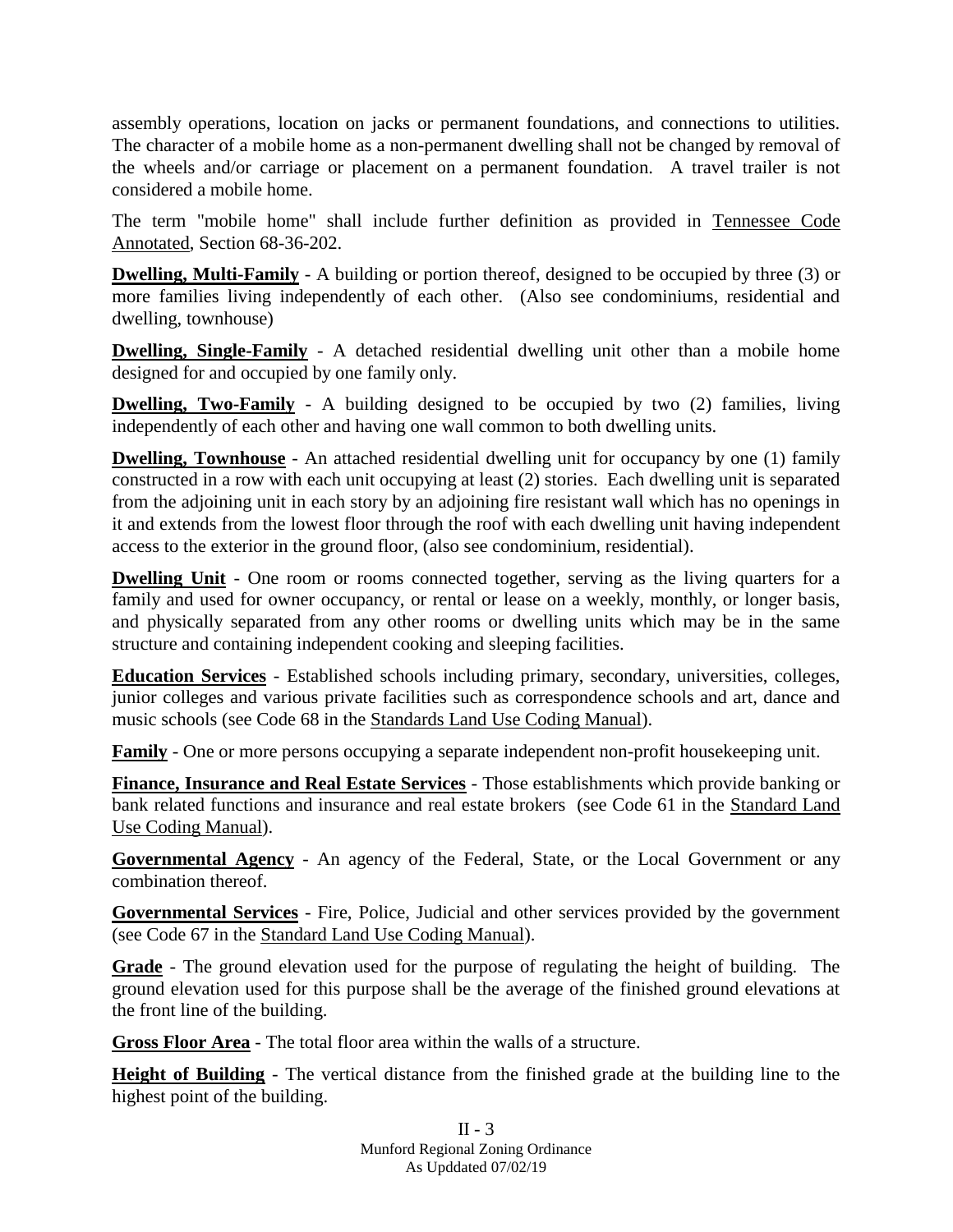**Illegal Sign** - A sign which did not conform to the provisions of the Zoning Ordinance at the time of its installation.

**Incidental Home Occupation** - A venture for profit which is incidently conducted in a dwelling unit as an accessory to the residential use provided that: the venture is conducted in the principal building; all persons engaged in the venture are residents of the dwelling unit (with the exception of a Bed and Breakfast operation which may employ a maximum of two (2) assistants); no more than twenty (20) percent of the total ground floor area is used for the venture and no evidence of the venture is visible from any public way. Incidental home occupations shall include: arts and crafts, dressmaking and sewing; individual instruction in music or art; individual tutoring; professional services where clients are served one at a time and distribution type sales of merchandise such as Amway or Avon in which clients generally do not come to the residence.

**Institution** - A building occupied or operated by a non-profit society, corporation, individual foundation or governmental agency for the purpose of providing charitable, social educational or similar services of a charitable character to the public.

**Kindergartens** - See Nursery School

**Landscaping** - A planted and maintained area of trees, shrubs, lawns, and other ground over or materials designated to present an aesthetic buffer between properties and adjoining uses or street areas.

**Loading Space** - An off-street space on the same lot with a building or group of buildings for temporary parking of a vehicle while loading and unloading merchandise or materials.

**Lot** - A legally recorded piece, parcel, or plot of land in one ownership, which may include one or more lots of record, occupied or to be occupied by one principal building and its accessory building. Such a lot shall be at least of sufficient size to meet minimum zoning requirements for use, coverage, and area, and to provide such yards and other spaces as required by this Ordinance. All lots shall front on and have access to a public street.

**Lot Area** - The total horizontal area included within lot lines.

**Lot, Corner** - A lot abutting upon two (2) or more streets at their intersection. A lot abutting on a curved street or streets shall be considered a corner lot if straight lines drawn from the foremost points of the side lot lines to the foremost point of the lot meet at an interior angle of less than one hundred and thirty-five (135) degrees.

**Lot Coverage** - The lot area covered by all buildings located therein.

**Lot, Double Frontage** - A lot having frontage on two (2) non-intersecting streets as distinguished from a corner lot.

**Lot Line** - The boundary dividing a given lot from adjacent lots and/or the right-of-way of a street or alley.

**Lot of Record** - A parcel legally recorded in the Office of the Tipton County Register of Deeds prior to the date of the adoption of this Ordinance.

**Lot Width** - The horizontal measurement at the building line, provided however, that the width between side lot lines at the points where they intersect the street shall not be less than eighty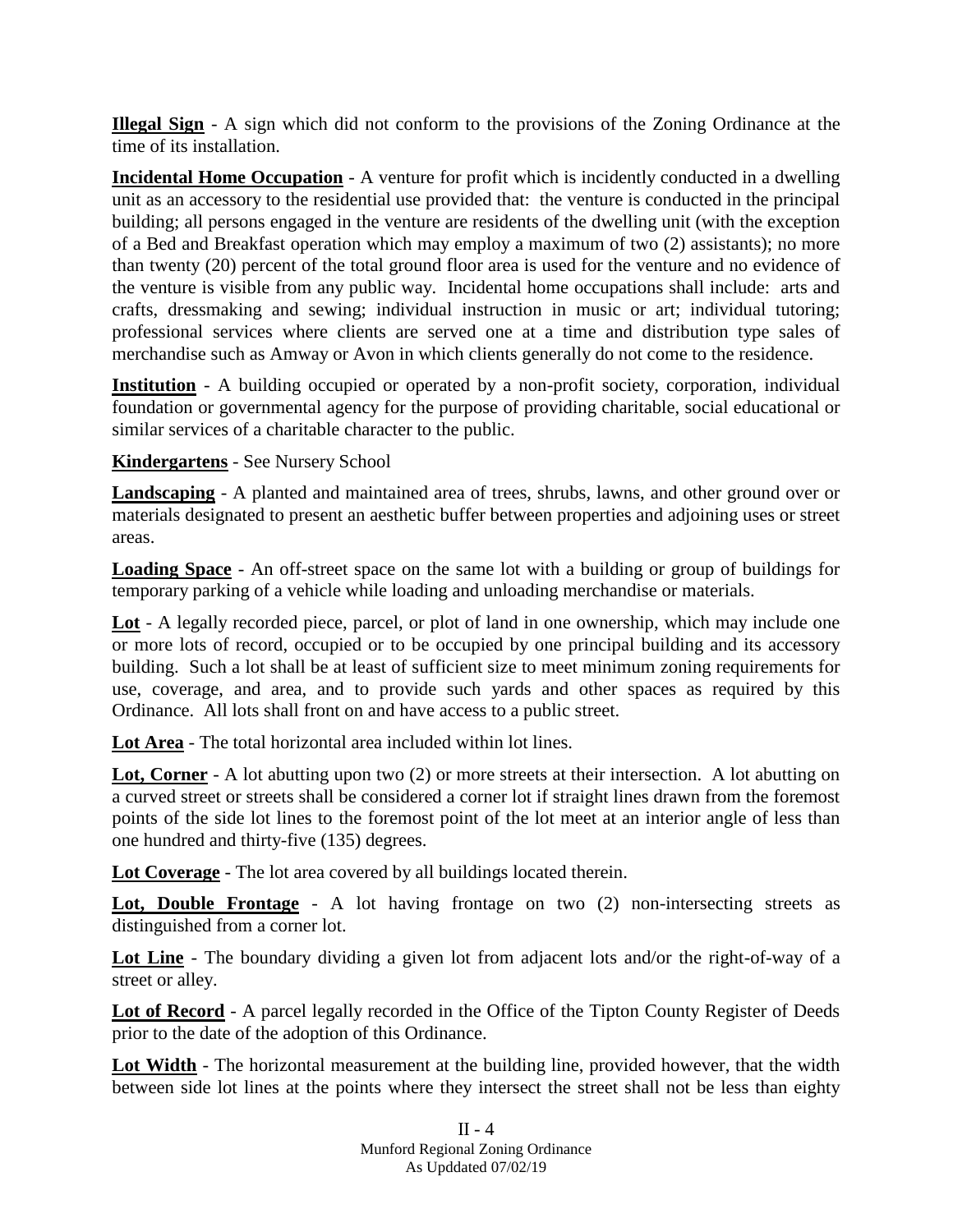(80) percent of the required minimum lot width, except in the case of lots on the turning circle of cul-de-sac turn arounds; a minimum street abutment distance of twenty-five (25) feet shall apply to cul-de-sac turn arounds.

**Medical Services** - Those establishments which provide aid or merchandise relating to or concerned with the practice of medicine; excluding sanitariums, convalescent and rest home services (see Code 651 in the **Standard Land Use Coding Manual**.

**Mobile Home Park** - Any plot or ground two (2) acres or more in size upon which two (2) or more mobile homes, occupied for dwelling or sleeping purposes, are located, regardless to whether or not a charge is made for such accommodations.

**Motor Vehicle Transportation** - Transportation services including bus, taxi and motor freight transportation (see Code 42 in the Standard Land Use Coding Manual).

**Non-conformity** - A building, use of land, or combination of the two which lawfully existed prior to the adoption or amendment of this Ordinance, but which no longer complies with the use regulations of the district in which it is located.

**Noxious Matter** - Material (in gaseous, liquid, solid, particulate, or any other form) which is capable of causing injury to living organisms by chemical reaction or is capable of causing detrimental effects upon the social, economic, or psychological well-being of individuals (also see toxic materials).

**Nursery** - Refers to the various arrangements made by parents for the care outside their home of children under seventeen (17) years of age, for less than 24-hour periods as provided in Tennessee Code Annotated, Section 14-10-101 through 14-10-105 as well as all pertinent rules, regulations, and standards of the Tennessee Department of Human Services.

**Nursery School** - A building or structure used for the care of children as defined herein. Such a facility normally includes one of the following types:

- (a) Family Day Care Home A home operated by any person who receives pay for providing less than 24-hour supervision and care, without transfer of custody, for 5, 6, or 7 children under 17 years of age, who are not residents of the household. A license is not required for a house providing care for fewer than 5 children.
- (b) Group Day Care Home Any place operated by a person, social agency, corporation, institution, or other group which receives 8 or more children under 17 years of age, for less than 24 hours per day, for care outside their home, without transfer of custody. A group day care home may care for no more than 12 children.
- (c) Day Care Center A place operated by a person, social agency, corporation, institution, or other group that receives pay for the care of 13 or more children under 17 years of age for less than 24 hours per day, without transfer of custody.

**Pads** - The surface on which a trailer is located consisting of concrete footings and a support of the trailer.

**Parks** - An open area set aside for leisure activities which is not used for the operation of a profit making venture, such as but not limited to playgrounds, athletic or playfields and picnic areas.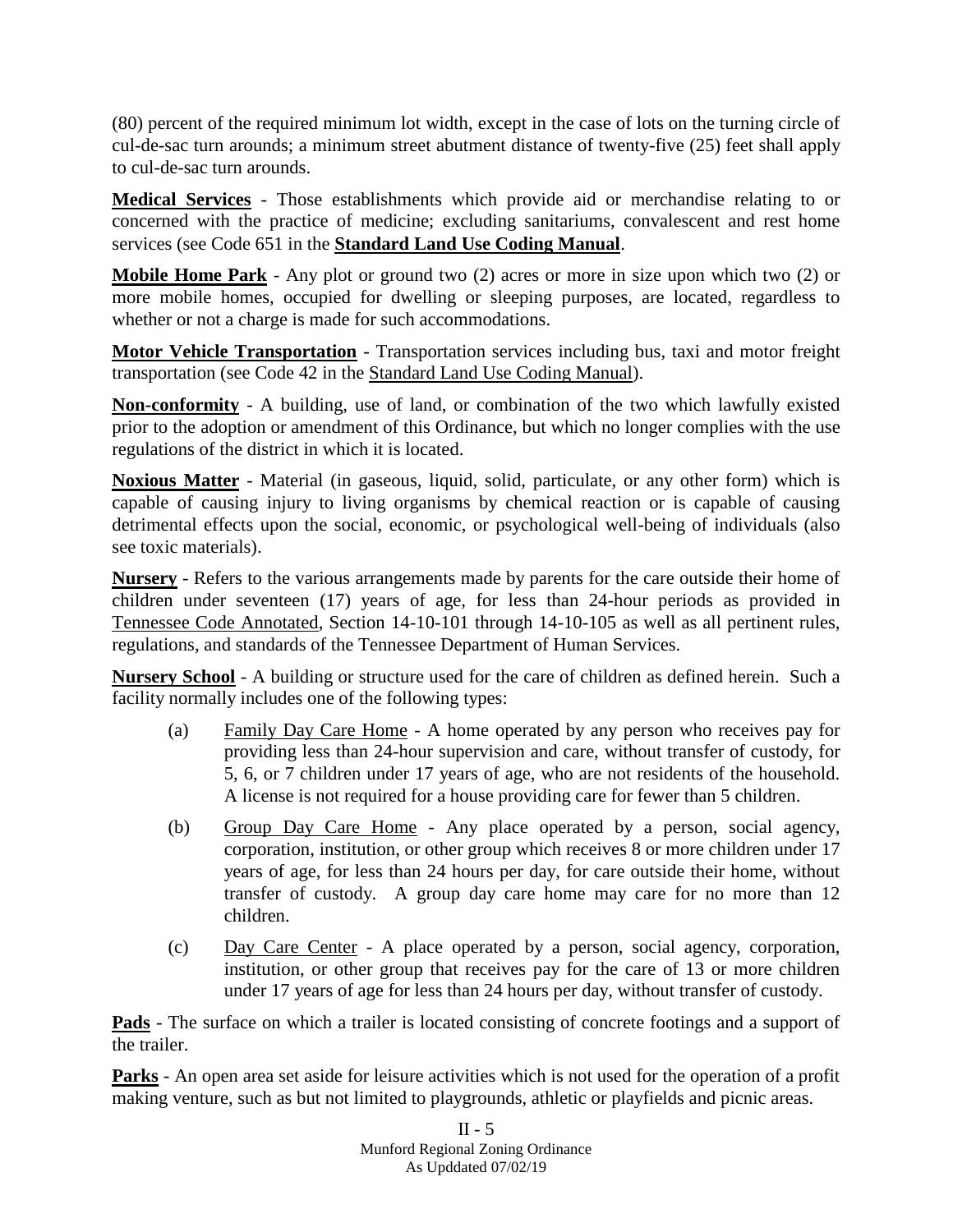**Parking Space-Required** - A paved and properly drained area, enclosed or unclosed, required by this Ordinance to be permanently reserved for parking one (1) motor vehicle. Each required parking space shall have a minimum area of two hundred (200) square feet and not less than ten (10) feet wide, exclusive of driveways and shall be connected with a public street, alley or by a paved driveway affording safe and convenient ingress and egress. Except on lots occupied by single-family and two-family dwellings, parking spaces and driveways shall be arranged as to provide for both ingress and egress by forward motion of the parked or parking vehicle.

**Personal Services** - Establishments which provide services which include laundry, beauty, funeral, and other services to individuals (see Code 62 in the Standard Land Use Coding Manual).

**Planting Screen** - A strip of land containing trees, bushes, or shrubbery which serves as a buffer between lots and/or land uses.

**Plat** - A map, plan or layout indicating the location and boundaries of individual properties and which may indicate structure location and horizontal measurements.

**Plot** - A parcel of land set aside for an individual mobile home in a mobile home park. This is often synonymous with lot.

**Pole Sign** - A free-standing sign supported from the ground by a pole or similar support structure of narrow width which by reason of height does not qualify as a ground sign.

**Portable Sign** - A sign which is not attached by way of a rigid, non-flexible connection to a building or the ground.

**Principal Building** - A building in which is conducted the primary use of the lot on which it is located.

**Principal Use** - The specific primary purpose for which land or a building is used.

**Professional Services** - Those services normally provided by the established professions such as, but not limited to, physician services, dental services, legal services, engineering services, architectural services and accounting services, not to include sanitariums, convalescent and rest home services (see Code 65 in the Standard Land Use Coding Manual).

**Public Assembly Facility** - Any of the following types of institutions or installations where community activities are typically performed such as: parochial and private clubs, lodges, meeting halls, recreation centers and areas; temporary festivals; theaters; public, parochial and private museums and art galleries; places of worship, including any structure or site such as a church, synagogue, chapel, sanctuary or cathedral, used for collective or individual involvement with a religious activity, such as rites, rituals, ceremonies, prayer and discussion; public community centers and recreational areas such as playgrounds, playfields and parks.

**Public Uses** - Facilities such as, but not limited to parks, schools, and offices owned and operated by governmental bodies.

**Public Utility** - Any plant or equipment for the conveyance of telephone messages or for the production, transmission, delivery of or furnishing of heat, chilled air, chilled water, light, power or water, or wastewater facilities, either directly or indirectly to or for the public (see Codes 47 and 48 except Code 4823 and 485 in the Standard Land Use Coding Manual).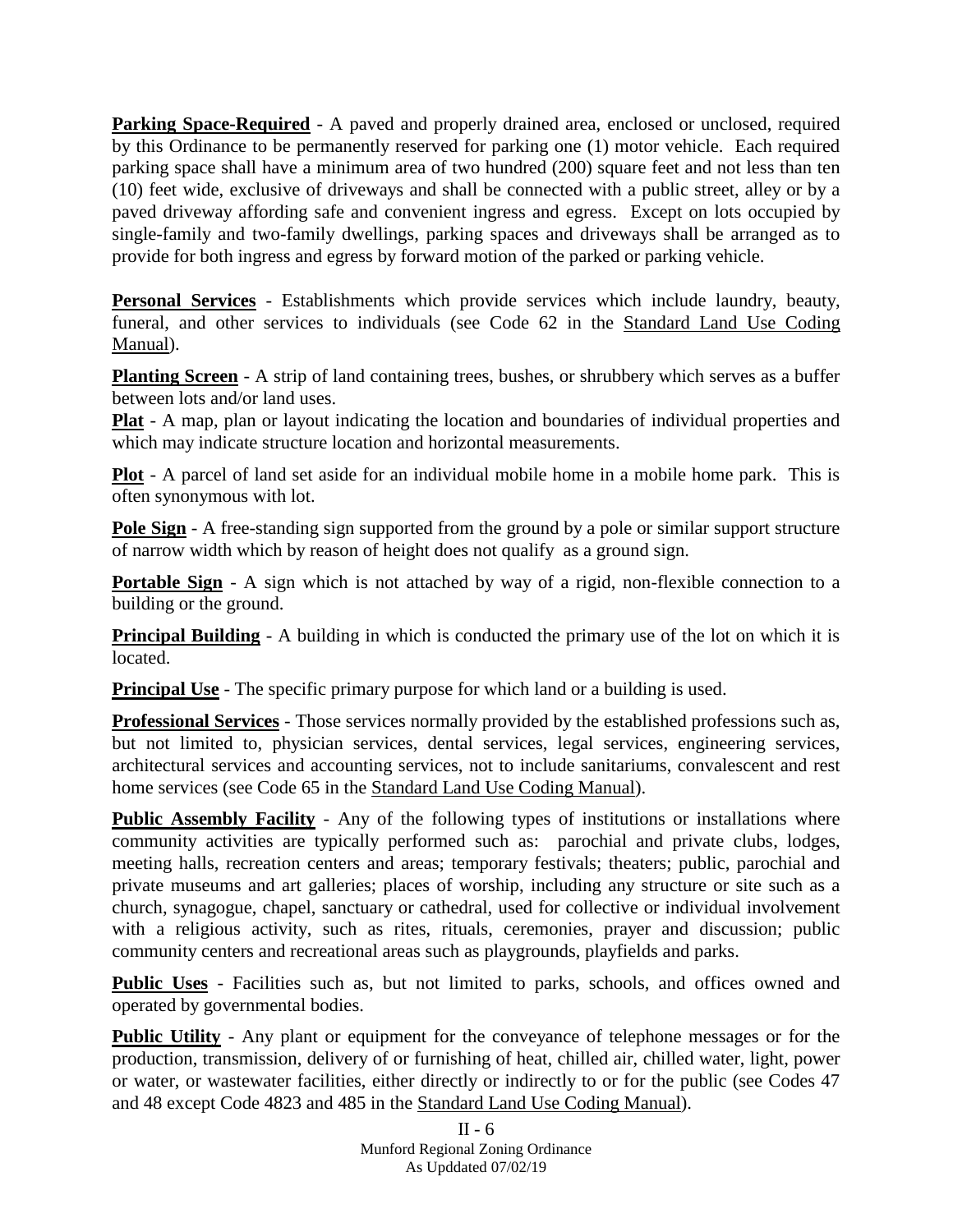**Real Estate Signs** - A sign indicating that a parcel or structure is for sale or rent. This shall include sold signs and signs that indicate that a parcel or structure has been sold through words such as "future home of company b".

**Recreational Activities** - Sports activity, playground and athletic areas, swimming areas, marinas and other similar activities (see Code 74 in the Standard Land Use Coding Manual).

**Recreational Vehicle** - A trailer towed behind a car or a self propelled vehicle intended for use as a temporary recreational dwelling.

**Repair Services** - Those establishments which fix, mend or overhaul merchandise for households or businesses, not to include automobile body shops (see Code 64 in the Standard Land Use Coding Manual).

**Retail Trade** - Those establishments engaged in selling merchandise for personal or household consumption and rendering services incidental to the sale of goods (see Code 52 through 59 in the Standard Land Use Coding Manual).

**Schools, Parochial** - An institution of learning owned and/or operated by a recognized church or religious institution.

**Sign** - Any structure or part thereof attached thereto or painted or represented thereon which shall display or include any letter, words, model, banner, flag, pennant, insignia, or representation used as, or which is the nature of an announcement, direction, or advertisement. The word "sign" includes the word "billboard" or any other type of advertising device, but does not include the flag, pennant, or insignia of any nation, state, city, or other political unit.

**Sign, Ground** - Any sign, including a billboard, which is supported by a pole, uprights, or braces on the ground.

**Sign, Off-Premise, Off Site** - Signs advertising products or services for sale on a site other than the site the sign is located.

**Sign, On-Premise, On Site** - Signs advertising products or services for sale on the same site as the sign is located.

**Sign, Temporary** - Any sign which is by reason of construction or purpose to be allowed for a short period of time, with the exception of real estate signs. Temporary signs shall include any sign, banner, pennant, valence or advertising display constructed of wood, metal, cloth, canvas, light fabric, cardboard, wallboard or other light material, with or without frames, where either by reason or construction or purpose the sign is intended to be displayed for a short period of time only (31 days or less). Temporary signs shall include but not be limited to street banners, posters, construction signs, real estate signs, model signs, special event signs, and attachment of portable signs to a site shall not change the signs to permanent signs.

**Site Plan, Sketch Plan, General Plan** - A plan delineating the overall scheme of the development of a tract of land including all items as specified in this Ordinance.

**Start of Construction** - For other than new construction or substantial improvements under the Coastal Barrier Resources Act, P.O.97-341, including substantial improvement, and means the date the building permit was issued, provided the actual start of construction, repair, reconstruction, rehabilitation, addition or improvement was within 180 days of the permit date.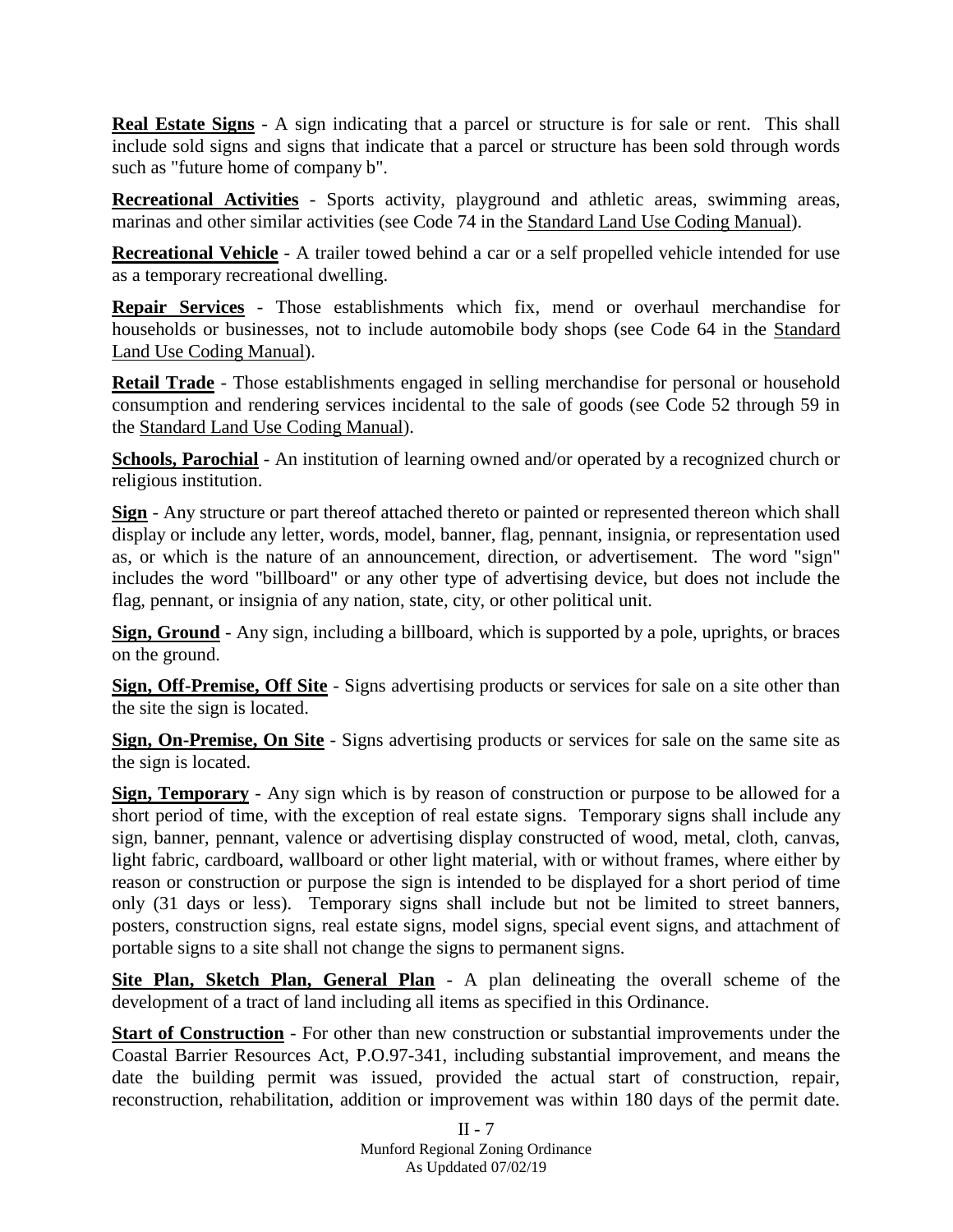The actual start means the first placement of permanent construction of a structure (including a manufactured home) on a site, such as the pouring of slabs or footings, installation of piles, construction of columns, or any work beyond the stage of excavation or the placement of a manufactured home on a foundation. Permanent construction does not include land preparation, such as clearing, grading and filling; nor does it include excavation for a basement, footings, piers or foundations or the erection of temporary forms; nor does it include the installation on the property of accessory buildings.

**Story** - That portion of a building included between the upper surface of any floor and the upper surface of the floor next above; or any portion of a building used for human occupancy, between the topmost floor and the roof. A basement not used for human occupancy shall not be counted as a story.

**Story, Half** - A story under a slopping roof, the finished floor area which does not exceed one half the floor area of the floor immediately below it, or a basement used for human occupancy, the floor area of the part of the basement thus used not to exceed fifty (50) percent of the floor area of the floor immediately above.

**Street or Road** - A public or private way for vehicular traffic, whether the road is designated as an avenue, arterial, collector, boulevard, road, highway, street, expressway, lane, alley or other way, and for the purpose of these regulations "roads" are divided into the following categories:

- (a) **Arterial Street** A major street used primarily for heavy through traffic which will be so designated on the Munford Major Road Plan.
- (b) **Collector Street** A street designed to carry traffic from minor streets to the major road system including the principal entrance streets to a residential development and the streets for major circulation within such a development. Collector streets are usually designated as such on the Munford Major Road Plan.
- (c) **Cul-de-sac or Dead-end Street** A local street with only one outlet for which there are no plans or need for extension.
- (d) **Marginal Access Street** A minor street which is constructed parallel and adjacent to an arterial street for the purpose of providing access to abutting properties and protection from through traffic.
- (e) **Minor Residential or Local Streets** A neighborhood or commercial area street used primarily for access to the abutting properties.

**Street Line** - The property line which bounds the rights-of-way set aside for use as a street. Where sidewalks exist and the location of the property line is questioned, the side of the sidewalk farthest from the travelled street shall be considered as the street line.

**Street Center Lines** - The center of the surface roadway or the surveyed center line of the street.

**Total Floor Area** - The area of all floors of a building including finished attics, finished basements, covered porches and carports.

**Toxic Materials** - Material (gaseous, liquid, solid, particulate, or any other form) which is capable of causing injury to living organisms by chemical reaction even when present in relatively small amounts.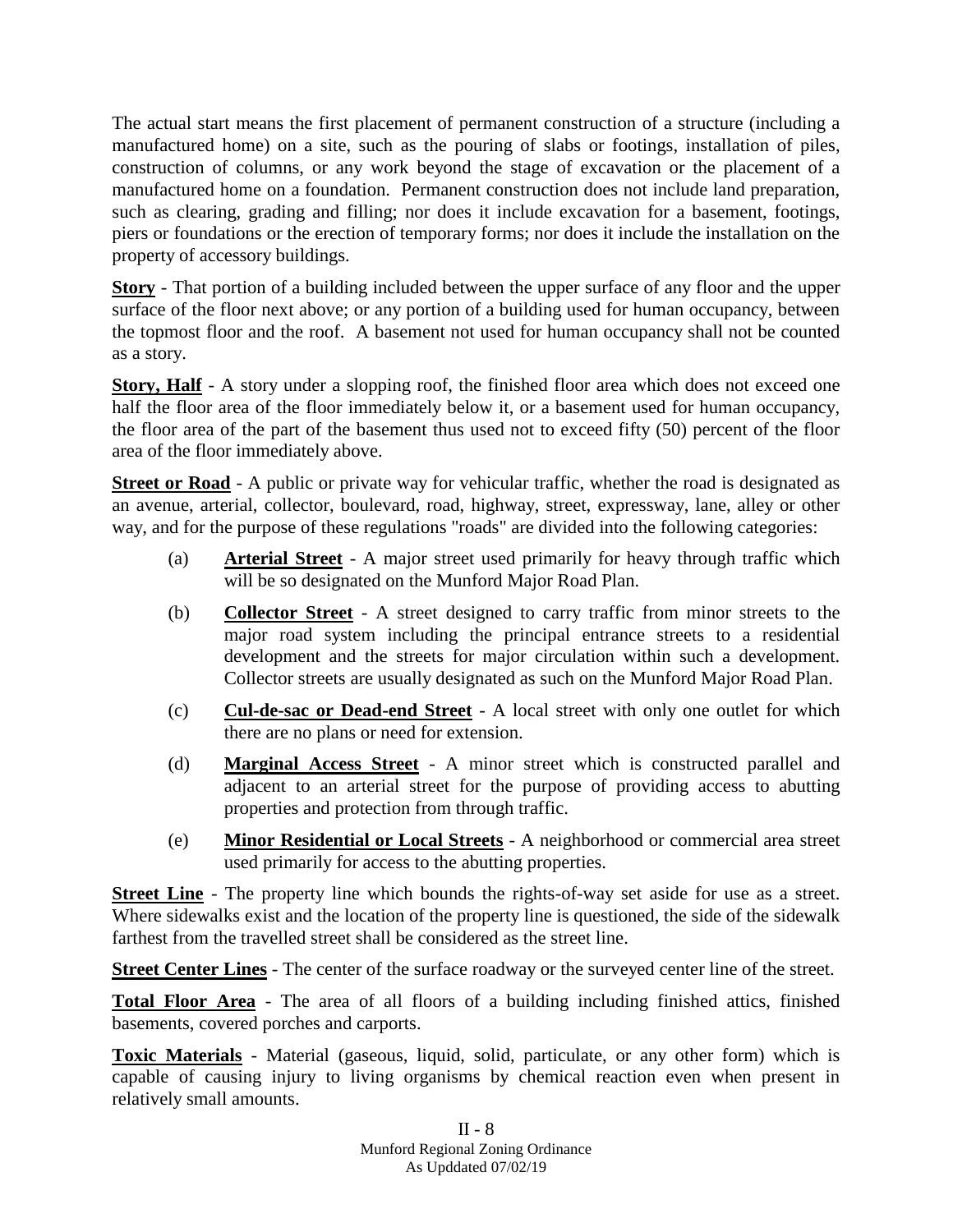**Transient Lodging** - Temporary lodging such as hotels, tourist courts and motels (see Code 15 of the Standard Land Use Coding Manual).

**Travel Trailer** - A travel trailer, pick-up, converted bus, tent-trailer, tent, or similar device used for temporary portable housing or a unit which can operate independent of connections to external wastewater, water, gas and electrical systems; contains water storage facilities and may contain a lavatory, kitchen sink and/or bath facilities; and/or is identified by the manufacturer as a travel trailer.

**Travel Trailer Park** - Any plot or ground five (5) acres or more in size upon which two (2) or more travel trailers, occupied for temporary living purposes, are located regardless to whether or not a charge is made for such accommodations.

**Use** - The special purpose for which land or a building is designed, arranged, intended, or for which it is or may be occupied or maintained. The term "permitted use" or its equivalent shall not be deemed to include any non-conforming use.

**Utilities** - Gas, water, electricity, wastewater and telephone services provided by government agencies or private companies (see Code 48 in the Standard Land Use Coding Manual).

**Variance** - A modification of the strict application of the area (lot, yard and open space) regulations and development standards of this Ordinance due to exceptionally irregular, narrow, shallow, or steep lots, whereby such strict application would result in practical difficulty or unnecessary hardship which would deprive an owner of reasonable use of the property.

The salient points of a variance are (1) undue hardship caused by exceptional physical irregularities of the property; and (2) unique circumstances due to the exceptional physical irregularities; and, (3) strict application of the area regulations and development standards which would deprive an owner of reasonable use of the property. A variance is not justified unless all three elements are present.

**Veterinary Hospital or Clinic** - Any establishment maintained and operated by a licensed veterinarian for the surgery, diagnosis and treatment of diseases or injuries of animals. Such an establishment may include accessory boarding facilities provided they are located within the building (see Code 8221 and 8222 in the Standard Land Use Coding Manual).

**Warehouse** - A structure used exclusively for the storage of merchandise or commodities.

**Wholesale Trade** - Establishments or places of business primarily engaged in selling merchandise to a retailer, to industrial, commercial, farm or professional business users, or to other wholesalers, or acting as agents or brokers in buying merchandise for, or selling merchandise to such persons or companies (see Code 51 in the Standard Land Use Coding Manual).

Yard - Any open space on the same lot with a principal building open, unoccupied and unobstructed by building from the ground to the sky except as otherwise provided in this Ordinance. The measure of a yard shall be the minimum horizontal distance between any part of the principal building and lot or street right-of-way lines.

\*\*\*Swimming pools shall be allowed in side or rear yards provided that such pools are not closer than ten (10) feet to a principal building or any lot line.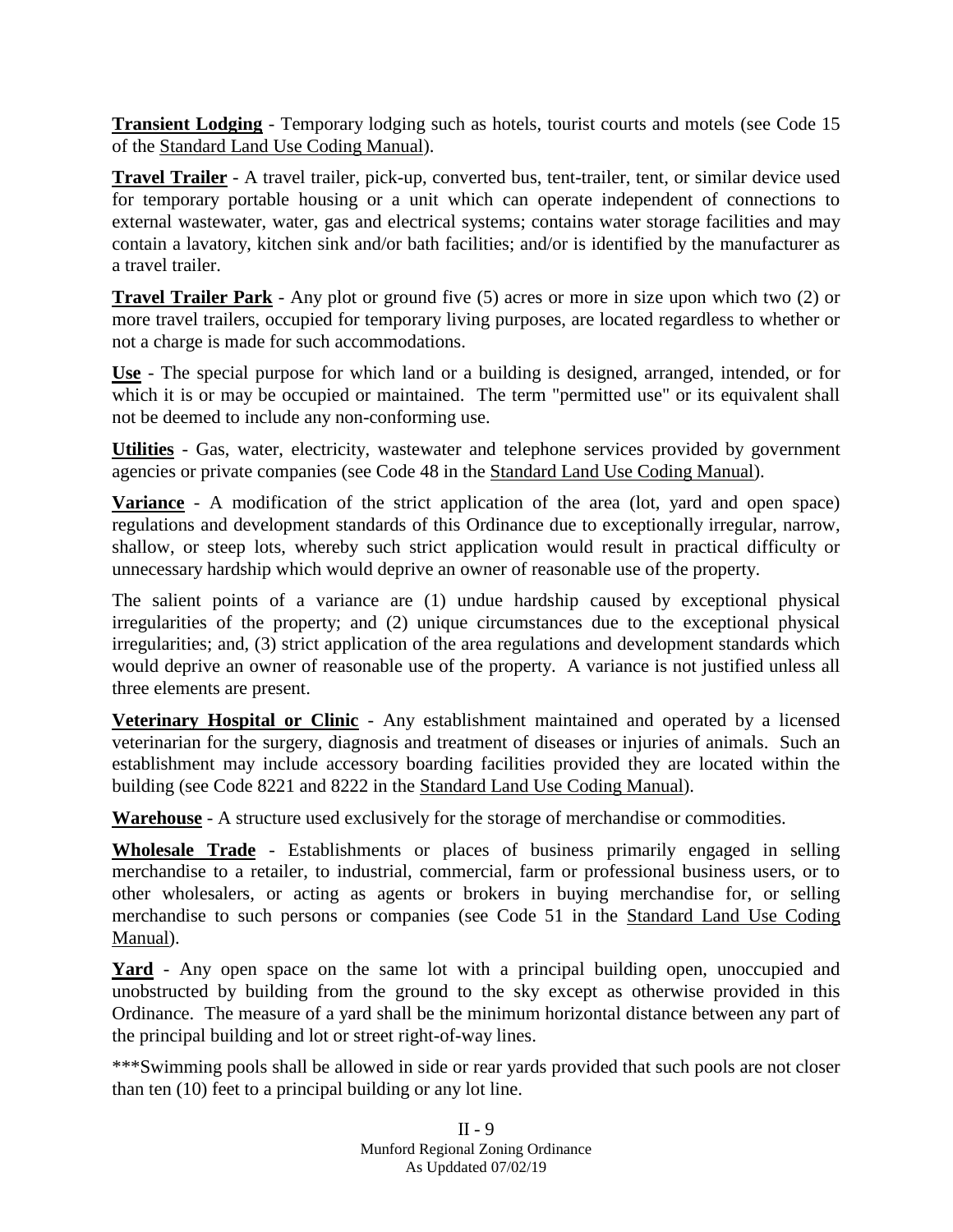**Yard, Front** - A yard extending between side lot lines across the front of a lot adjoining a street and the nearest part of the principal building. The depth of required front yards shall be measured at right angles to a straight line joining the foremost point of the side lot. In the case of rounded property corners at street intersections, the yard shall be assumed to be the point at which the front and side lot lines would have met without such roundings. Front and rear yard lines shall be parallel. On corner lots, the yards adjacent to both streets shall be front yards.

**Yard, Rear** - A yard extending across the rear of a lot between the side lot lines and being the required minimum horizontal distance between the rear lot line and the rear building line.

**Yard, Side** - The yard between the main building and the side line of the lot, and extending from the required front yard to the required rear yard, and being the minimum horizontal distance between a side lot line and the side building line.

**Yard, Special** - A yard behind any required yard adjacent to a street, required to perform the same function as a side or rear yard, but adjacent to the lot line so placed or oriented that neither the term "side yard" nor the term "rear yard" clearly applies. In such cases, the Building Inspector shall require a yard with minimum dimensions as generally required for a side yard or a rear yard of the district, determining which shall apply by the relation of the portion of the lot on which the yard is to be located to the adjoining lot or lots, with due regard to the orientation and location of structures and buildable areas thereon.

**Zoning Districts** - Any section of the Munford Region for which the zoning regulations, governing the use of buildings and premises, the height of buildings, the size of the yards and the intensity of use are uniform.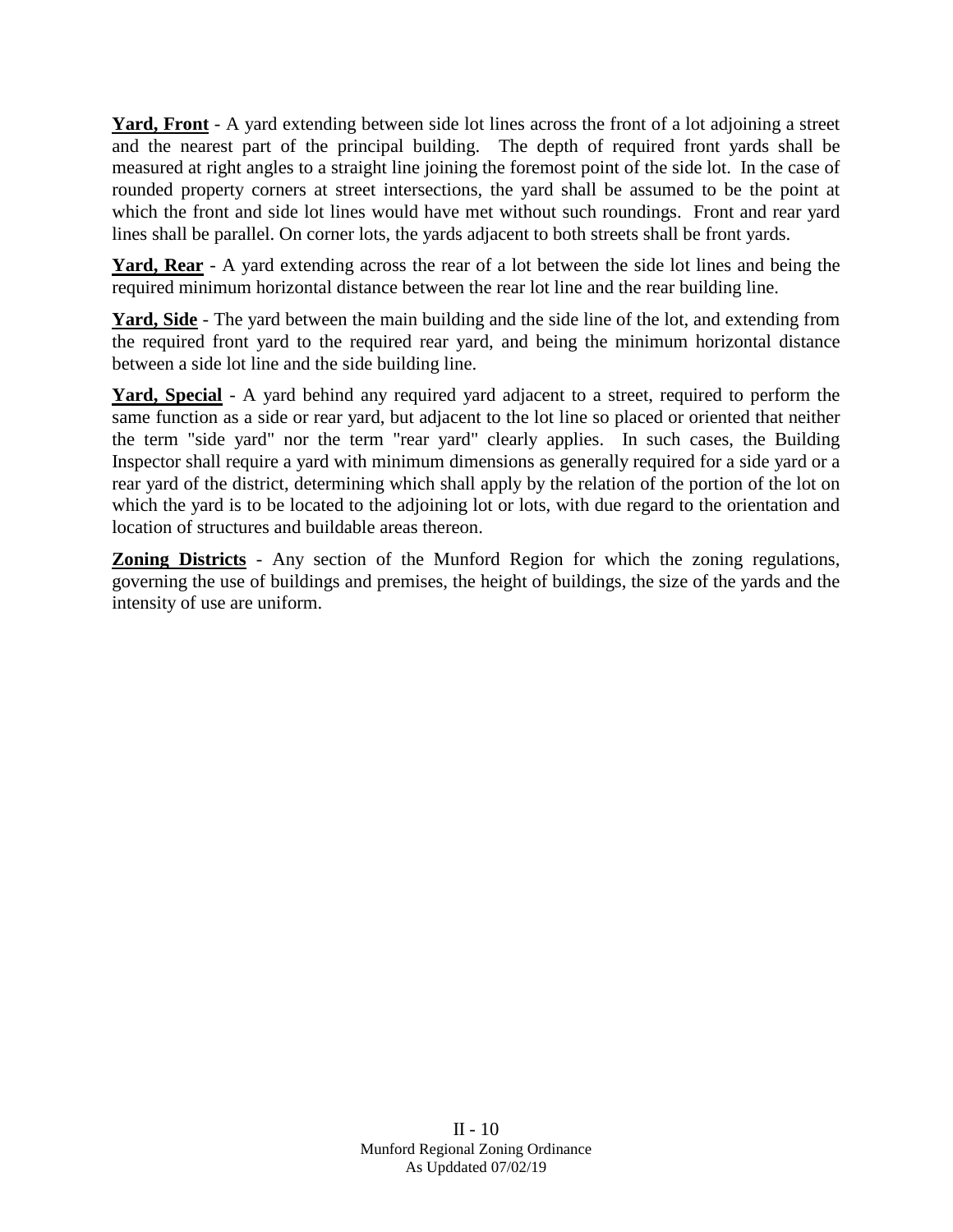### **CHAPTER III**

# **GENERAL PROVISIONS**

For the purpose of this Ordinance, there shall be certain general provisions which shall apply to all of the Munford Planning Region.

### **3.01 Zoning Affects Every Building and Use**

No building or land shall hereafter be used and no building or part thereof shall be erected, moved or altered unless for a use expressly permitted by and in conformity with the regulations herein specified for the district in which it is located, whether operated for or without compensation. However, within the FAR District this shall not be construed as authorizing the requirement of building permits or any regulation of any building, other than setback requirements from the right-of-way of a street or alley, on lands devoted to agricultural uses,nor shall it be construed as limiting, affecting or controlling in any way the agricultural uses of land.

### **3.02 Non-conforming Uses and Buildings**

It is the intent of this Ordinance to recognize that the elimination of any existing building, structures, or uses that are not in conformity with the provisions of this Ordinance is as much a subject of health, safety, and welfare as is the prevention of the establishment of new uses that would violate hr provisions of this Ordinance. It is also the intent of this Ordinance to administer the elimination of nonconforming uses, buildings and structures so as to avoid an unreasonable invasion of established private property rights. Lawful nonconforming uses, buildings and structures existing at the time of the passage of this Ordinance or any amendment thereto shall be allowed to remain subject to the following provisions.

A. Any non-conforming building may not be:

- 1. Structurally altered. This provision shall not be construed to prevent normal maintenance and repairs or alterations required for structural safety.
- 2. Rebuilt or repaired after damage exceeding seventy-five percent (75%) of replacement cost.
- 3. Changed to another non-conforming use.
- 4. Re-established after a discontinuance of one (1) year.
- B. Any non-conforming use of land may not be:
	- 1. Changed to another non-conforming use.
	- 2. Re-established after discontinuance of one (1) year.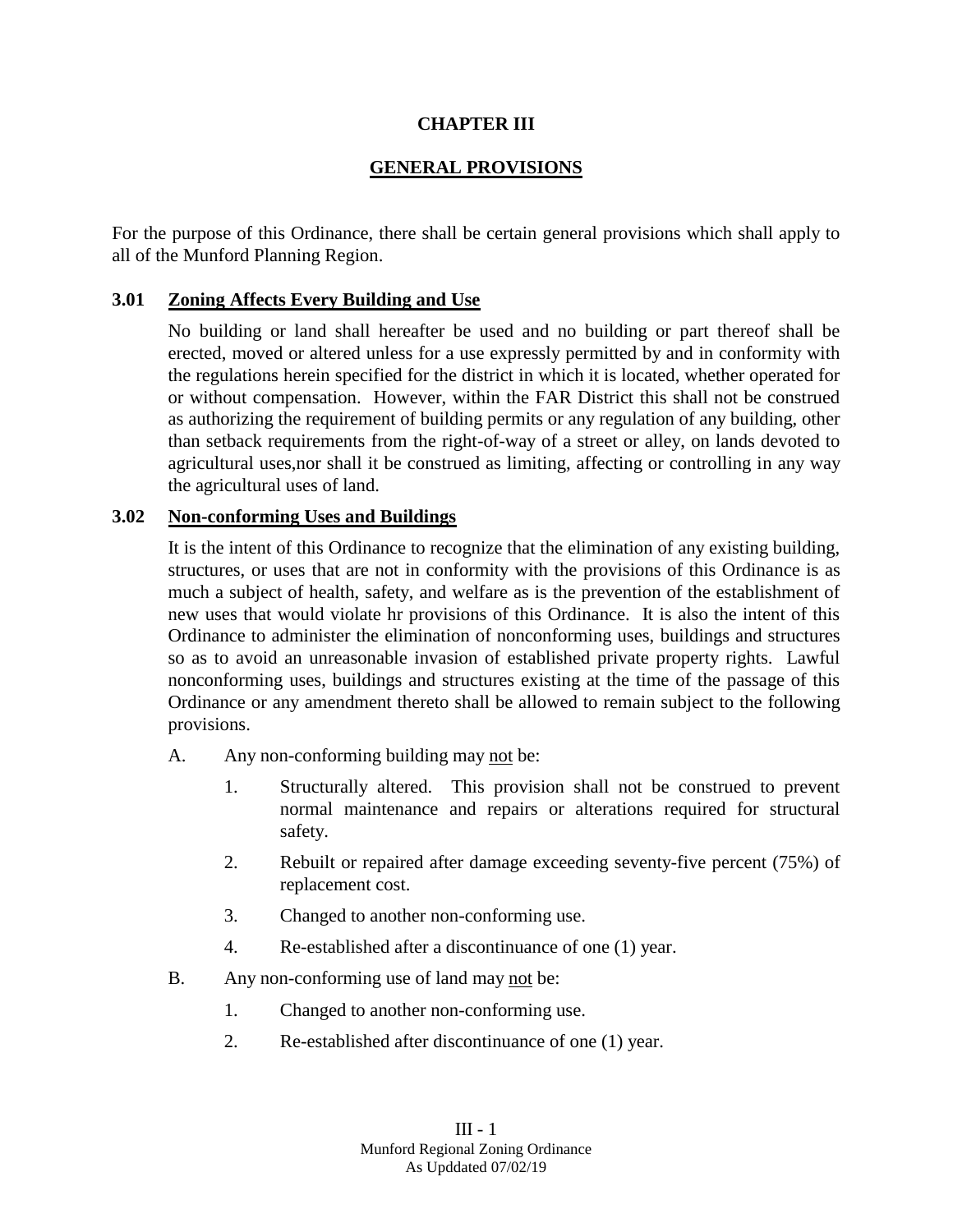# **3.03 Accessory Buildings**

No accessory building shall be erected in any front or required side yard and no separate accessory building shall be erected within five (5) feet of any lot line or other building on the same lot or be located nearer to the front lot line than the principal building.

In addition, all satellite dish antennae must comply with the following:

- A. Such antennae may not exceed the highest ridgeline of the primary structure on the property.
- B. All installers of satellite dish antennae must obtain a building permit prior to the installation of such antennae.

# **3.04 Temporary Building Permitted**

A temporary building for construction materials and/or equipment and a temporary office for the sale or rental of real property, if in connection with the incidental and necessary to a real estate development, shall be permitted in any district providing that any building permit issued for such a building shall be valid for not more than six (6) months and may not be extended more than three (3) consecutive times.

# **3.05 Required Yard Cannot be Used by Another Building**

No part of a yard or other open space required about any building for the purpose of complying with the provisions of this Ordinance shall be included as a part of a yard or other open space required for another building.

# **3.06 Obstruction to Vision at Street Intersection Prohibited**

On a corner lot within the area formed by the center line of the intersecting or intercepting streets and a line joining points of such center lines at a distance of one hundred (100) feet from their intersection, there shall be no obstruction to vision from two and one-half  $(2\ 1/2)$  feet and height of ten  $(10)$  feet above the average grade of each street at the center line thereof. These requirements shall not be constructed to prohibit any necessary retaining wall.

# **3.07 Signs**

# A. Signs Hindering Traffic Prohibited

It shall be unlawful for any sign to be erected or maintained at any location where by reason of its position, working illumination, size, shape or color it may obstruct, impair, obscure, or interfere with the view of, or be confused with, any authorized traffic control sign, signal, or device. It shall also be unlawful to display the words "Stop", "Go Slow", "Caution", "Danger", "Warning" or other words commonly used to draw attention to traffic or roadway hazards by governmental or construction signs.

# B. Privately Owned Signs Prohibited in Public Rights-of-way

No sign shall be placed in any public right-of-way except publicly owned signs.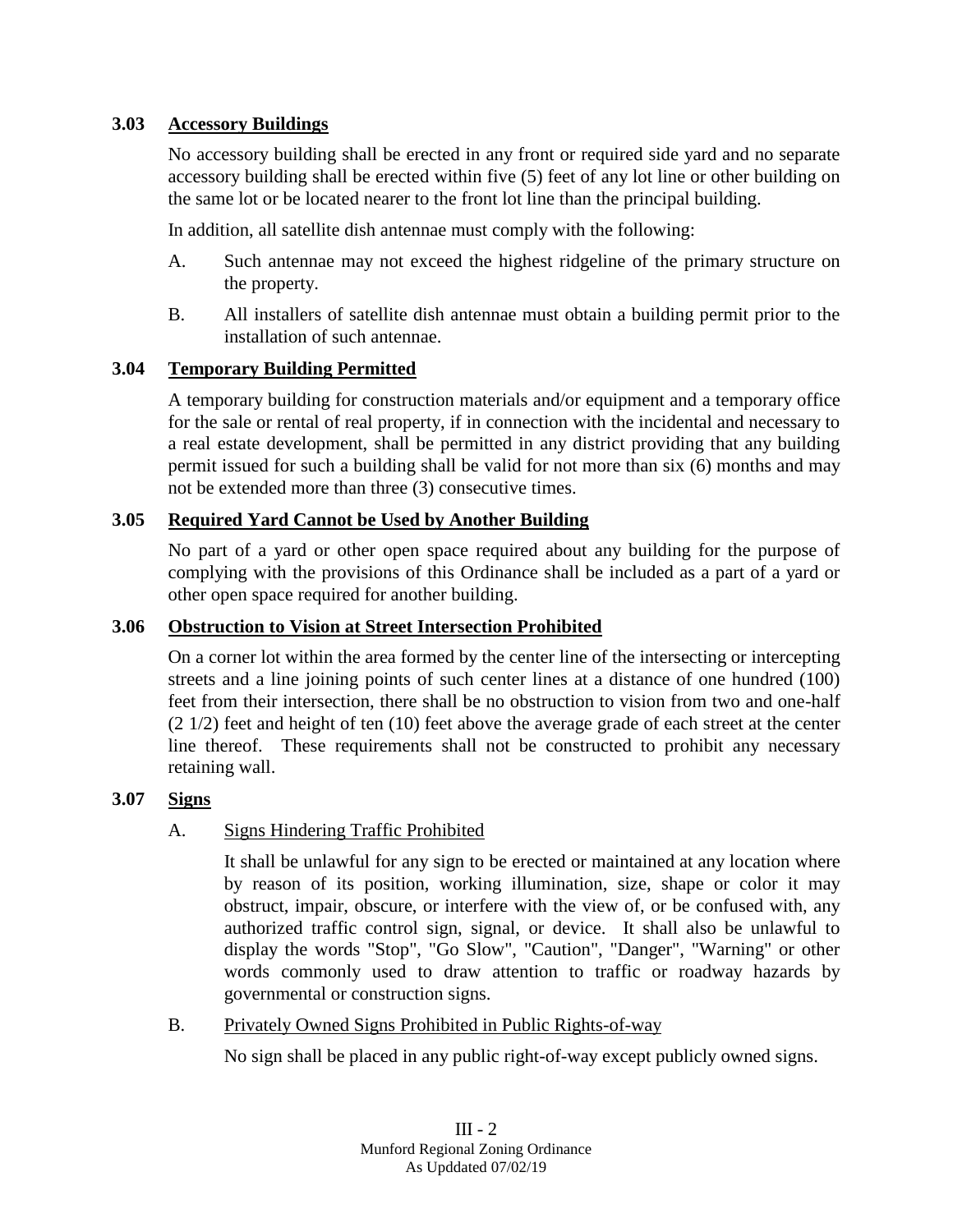# C. Publicly Owned Signs

Publicly owned signs, such as traffic control signs and directional signs, are allowed in all districts.

### D. Certain Electrical Signs

No signs having flashing, intermittent, or animated illumination shall be erected or permitted within three hundred (300) feet of property in districts permitting residential uses unless such sign is not visible from such property. No illuminated sign shall be permitted within fifty (50) feet of property in all residential districts unless the illumination of such sign is so designed that it does not shine or reflect light on such property.

### E. Rotating Sign

No rotating signs, whether powered by electricity or some other source of energy, will be allowed in any district where they are visible from a public street.

### F. Ground Signs

No ground sign shall be located closer than ten (10) feet to a street right-of-way unless such sign is at least ten (10) feet above the ground and vision under the sign is only incidentally obstructed by supporting members.

### **3.08 Off-Street Parking Requirements**

A. General

There shall be provided at the time of erection of any building, or at the time any principal building is enlarged or increased in capacity, by or before conversion from one zoning use or occupancy to another, permanent off-street parking as specified in this Ordinance. Parking space maintained in connection with an existing and continuing principal building on the effective date of this Ordinance shall not be continued and counted as serving a new building or addition.

B. Location

Off-street parking shall be located on the same lot which it serves. If the parking cannot be reasonably provided on the same lot, the Board of Zoning Appeals may permit parking space to be provided on other off-street property provided such space lies within four hundred (400) feet of the main entrance of such principal use.

### C. Size and Maneuvering Room

Each parking space shall be equal to an area of two hundred (200) square feet. The width shall not be less than ten (10) feet and the length shall not be less than eighteen (18) feet. A minimum of four hundred (400) square feet per parking space shall be used when computing parking area to include maneuvering space. Except for dwellings with one or two dwelling units, all off-street parking facilities shall be so arranged that no vehicle shall have to back into any street.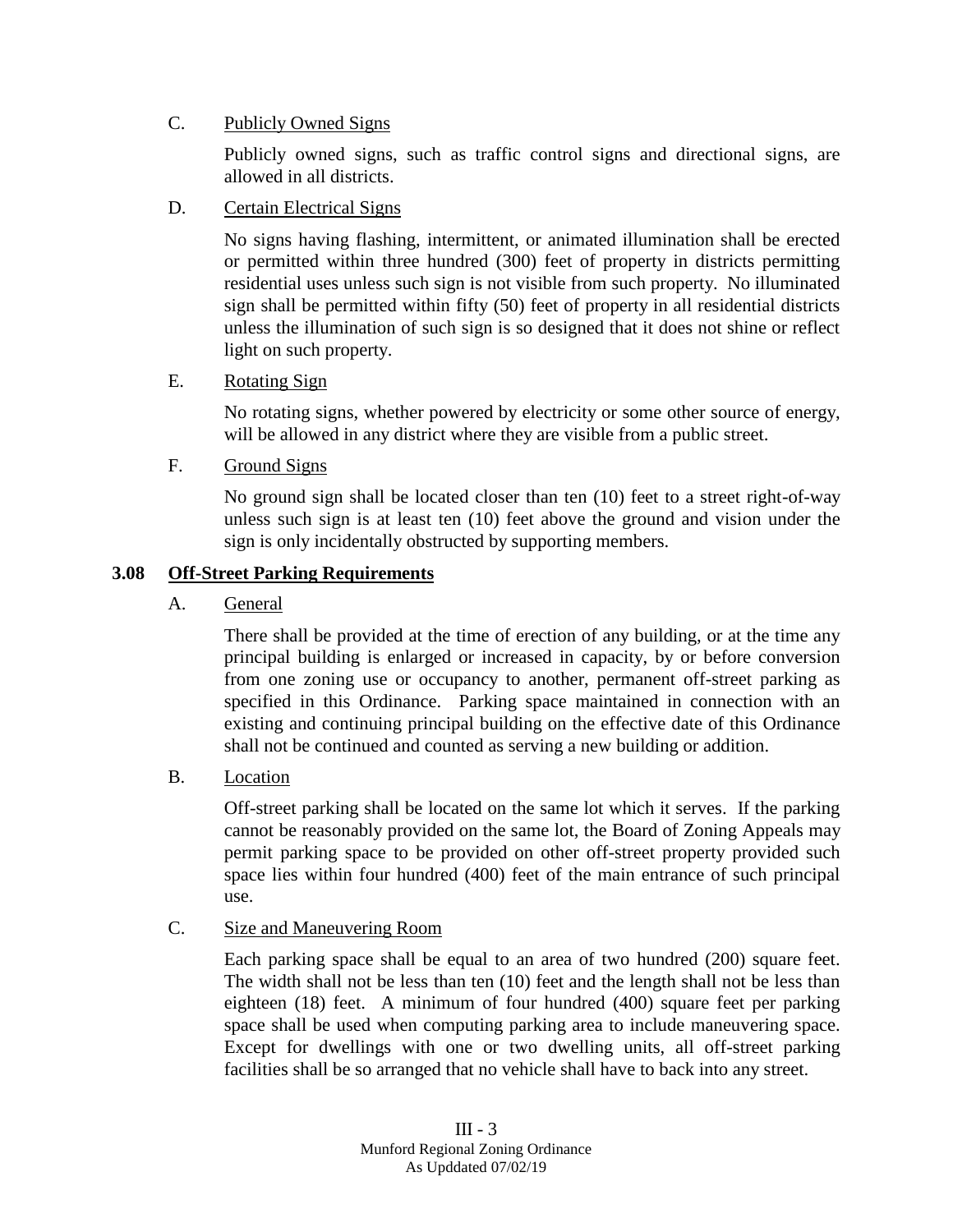### D. Access

Each parking space must be directly accessible from a street or alley or from an adequate access aisle or driveway leading to or from a street or alley.

E. May Serve as Yard Space

Parking spaces may be included as part of the required yard space associated with the permitted use.

- F. Number of Spaces for Specific Uses
	- 1. Dwelling units Two (2) spaces for each unit.
	- 2. Hotels, motels, tourist courts and similar transit lodging, rooming, or boarding house -One (1) space for each unit to be rented plus one (1) space per two (2) employees.
	- 3. Elementary, Middle or Junior High School One (1) space per employee plus one (1) space for each one hundred fifty (150) square feet of floor area in the seating area of any auditorium.
	- 4. Senior High School one (1) space for each classroom plus one (1) space for each staff member and employee other than teachers, plus one (1) space for each seven (7) students based on the capacity for which the building was designed. This provision is not applicable where parking spaces for an auditorium are provided.
	- 5. Hospitals including nursing homes and sanitoriums One (1) space for each employee, two (2) spaces for each bed plus one (1) space for each emergency vehicle.
	- 6. Public Assembly
		- (a) Movie and other theaters and places of Public Assembly One (1) space for each three (3) seats in the auditorium or one (1) space for each 50 square feet of seating floor area if seating is not fixed.
		- (b) Sports Assembly One (1) space for each three (3) seats or six (6) feet of benches.
		- (c) Religious Activities One (1) space per two (2) seats in the auditorium.
		- (d) Other In places where seating is not a measure of capacity, such as funeral parlors and club houses, at least one (1) space for each one hundred (100) square feet of floor space devoted to the particular use.
	- 7. Public utility building One (1) space for each employee.
	- 8. Banks and office buildings One (1) space for each one hundred and fifty (150) square feet of total floor space.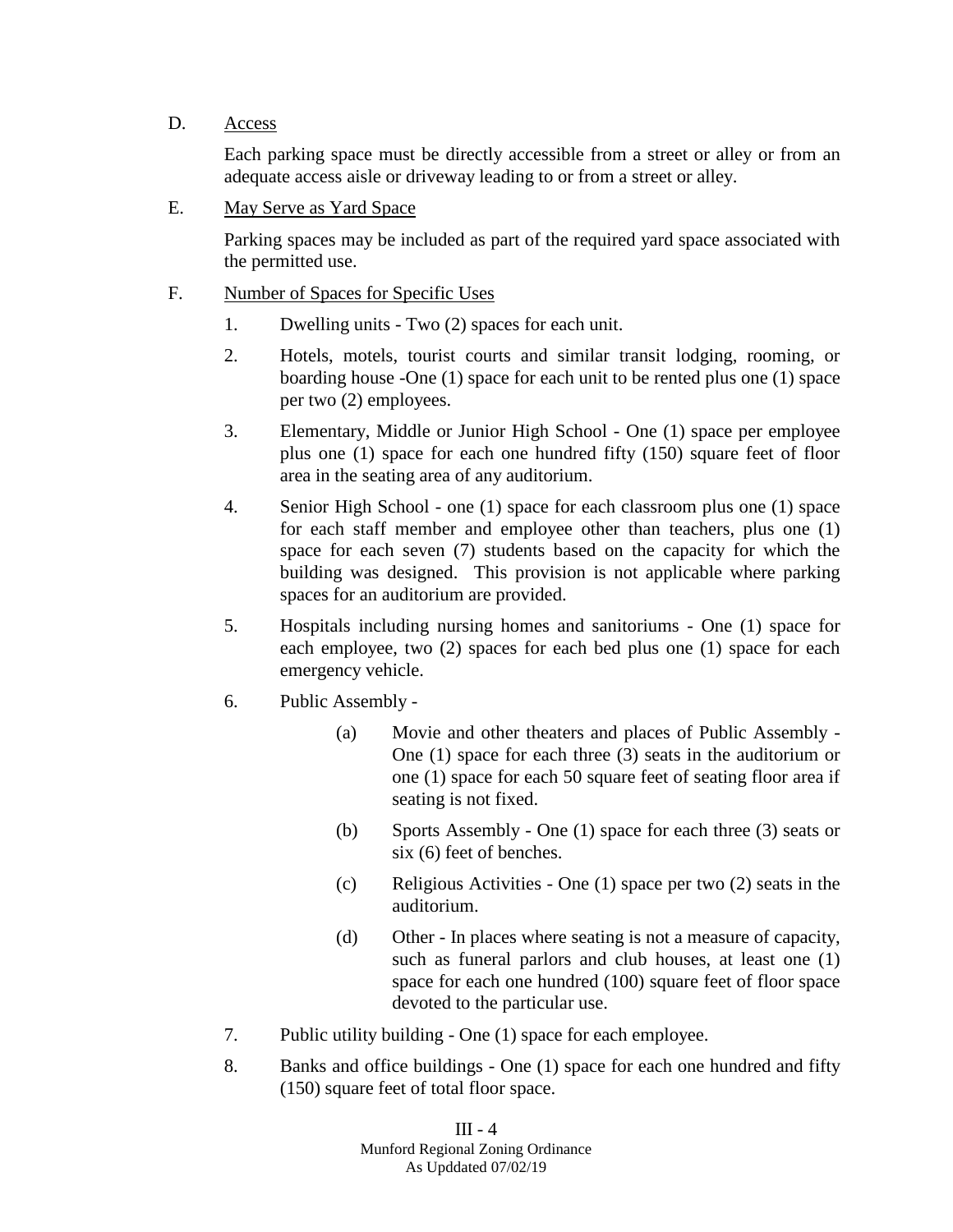- 9. Bus and railroad terminals One (1) space for each employee, plus one (1) space for each two hundred (200) square feet in the waiting room.
- 10. Clinic Four (4) spaces for each doctor, plus one (1) space for every employee.
- 11. Automobile service station Eight (8) spaces for each grease rack or similar facility, plus one (1) space for each gasoline pump.
- 12. Outdoor or indoor retail business use not previously listed One (1) space for each one hundred-fifty (150) square feet of total sales area, plus one (1) space for each two (2) employees.
- 13. Wholesale and distribution uses One (1) space for each employee.
- 14. Industrial and manufacturing uses One (1) space for each companyoperated vehicle plus one (1) space for each two employees computed on the average space of the two largest consecutive shifts.
- 15. In all developments, handicapped parking spaces shall be provided which have a minimum width of twelve (12) feet. The number of handicapped parking spaces in relation to the total number of spaces is listed below:

| Total Spaces in Lot | Required # of Handicapped spaces |
|---------------------|----------------------------------|
| Up to $25$          |                                  |
| 26 to 50            | 2                                |
| 51 to 75            | 3                                |
| 76 to 100           | 4                                |
| 101 to 150          | 5                                |
| 151 to 200          | 6                                |
| 201 to 300          | 7                                |
| 301 to 400          | 8                                |
| 401 to 500          | 9                                |
| 501 to 1000         | 2% of Total                      |
|                     |                                  |

### **3.09 Off-Street Loading and Unloading Space**

Every building used for business or trade shall provide adequate space for the loading and unloading of vehicles off the street or alley. Such space shall have access to an alley, or if there is no alley, to a street.

### **3.10 Access Control**

In order to promote the safety of the motorist and pedestrian and to minimize traffic congestion and conflict by reducing contact, the following regulations shall apply:

A. Number of Access Points

There shall be no more than two (2) points of access to any one (1) public street on a lot of less than three hundred (300) but not more than one hundred (100) feet in width. Lots in excess of three hundred (300) feet may have two points of access to any one (1) public street for each three hundred (300) feet of frontage.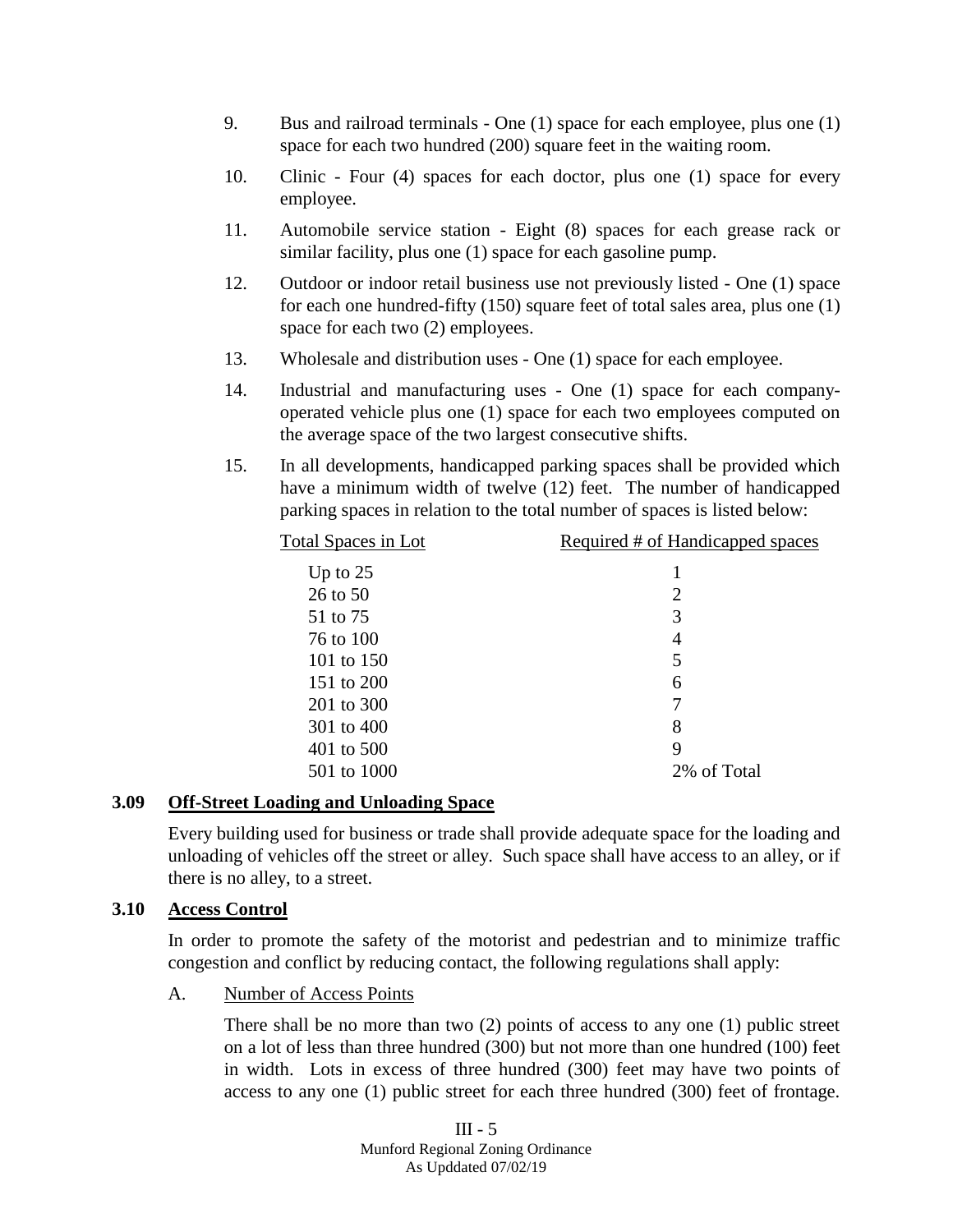Lots less than one hundred (100) feet in width shall have no more than one (1) point of access to any one (1) public street.

B. Distance of Intersections

All vehicular access points shall be located at least thirty (30) feet from the intersection of any right-of-way lines of streets or a street and a railroad.

C. Width

A point of access, i.e., a driveway or other opening for vehicles onto a public street, shall not exceed twenty-five (25) feet in width for one-way, one lane ingress or egress and shall not exceed thirty-five (35) feet in width for two-way ingress and/or egress.

### D. Affect on Curbs, Drainage Ditches, and Sidewalks

No curbs shall be cut or altered or drainage ditches covered for the purpose of access without written approval by the Munford Building Inspector. Where sidewalks exist, the area existing between the street and an interior parking space or driveway parallel to the street shall have an effective barrier to prevent harm to pedestrians or sidewalk by encroachment of vehicles onto the sidewalk area.

E. Relation to State Highway Regulations

Access control of property abutting state or federal highways shall be governed by official regulations of the Tennessee Department of Transportation.

F. Variances

Causes requiring variance relative to this action, and hardship not caused by the property owner, shall be heard and acted upon by the Board of Zoning Appeals.

# **3.11 Manufactured Residential Dwellings**

Manufactured residential dwellings, as defined in Chapter II of this Ordinance, and as further defined in Tennessee Code Annotated, Section 13-24-201, where allowed as a permitted use by this Ordinance shall meet the following conditions:

- A. The manufactured residential dwelling shall have the same general appearance as required for site-built homes.
- B. The unit must be installed on a permanent foundation system in compliance with all applicable requirements of the Southern Standard Building Code.
- C. The home must be covered with an exterior material customarily used on conventional dwellings. The exterior covering material shall extend to the ground except that, when a solid concrete or masonry perimeter foundation is used, the exterior covering material need not exceed below the top of the foundation. Suitable exterior materials include, but shall not be limited to clapboards, simulated clapboards, such as conventional or metal materials, but excluding smooth, ribbed or corrugated metal or plastic panels.
- D. The hitches or towing apparatus, axles and wheels must be removed.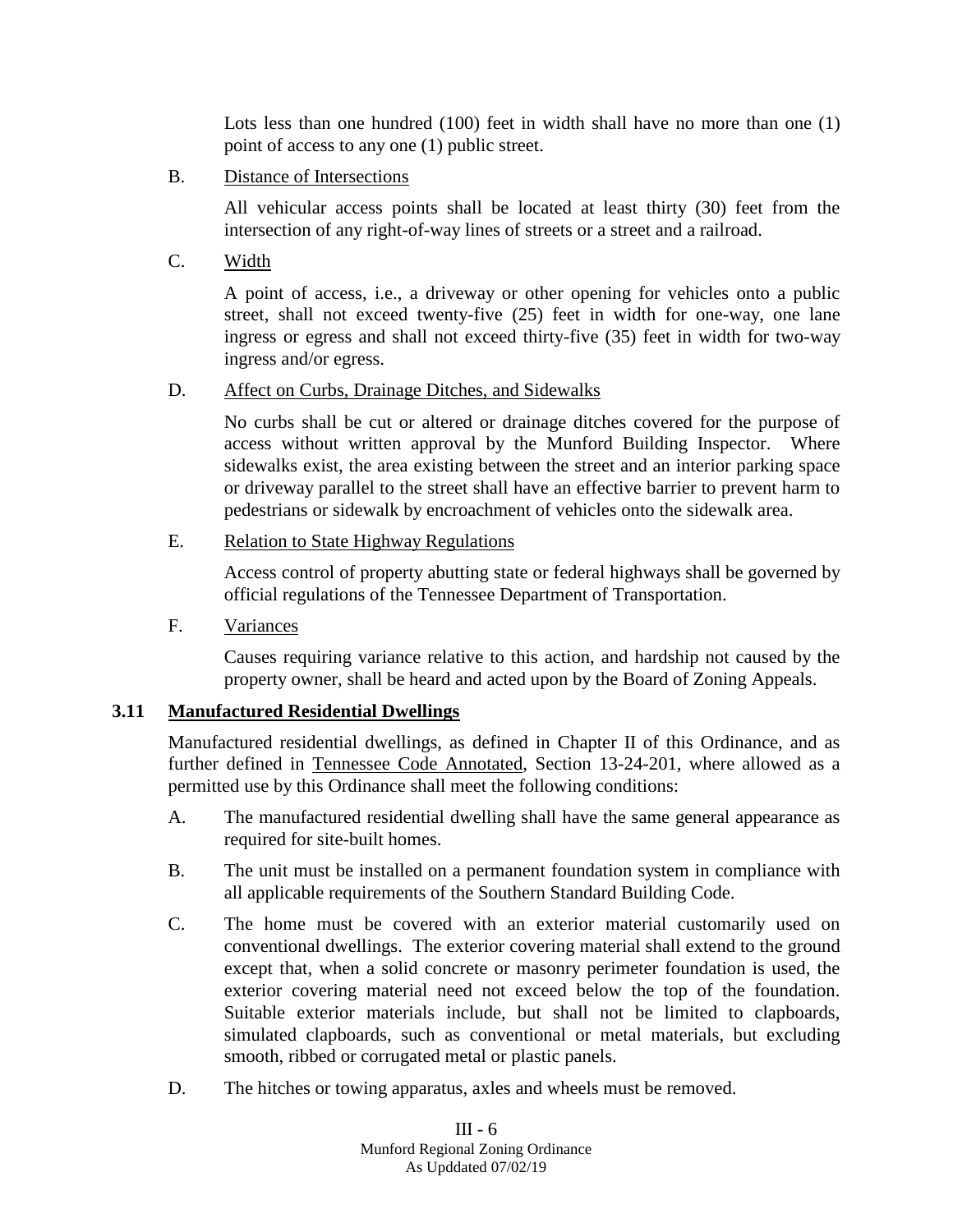- E. The roof must be pitched so there is at least a two-inch vertical rise for each twelve (12) inches of horizontal run. The roof must consist of material that is customarily used for conventional dwellings including but not limited to approved wood, asphalt composition shingles or fiberglass, but excluding corrugated aluminum, corrugated fiberglass or metal roof.
- F. All such units shall be required to connect to a public utility system which includes gas, electric, water and wastewater in compliance with the Southern Standard Building Code and National Electrical Code.
- G. These provisions shall not apply to manufactured homes in an approved mobile home park.

# **3.12 Street Access**

A building permit may not be issued for a building on a lot which does not abut a public street or permanent easement, as defined in the Munford Planning Region Subdivision Regulations, for at least fifty (50) feet.

# **3.13 Procedures and Requirements for Site Plan Review**

The following procedures and standards are established for those sections of this Ordinance which require the submission and approval of a site plan prior the issuance of a building permit or certificate of occupancy for any affected land, structures, or buildings. Site plans shall be reviewed and approved or disapproved under the following procedures and standards as specified by the Zoning Ordinance.

- A. Site Plan Submission and Review Site plan review is required under three (3) separate instances by the Zoning Ordinance. These instances includes:
	- 1. Review and approval by the Munford Building Inspector prior to the issuance of a building permit.
	- 2. Review and approval by the Munford Regional Board of Zoning Appeals prior to the approval of a permitted special exception.
	- 3. Review and approval by the Munford Planning Commission as required by this Ordinance.
- B. Review Procedure In instances of review by the Munford Planning Commission or Regional Board of Zoning Appeals the following procedure shall apply:
	- 1. The owner or developer shall submit ten (10) copies of the proposed site plan to the Building Inspector fifteen (15) days prior to the regular meeting date of the Planning Commission or Board of Zoning Appeals. The site plan shall be reviewed in light of the provisions of this Section and approved or disapproved. The plans then shall be returned to the owner or agent with the date of such approval or disapproval noted thereon over the signature of the Secretary of the Planning Commission or Chairman of the Board of Zoning Appeals, whichever is applicable.
	- 2. Prior to the regular Planning Commission or Regional Board of Zoning Appeals meeting, copies of the proposed site plan will be distributed by

III - 7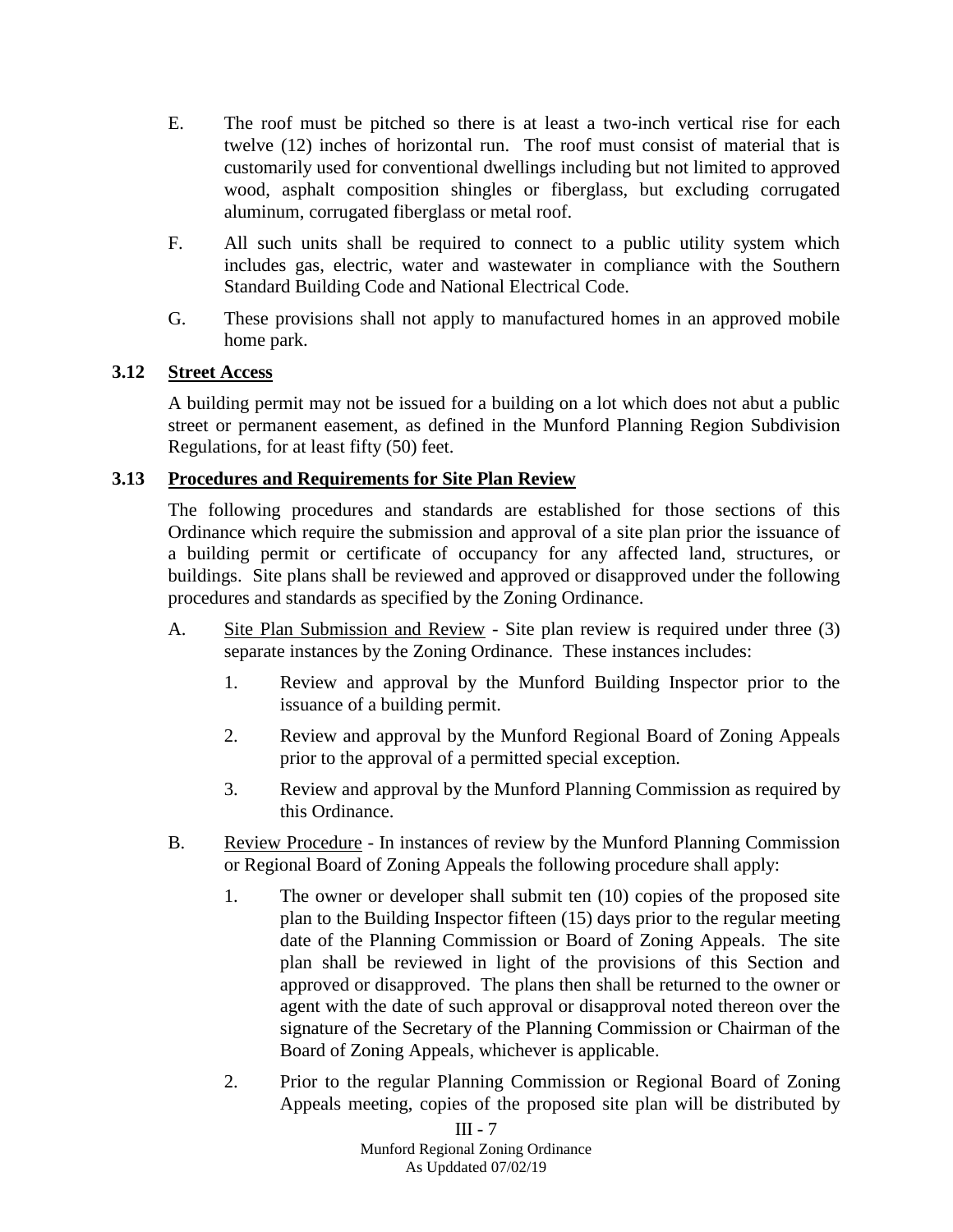the Building Inspector to other affected City Departments to review and approve those areas under their responsibility. A coordinated staff position will be developed for submission to the Planning Commission or Regional Board of Zoning Appeals. The owner, developer, or agent will be invited to attend the meeting when there are unresolved problem areas.

- C. Building Inspector Review In instances of review by the Munford Building Inspector prior to the issuance of a building permit the following procedure shall apply:
	- 1. Prior to the issuance of a building permit, a site plan shall be submitted to the Building Inspector. The site plan shall be reviewed.
	- 2. Contents of the Site Plan The site plan shall include:
		- (a) Name of development or address.
		- (b) Name and address of owner of record and the applicant.
		- (c) Present zoning of the site and abutting property.
		- (d) Date, graphic scale, and north point with reference to source of meridian.
		- (e) Courses and distances of center of all streets and all property lines, highway setback lines, property restricting lines, easements, covenants reservations and rights-of -way.
		- (f) The total land area.
		- (g) Topography of existing round and paved areas and elevations in relation to mean sea level of streets, alleys, utilities sanitary and storm sewers, and buildings and structures. Topography to be shown by dashed line illustrating two-foot contours and by spot elevation where necessary to indicate flat areas.

The Site Plan shall show the location of the following when existing:

- (a) Sidewalks, streets, alleys, easements and utilities.
- (b) Buildings and structures.
- (c) Public wastewater systems.
- (d) Slopes, terraces and retaining walls.
- (e) Driveways, entrances, exits, parking areas and sidewalks.
- (f) Water mains and fire hydrants.
- (g) Trees and shrubs.
- (h) Recreational areas and swimming pools.
- (i) Natural and artificial water courses.
- (j) Limits of flood plains.

#### III - 8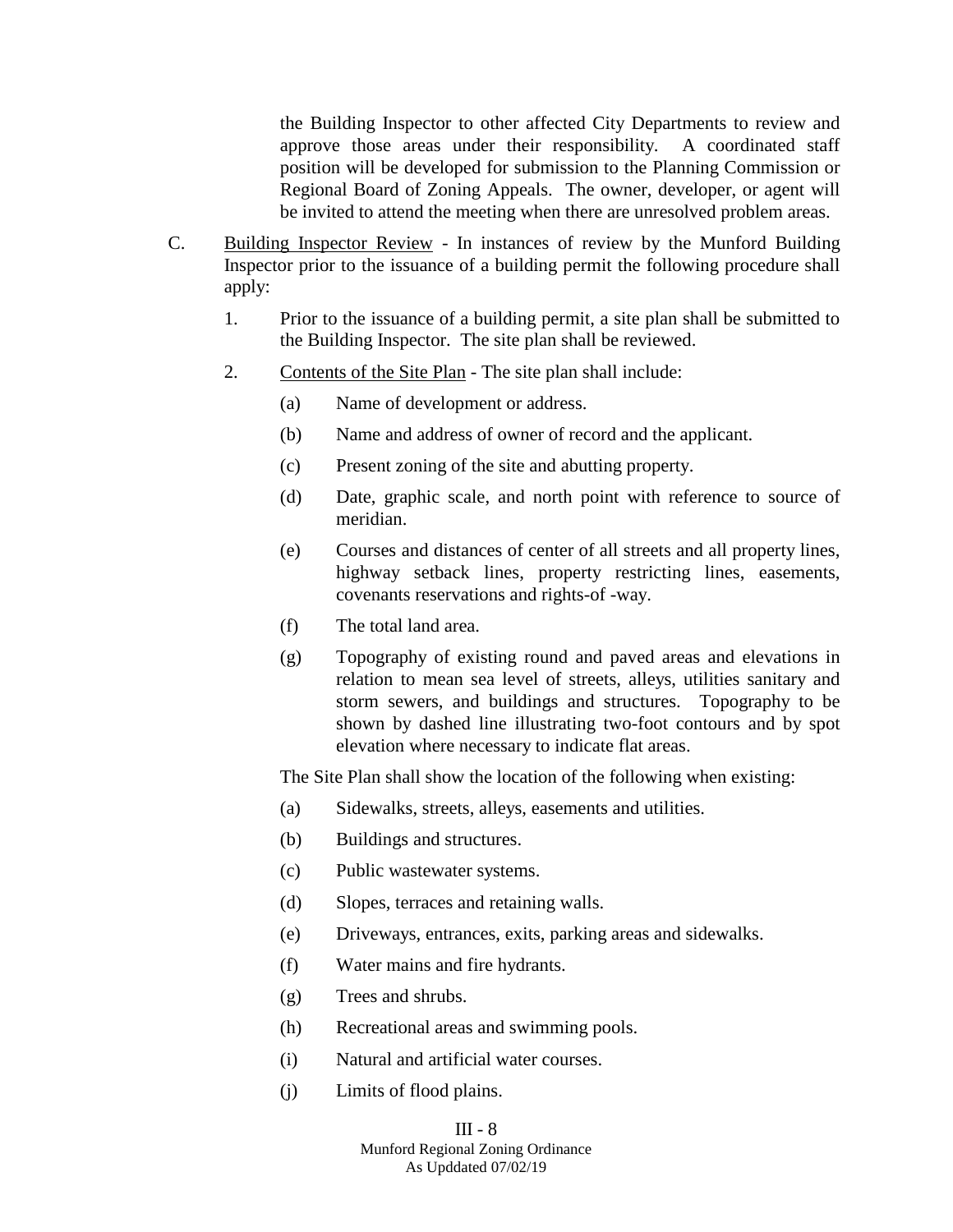The Site Plan shall show the location, dimensions, site and height of the following when proposed:

- (a) Sidewalks, streets, alleys, easements and utilities.
- (b) Buildings and structures including the front (street) elevation of proposed buildings.
- (c) Public wastewater systems.
- (d) Slopes and terraces, and retaining walls.
- (e) Driveways, entrances, exits, parking areas and sidewalks.
- (f) Water mains and fire hydrants.
- (g) Trees and shrubs.
- (h) Recreational areas.
- (i) Distances between buildings.
- (j) Estimates of the following when applicable:
	- (1) Number of dwelling units.
	- (2) Number of parking spaces.
	- (3) Number of loading spaces.
	- (4) Number of commercial or industrial tenants and employees.
	- (5) Plans for collecting storm water and methods of treatment of natural and artificial water courses including a delineation of limits or flood plains, if any.
	- (6) Proposed grading, surface drainage terraces, retaining wall heights, grades on paving area, and ground floor elevations of proposed building and structures. Proposed topography of the site shall be shown by two (2) foot contours.

In instances where the proposed construction is an individual single-family home, the site plan shall include the following:

- (a) All property lines and their surveyed distances and courses.
- (b) All building restricting lines, setback lines, easements, covenants, reservations and rights-of-way.
- (c) Total land area.
- (d) Present zoning of site and abutting properties.
- (e) Name, address of owner of record and applicant.
- (f) Provisions for utilities (water, sewer, etc.)
- (g) Location and dimensions of the proposed structures.

#### III - 9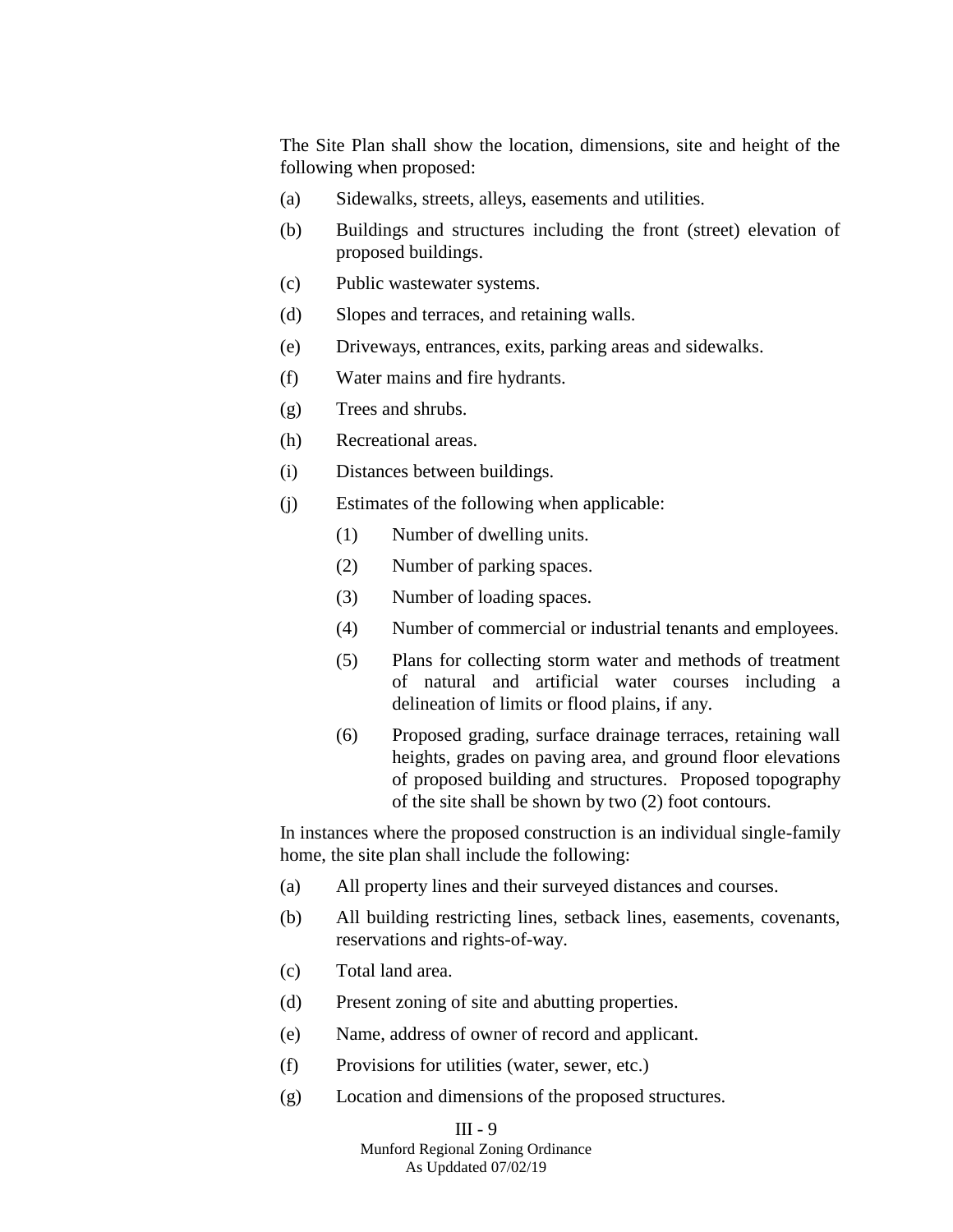### D. Planning Commission Review

In instances of review by the Munford Planning Commission prior to the issuance of a building permit, the following procedure shall apply:

- 1. Prior to the issuance of building permit a site plan shall be submitted to the Planning Commission. The plan shall be reviewed for compliance with the provisions of this Section and approved or disapproved. In the instance of disapproval, reasons for such disapproval shall be stated in writing.
- 2. Contents of the Site Plan The site plan shall show the following:
	- (a) Name of development or address.
	- (b) Name and address of owner of record and the applicant.
	- (c) Present zoning of the site and abutting property.
	- (d) Date, graphic scale, and north point with reference to source of meridian.
	- (e) Courses and distances of center of all streets and all property lines, highway setback lines, property restricting lines, easements, covenants, reservations and rights-of-way.
	- (f) The total land area.
	- (g) Topography of existing ground and paved areas and elevations in relation to mean sea level of streets, alleys, utilities sanitary and storm sewers, and buildings and structures. Topography to be shown by dashed line illustrating two-foot contours and by spot elevations where necessary to indicate flat areas.
	- (h) One (1) space for signed approval of the Planning Commission.

The Site Plan shall show the location of the following when existing:

- (a) Sidewalks, streets, alleys, easements and utilities.
- (b) Building and structures.
- (c) Public wastewater systems.
- (d) Slopes, terraces and retaining walls.
- (e) Driveways, entrances, exits, parking areas and sidewalks.
- (f) Water mains and fire hydrants.
- (g) Trees and shrubs.
- (h) Recreational areas and swimming pools.
- (i) Natural and artificial water courses.
- (j) Limits of flood plains.

# III - 10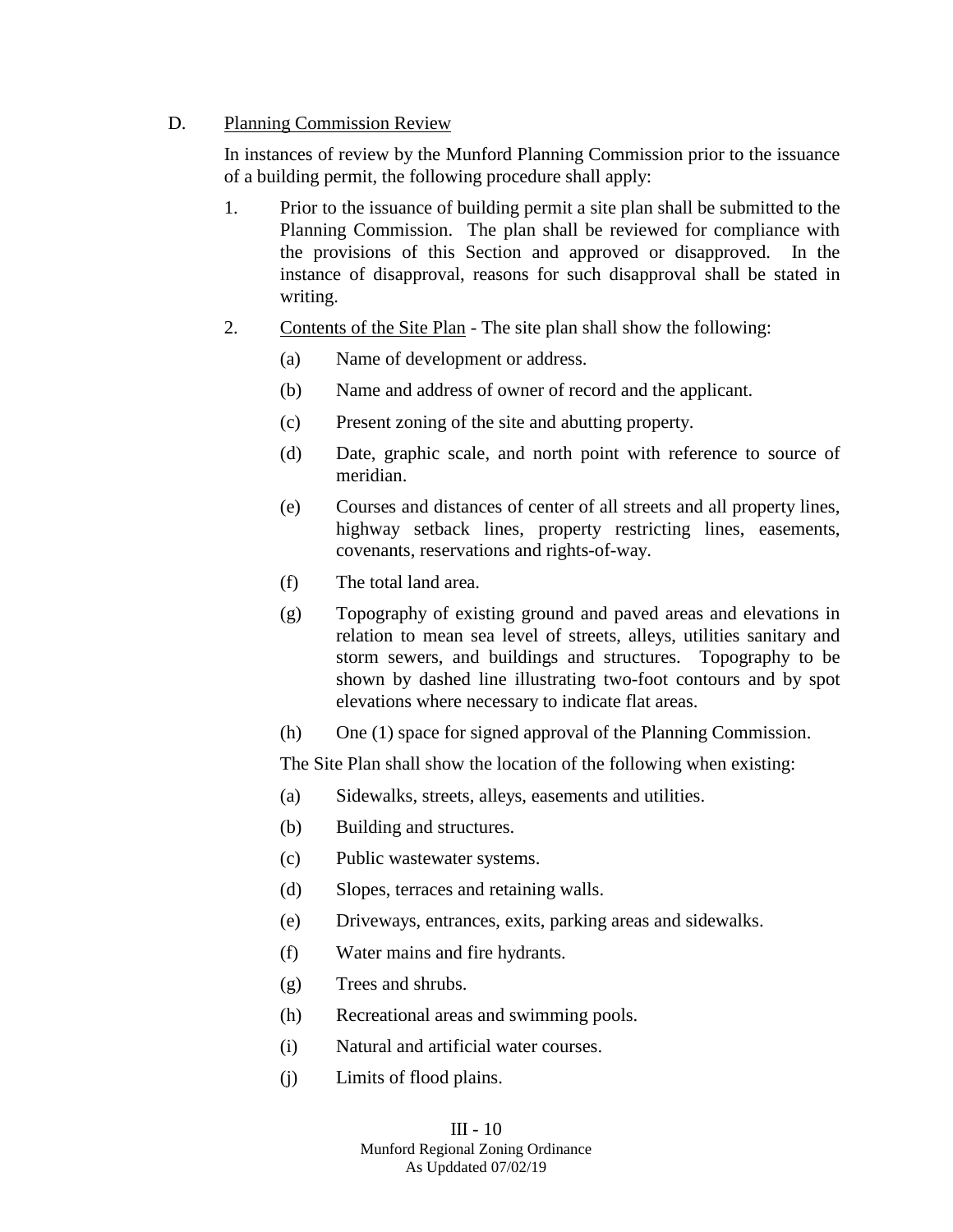The Site Plan shall show the location, dimensions, site and height of the following when proposed:

- (a) Sidewalks, streets, alleys, easements and utilities.
- (b) Buildings and structures including the front (street) elevation of proposed buildings.
- (c) Public wastewater systems.
- (d) Slopes and terraces, and retaining walls.
- (e) Driveways, entrances, exits, parking areas and sidewalks.
- (f) Water mains and fire hydrants.
- (g) Trees and shrubs.
- (h) Recreational areas.
- (i) Distances between buildings.
- (j) Estimates of the following when applicable.
	- (1) Number of dwelling units.
	- (2) Number of parking spaces.
	- (3) Number of loading spaces.
	- (4) Number of commercial or industrial tenants and employees.
	- (5) Plans for collecting storm water and methods of treatment of natural and artificial water courses including a delineation of limits of flood plains, if any.
	- (6) Proposed grading, surface drainage terraces, retaining wall heights, grades on paving areas, and ground floor elevations of proposed buildings and structures. Proposed topography of the site shall be shown to two foot contours.
- E. Board of Appeals Review In instances of review by the Munford Regional Board of Zoning Appeals prior to the issuance of a building permit, the following procedure shall apply:
	- 1. Prior to the issuance of a building permit a site plan shall be submitted to the Board of Zoning Appeals. The site plan shall be reviewed for compliance with the provisions of this section and approved or disapproved. In the instance of disapproval, reasons for such disapproval shall be stated in writing.
	- 2. Contents of the Site Plan The site plan shall show the following:
		- (a) Name of development or address.
		- (b) Name and address of owner of record and the applicant.
		- (c) Present zoning of the site and abutting property.

#### III - 11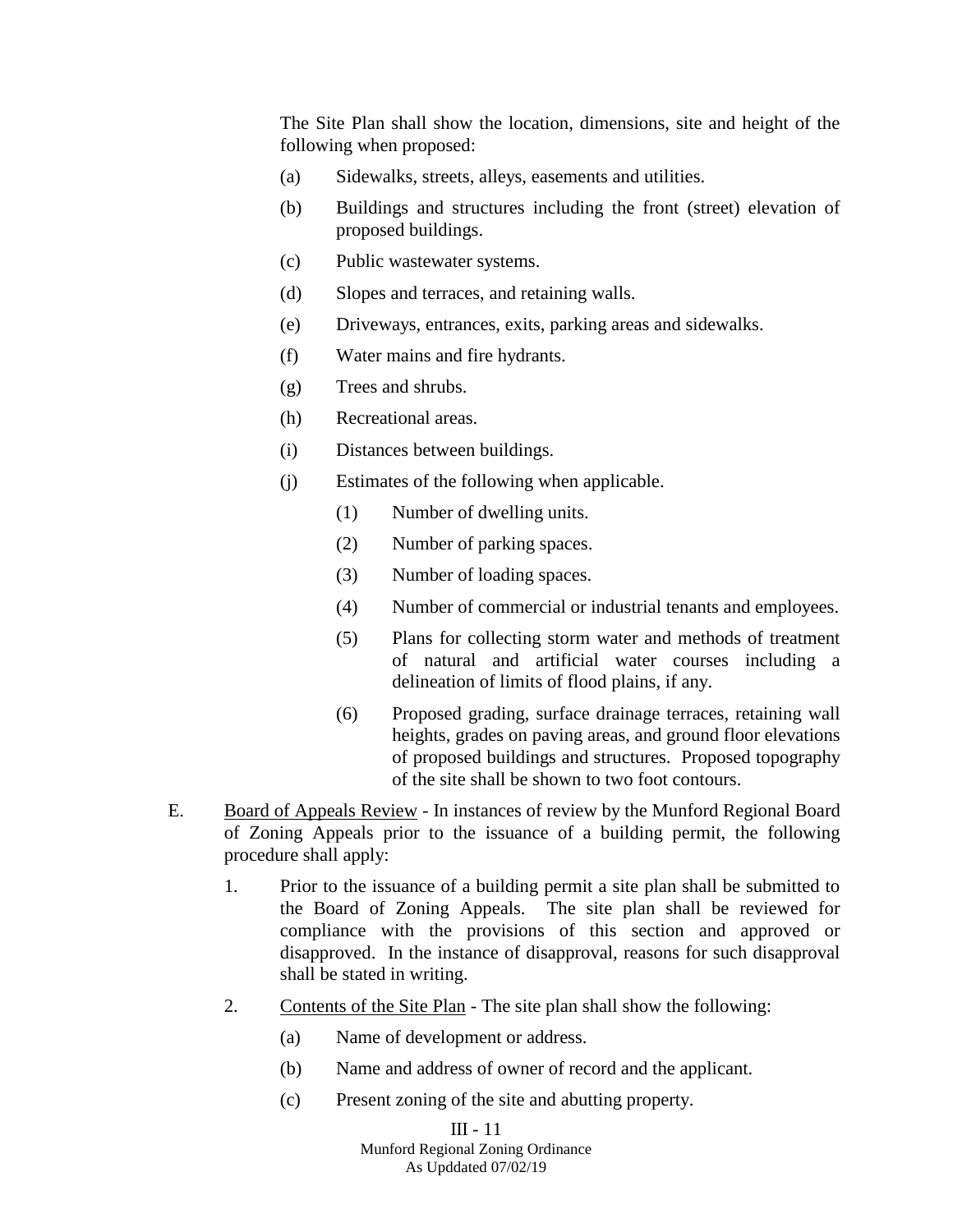- (d) Date, graphic scale, and north point with reference to source of meridian.
- (e) Courses and distances of center of all streets and all property lines.
- (f) All building restriction lines, setback lines, easements, covenants, reservations and rights-of-way.
- (g) The total land area.
- (h) Topography of existing ground and paved areas and elevations in relation to mean sea level of streets, alleys, utilities, sanitary and storm sewers, and buildings and structures. Topography to be shown by dashed line illustrating two-foot contours and by spot elevations where necessary to indicate flat areas.
- (i) One (1) space for signed approval of the Board of Zoning Appeals.

The Site Plan shall show the location of the following when existing:

- (a) Sidewalks, streets, alleys, easements and utilities.
- (b) Building and structures.
- (c) Public wastewater systems.
- (d) Slopes, terraces and retaining walls.
- (e) Driveways, entrances, exits, parking areas and sidewalks.
- (f) Water mains and fire hydrants.
- (g) Trees and shrubs.
- (h) Recreational areas and swimming pools.
- (i) Natural and artificial water courses.
- (j) Limits of flood plains.

The Site Plan shall show the location, dimensions, site and height of the following when proposed:

- (a) Sidewalks, streets, alleys, easements and utilities.
- (b) Buildings and structures including the front (street) elevation of proposed buildings.
- (c) Public wastewater systems.
- (d) Slopes and terraces, and retaining walls.
- (e) Driveways, entrances, exits, parking areas and sidewalks.
- (f) Water mains and fire hydrants.
- (g) Trees and shrubs.
- (h) Recreational areas.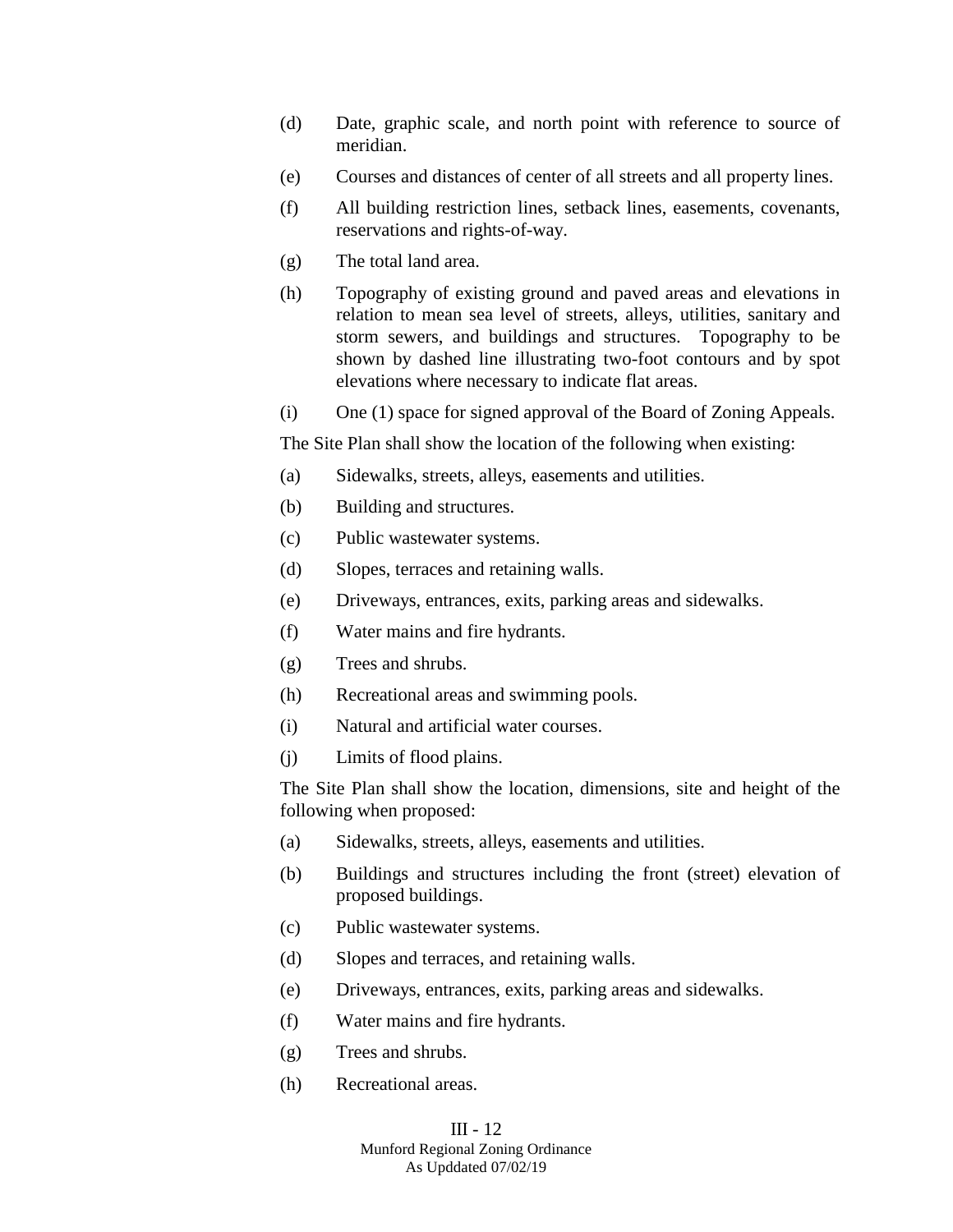- (i) Distances between buildings.
- (j) Estimates of the following when applicable:
	- (1) Number of dwelling units.
	- (2) Number of parking spaces.
	- (3) Number of loading spaces.
	- (4) Number of commercial or industrial tenants and employees.
	- (5) Plans for collecting storm water and methods of treatment of natural and artificial water courses including a delineation of limits or flood plains, if any.
	- (6) Proposed grading, surface drainage terraces, retaining wall heights, grades on paving areas, and ground floor elevations of proposed buildings and structures. Proposed topography of the site shall be shown by two contours.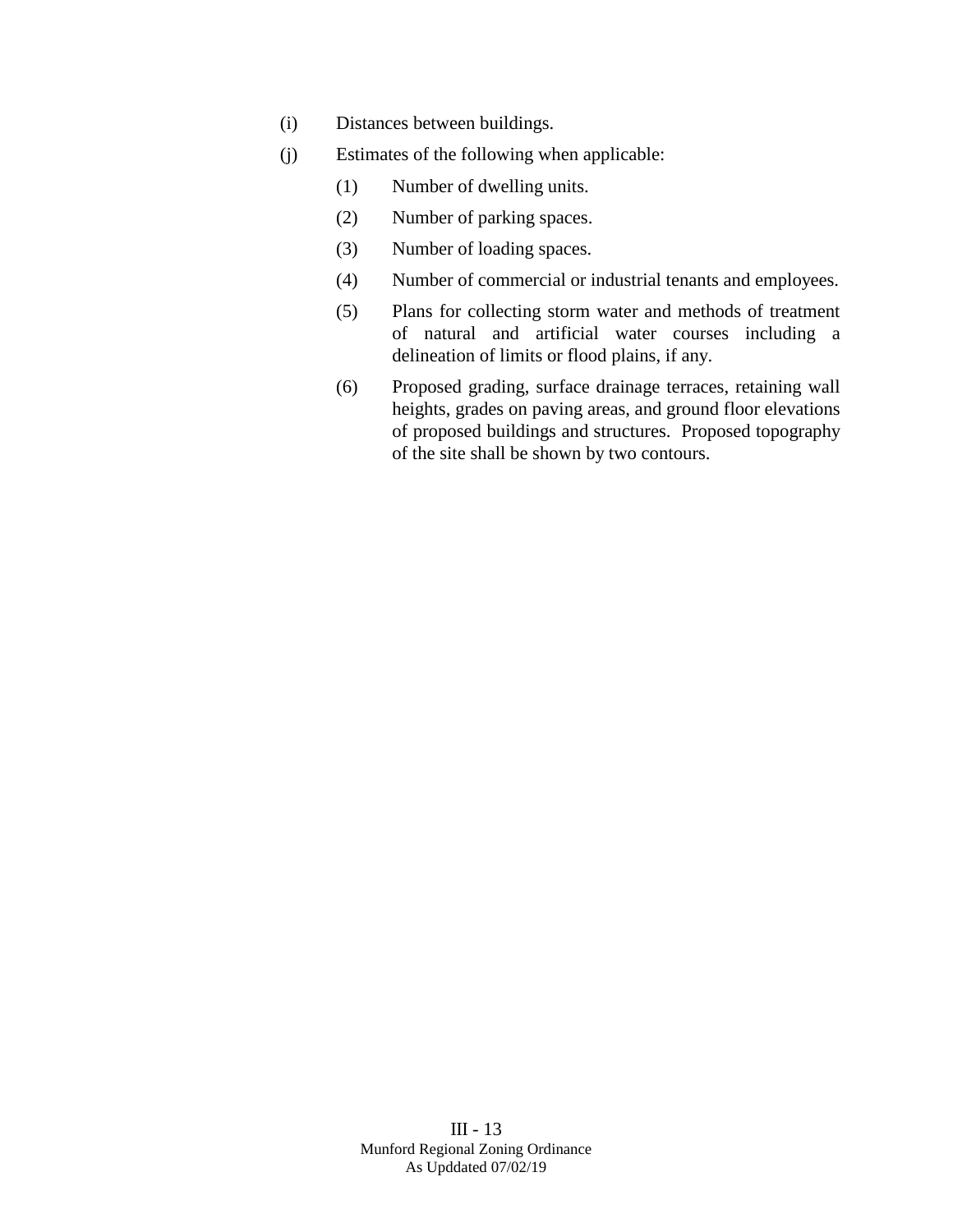### **CHAPTER IV**

### **ESTABLISHMENT OF DISTRICTS**

#### **4.01 Classification of Districts**

For the purposes of this Ordinance, the Munford Planning Region, Tipton County, Tennessee, is hereby divided into five (5) regular districts and one (1) overlay district, designated as follows:

FAR (Forestry-Agricultural-Residential)

R (Residential)

R-MH (Residential-Mobile Home)

- C (Commercial)
- I (Industrial)
- F (Flood) overlay

#### **4.02 Boundaries of Districts**

A. General

The boundaries of districts in Section 4.01 of this Chapter are hereby established as shown on the Official Zoning Map entitled "Official Zoning Map, Munford Planning Region, Tipton County, Tennessee", which is part of this Ordinance and is on file at the Munford City Hall.

B. Exact Determination

Unless otherwise indicated, boundaries as shown on the Official Zoning Map as following lot lines, the center lines of streets or alleys, the center line of railroad right-of-way lines; or regional boundary lines shall be construed to follow such lines. Questions concerning the exact location of district boundaries shall be determined by the Board of Zoning Appeals.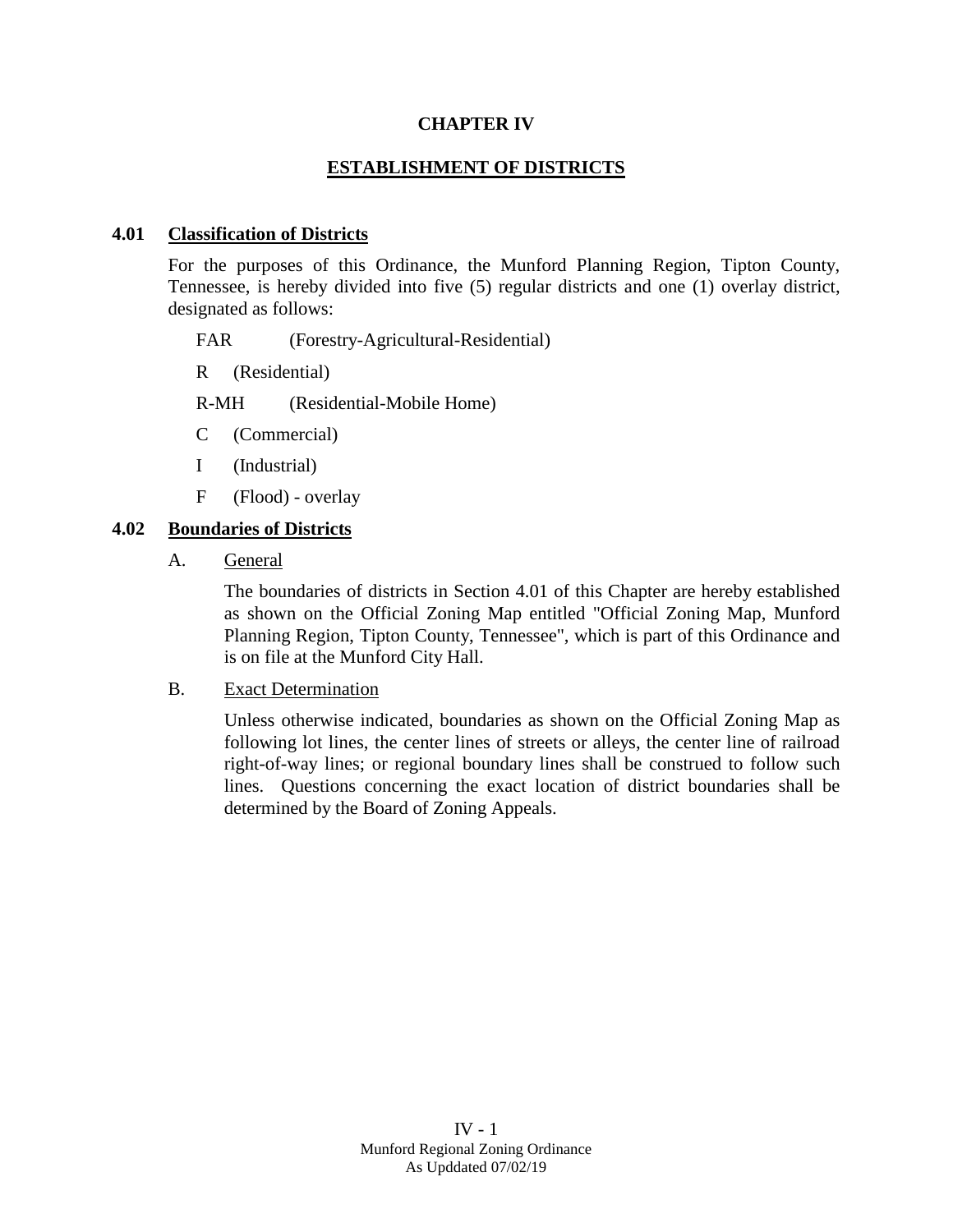# **CHAPTER V**

# **PROVISIONS GOVERNING FAR, FORESTRY AGRICULTURAL DISTRICTS**

### **General Description**

This district is intended to be used primarily for agricultural, forestry, and very low density residential development. The basic intent is to permit lands best suited for agriculture and forestry to be used for those purposes and to place necessary restrictions on residential development. As the Munford Municipal-Regional Planning Commission determines that there is sufficient demand for additional open land suitable for development and that there are adequate provisions for water supply and wastewater disposal, selected portions of this district, suitable for the uses to be allowed, may be rezoned for more intensive forms of development. This district is also intended to allow certain uses on appeal which provide non-commercial services to the district or the district and other parts of the county, subject to appropriate conditions and safeguards.

Within the FAR (Forestry-Agriculture-Residential) District, the following regulations shall apply:

# **5.01 Uses Permitted**

Forestry and agricultural uses; single-family dwellings and customary accessory buildings; manufactured residential dwellings and mobile homes as defined in Chapter II; small roadside stands for sale of farm products raised on the same property; and signs.

### **5.02 Uses Permitted on Appeal**

Following public notice and hearing and provided other requirements set forth in this chapter and Section 13.04, Paragraph B are met, the Board of Zoning Appeals may permit:

- A. Public and Semi-Public Uses Churches; schools; public recreation uses; other suitable public and semi-public uses; and customary accessory buildings for these uses.
- B. Incidental Home Occupations Customary incidental home occupations; provided that no building permit or certificate of occupancy for such use shall be issued without written approval of the Board of Zoning Appeals and subject to such conditions as the Board of Zoning Appeals may require in order to preserve and protect the character of the neighborhood in which the proposed use is located; and provided further that:
	- 1. Location The proposed use shall be located and conducted in the principal building only.
	- 2. Principals and employees The principals and employees engaged in the proposed use shall be residents of the dwelling unit in which the proposed use is located.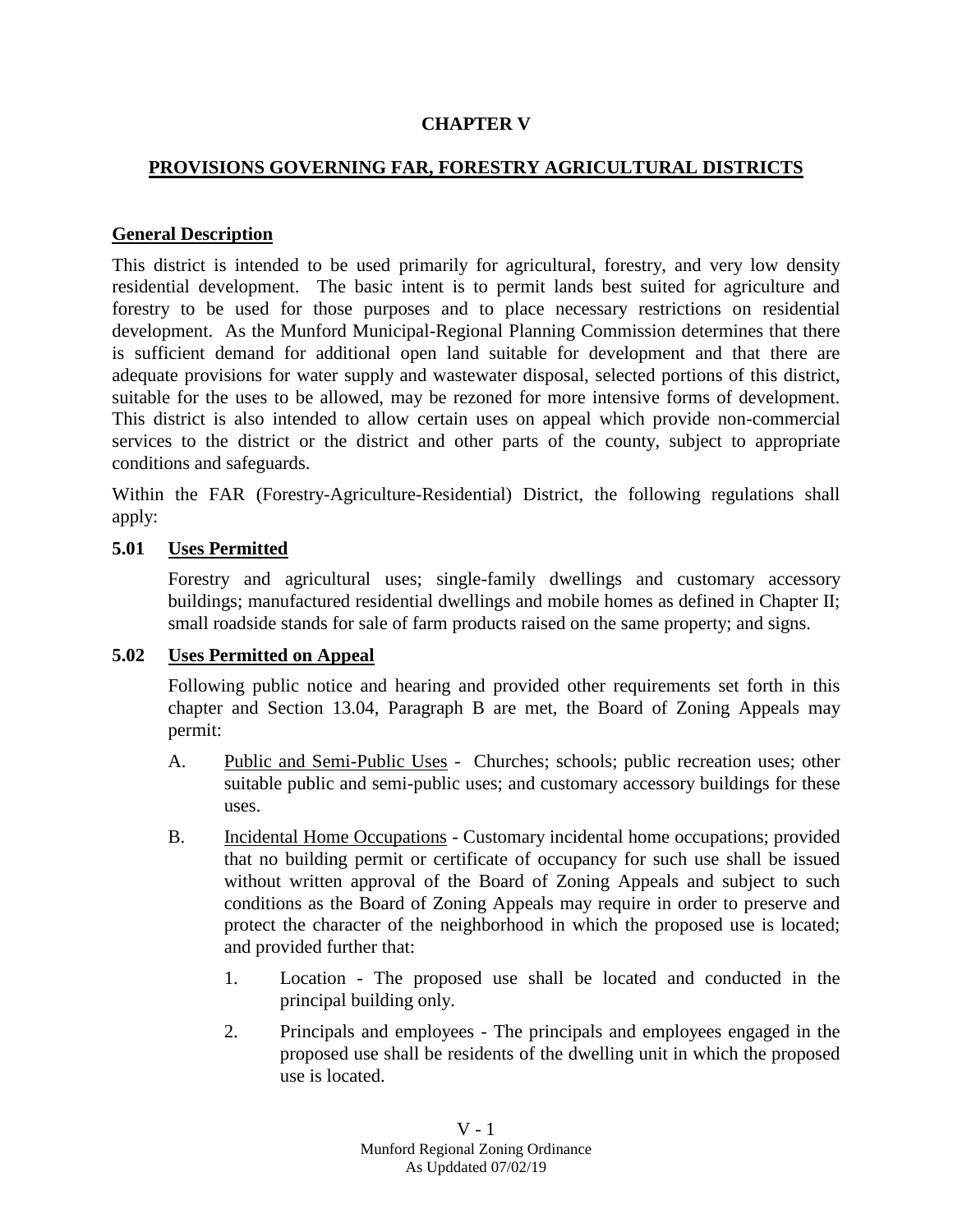- 3. Floor area Not more than twenty percent (20%) of the total floor area in a dwelling unit shall be devoted to such use.
- 4. Storage The proposed use shall not be the primary or incidental storage facilities for a business, industrial, or agricultural activity conducted elsewhere.
- 5. Visibility No activity, material, goods, or equipment indicative of the proposed use shall be visible from any public street or alley.
- 6. Advertising The proposed use shall not be advertised by the use of signs on the lot on which the proposed use is located.
- 7. Undesirable effects The proposed use shall not generate noise, odor, fumes, smoke, vehicular or pedestrian traffic, nor nuisance of any kind which would tend to depreciate the residential character of the neighborhood in which the proposed use is located.
- 8. On-Site Retail Sales Retail sales of firearms shall not be permitted as a home occupation.
- C. Mining Mining and quarrying of non-metallic minerals(except fuels) as defined in the Standard Land Use Manual; provided that no mining takes place until written approval has been granted by the Board of Zoning Appeals. The grant of approval shall expire 2 years from the date of approval and the operator shall be required to reapply to the Board of Zoning Appeals for continuation of the use. Before approval by the Board of Zoning Appeals the applicant shall be required to adhere to the following requirements.
	- 1. No excavation shall occur or take place closer than 250' to a residential structure or designated flood hazard area; within 100' of any street rightof-way; within 75' of the perimeter of the site of the sand, gravel or other extraction operation. However, if the owner of the property adjoining, abutting or adjacent to the property agrees, in writing, such excavation may encroach to within 30' of the adjoining property owners line provided the encroachment does not violate the provisions of this section, relative to setback, for other adjoining property owners.
	- 2. No haul roads, accessory structures, storage of vehicles, cutting or filling shall occur or take place closer than 75' of the perimeter of the site of the sand, gravel or other extraction operation. However, if the owner of the property adjoining, abutting or adjacent to the property agrees , in writing, such excavation may encroach to within 30' of the adjoining property owners line provided the encroachment does not violate the provisions of this section, relative to setback, for other adjoining property owners.
	- 3. Equipment used in sand, gravel, or other extraction or processing operations shall be operated in such a manner that noise and vibrations are prevented, to the extent possible, from emanating beyond the boundaries of the site of the mining, extraction, or processing operations.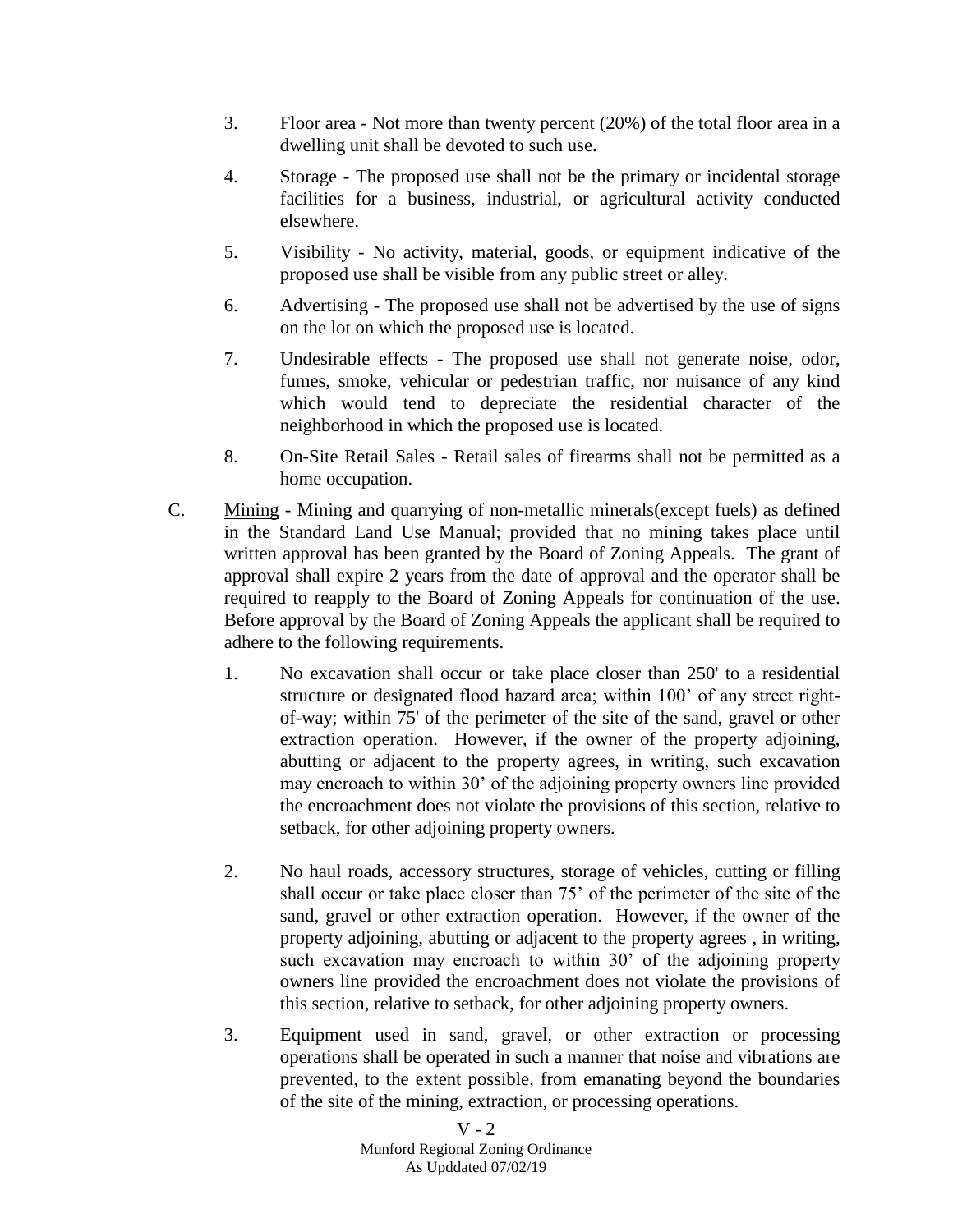- 4. The location and surfacing of driveways providing ingress and egress to and from the site are subject to the review and approval by the Board of Zoning Appeals.
- 5. Shall be required to take such measures as the City of Munford or the county road supervisor deems necessary and proper to adequately maintain the county roads proposed for use by the applicant. A bond in an amount adequate to correct damages occurring as a result of the use of these roads by the applicant can be required by the Town of Munford or the county road supervisor;
- 6. Shall be required to submit a signed and certified notice of intent permit to comply with all state regulations governing the discharge of storm water associated with the proposed activity. The notice of intent will have been filed with the Tennessee Department of Environment and Conservation, Division of Water Pollution Control;
- 7. Shall provide a copy of the National Pollutant Discharge Elimination System Permit which is issued by the Tennessee Department of Environment and Conservation, Mining Section.
- 8. Shall provide the City of Munford with a surety instrument (i.e. letter of credit, bond) in the amount of \$2,500.00 for each acre affected by the respective operation. The bond shall be for 1 year and must be redeemed annually until reclamation in accordance with the reclamation plan, has occurred. The City of Munford reserves the right, after a period of 2 years, to draw upon a surety instrument to initiate a reclamation process if reclamation has not be adequately addressed by the permittee. The failure by a permittee to annually redeem a surety instrument shall deem the mining permit invalid, causing suspension of all mining operations and the resubmittal of an application.
- 9. Shall provide and have approved by the Munford City Engineer a Soil Erosion Control Plan, a Reclamation Plan and a Re-vegetation Plan. All plans shall comply with the adopted standards of the Department of Health, Environment and Conservation; and,
- 10. Shall present a detailed site plan drawn to a scale of 1"-200', which includes all relevant information in Chapter III, 3.13E, Procedures and Requirements for Site Plan Approval, and shall include the following additional information;
	- a) The name of the owner of the mineral rights:
	- b) The name of the owner of the surface rights:
	- c) The name of the operator of the proposed activity:
	- d) The total number of acres to be disturbed: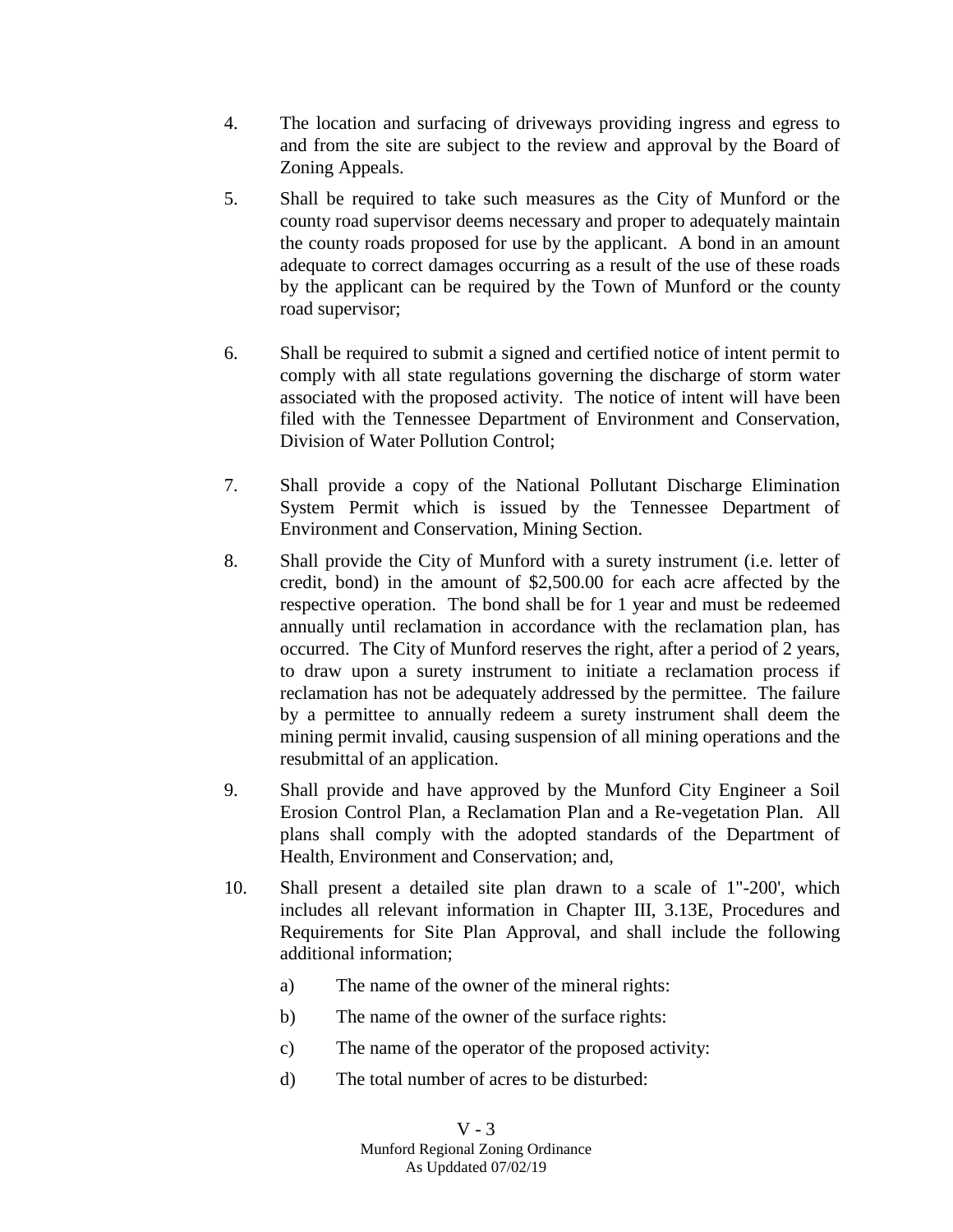- e) A certification as to the accuracy of the plan by the person responsible for its preparation:
- f) The boundaries for which the permit is requested and the boundaries of the parcel on which the requested area is located:
- g) The location of all existing or proposed haul or access roads to be used by the mining operator:
- h) The location of any existing structures, publicly owned lands, or utility facilities within 1000' of the affected area:
- i) The location of all streams and standing bodies of waters in or within 1000' of the proposed area:

# **5.03 Uses Prohibited**

Mobile home parks and other uses not specifically permitted or implied.

# **5.04 Minimum Lot Sizes**

- A. Uses Permitted One (1) acre or 43,560 square feet or more as required for compliance with Public Health Wastewater regulations.
- B. Uses Permitted on Appeal
	- 1. Churches One (1) acre or two hundred (200) square feet of a lot area per auditorium seat, whichever is greater or additional acreage as required by the Board of Zoning Appeals or for compliance with Public Health Wastewater regulations.
	- 2. Schools Five (5) acres plus one (1) acre for each one hundred (100) students or additional acreage as required by the State Board of Education, the Board of Zoning Appeals or for compliance with the Public Health Wastewater regulations.
	- 3. Other Uses One (1) acre or more as required by the Board of Zoning Appeals or for compliance with Public Health Wastewater regulations.

# **5.05 Minimum Lot Width at Building Line**

- A. Uses Permitted One hundred (100) feet.
- B. Uses Permitted on Appeal
	- l. Churches and schools Two hundred (200) feet or more as required by the Board of Zoning Appeals.
	- 2. Other Uses One hundred (100) feet or more as required by the Board of Zoning Appeals.

# **5.06 Minimum Front Yard Depth**

- A. Uses Permitted
	- 1. All lots fronting on arterial streets Sixty (60) feet.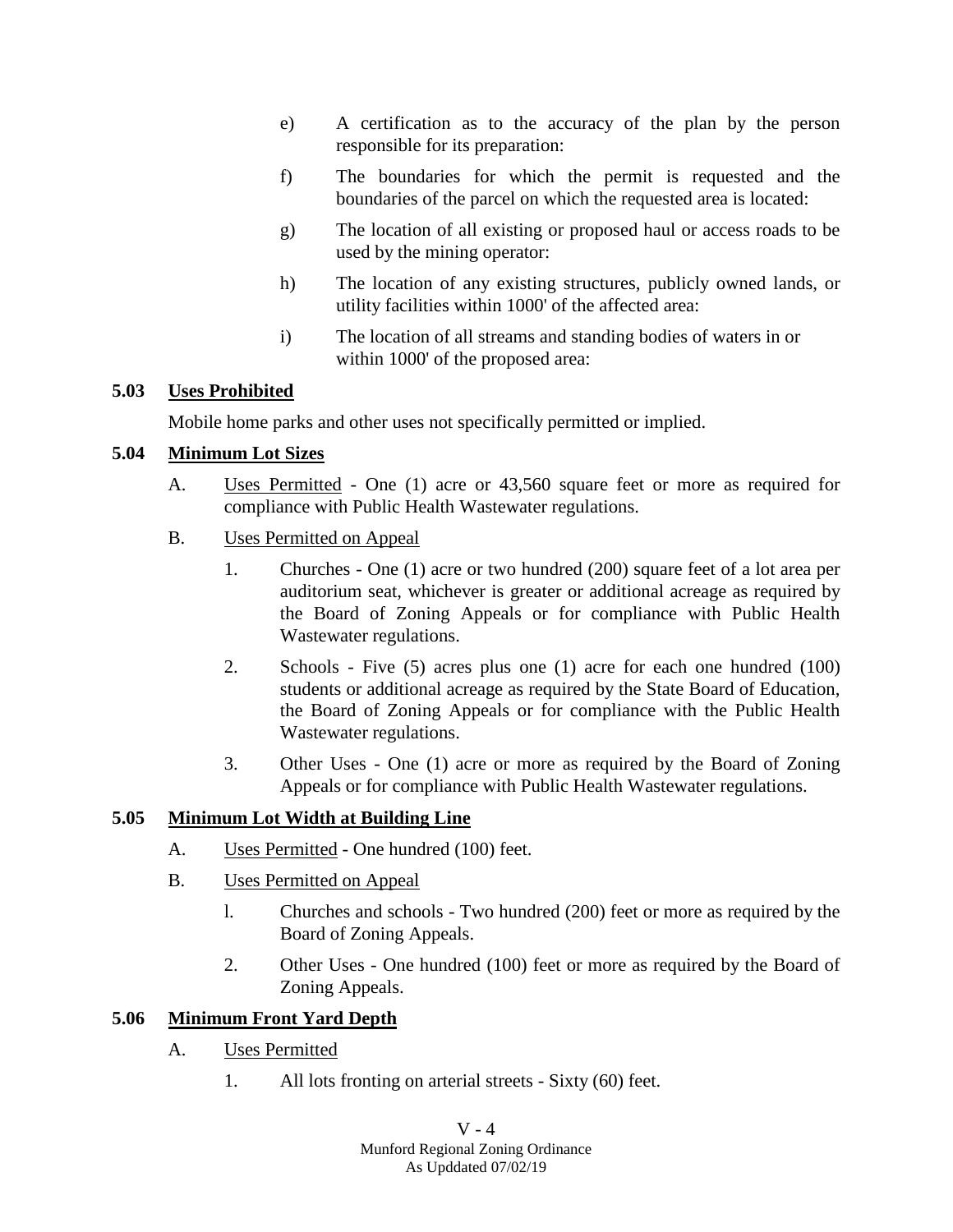- 2. All other lots Thirty-five (35) feet.
- B. Uses Permitted on Appeal
	- 1. All lots fronting on arterial streets Sixty (60) feet or more as required by the Board of Zoning Appeals.
	- 2. All other lots Forty (40) feet or more as required by the Board of Zoning Appeals.

# **5.07 Minimum Side Yard Width on Each Side of Lot**

- A. Uses Permitted Fifteen (15) feet.
- B. Uses Permitted on Appeal
	- 1. Churches and schools Thirty (30) feet or more as required by the Board of Zoning Appeals.
	- 2. All Other Uses Fifteen (15) feet or more as required by the Board of Zoning Appeals.

# **5.08 Minimum Rear Yard Depth**

- A. Uses Permitted Thirty (30) feet.
- B. Uses Permitted on Appeal Thirty (30) feet or more as required by the Board of Zoning Appeals.

# **5.09 Maximum Building Coverage (total for all buildings)**

- A. Uses Permitted Twenty-five (25) percent of the area of such lots.
- B. Uses Permitted on Appeal Fifty (50%) percent or less as required by the Board of Zoning Appeals.

# **5.10 Maximum Height of Buildings**

No building shall exceed three (3) stories or thirty-five (35) feet in height except that freestanding poles, towers, spires and structures not designed for or suitable for human occupancy may exceed this height provided they comply with all other pertinent codes and ordinances, and provided they are located no closer to the nearest property line than the distance equal to their own height plus five (5) feet.

# **5.11 Maximum Number of Principal Buildings Permitted**

- A. Residential uses shall be limited to one (1) principal building per lot.
- B. Uses other than residential shall have no limitations as to the number of buildings, but the aggregate of all buildings shall not exceed fifty (50) percent of the entire lot area or less if required by the Board of Zoning Appeals.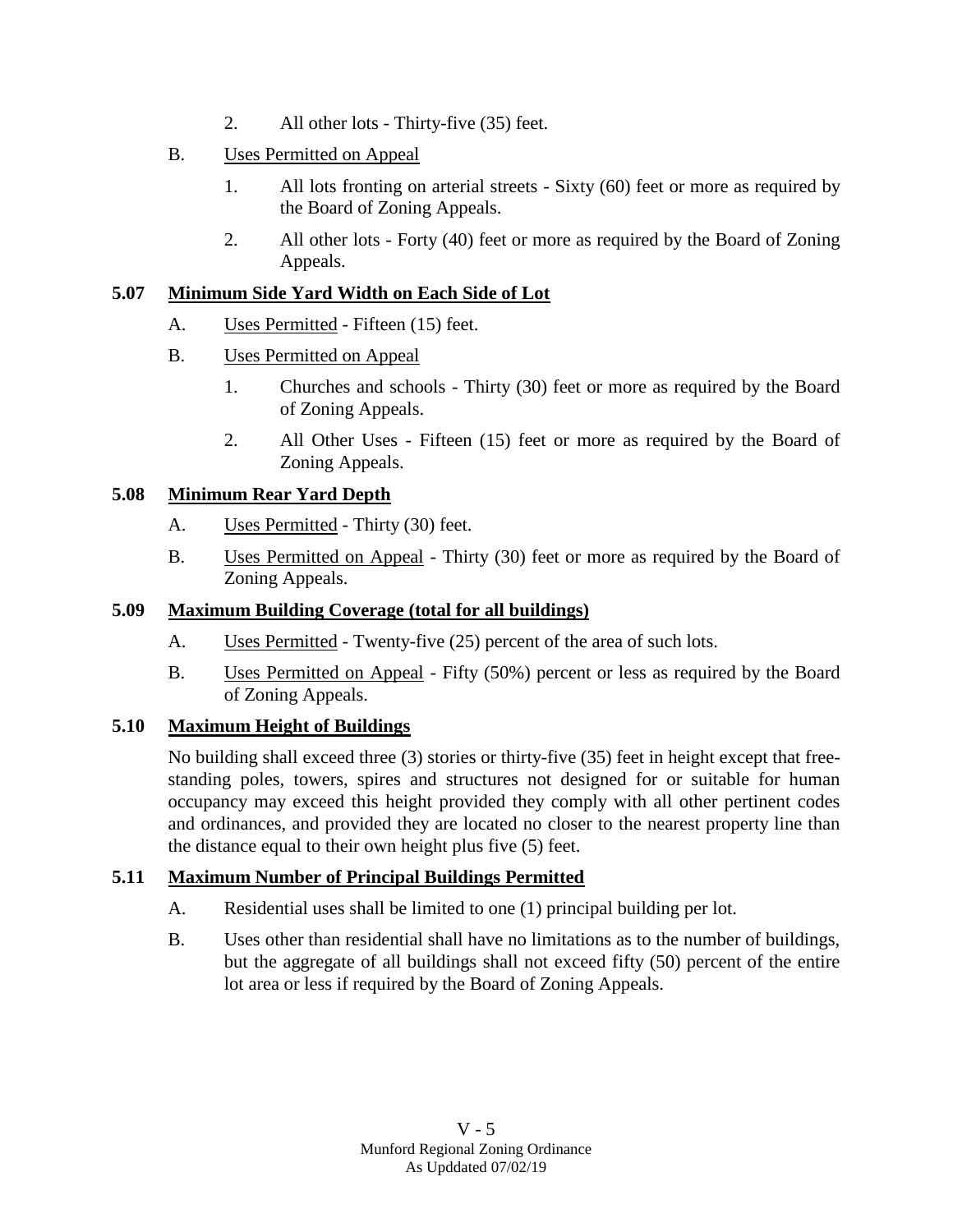### **CHAPTER VI**

# **PROVISIONS GOVERNING THE R, RESIDENTIAL DISTRICTS**

### **General Description**

This district is intended primarily to allow low density single-family residential development in areas suitable for such development. These areas tend to have access to a public water system but not a public wastewater system. This situation is reflected in the district regulations. The district is also intended to allow certain uses on appeal which provide various services to the district or the district and other parts of the county.

Within the R (Residential) District, the following regulations shall apply.

### **6.01 Uses Permitted**

Single-family dwellings and customary accessory buildings; manufactured residential dwellings as defined in Chapter II and subject to the provisions of Chapter III, Section 3.11 of this Ordinance; and real estate signs advertising the sale, rental, or leasing of only the premises on which they are maintained, provided that they are not over four (4) square feet in area and at least fifteen (15) feet from all lot lines.

### **6.02 Uses Permitted on Appeal**

Following public notice and hearing and provided other requirements set forth in this Chapter and Section 13.04, Paragraph B are met, the Board of Zoning Appeals may permit:

### A. Public and Semi-Public Uses

Churches; schools; golf courses and clubs; other suitable public and semi-public uses; and customary accessory buildings for these uses.

# B. Incidental Home Occupations

Customary incidental home occupations; provided that no building permit or certificate of occupancy for such use shall be issued without written approval of the Board of Zoning Appeals and subject to such conditions as the Board of Zoning Appeals may require in order to preserve and protect the character of the neighborhood in which the proposed use is located; and provided further that:

- 1. Location The proposed use shall be located and conducted in the principal building only.
- 2. Principals and employees The principals and employees engaged in the proposed use shall be residents of the dwelling unit in which the proposed use is located.
- 3. Floor area Not more than twenty (20%) percent of the total floor area in a dwelling unit shall be devoted to such use.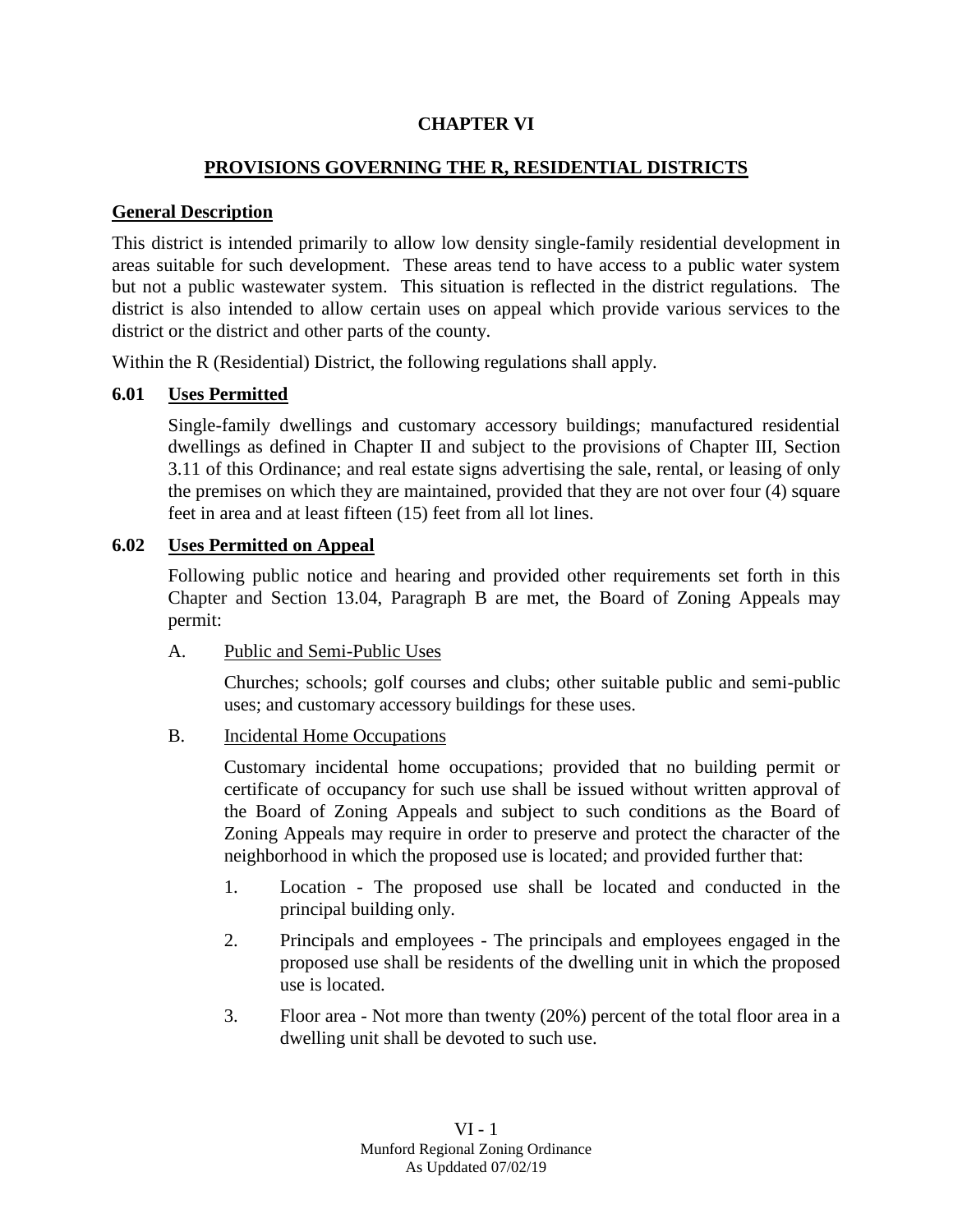- 4. Storage The proposed use shall not be the primary or incidental storage facilities for a business, industrial, or agricultural activity conducted elsewhere.
- 5. Visibility No activity, materials, goods, or equipment indicative of the proposed use shall be visible from any public street or alley.
- 6. Advertising The proposed use shall not be advertised by the use of signs on the lot on which the proposed use is located.
- 7. Undesirable effects The proposed use shall not generate noise, odor, fumes, smoke, vehicular or pedestrian traffic, nor nuisance of any kind which would tend to depreciate the residential character of the neighborhood in which the proposed use is located.
- 8. On-Site Retail Sales Retail sales of firearms shall not be permitted as a home occupation.

# **6.03 Uses Prohibited**

Mobile homes, mobile home parks and other uses not specifically permitted or implied.

# **6.04 Minimum Lot Sizes**

# A. Uses Permitted

Twenty-thousand (20,000) square feet or more as required for compliance with Public Health Wastewater regulations or twelve thousand five hundred (12,500) square feet or more if the lot is serviced by public sewer and water.

- B. Uses Permitted on Appeal
	- 1. Churches One (1) acre or two hundred (200) square feet of lot area per auditorium seat, whichever is greater or additional acreage as required by the Board of Zoning Appeals or for compliance with Public Health Wastewater regulations.
	- 2. Schools Five (5) acres plus one (1) acre for each one hundred (100) students or more as required by the State Board of Education,the Board of Zoning Appeals or for compliance with Public Health Wastewater regulations.
	- 3. Other Uses Twenty-thousand (20,000) square feet or more as required by the Board of Zoning Appeals or for compliance with Public Health Wastewater regulations.

# **6.05 Minimum Lot Width at Building Line**

- A. Uses Permitted One hundred (100) feet.
- B. Uses Permitted on Appeal
	- 1. Churches and Schools Two hundred (200) feet or more as required by the Board of Zoning Appeals.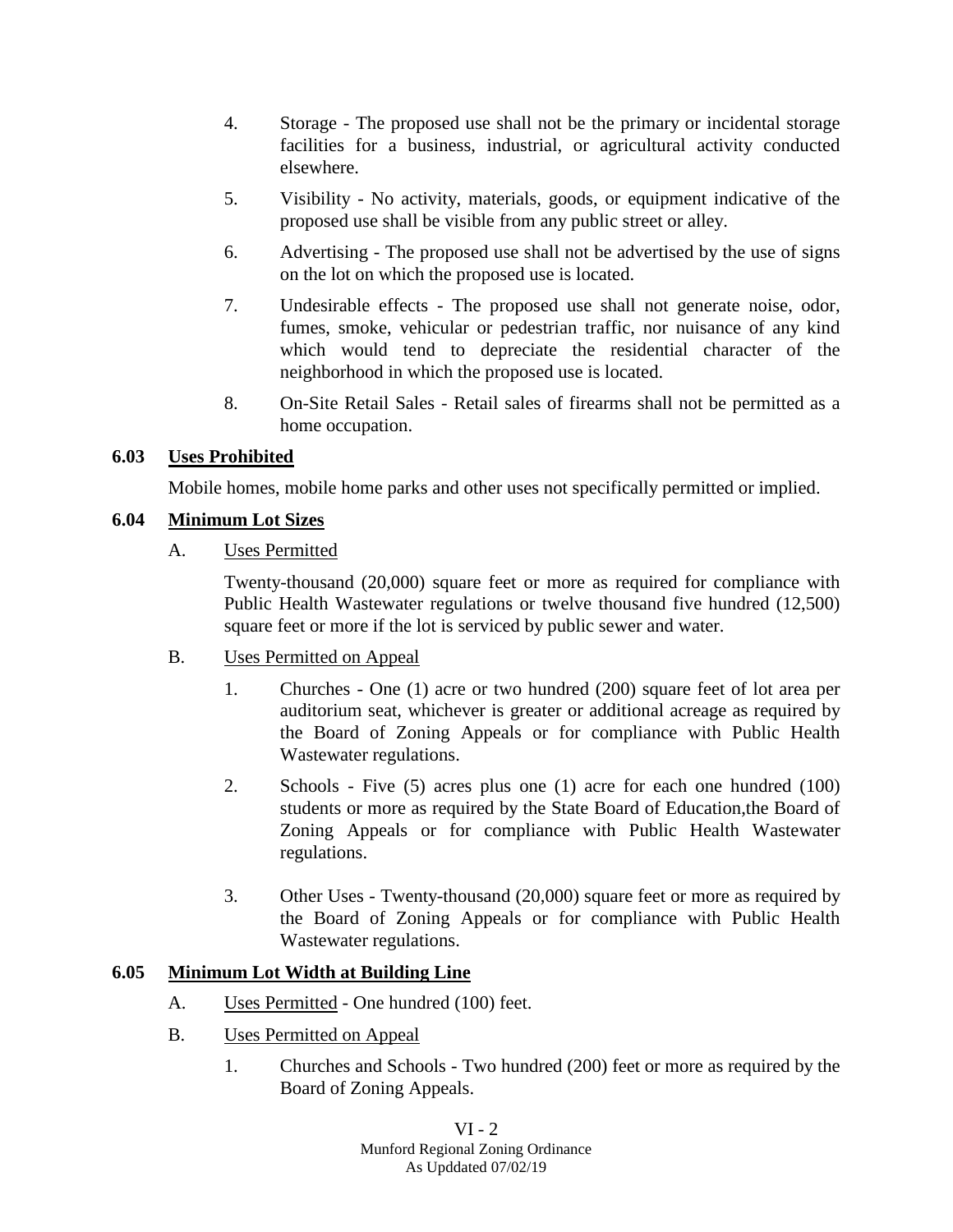2. Other Uses - One hundred (100) feet or more as required by the Board of Zoning Appeals.

# **6.06 Minimum Front Yard Depth**

- A. Uses Permitted
	- 1. All lots fronting on an arterial street Fifty (50) feet.
	- 2. All other lots Thirty-five (35) feet.

# B. Uses Permitted on Appeal

- 1. All lots fronting on an arterial street Fifty (50) feet or more as required by the Board of Zoning Appeals.
- 2. All other lots Forty (40) feet or more as required by the Board of Zoning Appeals.

# **6.07 Minimum Side Yard Width on Each Side of Lot**

- A. Uses Permitted Fifteen (15) feet.
- B. Uses Permitted on Appeal
	- 1. Churches and Schools Thirty (30) feet or more as required by the Board of Zoning Appeals.
	- 2. All other uses Fifteen (15) feet or more as required by the Board of Zoning Appeals.

# **6.08 Minimum Rear Yard Depth**

- A. Uses Permitted Twenty-five (25) feet.
- B. Uses Permitted on Appeal
	- 1. Churches and Schools Thirty (30) feet or more as required by the Board of Zoning Appeals.
	- 2. All other uses Twenty-five (25) feet or more as required by the Board of Zoning Appeals.

# **6.09 Maximum Building Coverage (total of all buildings)**

- A. Uses Permitted Thirty (30) percent.
- B. Uses Permitted on Appeal Fifty (50%) percent or less as required by the Board of Zoning Appeals.

# **6.10 Maximum Heights of Buildings**

No building shall exceed three (3) stories or thirty-five (35) feet in height except that free standing poles, towers, spires and structures not designed for or suitable for human occupancy may exceed this height provided they comply the provisions of all other pertinent codes and ordinances, and provided that they are located no closer to the nearest property line than the distance equal to their own height plus five (5) feet.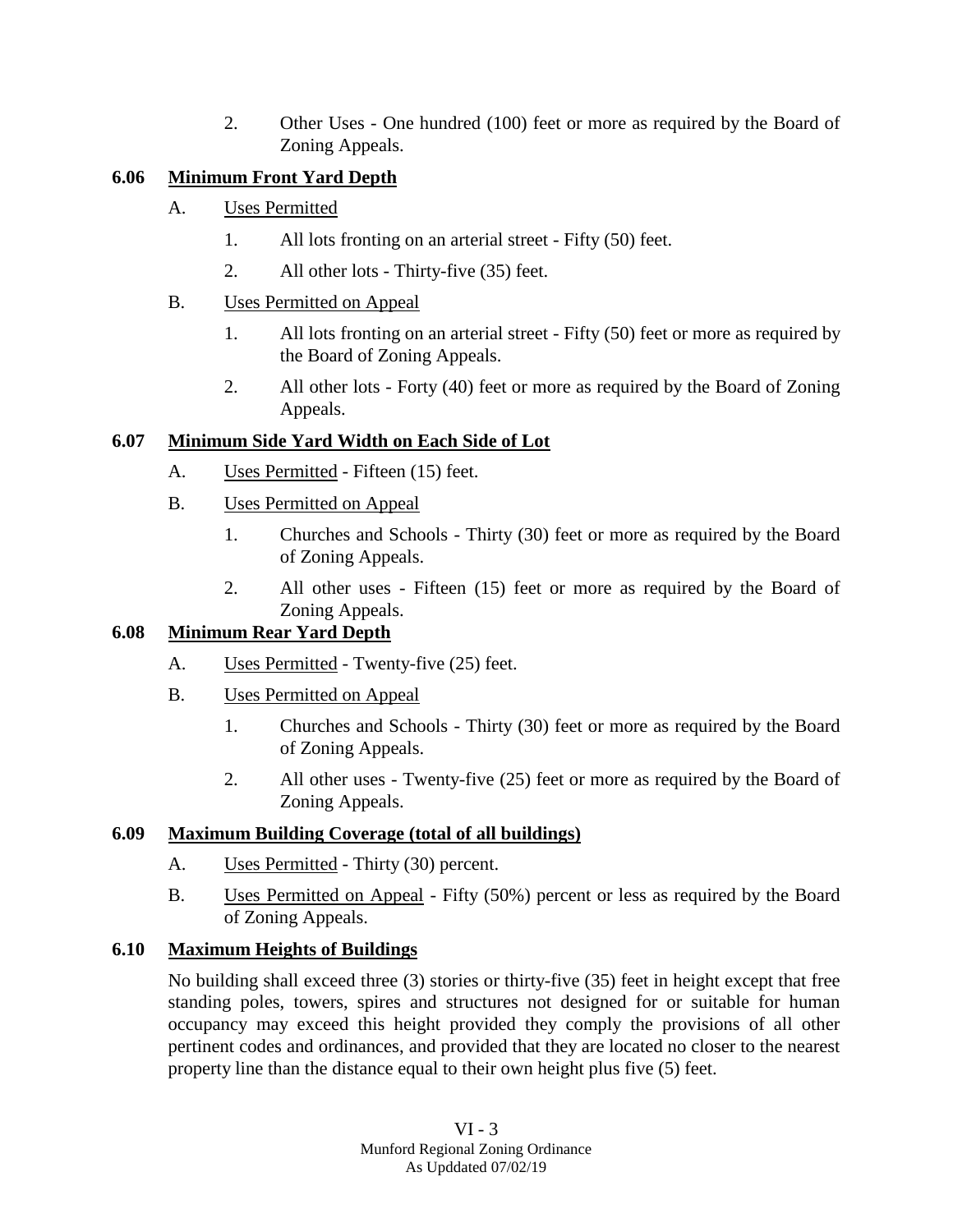# **6.11 Maximum Number of Principal Buildings Permitted**

- A. Residential uses shall be limited to one (1) principal building per lot.
- B. Uses other than residential shall have no limitations as to the number of buildings, but the aggregate of all buildings shall not exceed fifty (50) percent of the entire lot area or less if required by the Board of Zoning Appeals.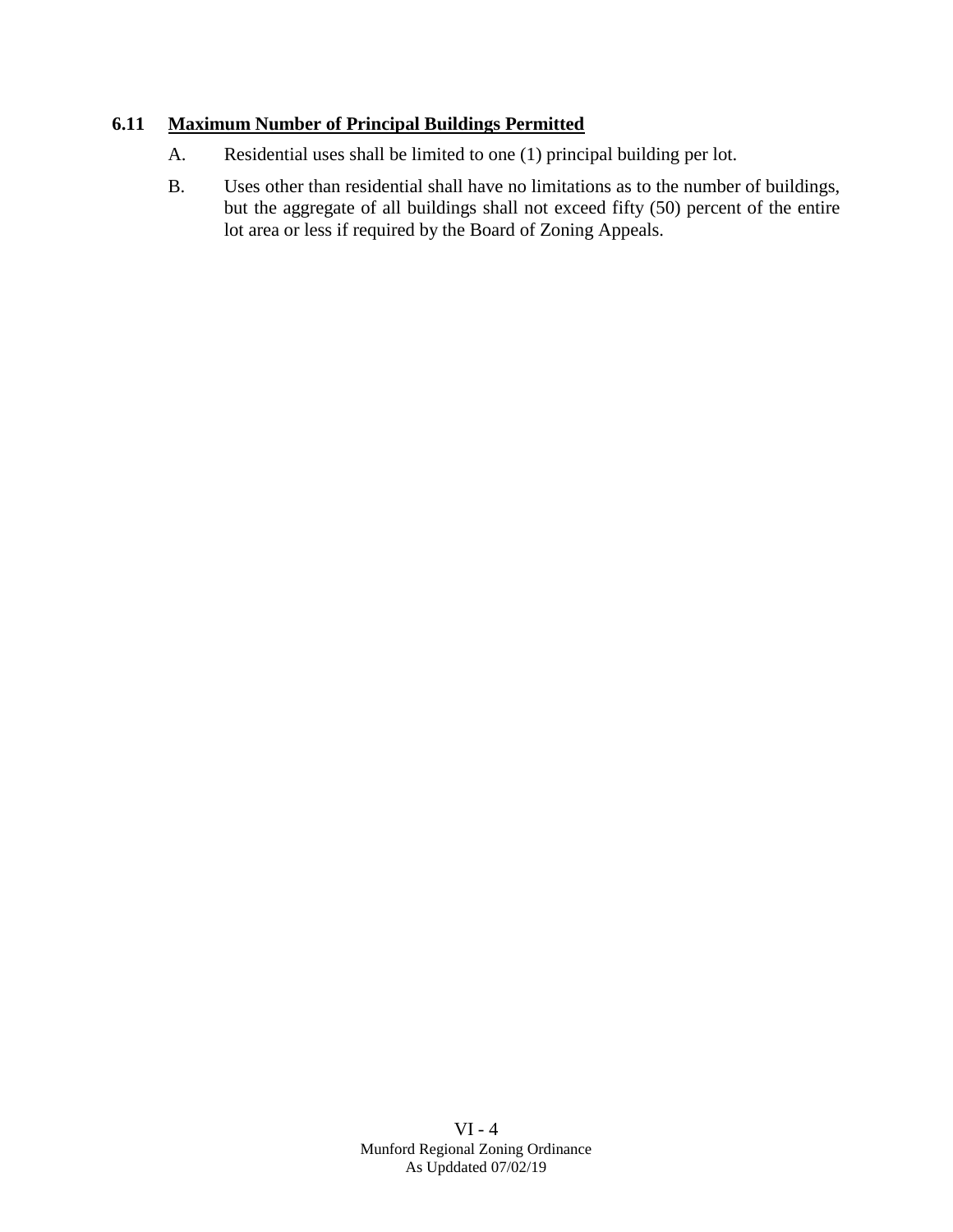# **CHAPTER VII**

# **PROVISIONS GOVERNING RESIDENTIAL-MOBILE HOME DISTRICTS**

### **General Description**

This district is intended to allow a mixture of residential development including individual mobile homes and mobile home parks or subdivisions. Areas designated as Residential-Mobile Home will be suitable for low to moderate density development in the form of single-family (including individual mobile homes), two-family and multi-family dwellings as well as mobile home parks and subdivisions. The designated areas tend to have access to a public water system, but not necessarily a public wastewater system. This district is also intended to allow certain uses on appeal which provide non-commercial services to the district or the district and other parts of the county, subject to appropriate conditions and safeguards.

Prior to the issuance of a building permit for construction of two-family dwellings, multi-family dwellings or mobile home parks, the developer shall submit a site plan to the Planning Commission for review and approval as required in Section 3.13 of this Ordinance.

Within the R-MH (Residential-Mobile Home) District, the following regulations shall apply:

### **7.01 Uses Permitted**

- A. Single-family dwellings including individual mobile homes and manufactured residential dwellings as defined in Chapter II and subject to the provisions of Chapter III, Section 3.11 of this Ordinance.
- B. Two-family dwellings (duplex).
- C. Multi-family dwellings (townhouses, condominiums and apartments).
- D. Mobile home parks or subdivisions.
- E. Customary accessory buildings incidental to the above permitted uses.
- F. Real estate signs advertising the sale, rental and leasing of only the premises on which they are maintained provided they are not over four (4) square feet in area and at least fifteen (15) feet from all lot lines.

# **7.02 Uses Permitted on Appeal**

Following public notice and hearing and provided other requirements set forth in this Chapter and Section 13.04, Paragraph B are met, the Board of Zoning Appeals may permit:

- A. Public and Semi-Public Uses Churches; schools; golf courses and clubs; other suitable public and semi-public uses; and customary accessory buildings for these uses.
- B. Other Uses Travel trailer parks and customary accessory buildings.
- C. Incidental Home Occupations Customary incidental home occupations; provided that no building permit or certificate of occupancy for such use shall be issued

VII - 1 Munford Regional Zoning Ordinance As Upddated 07/02/19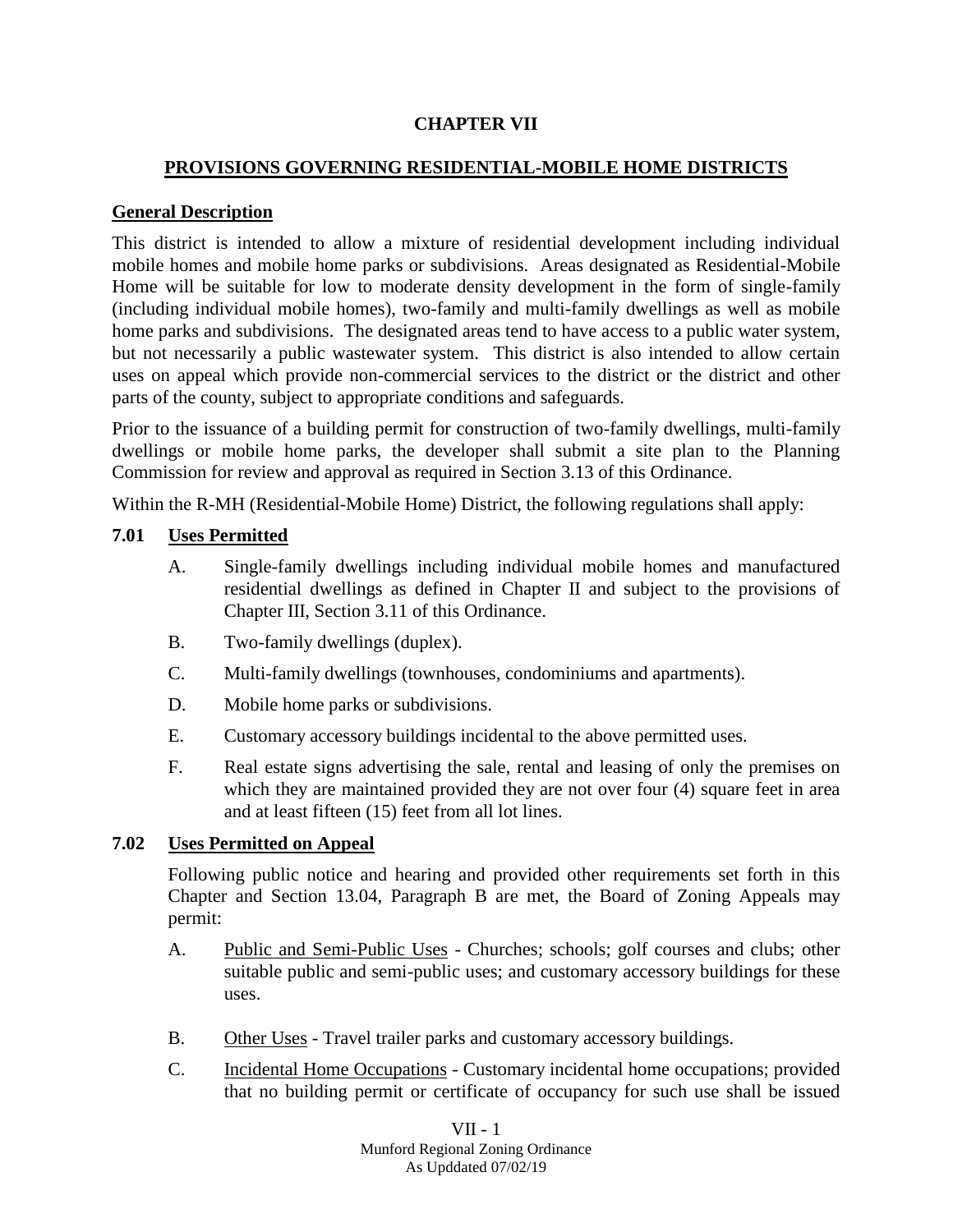without written approval of the Board of Zoning Appeals and subject to such conditions as the Board of Zoning Appeals may require in order to preserve and protect the character of the neighborhood in which the proposed use is located; and provided further that:

- 1. Location The proposed use shall be located and conducted in the principal building only.
- 2. Principals and employees The principals and employees engaged in the proposed use shall be residents of the dwelling unit in which the proposed use is located.
- 3. Floor area Not more than twenty (20%) percent of the total floor area in a dwelling unit shall be devoted to such use.
- 4. Storage The proposed use shall not be the primary or incidental storage facilities for a business, industrial, or agricultural activity conducted elsewhere.
- 5. Visibility No activity, materials, goods or equipment indicative of the proposed use shall be visible from any public street or alley.
- 6. Advertising The proposed use shall not be advertised by the use of signs on the lot which the proposed use is located.
- 7. Undesirable effects The proposed use shall not generate noise, odor, fumes, smoke, vehicular or pedestrian traffic, nor nuisance of any kind which would tend to depreciate the character of the neighborhood in which the proposed use is located.
- 8. On-Site Retail Sales Retail sales of firearms shall not be permitted as a home occupation.
- D. Wood Kitchen Cabinets provided the following provisions are adhered to:
	- 1. All activities associated with the constructions of the Cabinets occurs inside of a building.
	- 2. All materials associated with the use is stored inside the building.
	- 3. All waste products are properly disposed of in a waste receptacle.
	- 4. The health department grants, through a letter, that the septic tank approved for the lot is acceptable to handle the proposed use.
- E. Criteria for Review
	- 1. All area, yard, density and parking requirements shall be met.
	- 2. All site plan requirements, as set forth in Section 3.13 shall be submitted prior to consideration by the Board. If approved, all modifications requested by the Board of Zoning Appeals shall be made prior to the issuance of any building permit. The site plan shall be maintained in the permanent files of the City of Munford.

VII - 2 Munford Regional Zoning Ordinance As Upddated 07/02/19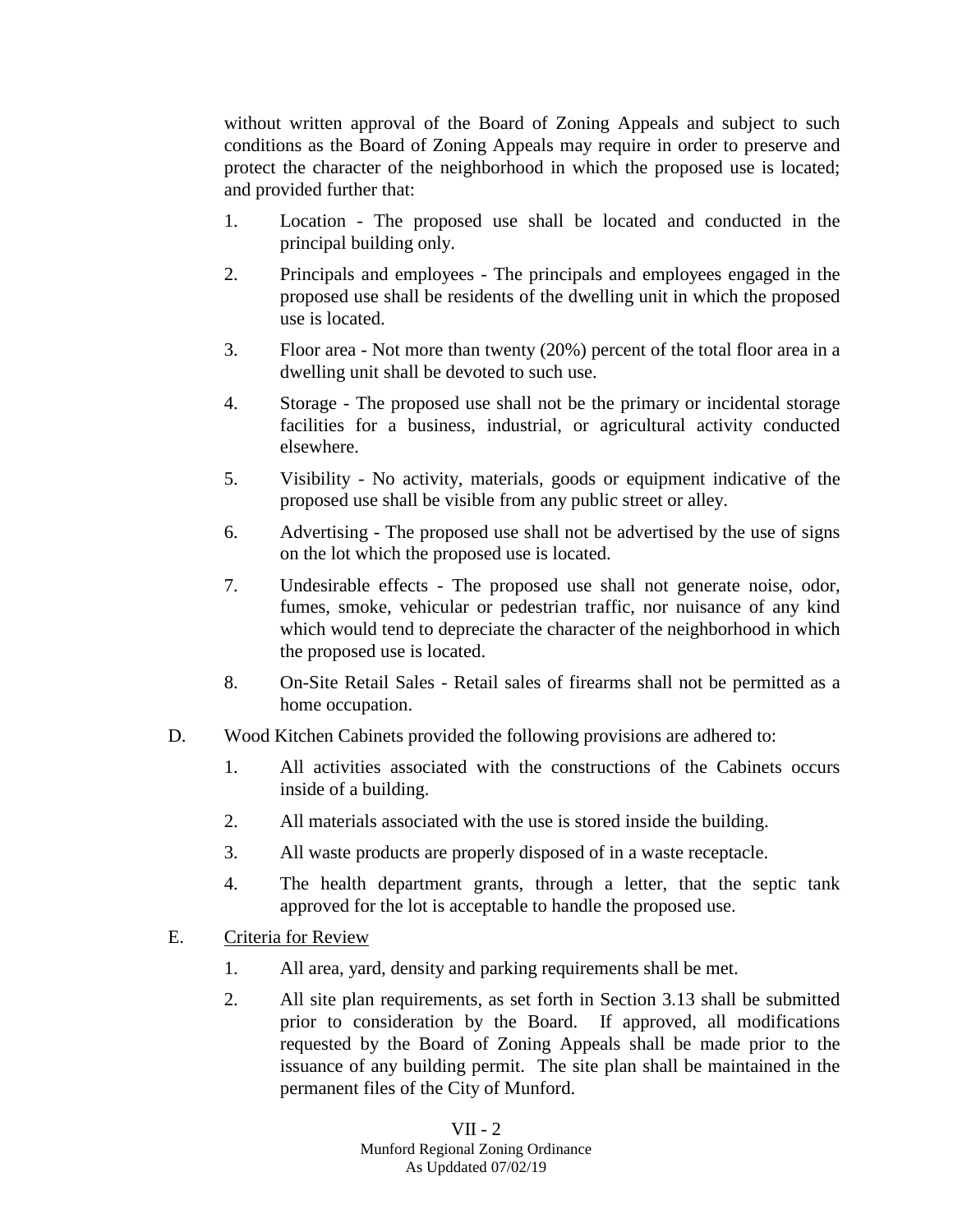3. The Board of Zoning Appeals shall have the power to require such changes in the required site plan as may be necessary to minimize the impact of the requested use. These shall include but not be limited to setbacks, screening, lighting, parking location and layout, access, and general landscaping requirements. This power of review shall not include the authority to specify or alter architectural style of proposed or existing buildings, the authority to specify building materials, colors or similar considerations.

# **7.03 Uses Prohibited**

Any use not specifically permitted or implied.

# **7.04 Minimum Lot Sizes**

- A. Uses Permitted
	- 1. Single-family dwellings (including mobile homes on individual lots) Twenty-thousand (20,000) square feet or more as required for compliance with Public Health Wastewater Regulations.
	- 2. Two-family dwellings (duplexes) Twelve thousand (12,000) square feet per dwelling unit or more as required for compliance with Public Health Wastewater Regulations.
	- 3. Multi-family dwellings (apartments, townhouses, condominiums) Seven thousand (7,000) square feet for the first unit and two thousand (2,000) square feet for each additional dwelling unit or more as required for compliance with Public Health Wastewater Regulations.
	- 4. Mobile Home Parks or Subdivisions Two (2) acres or more as required for compliance with Public Health Wastewater regulations with fifteen (15) percent of the park area set aside for recreation and open space requirements.
	- 5. Single-family mobile homes within a mobile home park or subdivision Four thousand five hundred (4500) square feet per individual mobile home space.
- B. Uses Permitted on Appeal
	- 1. Churches One (1) acre or two hundred (200) square feet of lot area per auditorium seat, whichever is greater or additional acreage as required by the Board of Zoning Appeals or for compliance with Public Health Wastewater regulations.
	- 2. Schools Five (5) acres plus one (1) acre for each one hundred (100) students or more as required by the State Board of Education, Board of Zoning Appeals or for compliance with Public Health Wastewater regulations.
	- 3. Travel Trailer Parks Five (5) areas or more as required by the Board of Zoning Appeals or for compliance with Public Health Wastewater

 $VII - 3$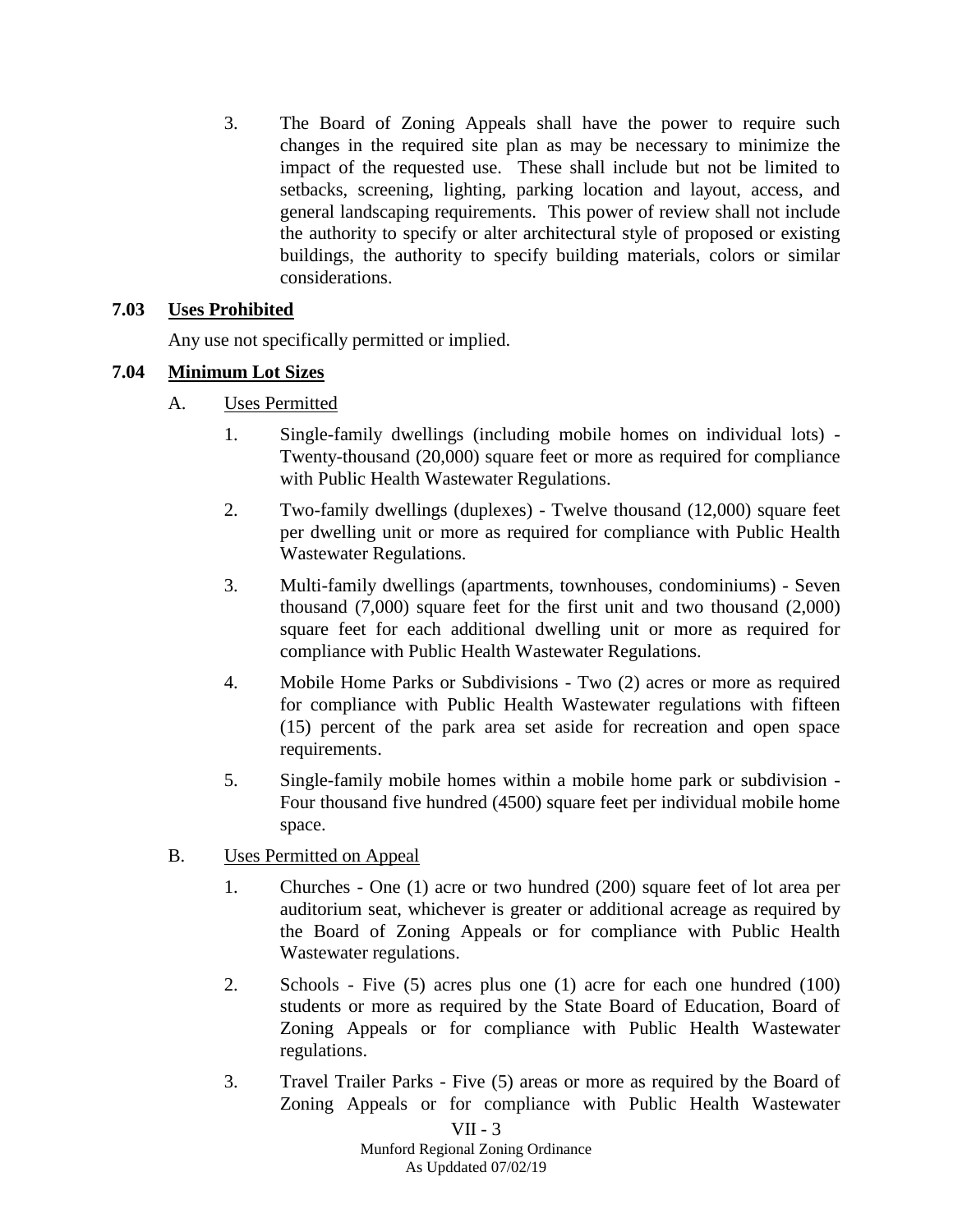regulations with fifteen (15) percent of the park set aside for recreation and open space requirements.

4. Other Uses - Twenty thousand (20,000) square feet or more as required by the Board of Zoning Appeals or for compliance with Public Health Wastewater regulations.

# **7.05 Minimum Lot Width at Building Line**

- A. Uses Permitted
	- 1. Mobile Home Parks One hundred (100) feet for the overall development (periphery) with fifty (50) feet per individual mobile home space.
	- 2. All Other Lots One hundred (100) feet.
- B. Uses Permitted on Appeal
	- 1. Churches and Schools Two hundred (200) feet or more as required by the Board of Zoning Appeals.
	- 2. Other Uses One hundred (100) feet or more as required by the Board of Zoning Appeals.

# **7.06 Minimum Front Yard Depth**

- A. Uses Permitted
	- 1. Mobile Home Parks fronting on Arterial Streets Fifty (50) feet for the overall development with twenty (20) feet per individual interior front yard.
	- 2. All Other Lots fronting on Arterial Streets Fifty (50) feet.
	- 3. Mobile Home Parks fronting on other than an Arterial Street Thirty -five (35) feet for the overall development with twenty (20) feet per individual interior front yard.
	- 4. All Other Lots fronting on other than an Arterial Street Thirty-five (35) feet.
- B. Uses Permitted on Appeal
	- 1. All lots fronting on arterial streets Fifty (50) feet or more as required by the Board of Zoning Appeals.
	- 2. All other lots Forty (40) feet or more as required by the Board of Zoning Appeals.

# **7.07 Minimum Side Yard Width on Each Side of** Lot

- A. Uses Permitted
	- 1. Mobile Home Parks Twenty (20) feet for the overall development with ten (10) feet per each individual interior side yard.
	- 2. All other lots Fifteen (15) feet.

# VII - 4

Munford Regional Zoning Ordinance As Upddated 07/02/19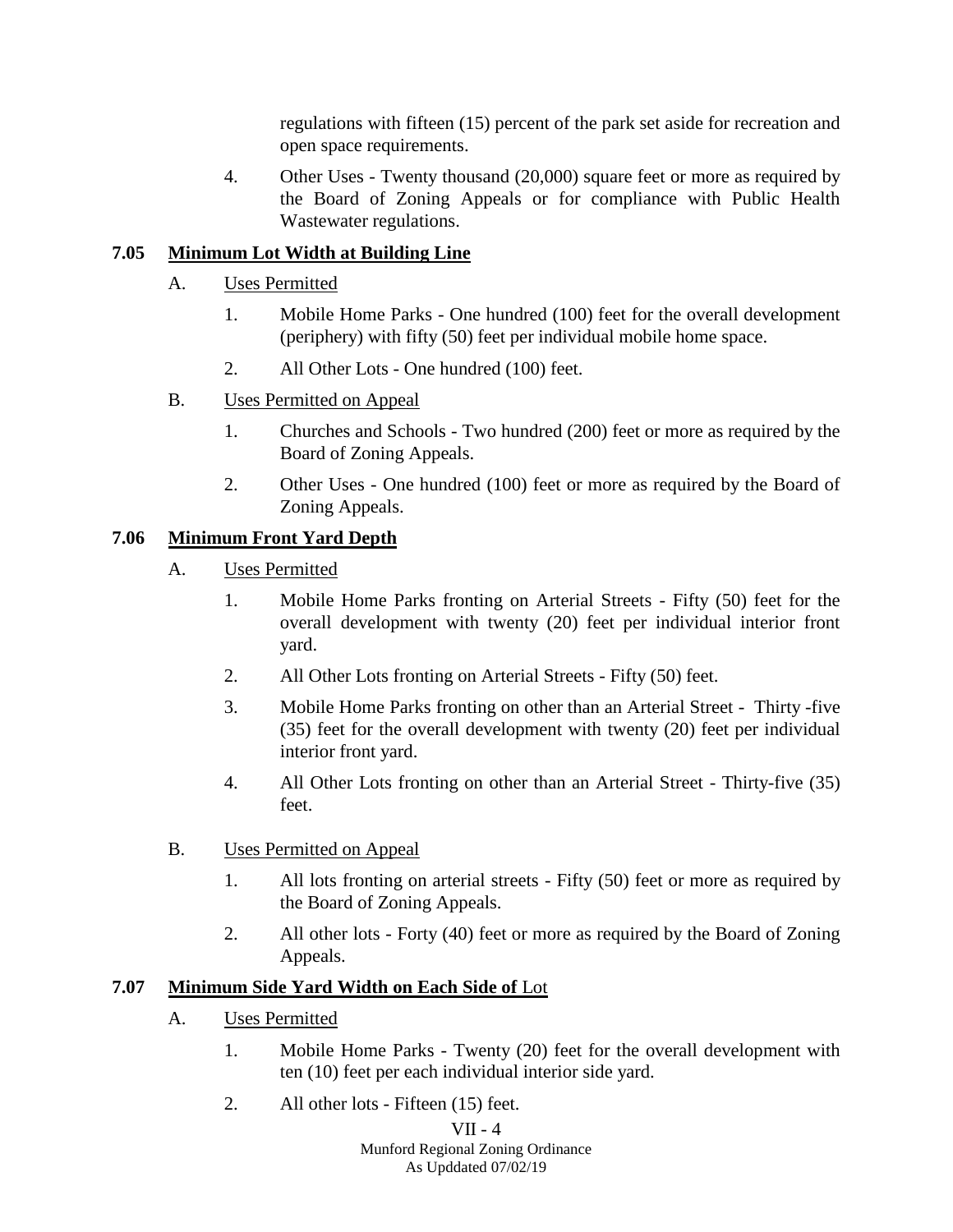- B. Uses Permitted on Appeal
	- 1. Churches and Schools Thirty (30) feet or more as required by the Board of Zoning Appeals.
	- 2. All Other Uses Fifteen (15) feet or more as required by the Board of Zoning Appeals.

# **7.08 Minimum Rear Yard Depth**

- A. Uses Permitted
	- 1. Mobile Home Parks Twenty-five (25) feet for the overall development with ten (10) feet per individual interior rear yard.
	- 2. All other lots Twenty-five (25) feet.
- B. Uses Permitted on Appeal
	- 1. Public and semi-public uses Thirty (30) feet or more as required by the Board of Zoning Appeals.
	- 2. Other Uses Twenty-five (25) feet or more as required by the Board of Zoning Appeals.

# **7.09 Maximum Building Coverage (total for all buildings)**

- A. Uses Permitted
	- 1. Mobile Home Parks Fifty (50%) percent.
	- 2. All other uses Thirty (30%) percent.
- B. Uses Permitted on Appeal Fifty (50) percent or less as required by the Board of Zoning Appeals.

# **7.10 Maximum Height of Buildings**

No building shall exceed three (3) stories or thirty-five (35) feet in height except that freestanding poles, towers, spires and structures not designed for or suitable for human occupancy may exceed this height provided that they comply with the provisions of all other pertinent codes and ordinances and provided they are located no closer to the nearest property line than the distance equal to their own height plus five (5) feet.

# **7.11 Maximum Number of Principal Buildings Permitted**

- A. Single-family and two-family dwellings shall be limited to one (1) principal building per lot. Apartment complexes, townhouses, condominiums and mobile home parks shall have no limitations on the number of principal buildings per lot provided the lot area and site plan requirements are met.
- B. Uses other than residential shall have no limitations as to the number of buildings but the aggregate of all buildings shall not exceed fifty (50) percent of the entire lot area or less if required by the Board of Zoning Appeals.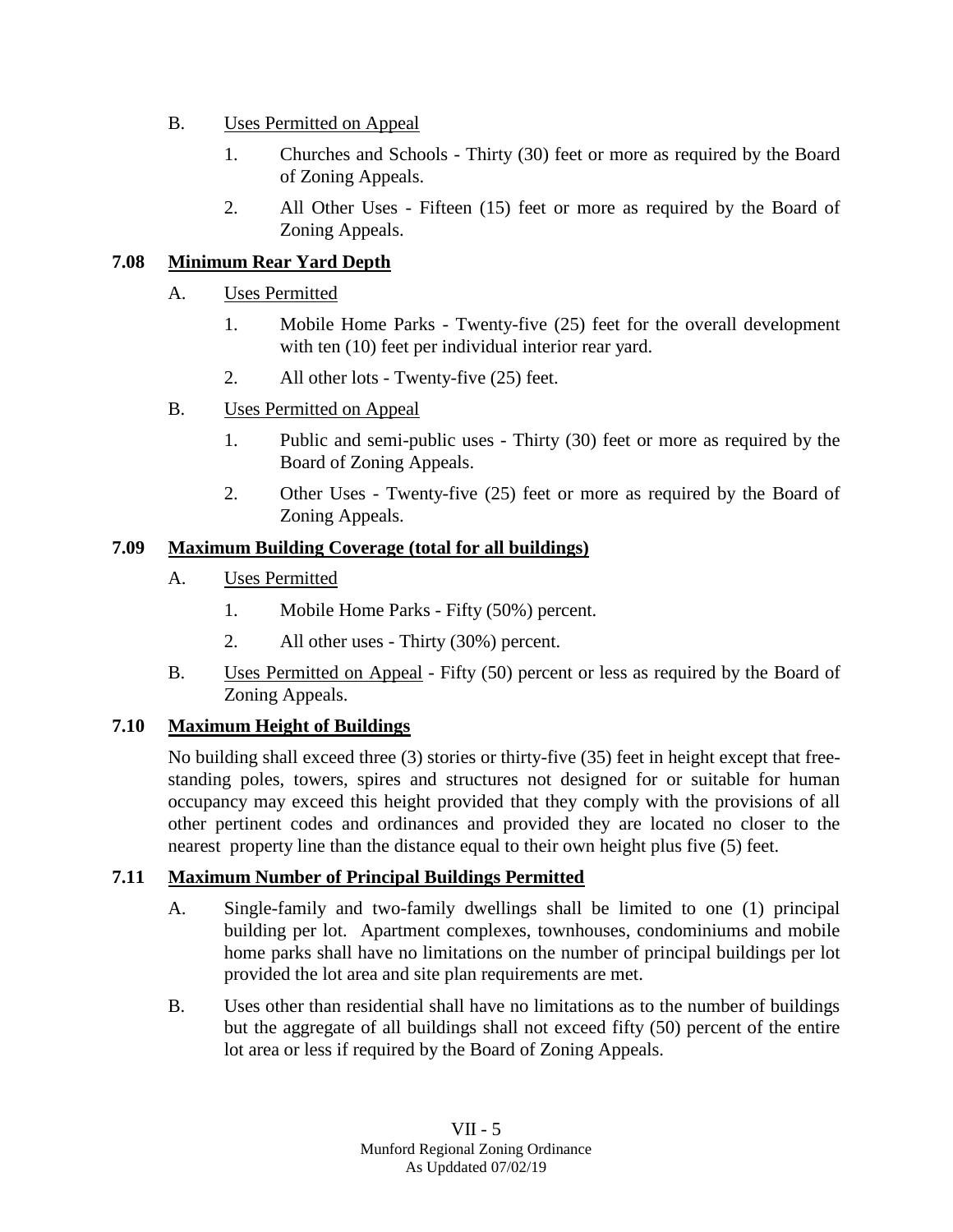# **7.12 Site Plan Review**

Prior to the issuance of a building permit, all site plan requirements as set forth in Chapter III, Section 3.13 shall be submitted for review by the Planning Commission. If approved, any modifications required by the Planning Commission shall be made prior to the issuance of any building permit. The site plan shall be maintained in the permanent files of the City of Munford.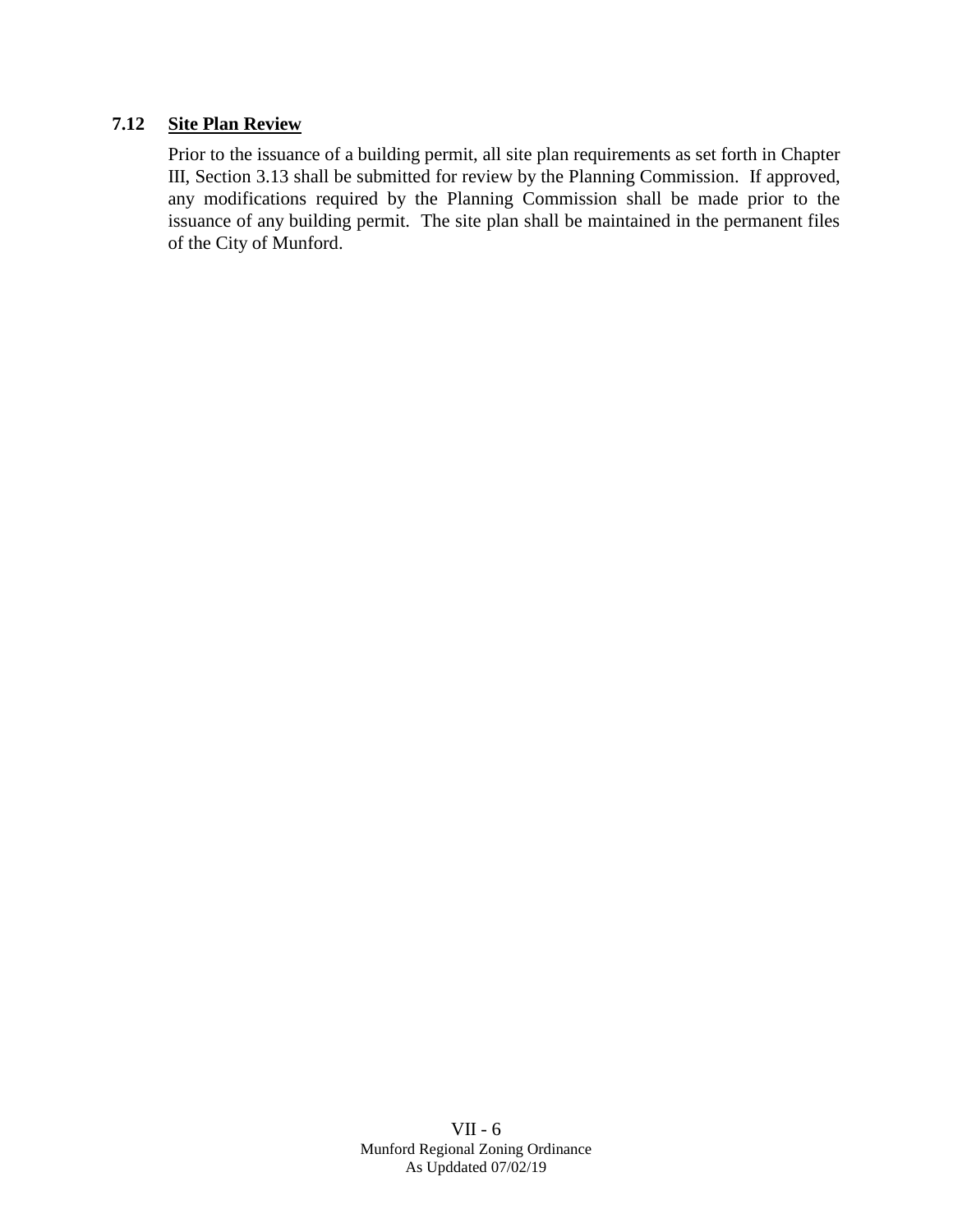### **CHAPTER VIII**

### **PROVISIONS GOVERNING COMMERCIAL DISTRICTS**

#### **General Description**

The primary purpose of this district is to allow a wide range of commercial establishments in areas suitable for such development. It provides small towns and rural areas with an opportunity to have adequate access to a variety of commercial goods and services through concentrations of general commercial activities rather than through extended strip commercial areas. Regulations are designed so as to discourage formation of future commercial slums, to preserve the carrying capacity of streets, to provide for adequate off-street parking and to reflect the rural area characteristics of the district and the surrounding areas. In addition, certain other uses are allowed on appeal, provided that appropriate conditions and safeguards are satisfied.

Prior to the issuance of a building permit for construction of a commercial establishment, the developer shall submit a site plan to the Planning Commission for review and approval as required in Section 3.13 of this Ordinance.

Within the C (Commercial) District, the following regulations shall apply.

#### **8.01 Uses Permitted**

- A. Retail Trade
	- 1. Retail trade building materials, hardware and farm equipment
	- 2. Retail general merchandise
	- 3. Retail trade food
	- 4. Retail trade automotive, marine craft, aircraft and accessories
	- 5. Retail trade apparel and accessories
	- 6. Retail trade furniture, home furnishing and equipment
	- 7. Retail trade eating and drinking
	- 8. Other retail trade not elsewhere coded
- B. Services
	- 1. Finance, insurance and real estate services
	- 2. Personal services
	- 3. Business services
	- 4. Repair services
	- 5. Professional services
	- 6. Contract Construction services
	- 7. Educational Services
	- 8. Miscellaneous services

#### VIII - 1

Munford Regional Zoning Ordinance As Upddated 07/02/19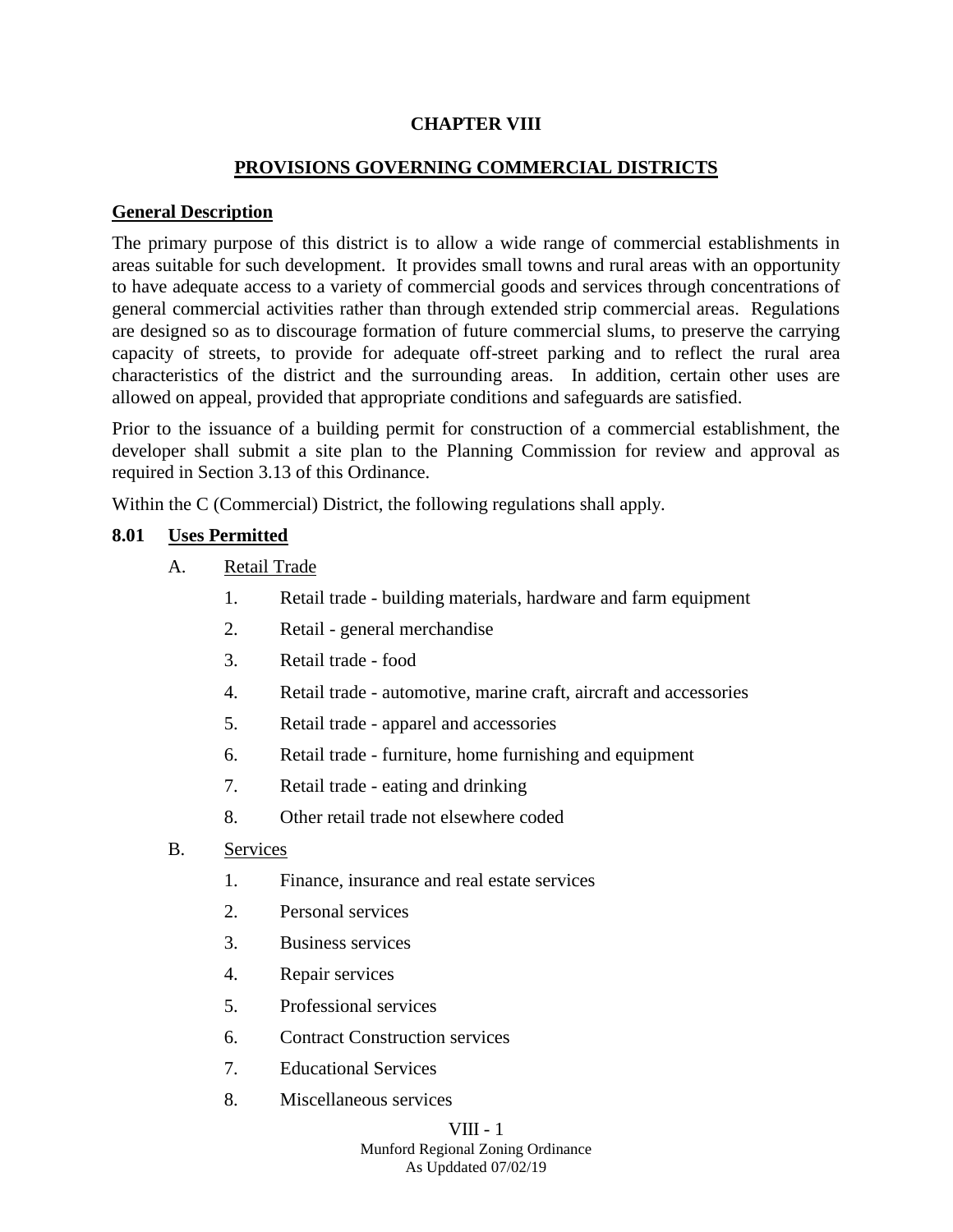- C. Amusements
- D. Recreational Activities
- E. Transient lodgings
	- 1. motels
	- 2. tourist courts
	- 3. hotels
- F. Public uses including but not limited to Municipal, State or Federal uses such as schools, museums, office buildings and utilities
- G. Educational services
- H. Miscellaneous services
- I. Public Assembly
- J. Accessory buildings Accessory buildings customarily incidental to the permitted use.
- K. Signs as permitted in Chapter III, Section 3.07

# **8.02 Uses Permitted on Appeal**

Following public notice and hearing and provided other requirements set forth in this Chapter and Section 13.04, Paragraph B are met, the Board of Zoning Appeals may permit:

- A. Public and Semi-Public Uses Churches; schools; suitable public and semi-public uses; and customary accessory buildings for these uses.
- B. Other Uses Public transportation service and repair, and accessory structures which are customarily incidental to such uses.
- C. Criteria for Review
	- 1. All area, yard, density and parking requirements shall be met.
	- 2. All site plan requirements, as set forth in Section 3.13 shall be submitted prior to consideration by the Board. If approved, all modifications requested by the Board of Zoning Appeals shall be made prior to the issuance of any building permit. The site plan shall be maintained in the permanent files of the City of Munford.
	- 3. The Board of Zoning Appeals shall have the power to require such changes in the required site plan as may be necessary to minimize the impact of the requested use. These shall include but not be limited to setbacks, screening, lighting, parking location and layout, access, and general landscaping requirements. This power of review shall not include the authority to specify or alter architectural style of proposed or existing buildings, the authority to specify building materials, colors or similar considerations.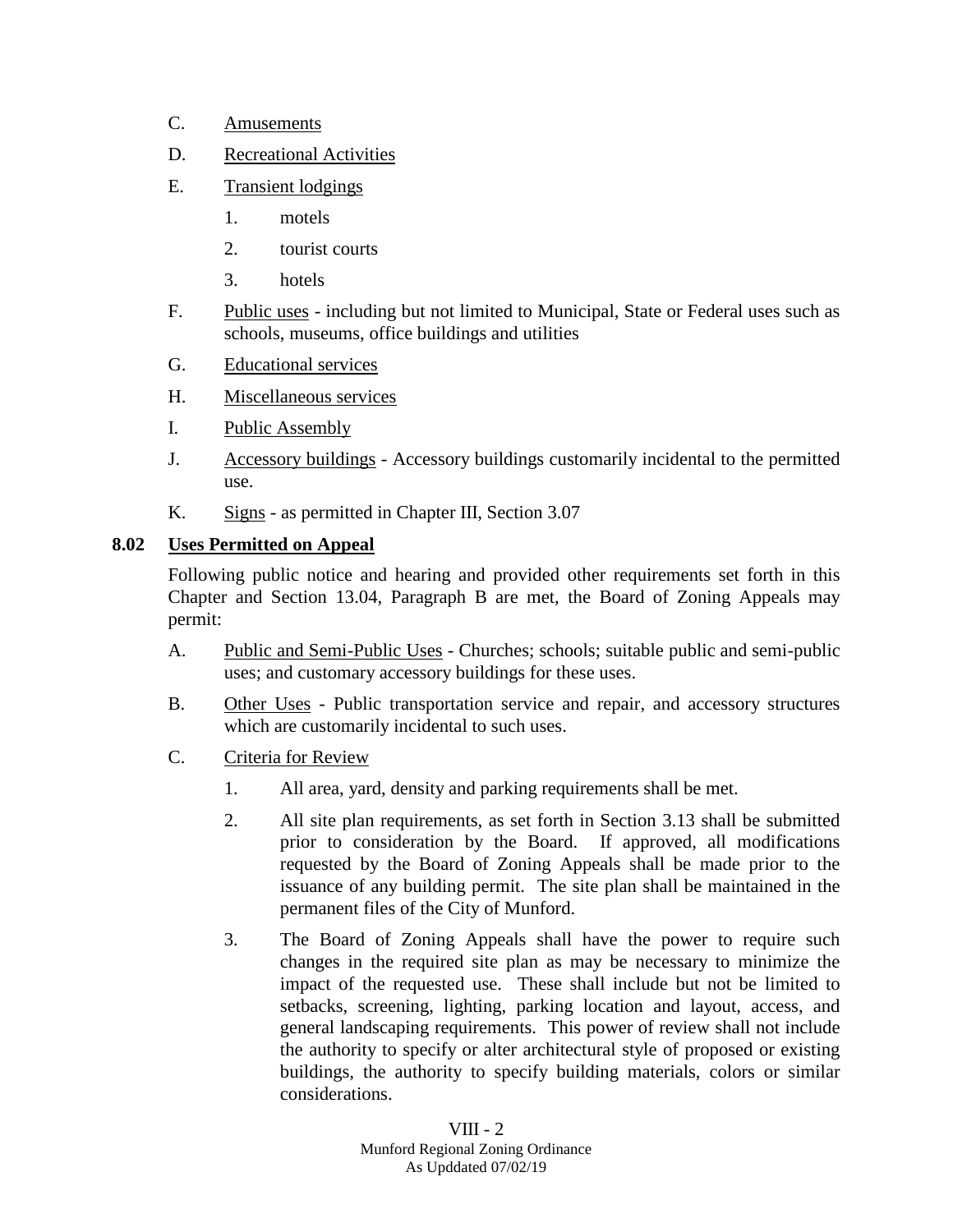# **8.03 Uses Prohibited**

Dwellings and other uses not specifically permitted with or without appeal in this chapter.

### **8.04 Minimum Lot Sizes**

A. Uses Permitted - Twenty thousand (20,000) square feet or more as required for compliance with Public Health Wastewater Regulations.

### B. Uses Permitted on Appeal

- 1. Churches One (1) acre or two hundred (200) square feet of lot area per auditorium seat, which ever is greater or additional acreage as required by the Board of Zoning Appeals or for compliance with Public Health Wastewater regulations.
- 2. Schools Five (5) acres plus one (1) acre for each one hundred (100) students or additional acreage as required by the State Board of Education, the Board of Zoning Appeals or for compliance with Public Health Wastewater regulations.
- 3. Other Uses -Twenty thousand (20,000) square feet or more as required by the Board of Zoning Appeals or for compliance with Public Health Wastewater regulations.

### **8.05 Minimum Lot Width at Building Line**

- A. Uses Permitted One hundred (100) feet.
- B. Uses Permitted on Appeal
	- 1. Churches and schools Two hundred (200) feet or more as required by the Board of Zoning Appeals.
	- 2. Other Uses One hundred (100) feet or more as required by the Board of Zoning Appeals.

# **8.06 Minimum Front Yard Depth**

- A. Uses Permitted
	- 1. All lots fronting on an arterial street Fifty (50) feet.
	- 2. All other lots Thirty (30) feet.
- B. Uses Permitted on Appeal
	- 1. All lots fronting on arterial streets Fifty (50) feet or more as required by the Board of Zoning Appeals.
	- 2. All other lots Thirty (30) feet or more as required by the Board of Zoning Appeals.

# **8.07 Minimum Side Yard Width on Each Side of Lot**

A. Uses Permitted - No side yard is required, except that the width of a side yard which abuts a residential district shall not be less than twenty (20) feet.

> VIII - 3 Munford Regional Zoning Ordinance

As Upddated 07/02/19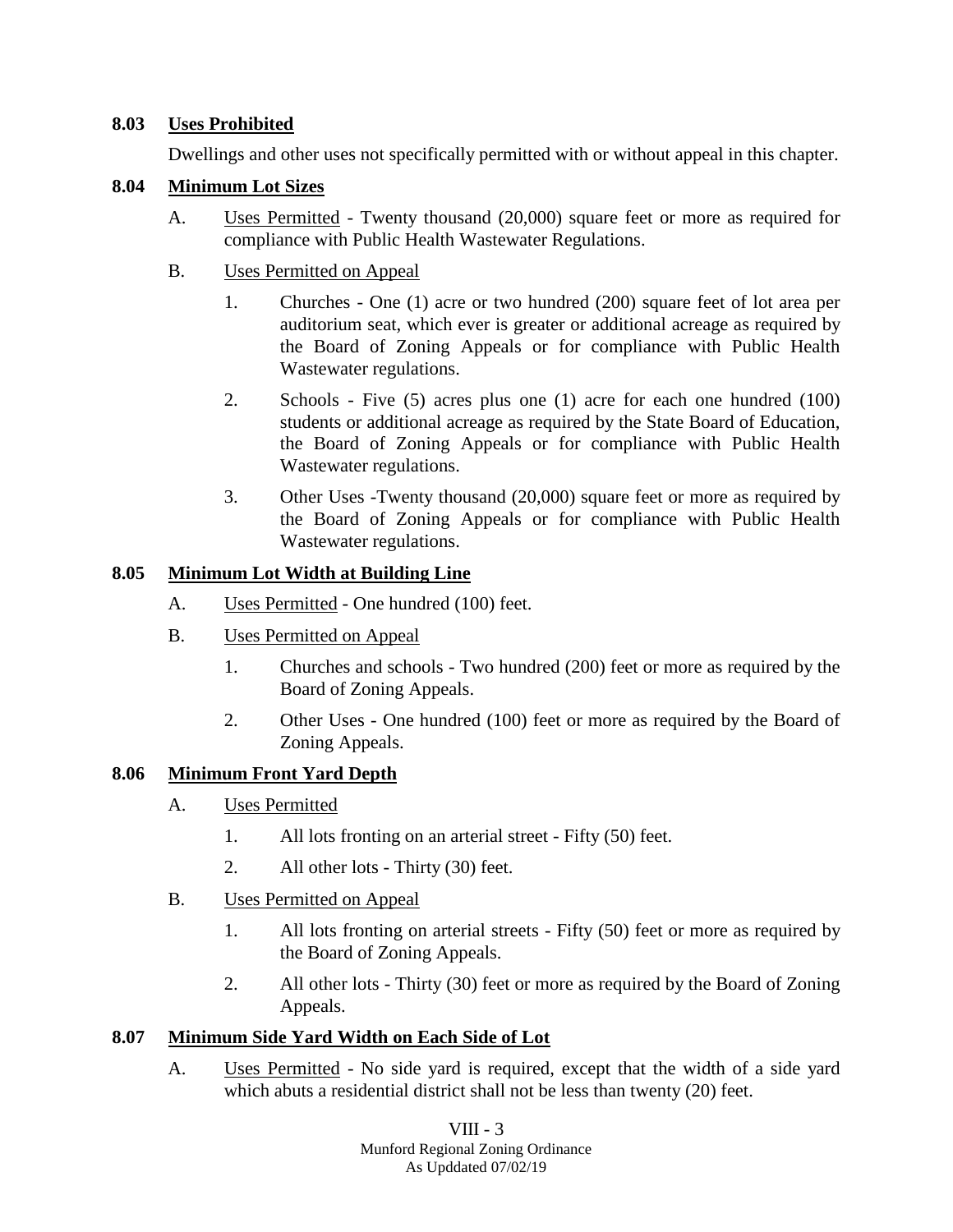- B. Uses Permitted on Appeal
	- 1. Churches and Schools Thirty (30) feet or more as required by the Board of Zoning Appeals.
	- 2. Other Uses As required by the Board of Zoning Appeals, provided that the width of a side yard which abuts a residential district shall not be less than twenty (20) feet.

# **8.08 Minimum Rear Yard Depth**

# A. Uses Permitted

- 1. Retail sales and service establishments Where a building is to be serviced from the rear, there shall be provided an alley, service court, rear yard, or combination thereof of not less than thirty (30) feet in depth. The depth of a rear yard which abuts a residential district shall be not less than ten (10) feet. In all other cases, no rear yard is required.
- 2. Other Uses The depth of a rear yard which abuts a residential district shall not be less than ten (10) feet. In all other cases, no rear yard is required.

# B. Uses Permitted on Appeal

- 1. Public or Semi-Public Uses Thirty (30) feet or more as required by the Board of Zoning Appeals.
- 2. Other Uses Where a building is to be serviced from the rear, there shall be provided an alley, service court, rear yard, or combination thereof of thirty (30) feet or more as required by the Board of Zoning Appeals. The depth of a rear yard which abuts a residential district shall be ten (10) feet or more as required by the Board of Zoning Appeals. In all other cases, no rear yard is required.

# **8.09 Maximum Building Coverage (total for all buildings)**

- A. Uses Permitted Sixty (60) percent.
- B. Uses Permitted on Appeal Sixty (60) percent or less as required by the Board of Zoning Appeals.

# **8.10 Maximum Heights of Buildings**

No building shall exceed three (3) stories or thirty-five (35) feet in height except that freestanding poles, towers, spires and structures not designed for or suitable for human occupancy may exceed this height provided they comply with all other pertinent codes and ordinances, and provided they are located no closer to the nearest property line than the distance equal to their own height plus five (5) feet.

# **8.11 Off-Street Parking, Access Control, Loading and Unloading Requirements**

As indicated in Chapter III, Section 3.08, 3.09 and 3.10 of this Ordinance.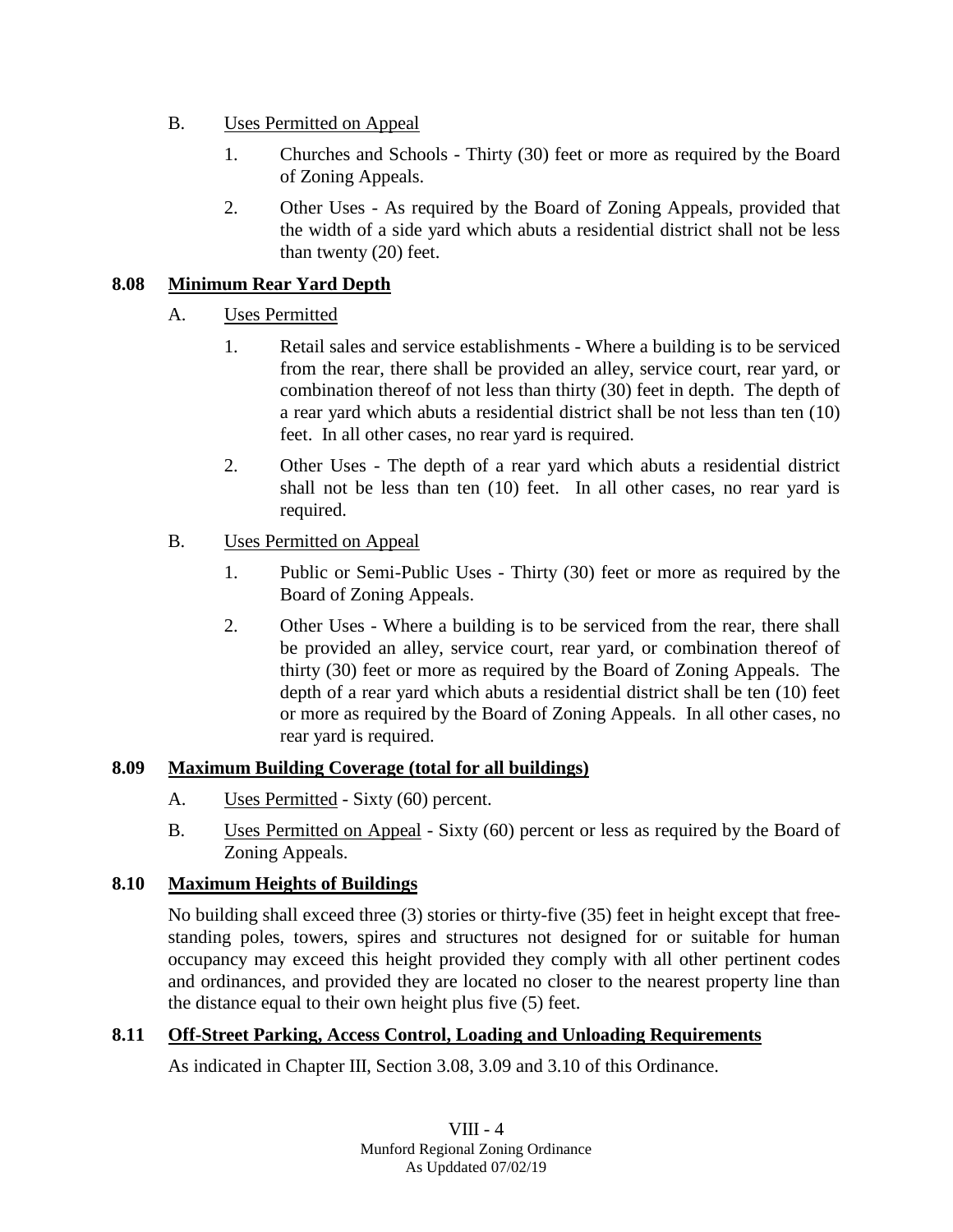# **8.12 Site Plan Review**

Prior to the issuance of a building permit all site plan requirements as set forth in Chapter III, Section 3.13 shall be submitted for review by the Planning Commission. If approved, any modifications required by the Planning Commission shall be made prior to the issuance of any building permit. The site plan shall be maintained in the permanent files of the City of Munford.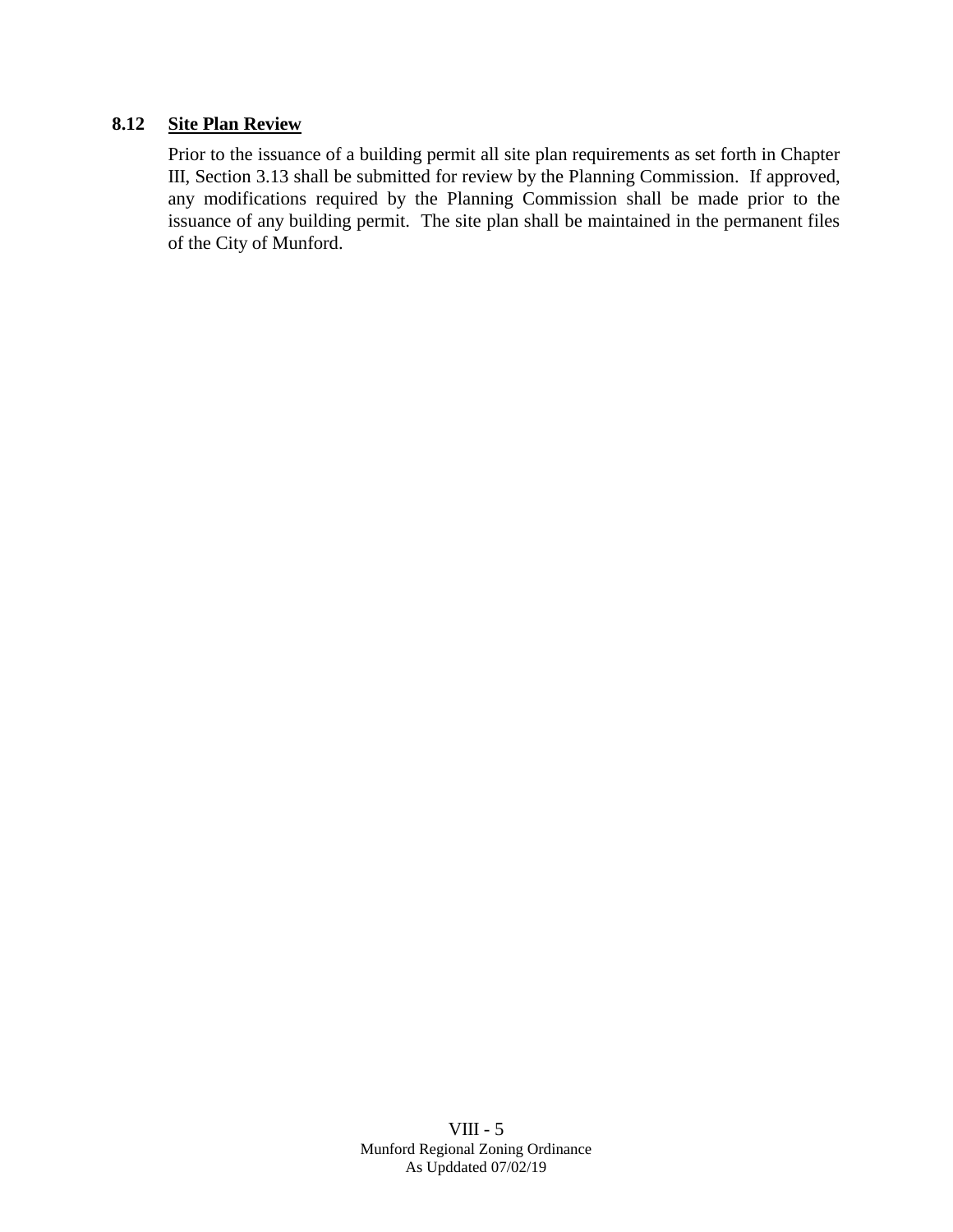### **CHAPTER IX**

# **PROVISIONS GOVERNING INDUSTRIAL DISTRICTS**

#### **General Description**

The purpose of this district is to allow industrial development in areas suitable for such use. Regulations are designed so as to discourage formation of future industrial slums, to preserve the carrying capacity of streets and to provide for adequate off-street parking.

Prior to the issuance of a building permit within this district, the developer shall submit a site plan to the Planning Commission for review and approval as required in Section 3.13 of this Ordinance.

Within the I (Industrial) District the following regulations shall apply:

#### **9.01 Uses Permitted**

- A. Wholesale Trade, including:
	- 1. Motor vehicles and automotive equipment wholesale
	- 2. Drugs, chemicals and allied products wholesale
	- 3. Dry goods and apparel wholesale
	- 4. Groceries and related products wholesale
	- 5. Farm products (raw materials) wholesale except for livestock, horses and mules - wholesale
	- 6. Electrical goods wholesale
	- 7. Hardware, plumbing and heating equipment and supplies wholesale
	- 8. Machinery, equipment, and supplies wholesale
	- 9. Other wholesale trade not elsewhere coded limited to
		- (a) Metals and minerals (Except petroleum products and scrap) wholesale
		- (b) Tobacco and tobacco products wholesale
		- (c) Beer, wine and distilled alcoholic beverages wholesale
		- (d) Paper and paper products wholesale
		- (e) Furniture and home furnishings wholesale
		- (f) Lumber and construction materials wholesale
		- (g) Other wholesale trade not elsewhere coded except for scrap and water materials - wholesale
- B. Retail trade limited to:
	- 1. Retail trade eating and drinking

IX - 1

Munford Regional Zoning Ordinance As Upddated 07/02/19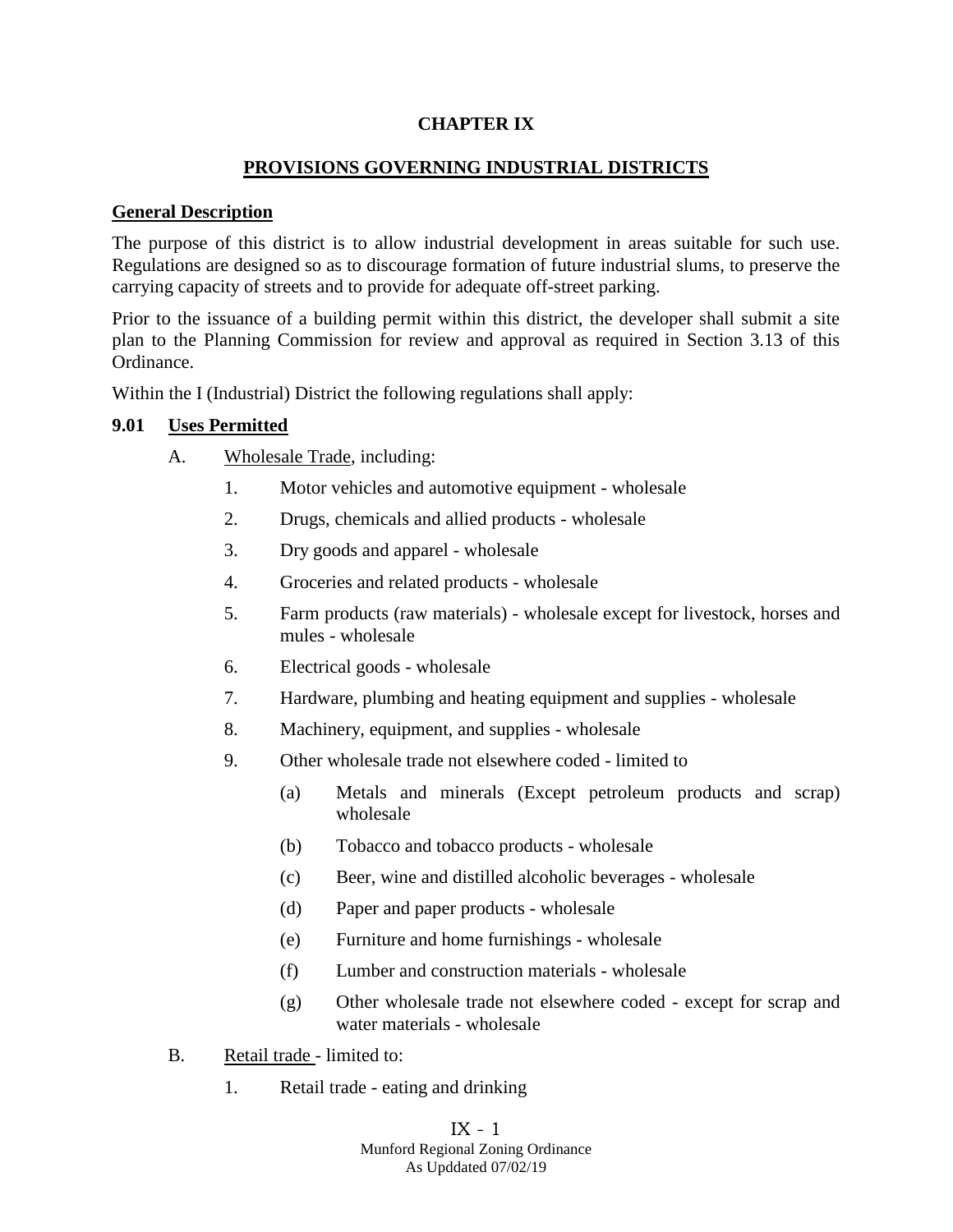- 2. Retail trade materials, hardware and farm equipment
- C. Business services limited to:
	- 1. Dwelling and other building services
	- 2. Warehousing and storage services
- D. Repair Services
- E. Professional Services limited to:
	- 1. Medical laboratory services
	- 2. Dental laboratory services
	- 3. Other medical and health services
- F. Contract construction services
- G. Governmental services
- H. Agricultural related activities limited to: animal husbandry services
- I. Manufacturing including
	- 1. Apparel and other finished products made from fabrics, leather and similar materials - manufacturing except for:
		- (a) Leather tanning and finishing
	- 2. Furniture and fixtures manufacturing
	- 3. Printing, publishing and allied industries
	- 4. Rubber and miscellaneous plastic products manufacturing
	- 5. Fabricated metal products manufacturing
	- 6. Professional, scientific and controlling instrument; photographic and optical goods; watches and clock - manufacturing
	- 7. Miscellaneous manufacturing not elsewhere coded
- K. Motor vehicle transportation
- L. Communication
- M. Utilities
- N. Other transportation, communication and utilities not elsewhere coded
- O. Signs as permitted in Chapter III, Section 3.07

# **9.02 Uses Permitted on Appeal**

No uses are permitted.

# **9.03 Uses Prohibited**

Any use not specifically permitted by the terms of this Chapter or permissible on appeal.

IX - 2 Munford Regional Zoning Ordinance As Upddated 07/02/19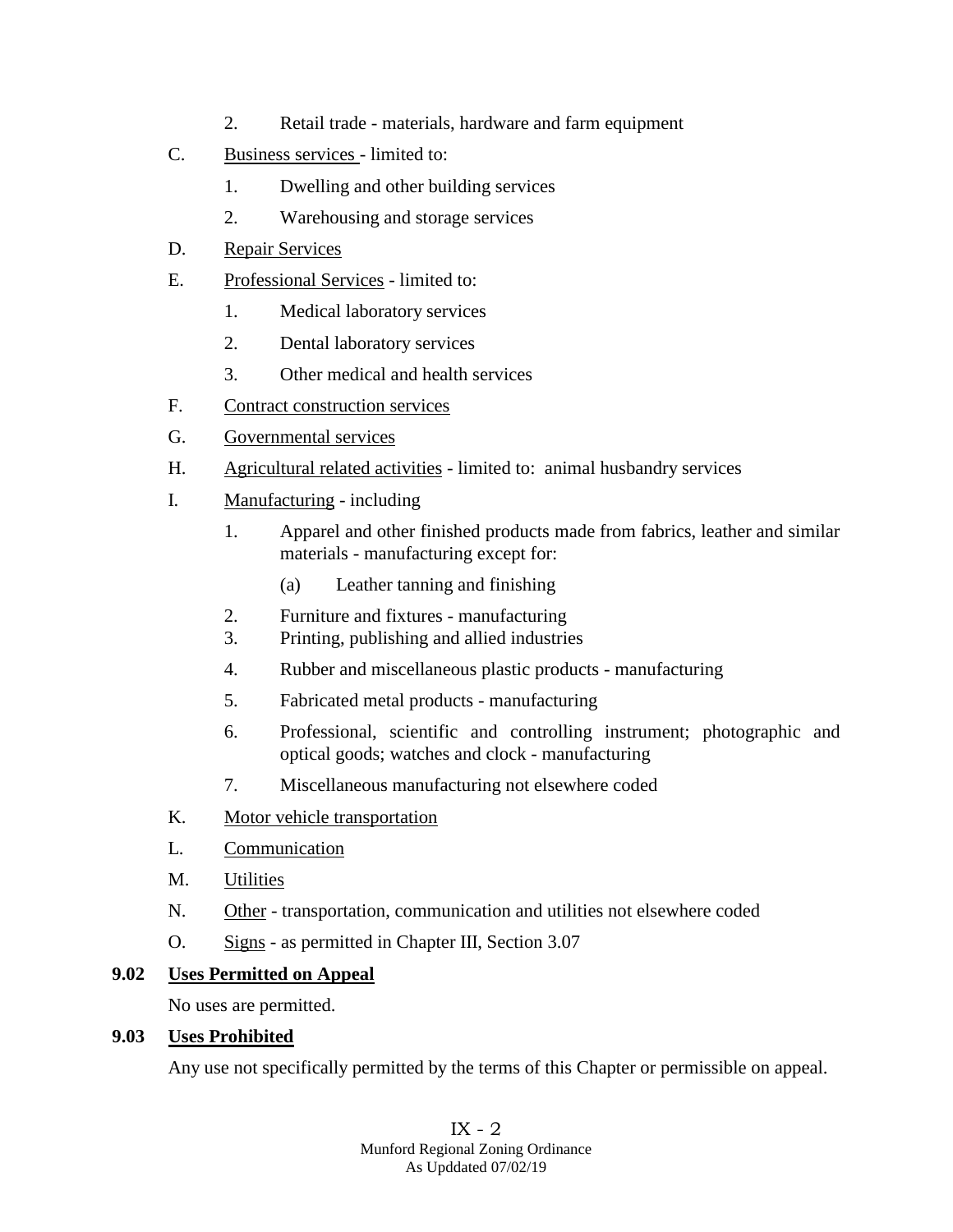### **9.04 Minimum Lot Sizes**

- A. Uses Permitted One (1) acre.
- B. Uses Permitted on Appeal One (1) acre or more as required by the Board of Zoning Appeals or for compliance with Public Health Wastewater regulations.

### **9.05 Minimum Lot Width**

- A. Uses Permitted One hundred fifty (150) feet.
- B. Uses Permitted on Appeal One hundred fifty (150) feet or more as required by the Board of Zoning Appeals.

### **9.06 Minimum Front Yard Depth**

- A. Uses Permitted All lots Fifty (50) feet.
- B. Uses Permitted on Appeal All lots Fifty (50) feet or more as required by the Board of Zoning Appeals.

### **9.07 Minimum Side Yard Width on Each Side**

- A. Uses Permitted Twenty (20) feet.
- B. Uses Permitted on Appeal Twenty (20) feet or more as required by the Board of Zoning Appeals.

### **9.08 Minimum Rear Yard Depth**

- A. Uses Permitted Where a building is to be serviced from the rear, there shall be provided an alley, service court, rear yard, or combination thereof of not less than thirty (30) feet in depth. The depth of a rear yard which abuts a residential district shall be not less than fifteen (15) feet.
- B. Uses Permitted on Appeal Where a building is to be serviced from the rear, there shall be provided an alley, service court, rear yard, or combination thereof of not less than thirty (30) feet in depth. The depth of a rear yard which abuts a residential district shall be not less than fifteen (15) feet or more as required by the Board of Zoning Appeals.

#### **9.09 Maximum Building Coverage (total for all buildings)**

- A. Uses Permitted Sixty (60) percent
- B. Uses Permitted on Appeal Sixty (60) percent or less as required by the Board of Zoning Appeals.

# **9.10 Maximum Height of Buildings**

No building shall exceed three (3) stories or thirty-five (35) feet in height except that freestanding poles, towers, spires and structures not designed for or suitable for human occupancy may exceed this height provided that they comply with the provisions of all other pertinent codes and ordinances and provided they are located no closer to the nearest property line than the distance equal to their own height plus five (5) feet.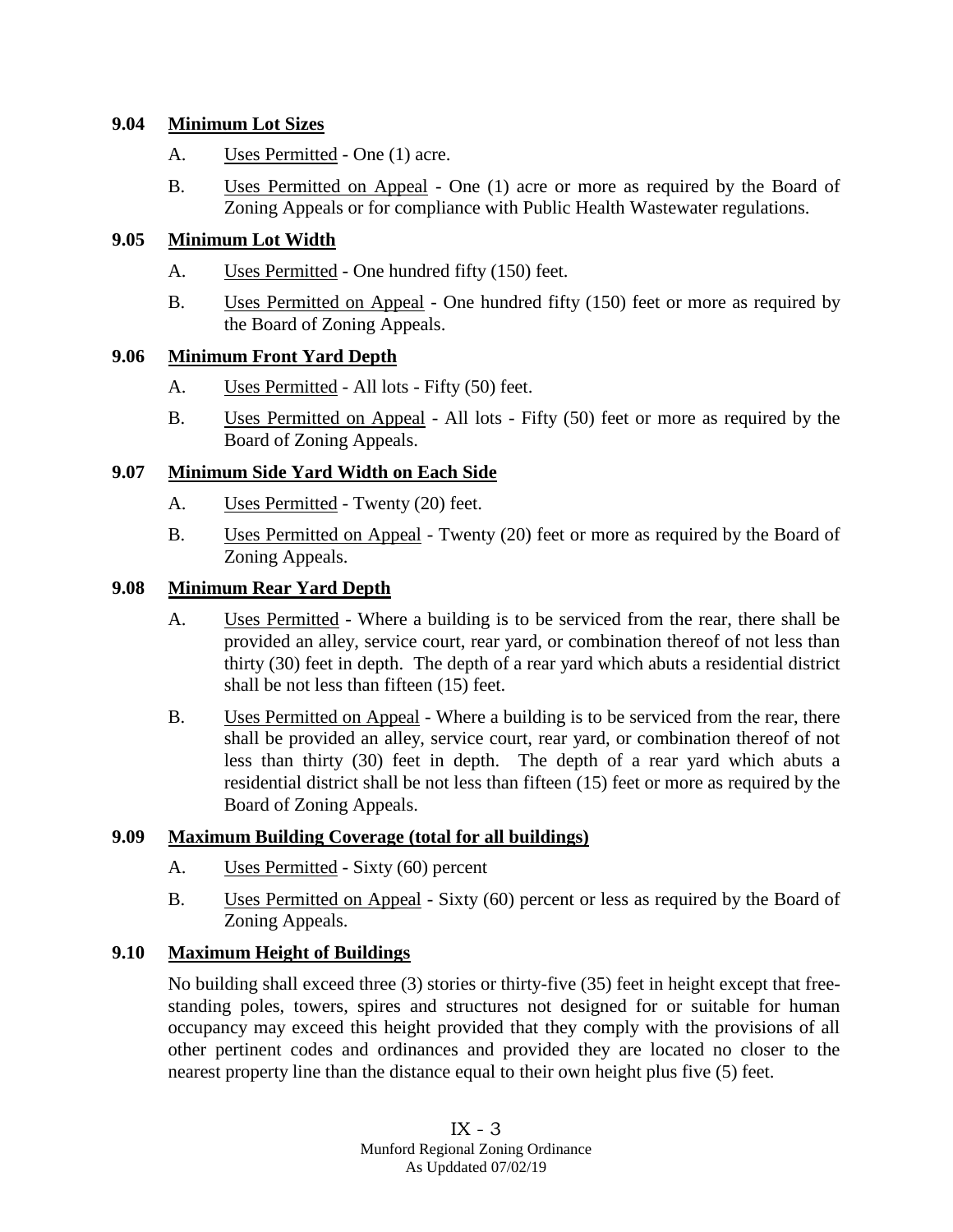### **9.11 Off Street Parking, Access Control, Loading and Unloading Requirements**

As indicated in Chapter III, Section 3.08, 3.09 and 3.10 of this Ordinance.

#### **9.12 Site Plan Review**

Prior to the issuance of a building permit all site plan requirements as set forth in Chapter III, Section 3.13 shall be submitted for review by the Planning Commission. If approved, any modifications required by the Planning Commission shall be made prior to the issuance of any building permit. The site plan shall be maintained in the permanent files of the City of Munford.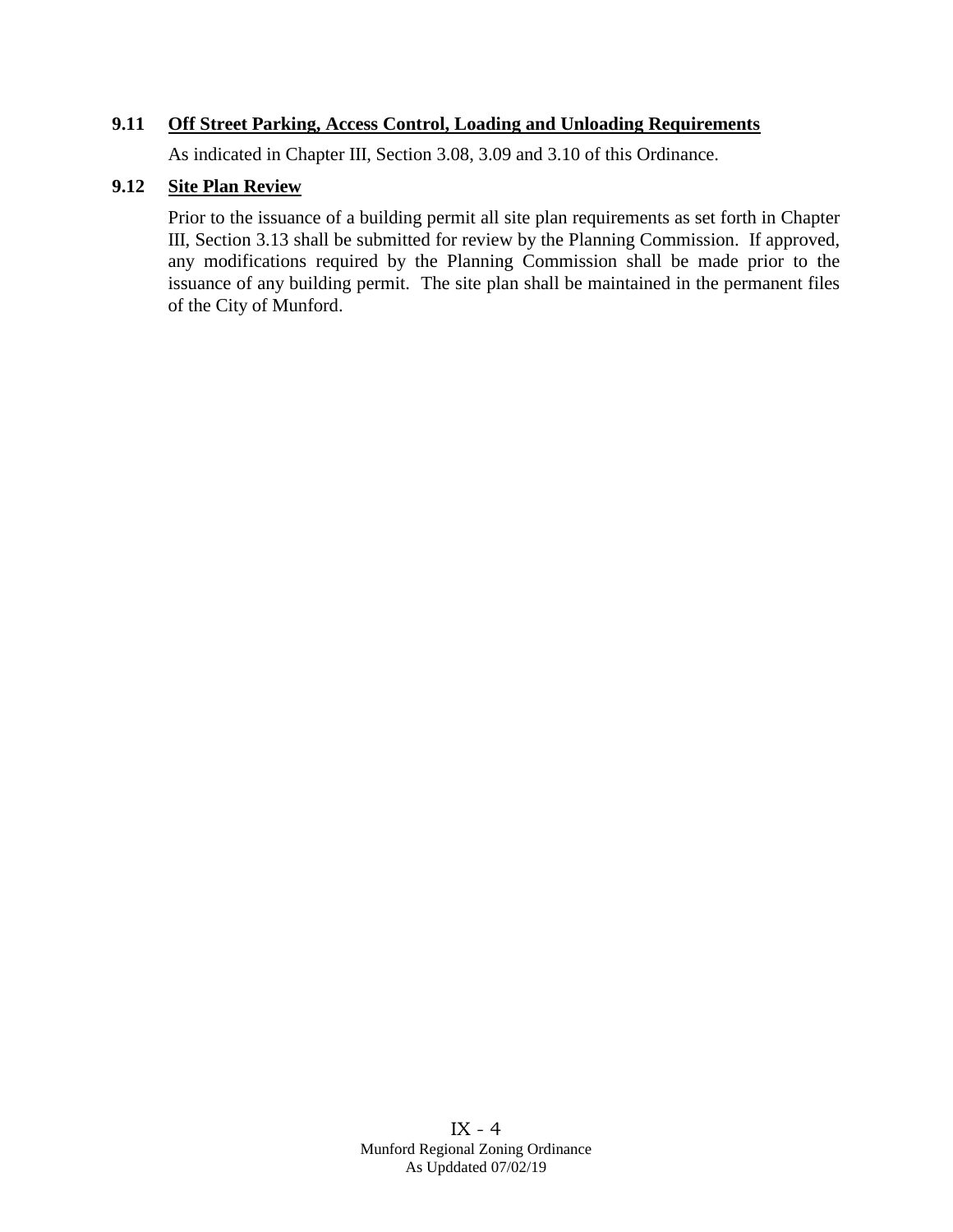# **CHAPTER X**

# **PROVISIONS GOVERNING FLOOD OVERLAY DISTRICTS**

### **General Description**

This district provides for regulating the floodplain areas of the Munford Planning Region to minimize danger to life and property and to allow citizens in the Planning Region to participate in the National Flood Insurance Program.

### **10.01 Statutory Authorization, Findings Of Fact, Purpose And Objectives**

### A. Statutory Authorization

The Legislature of the State of Tennessee has in Sections 13-7-301 through 13- 7-306, Tennessee Code Annotated delegated the responsibility to the municipal legislative body to adopt floodplain regulations designed to minimize danger to life and property and to allow its citizens to participate in the National Flood Insurance Program.

### B. Findings of Fact

- 1. The flood hazard areas of the Munford Planning Region in Tipton County are subject to periodic inundation which results in loss of life and property, health and safety hazards, disruption of commerce and governmental services, extraordinary public expenditures for flood protection and relief, and impairment of the tax base, all of which adversely affect the public health, safety and general welfare.
- 2. These flood losses are caused by the cumulative effect of obstructions in floodplains causing increases in flood heights and velocities, and by the occupancy in flood hazard areas by uses vulnerable to floods or hazardous to other lands which are inadequately elevated, floodproofed, or otherwise unprotected from flood damages.

#### C. Statement of Purpose

It is the purpose of this Chapter to promote the public health, safety and general welfare and to minimize public and private loses due to flood conditions in specific areas by provisions designed to :

- 1. Restrict or prohibit uses which are vulnerable to water or erosion hazards, or which cause in damaging increases in erosion, flood heights, or velocities;
- 2. Require that uses vulnerable to floods, including community facilities, be protected against flood damage;
- 3. Control the alteration of natural floodplains, stream channels, and natural protective barriers which are involved in the accommodation of flood waters;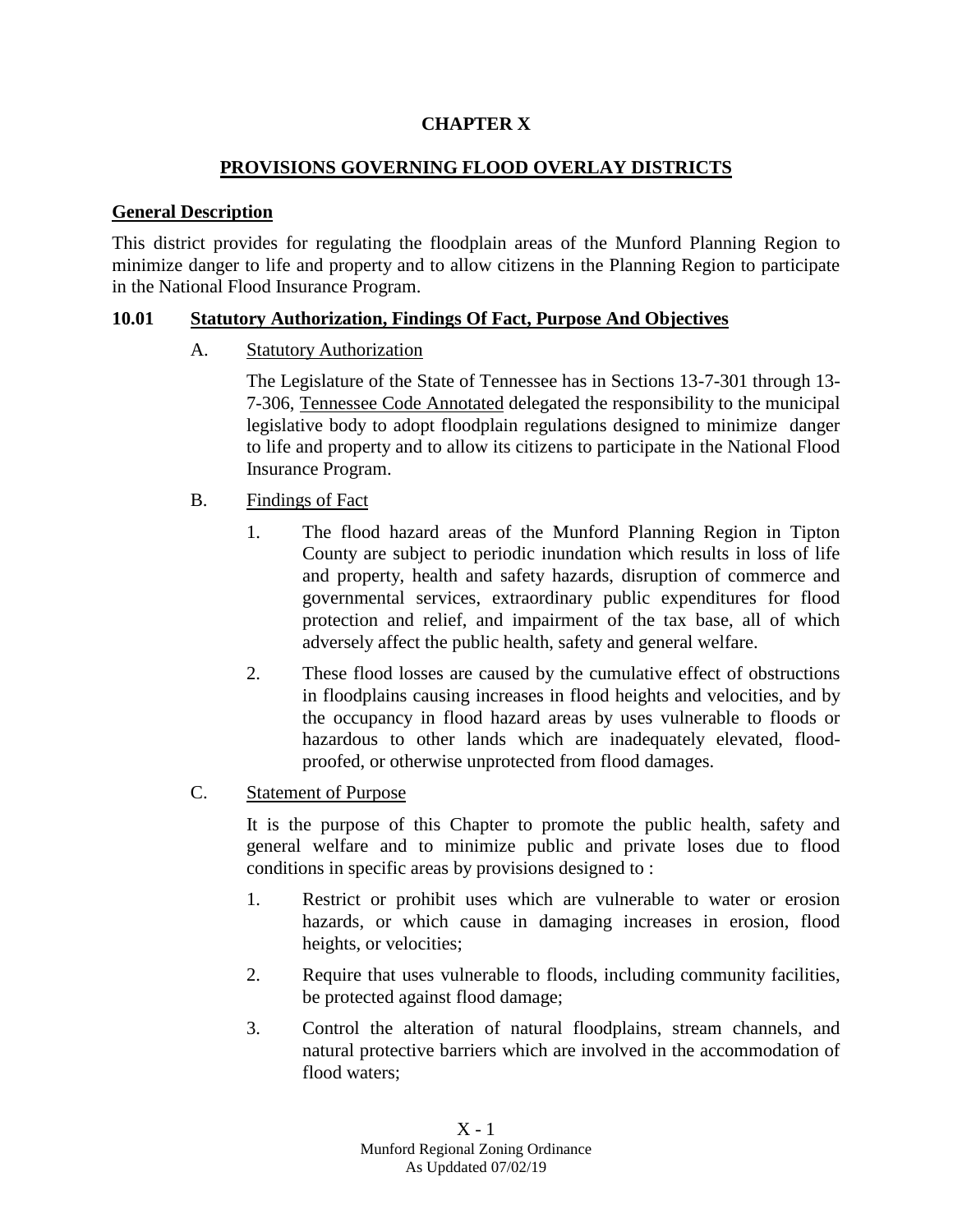- 4. Control filling, grading, dredging and other development which may increase erosion or flood damage, and;
- 5. Prevent or regulate the construction of flood barriers which will unnaturally divert flood waters or which may increase flood hazards to other lands.

# D. Objectives

The objectives of this Chapter are:

- 1. To protect human life and health;
- 2. To minimize expenditure of public money for costly flood control projects;
- 3. To minimize the need for rescue and relief efforts associated with flooding and generally undertaken at the expense of the general public;
- 4. To minimize prolonged business interruptions;
- 5. To minimize damage to public facilities and utilities such as water and gas mains, electric, telephone and sewer lines, street and bridges located in floodplain;
- 6. To help maintain a stable tax base by providing for the sound use and development of flood prone areas;
- 7. To insure that potential home buyers are notified that property is in a flood area, and;
- 8. To establish eligibility for participation in the National Flood Insurance Program.

# **10.02 Definitions**

Unless specifically defined below, words or phrases used in this Ordinance shall be interpreted as to give them the meaning they have in common usage and to give this Ordinance its most reasonable application.

"Accessory Structure" shall represent a subordinate structure to the principal structure and, for the purpose of this section, shall conform to the following:

- 1. Accessory structures shall not be used for human habitation.
- 2. Accessory structures shall be designated to have low flood damage potential.
- 3. Accessory structures shall be constructed and placed on the building site so as to offer the minimum resistance to the flow of floodwater.
- 4. Accessory structures shall be firmly anchored to prevent flotation which may result in damage to other structures.
- 5. Service facilities such as electrical and heating equipment shall be elevated or floodproofed.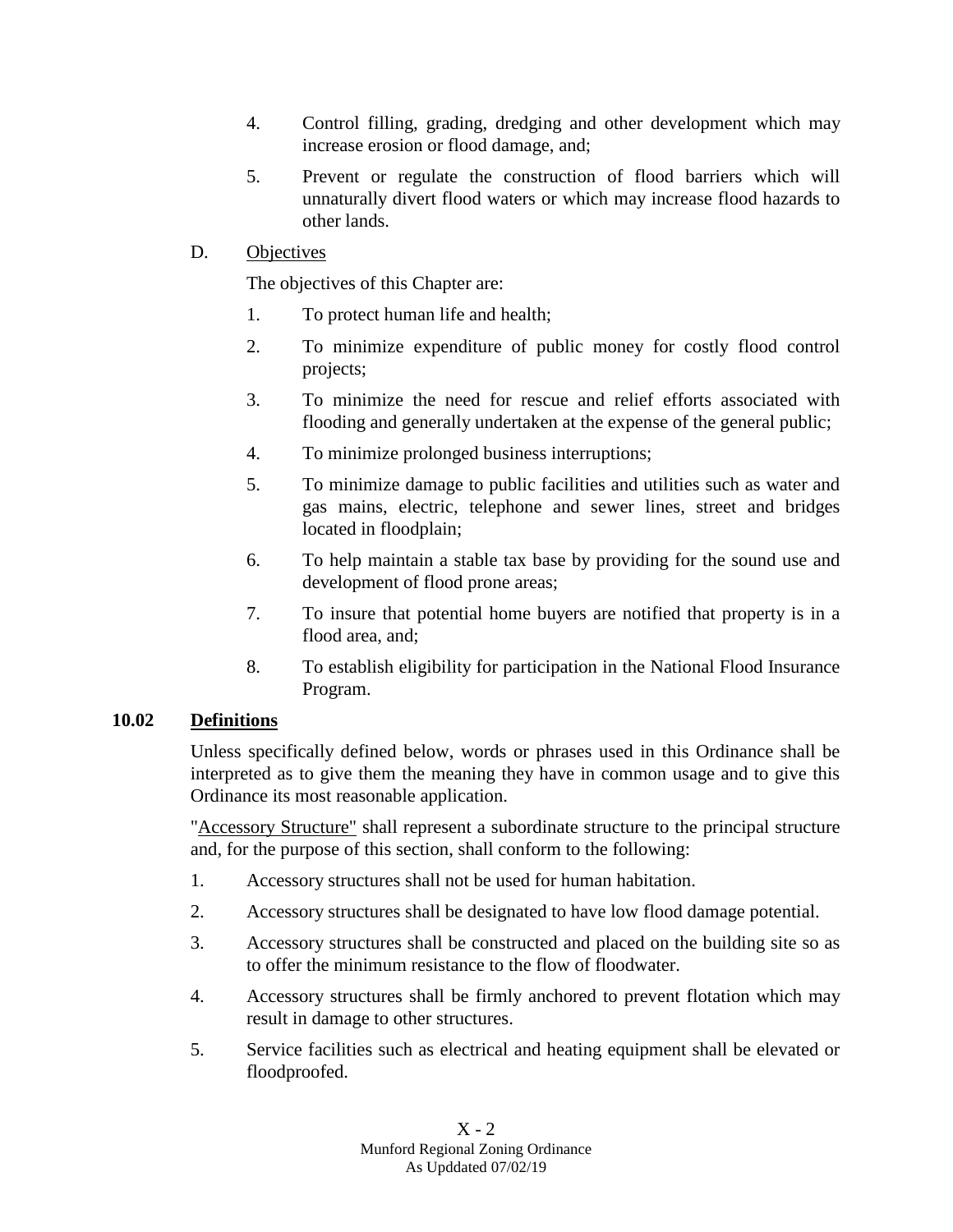"Act" means the statutes authorizing the National Flood Insurance Program that are incorporated in 42 U.S.C. 400l-4128.

"Addition (to an existing building)" means any walled and roofed expansion to the perimeter of a building in which the addition is connected by a common load bearing wall other than a fire wall. Any walled and roofed addition which is connected by a fire wall or is separated by independent perimeter load-bearing walls is new construction.

"Appeal" means a request for a review of the Building Inspector's interpretation of any provision of this Ordinance or a request for a variance.

"Area of Shallow Flooding" means a designated AO or VO Zone on a community's Flood Insurance Rate Map (FIRM) with base flood depths from one to three feet where a clearly defined channel does not exist, where the path of flooding is unpredictable and indeterminate, and where velocity flow may be evident.

"Area of Special Flood Hazard" is the land in the floodplain within a community subject to a one percent or greater chance of flooding in any given year.

"Base Flood" means the flood having a one percent chance of being equaled or exceeded in any given year.

"Basement" means that portion of a building having its floor subgrade (below ground level) on all sides.

"Breakaway Wall" means a wall that is not part of the structural support of the building and is intended through its design and construction to collapse under specific lateral loading forces without causing damage to the elevated portion of the building or the supporting foundation system.

"Building" means any structure built for support, shelter, or enclosure for any occupancy or storage.

Development" means any man-made change to improved or unimproved real estate, including, but not limited to, buildings or other structures, mining, dredging, filling, grading, paving, excavating, drilling operations, or permanent storage of materials.

"Elevated Building" means a non-basement building built to have the lowest floor elevated above the ground level by means of fill, solid foundation perimeter walls, pilings, columns (post and piers), shear walls, or breakaway walls.

"Emergency Flood Insurance Program" or "Emergency Program" means the program as implemented on an emergency basis in accordance with Section 1336 of the Act. It is intended as a program to provide a first layer amount of insurance on all insurable structures before the effective date of the initial FIRM.

"Erosion" means the process of the gradual wearing away of land masses. This peril is not per se covered under the Program.

"Exception" means a vaiver from the provisions of this Ordinance which relieves the applicant from the requirements of a rule, regulation, order or other determination made or issued pursuant to this Ordinance.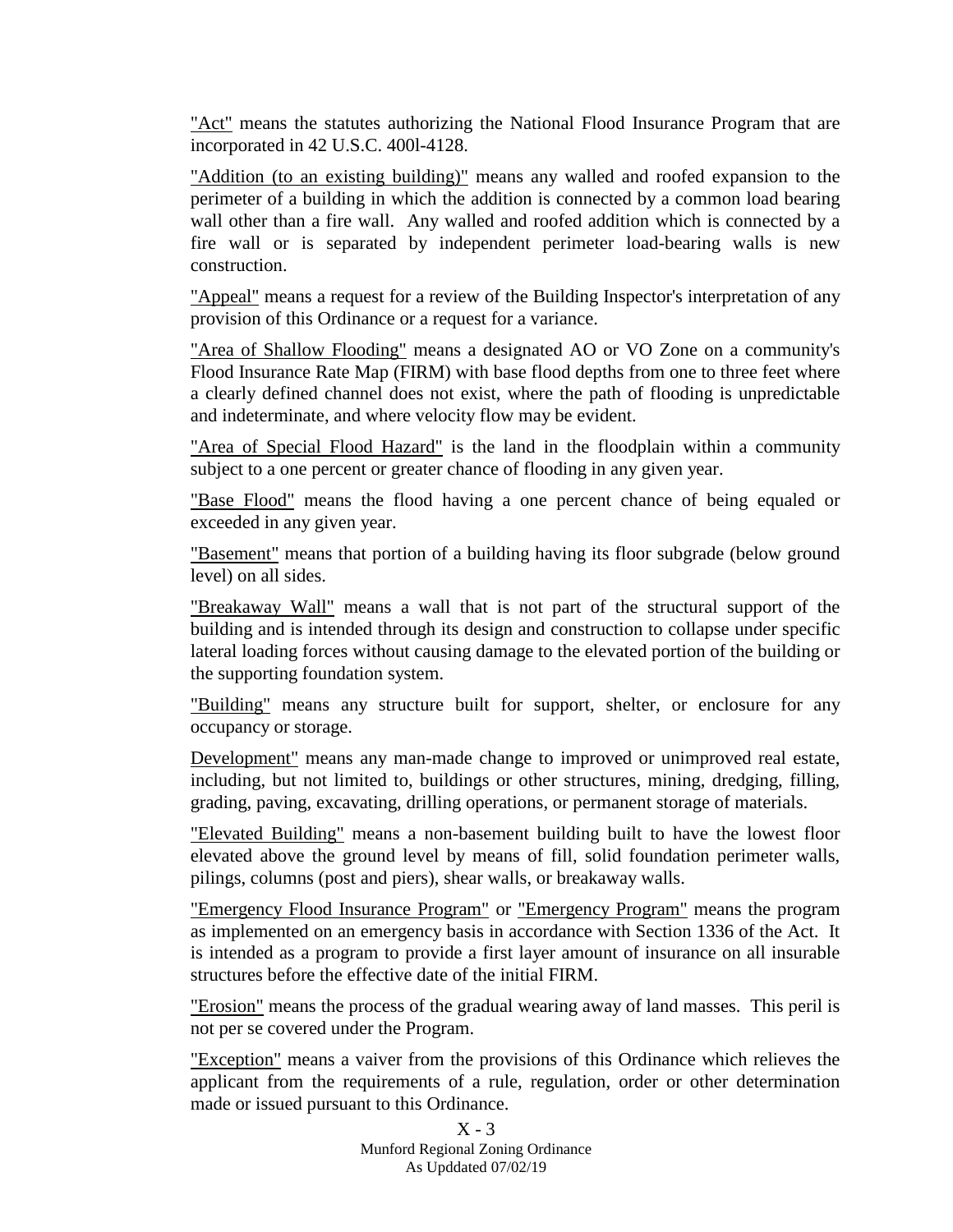"Existing Construction" any structure for which the "start of construction commenced before the effective date of this ordinance.

"Existing Manufactured Home Park or Subdivision" means a manufactured home park or subdivision for which the construction of facilities for servicing the lots on which the manufactured homes are to be affixed (including at a minimum the installation of utilities, the construction of streets, and either final site grading or the pouring of concrete pads) is completed before the effective date of this floodplain management ordinance.

"Existing Structures" see "Existing Construction"

"Expansion to an Existing Manufactured Home Park or Subdivision" means the preparation of additional sites by the construction of facilities for servicing the lots on which the manufactured homes are to be affixed (including the installation of utilities, the construction of streets, and either final site grading or the pouring of concrete pads).

"Flood" or "Flooding" means a general and temporary condition of partial or complete inundation of normally dry land areas from :

- 1. the overflow of inland or tidal waters;
- 2. the unusual and rapid accumulation or runoff of surface waters from any source.

"Flood Hazard Boundary Map (FHBM)" means an official map of a community, issued by the Federal Emergency Management Agency, where the boundaries of the areas of special flood hazard have been defined as Zone A.

"Flood Insurance Rate Map (FIRM)" means an official map of a community, on which the Federal Emergency Management Agency has delineated both the areas of special flood hazard and the risk premium zones applicable to the community.

"Flood Insurance Study" is the official report provided by the Federal Emergency Management Agency. The report contains flood profiles as well as the Flood Boundary Map and the water surface elevation of the base flood.

"Floodplain" or "Flood-prone Area" means any land area susceptible to being inundated by water from any source (see definition of "flooding").

"Floodplain Management" means the operation of an overall program of corrective and preventive measures for reducing flood damage, including but not limited to emergency preparedness plans, flood control works and floodplain management regulations.

"Flood Protection System" means those physical structural works for which funds have been authorized, appropriated, and expended and which have been constructed specifically to modify flooding in order to reduce the extent of the area within a community subject to a "special flood hazard" and the extent of the depths of associated flooding. Such a system typically includes hurricane tidal barriers, dams, reservoirs, levees or dikes.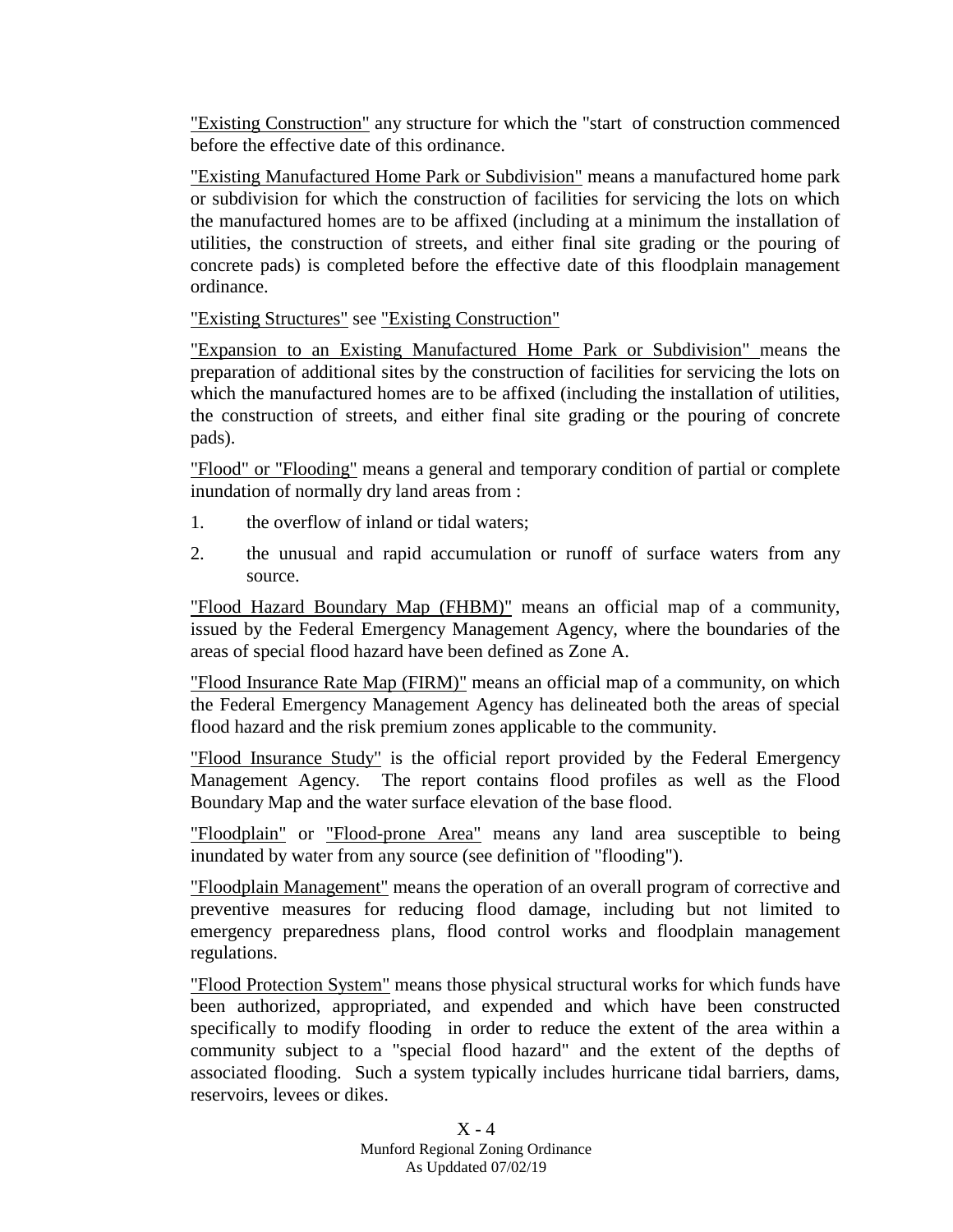These specialized flood modifying works are those constructed in conformance with sound engineering standards.

"Floodproofing" means any combination of structural and nonstrucctural additions, changes, or adjustments to structures which reduce or eliminate flood damage to real estate or improved real property, water and sanitary facilities, structures and their contents.

"Flood-related Erosion" means the collapse or subsidence of land along the shore of a lake or other body of water as a result of undermining caused by waves or currents of water exceeding anticipated cyclical levels or suddenly caused by an unusually high water level in a natural body of water, accompanied by a severe storm, or by an unanticipated force of nature, such as a flash flood or an abnormal tidal surge, or by some similarly unusual and unforeseeable event which results in flooding.

"Flood-related Erosion Area" or "Flood-related Erosion Prone Area" means a land area adjoining the shore of a lake or other body of water, which due to the composition of the shoreline or bank and high water levels or wind-driven currents, is likely to suffer flood-related erosion damage.

"Flood-related Erosion Area Management" means the operation of an overall program of corrective and preventive measures for reducing flood-related erosion damage, including but not limited to emergency preparedness plans, flood-related erosion control works and flood plain management regulations.

"Floodway" means the channel of a river or other watercourse and the adjacent land areas that must be reserved in order to discharge the base flood without cumulatively increasing the water surface elevation more than one foot.

"Floor" means the top surface of an enclosed area in a building (including basement), i.e., top of slab in concrete slab construction or top of wood flooring in wood frame construction. The term does not include the floor of a garage used solely for parking vehicles.

"Freeboard" means a factor of safety usually expressed in feet above a flood level for purposes of floodplain management. "Freeboard" tends to compensate for the many unknown factors that could contribute to flood heights greater than the height calculated for a selected size flood and floodway conditions,such as wave action, bridge openings and the hydrological effect of urbanization of the watershed.

"Functionally Dependent Use" means a use which cannot perform its intended purpose unless it is located or carried out in close proximity to water. The term includes only docking facilities, port facilities that are necessary for the loading and unloading of cargo or passengers, and ship building and ship repair facilities, but does not include long-term storage or related manufacturing facilities.

"Highest Adjacent Grade" means the highest natural elevation of the ground surface, prior to construction, next to the proposed walls of a building.

"Historic Structure" means any structure that is: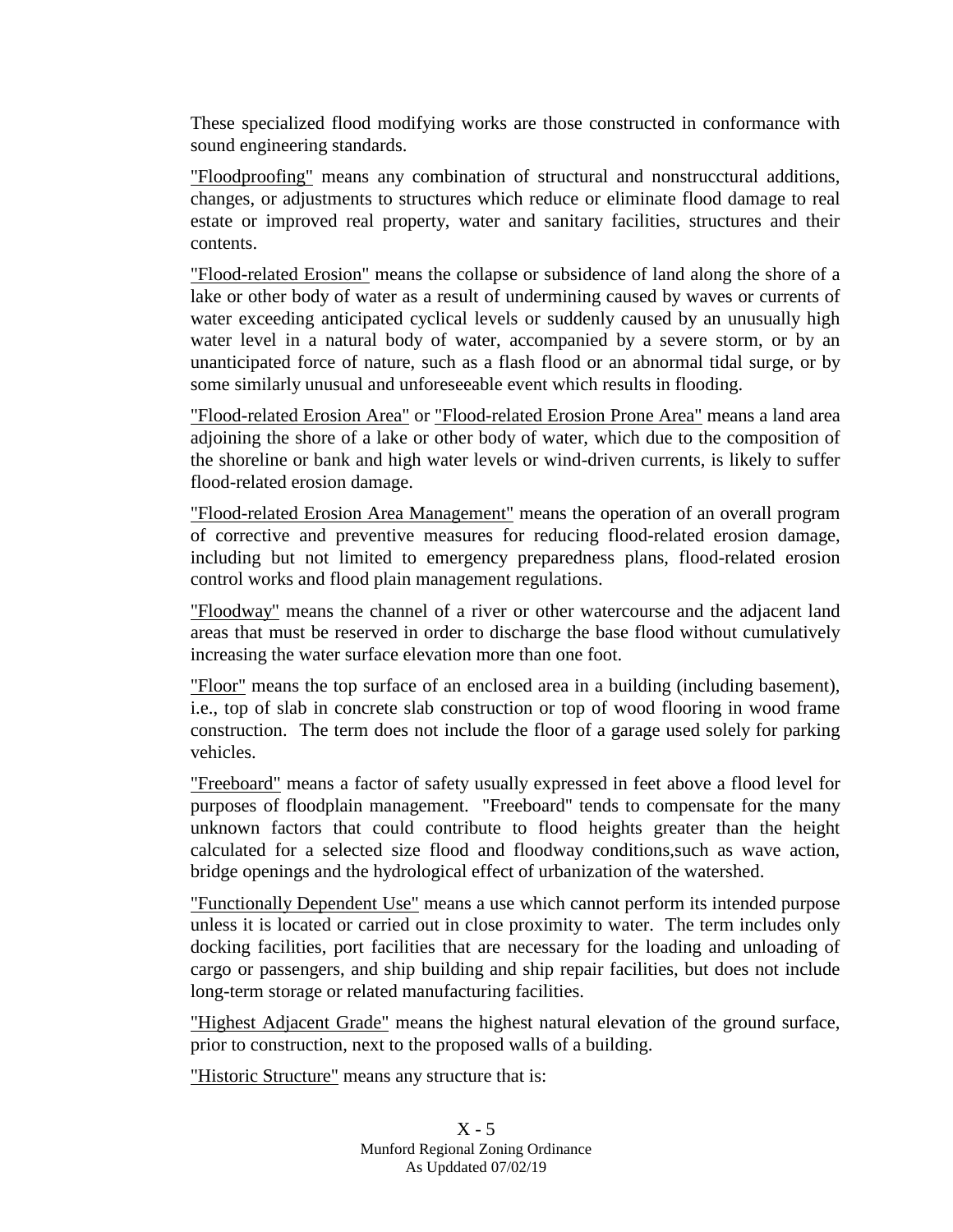- 1. Listed individually in the National Register of Historic Places (a listing maintained by the Department of Interior) or preliminary determined by the Secretary of the Interior as meeting the requirements for individual listing on the National Register;
- 2. Certified or preliminary determined by the Secretary of the Interior as contributing to the historical significance of a registered historic district or a district preliminary determined by the Secretary to qualify as a registered historic district;
- 3. Individually listed on a state inventory of historic places in states with historic preservation programs which have been approved by the Secretary of the Interior; or
- 4. Individually listed on a local inventory of historic places in communities with historic preservation programs that have been certified either:
	- (a) By an approved state program as determined by the Secretary of the Interior, or
	- (b) Directly by the Secretary of the Interior in states without approved programs.

"Levee" means a man-made structure, usually an earthen embankment, designed and constructed in accordance with sound engineering practices to contain, control, or divert the flow of water so as to provide protection from temporary flooding.

"Levee System" means a flood protection system which consists of a levee, or levees, and associated structures, such a closure and drainage devices, which are constructed and operated in accordance with sound engineering practices.

"Lowest Floor" means the lowest floor of the lowest enclosed area (including basement). An unfinished or flood resistant enclosure, usable solely for parking of vehicles, building access or storage in an area other than a basement area is not considered a building's lowest floor; provided, that such enclosure is not built so as to render the structure in violation of the applicable non-elevation design requirements of this Chapter.

"Manufactured Home" for the purpose of interpreting the term "manufactured home" as used in Flood Hazard District Section, the term means a building, transportable in one or more sections, which is built on a permanent chassis and designed to be used with or without a permanent foundation when connected to the required utilities. The term also includes park trailers, travel trailers, and similar transportable structures placed on a site for 180 consecutive dates or longer and intended to be improved property.

"Mean Sea Level" means the average height of the sea for all stages of the tide. It is used as a reference for establishing various elevations within the floodplain. For purposes of this Ordinance, the term is synonymous with National Geodetic Vertical Datum (NGVD).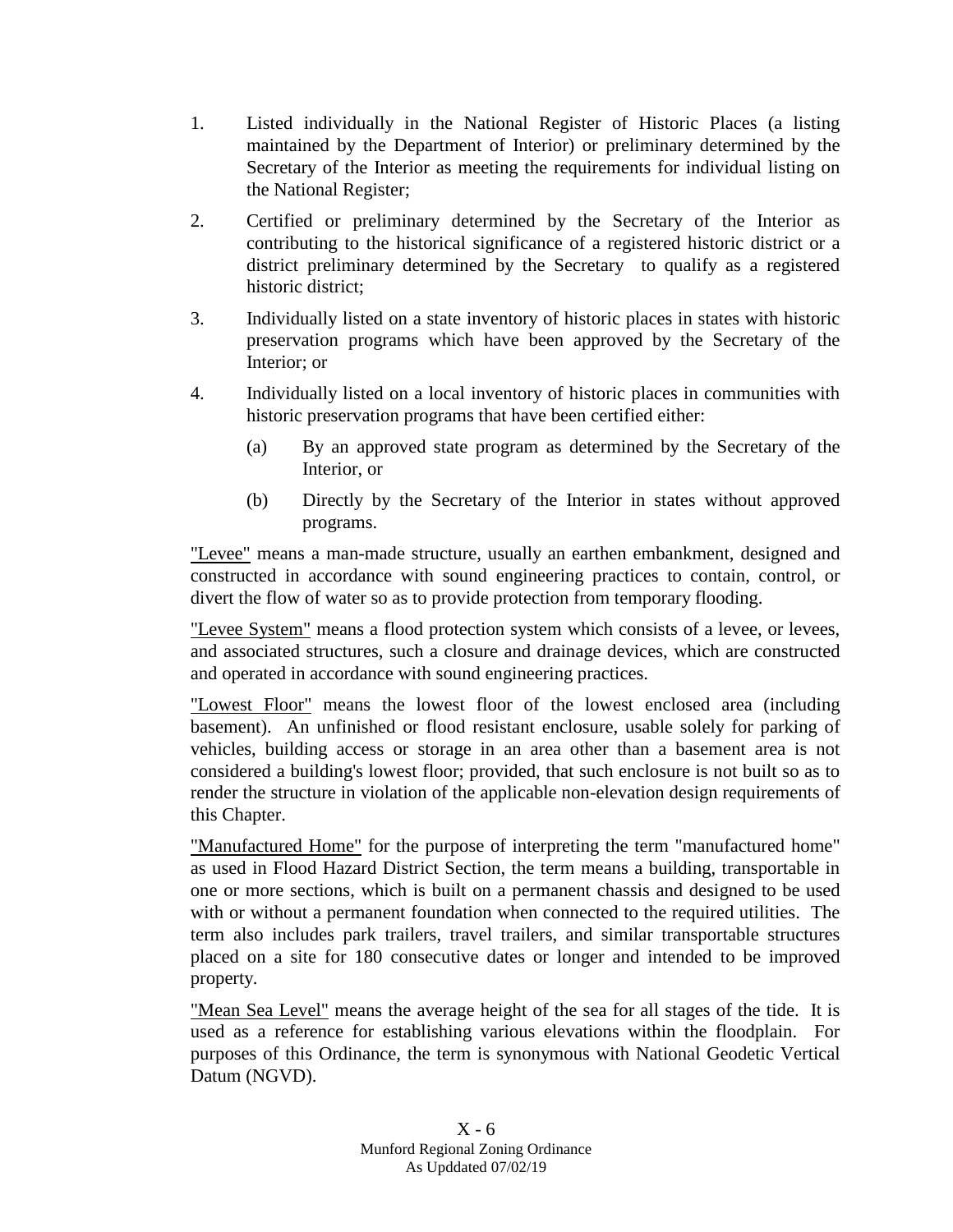"National Geodetic Vertical Datum (NGVD)" as corrected in 1929 is a vertical control used as a reference for establishing varying elevations within the floodplain.

"New Construction" any structure for which the "start of construction" commenced after the effective date of this ordinance. The term also includes any subsequent improvements to such structure.

"New Manufactured Home Park or Subdivision" means a manufactured home park or subdivision for which the construction of facilities for servicing the lots on which the manufactured homes are to be affixed (including at a minimum, the installation of utilities, the construction of streets, and either final site grading or the pouring of concrete pads) is completed on or after the effective date of this ordinance.

"100-year Flood" see "Base Flood".

"Person" includes any individual or group of individuals, corporation, partnership, association, or any other entity, including State and local governments and agencies.

"Recreational Vehicle" means a vehicle which is:

- 1. built on a single chassis;
- 2. 400 square feet or less when measured at the largest horizontal projection;
- 3. designed to be self-propelled or permanently towable by a light duty truck; and
- 4. designed primarily for use as a permanent dwelling but as temporary living quarters for recreational, camping, travel, or seasonal use.

"Regulatory Floodway" means the channel of a river or other watercourse and the adjacent land areas that must be reserved in order to discharge the base flood without cumulatively increasing the water surface elevation more than a designated height.

"Riverine" means relating to, formed by, or resembling a river (including tributaries), stream, brook, etc.

"Special Hazard Area" means an area having special flood, mudslide (i.e., mudflow) and/or flood-related erosion hazards, and shown on an FHBM or FIRM as Zone A, AO, A1-30, AE, A99, or AH.

"Start of Construction" (for other than new construction or substantial improvements under the Costal Barrier Resources Act (P.L. 97-348), includes substantial improvement, and means the date the building permit was issued, provided the actual start of construction, repair, reconstruction, or improvement was within 180 days of the permit date. The actual start means the first placement of permanent construction of a building (including a manufactured home) on a site, such as the pouring of slabs or footings, installation of piles, construction of columns or any work beyond the stage of excavation or the placement of a manufactured home on a foundation. Permanent construction does not include land preparation, such as clearing, grading and filling; nor does it include the installation of streets and/or walkways; nor does it include excavation for a basement, footings, piers or foundations or the erection of temporary forms; nor does it include the installation on the property of accessory buildings, such as garages or sheds not occupied as dwelling units or not part of the main building.

 $X - 7$ Munford Regional Zoning Ordinance As Upddated 07/02/19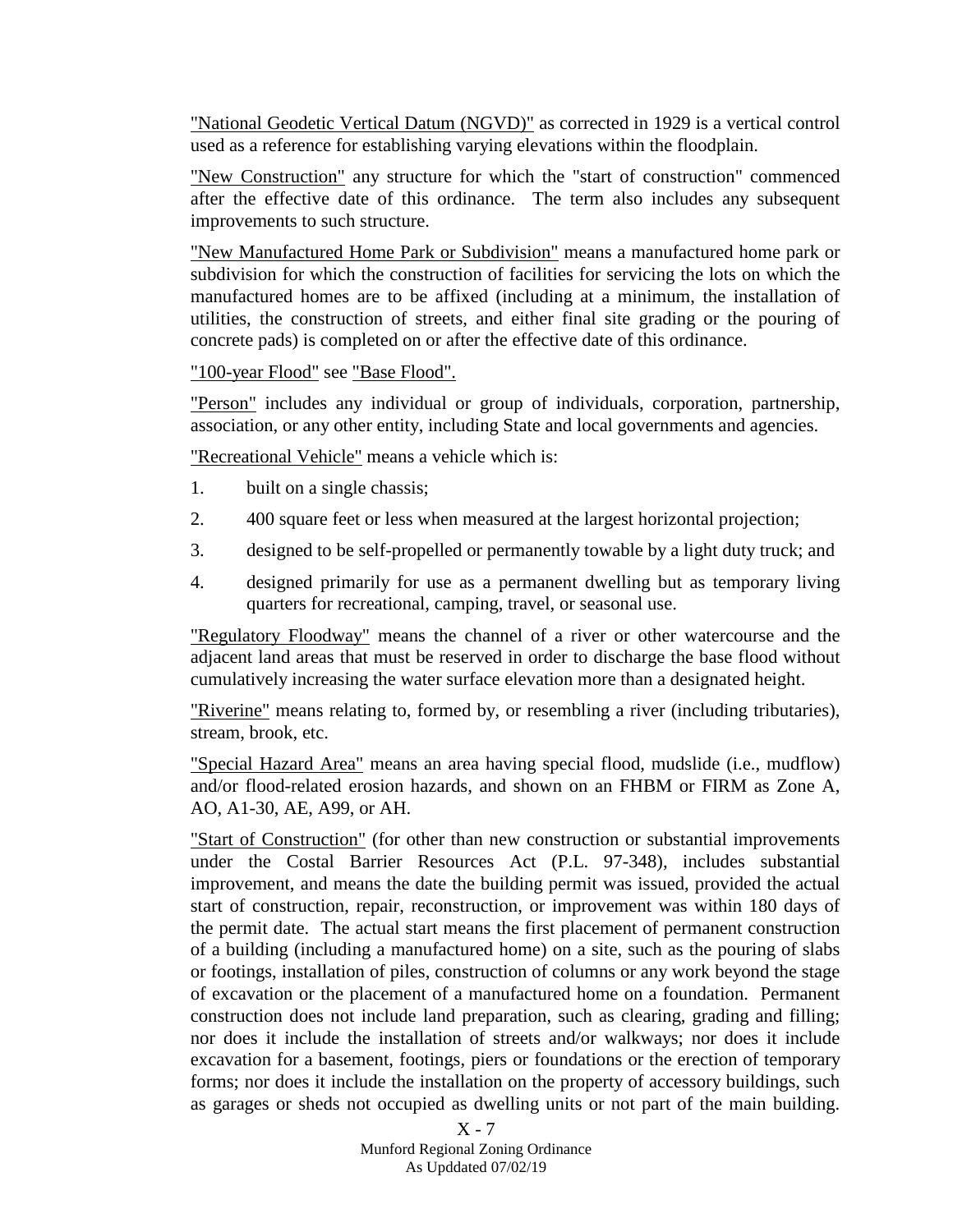For a substantial improvement, the actual start of construction means the first alteration of any wall, ceiling, floor, or other structural part of a building, whether or not that alteration affects the external dimensions of the building.

"State Coordinating Agency" (Tennessee Department of Economic and Community Development, Local Planning Assistance Office) means the agency of the state government, or other office designated by the Governor of the State or by state statute at the request of the Administrator to assist in the implementation of the National Flood Insurance Program in that state.

"Structure" means a walled and roofed building that is principally above ground, a manufactured home, as gas or liquid storage tank, or other man-made facilities or infrastructures.

"Substantial Damage" means damage of any origin sustained by a structure whereby the cost of restoring the structure to its before damaged condition would equal or exceed 50 percent of the market value of the structure before the damage occurred.

"Substantial Improvement" means any combination of repairs, reconstruction, alteration, or improvements to a building, taking place during one (1) year, in which the cumulative cost equals or exceeds fifty percent of the market value of the building. The market value of the building should be (1) the appraised value of the building prior to the start of the initial repair or improvement, or (2) in the case of damage, the value of the building prior to the damage occurring. This term includes structures which have incurred "substantial damage", regardless of the actual repair work performed. For the purposes of this definition, "substantial improvement" is considered to occur when the first alteration of any wall, ceiling, floor, or other structural part of the building commences, whether or not that alteration affects the external dimensions of the building. The term does not, however, include any project for improvement of a building required to comply with existing health, sanitary, or safety code specifications which have been identified by the Code Enforcement Official and which are solely necessary to assure safe living conditions.

"Substantially Improved Existing Manufactured Home Parks or Subdivisions" is where the repair, reconstruction, rehabilitation or improvement of the streets, utilities and pads equals or exceeds 50 percent of the value of the value of the streets, utilities and pads before the repair, reconstruction or improvement commenced.

"Variance" is grant of relief from the requirements of this Chapter which permits construction in a manner otherwise prohibited by this Chapter where specific enforcement would result in unnecessary hardship.

"Violation" means the failure of a structure or other development to be fully compliant with the community's floodplain management regulations. A structure or other development without the elevation certificate, other certification, or other evidence of compliance required in this Chapter is presumed to be in violation until such time as that documantation is provided.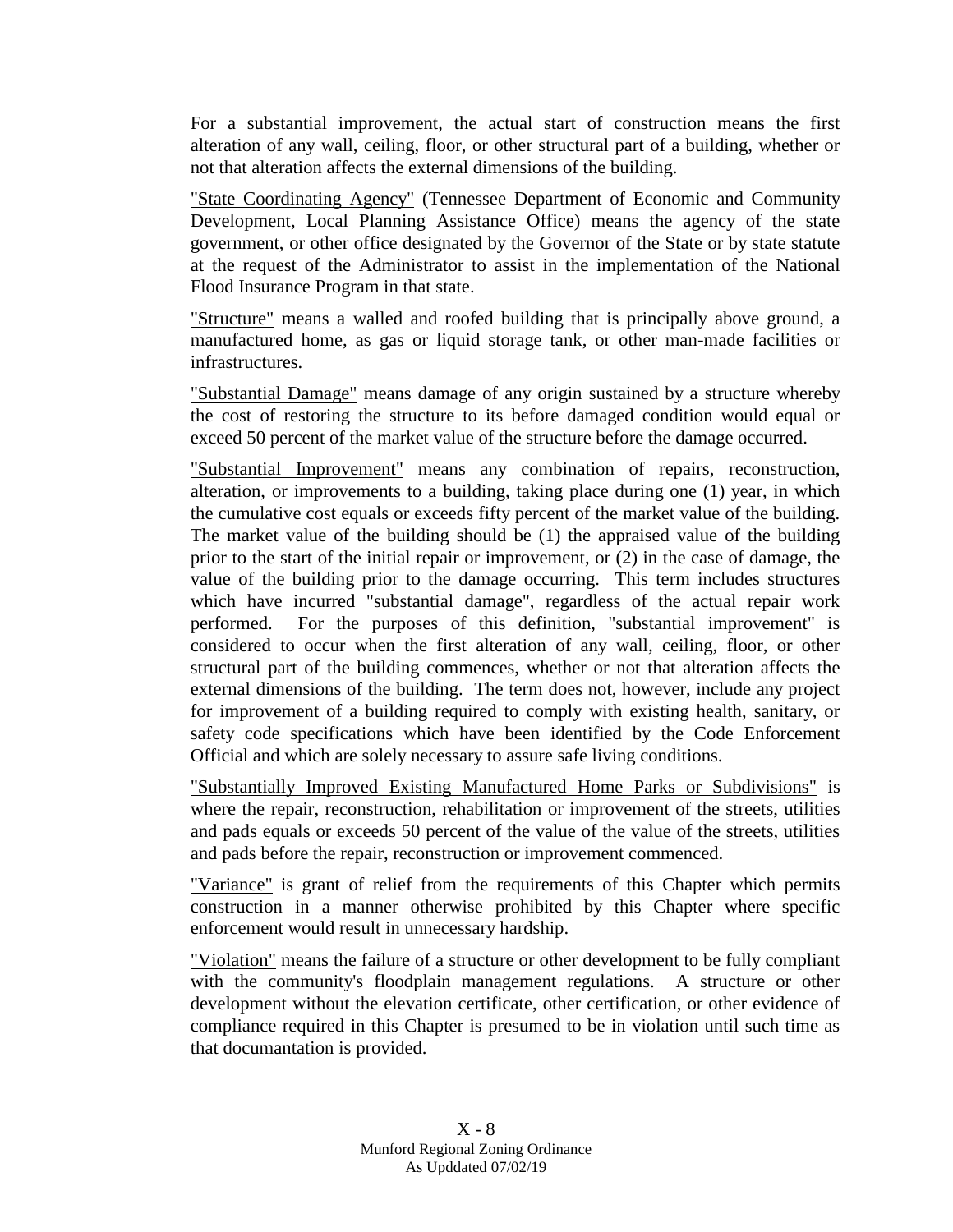"Water Surface Elevation" means the height, in relation to the National Geodetic Vertical Datum (NGVD) of 1929, (or other datum, where specified) of floods of various magnitudes and frequencies in the flood plains of coastal or riverine areas.

### **10.03 General Provisions**

- A. Lands to Which this Chapter Applies This Chapter shall apply to all areas within the Planning Region of Munford, Tennessee.
- B. Basis for Establishing the Areas of Special Flood Hazard The areas of special flood hazard identified by the Federal Emergency Management Agency in its Flood Insurance Rate Map 47167C0150E, Tipton County, Tennessee, dated April 2, 1991, with accompanying maps and other supporting data, and any revision thereto, are adopted by reference and declared to be a part of this Ordinance. These areas shall be incorporated into the Munford Regional Zoning Map.
- C. Establishment of Development Permit A Development Permit shall be required in conformance with the provision of this Chapter prior to the commencement of any development activities with the following exception. No development permit shall be required for any accessory structure of a value not to exceed \$5,000.00.
- D. Compliance No structure or use shall hereafter be located, extended, converted or structurally altered without full compliance with the terms of this Chapter and other applicable regulations.
- E. Abrogation and Greater Restrictions This Chapter is not intended to repeal, abrogate, or impair any existing easements, covenants, or deed restrictions. However, where this Chapter and another conflict or overlap, whichever imposes the more stringent restrictions shall prevail.
- F. Interpretation In the interpretation and application of this Chapter all provisions shall be: (1) considered as minimum requirements; (2) liberally construed in favor of the governing body, and; (3) deemed neither to limit nor repeal any other powers granted under state statutes.
- G. Warning and Disclaimer of Liability The degree of flood protection required by this Chapter is considered reasonable for regulatory purposes and is based on scientific and engineering consideration. Larger floods can and will occur on rare occasions. Flood heights may be increased by man-made or natural causes. This Chapter does not imply that land outside the areas of special flood hazard or uses permitted within such areas will be free from flooding or flood damages. This Chapter shall not create liability on the part of the City of Munford or by any officer or employee thereof for any flood damages that result from reliance on this Chapter or any administrative decision lawfully made thereunder.
- H. Penalties for Violation Violation of the provisions of this Chapter or failure to comply with any of its requirements, including violation of conditions and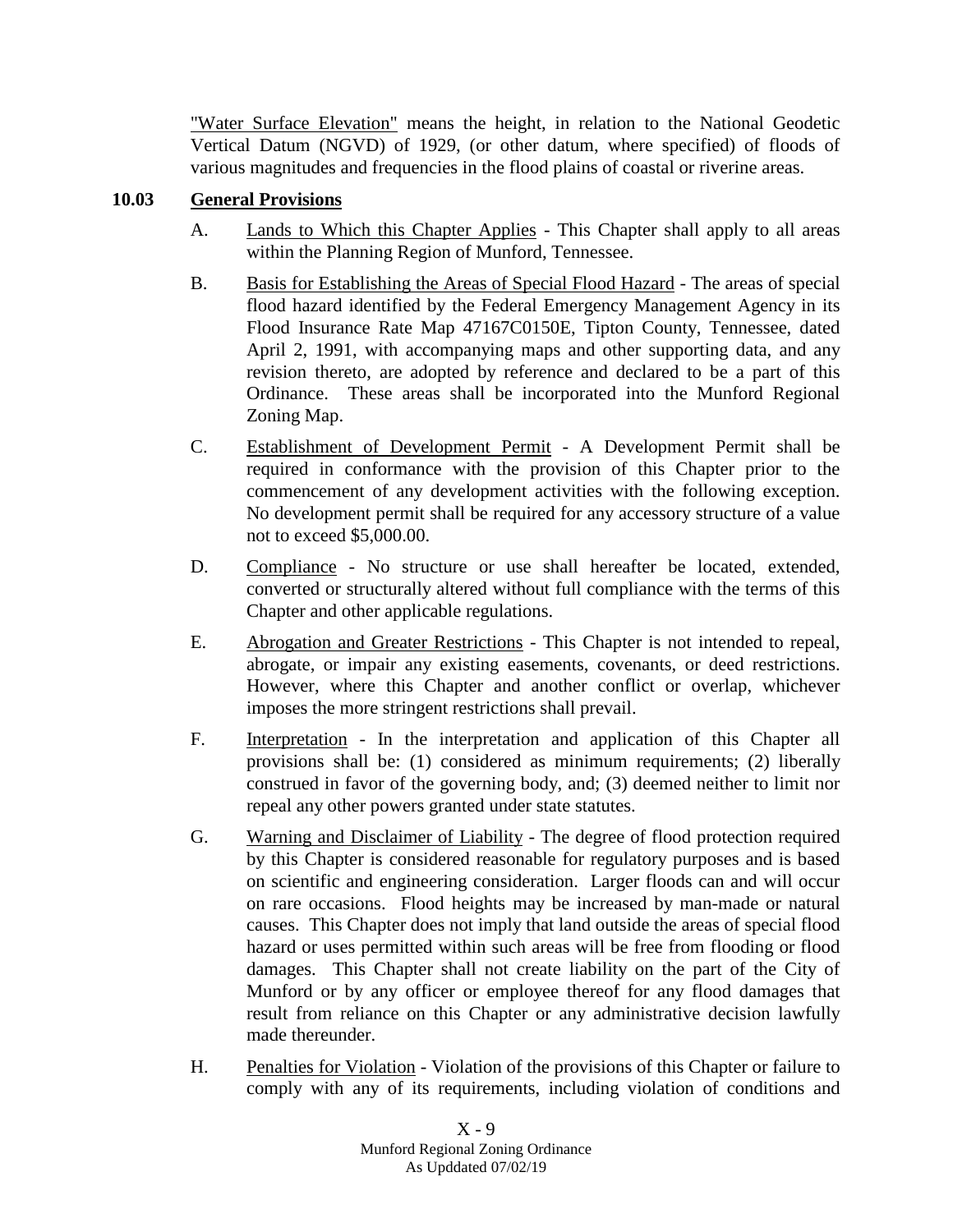safeguards established in connection with grants of variance or special exceptions, shall constitute a misdemeanor punishable as other misdemeanors as provided by law. Each day such violation continues shall be considered a separate offense. Nothing herein contained shall prevent the City of Munford from taking such other lawful actions as is necessary to prevent or remedy any violation.

### **10.04 Administration**

- A. Designation of Building Inspector The Building Inspector is hereby appointed to administer and implement the provisions of this Chapter.
- B. Permit Procedures Application for a Development Permit shall be made to the Building Inspector on forms furnished by him or her prior to any development activities, and may include, but not be limited to, the following plans in duplicate drawn to scale showing the nature, location, dimensions, and elevations of the area in question; existing or proposed structures, earthen fill, storage of materials or equipment, drainage facilities, and the location of the foregoing. Specifically, the following information is required:
	- 1. Application Stage
		- (a) Elevation in relation to mean sea level of the proposed lowest floor (including basement) of all buildings.
		- (b) Elevation in relation to mean sea level to which any nonresidential building will be flood-proofed.
		- (c) Certificate from a registered professional engineer or architect that the non-residential flood-proofed building will meet the flood-proofing criteria in Section 10.05 B.2.
		- (d) Description of the extent to which any watercourse will be altered or relocated as a result of proposed development.
	- 2. Construction Stage

Within unnumbered A zones on the Tipton County FIRM in the Munford Planning Region the Building Inspector shall record the elevation of the lowest floor on the required development permit. The elevation of the lowest floor shall be determined as the measurement of the lowest floor of the building and the highest adjacent grade. USGS Quadrangle maps may be utilized when no better reference exists to establish reference elevations.

Within all flood zones where base flood elevation data are utilized, the Building Inspector shall require that upon placement of the lowest floor, or flood-proofing by whatever construction means, whichever is applicable, it shall be the duty of the permit holder to submit to the Building Inspector a certification of the elevation of the lowest floor, or flood-proofed elevation, whichever is applicable, as built, in relation to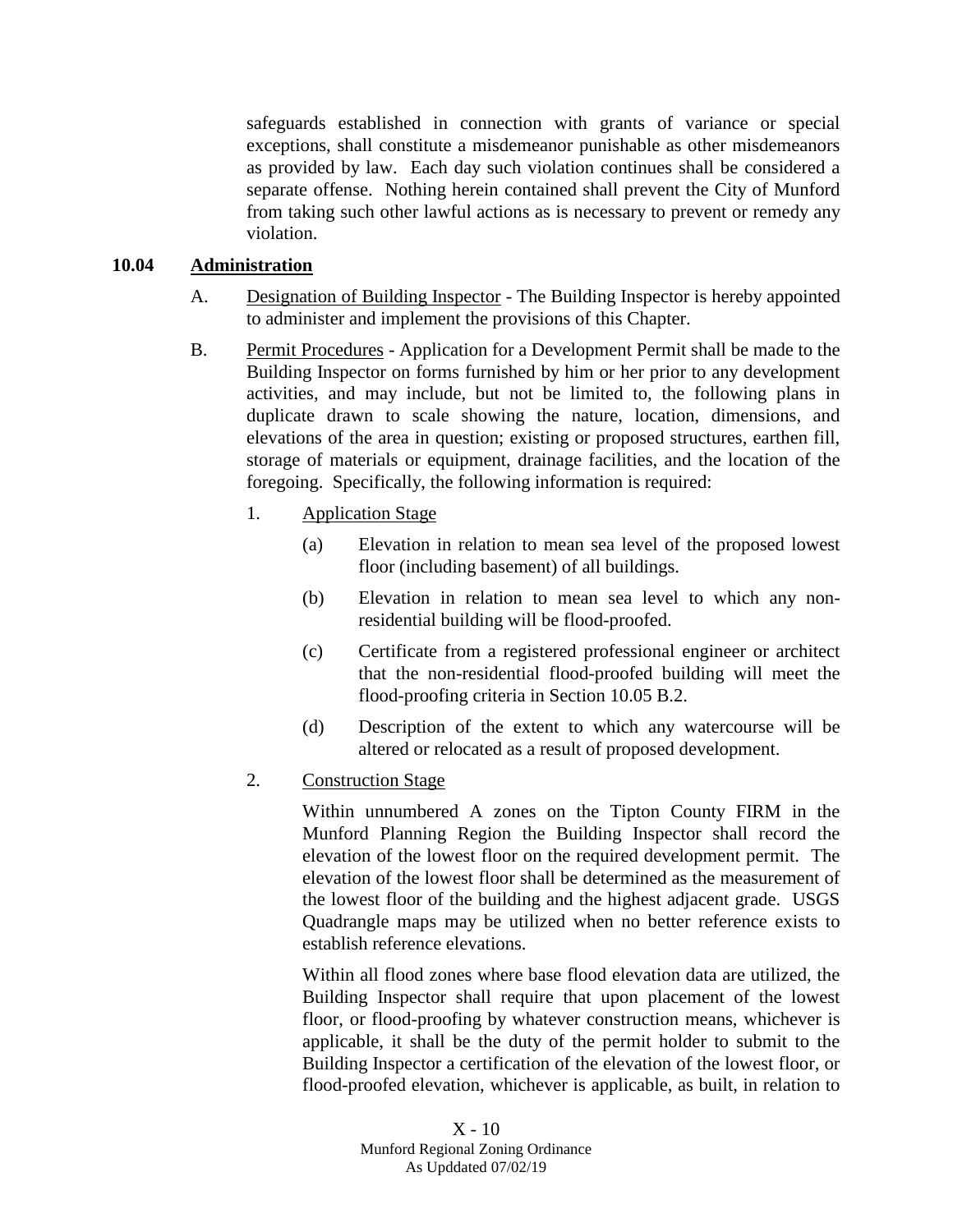mean sea level. Said certification shall be prepared by, or under the direct supervision of, a registered land surveyor, professional engineer, or architect and certified by same. When flood-proofing is utilized for a particular building, said certification shall be prepared by, or under the direct supervision of, a professional engineer or architect and cerified by same. Any work undertaken prior to submission of the certification shall be at the permit holder's risk. The Building Inspector shall review shall review the floor elevation survey data submitted. Deficiencies detected by such review shall be corrected by the permit holder immediately and prior to further progressive work being permitted to proceed. Failure to submit the survey or failure to make said corrections required hereby, shall be cause to issue a stop-work order for the project.

- C. Duties and Responsibilities of the Building Inspector Duties of the Building Inspector shall include, but not be limited to:
	- 1. Review all development permits to assure that the permit requirements of this Chapter have been satisfied.
	- 2. Advise permittee that additional federal or state permits may be required, and if specific federal or state permit requirements are known, require that copies of such permits be provided and maintained on file with the development permit. (This shall include Section 404 of the Federal Water Pollution Control Act Amendments of 1972, 3.3 U.S.C. 1334.)
	- 3. Notify adjacent communities and the Tennessee Department of Economic and Community Development, Local Planning Office prior to any alteration or relocation of a watercourse, and submit evidence of such notification to the Federal Emergency Management Agency.
	- 4. Assure that maintenance is provided within the altered or relocated portion of said watercourse so that the flood-carrying capacity is maintained.
	- 5. Verify and record the actual elevation (in relation to mean sea level) of the lowest floor (including basement) of all new or substantially improved buildings, in accordance with Section 10.04 B.2.
	- 6. Verify and record the actual elevation (in relation to mean sea level) to which the new or substantially improved buildings have been floodproofed, in accordance with Section 10.04 B.2.
	- 7. When flood-proofing is utilized for a particular building, the Building Inspector shall obtain certification from a registered professional engineer or architect, in accordance with Section 10.05 B.2.
	- 8. Where interpretation is needed as to the exact location of boundaries of the areas of special flood hazard (for example, where there appears to

X - 11 Munford Regional Zoning Ordinance As Upddated 07/02/19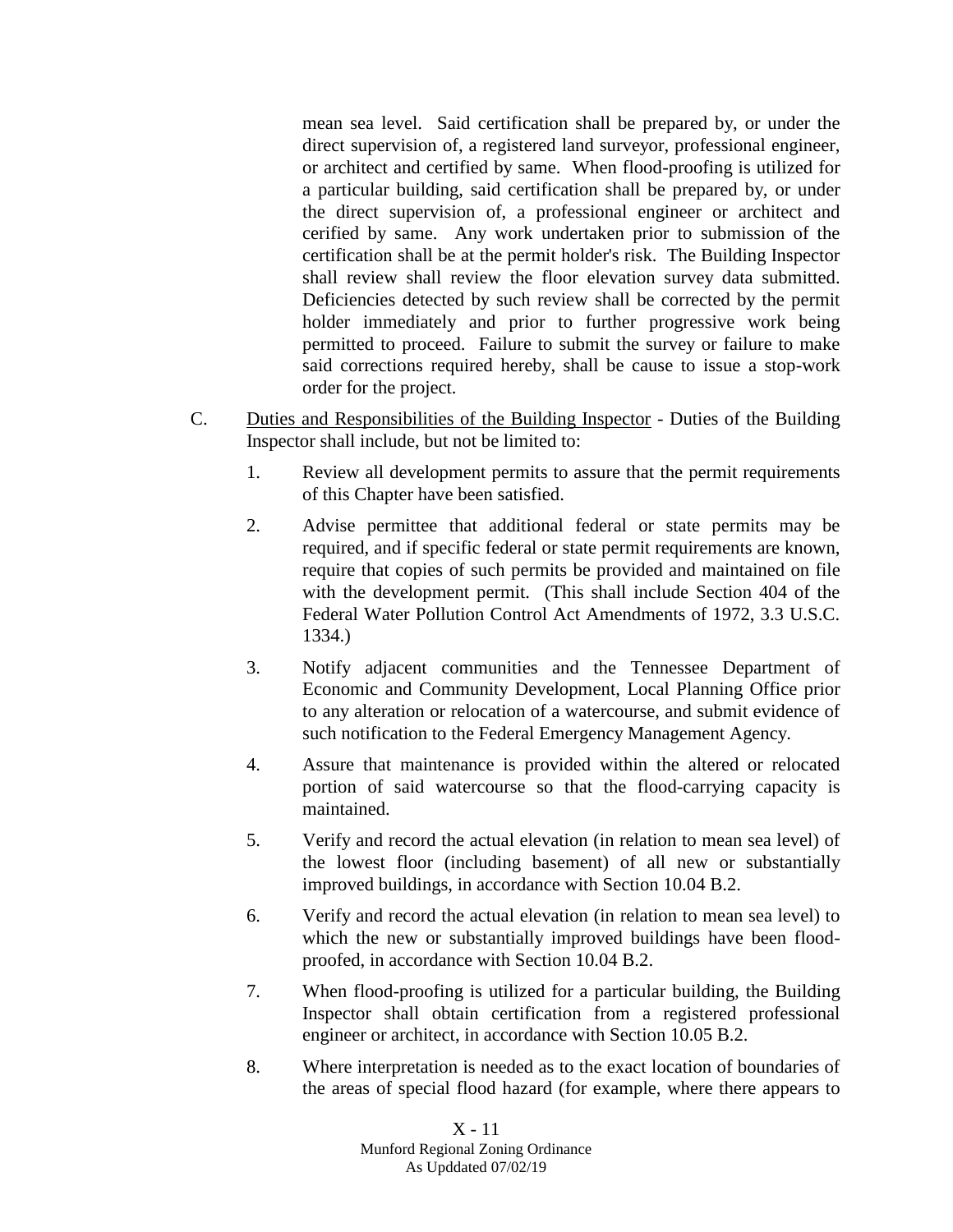be a conflict between a mapped boundary and actual field conditions) the Building Inspector shall make the necessary interpretation. The person contesting the location of the boundary shall be given a reasonable opportunity to appeal the interpretation as provided in this Chapter.

9. When base flood elevation data or floodway data have not been provided in accordance with Section 10.03 B. then the Building Inspector shall obtain, review and reasonably utilize any base flood elevation and floodway data available from a federal, state or other source, in order to administer the provisions of Section 10.05.

Within unnumbered A zones on the Tipton County FIRM in the Munford Planning Region, where base flood elevations have not been established and where data is not available necessitating a higher elevation, the Building Inspector shall require a minimum two (2) foot elevation of the lowest floor (including basement) of the building as measured between the lowest floor of the building and the highest adjacent grade in order to administer the provisions of Section 10.05.

- 10. All records pertaining to the provisions of this Chapter shall be maintained in the office of the Building Inspector and shall be open for public inspection.
- D. Variance Procedures
	- 1. The Munford Regional Board of Zoning Appeals shall hear and decide appeals and requests for variances from the requirements of this Chapter.
	- 2. Variances may be issued for the repair or rehabilitation of historic structures (see definition) upon a determination that the proposed repair or rehabilitation will not preclude the structure's continue designation as a historic structure and the variance is the minimum to preserve the historic character and design of the structure.
	- 3. In passing upon such applications, the Board of Zoning Appeals shall consider all technical evaluations, all relevant factors, all standards specified in other sections of this Chapter, and:
		- (a) the danger that materials may be swept onto other lands to the injury of others;
		- (b) the danger to life and property due to flooding or erosion damage;
		- (c) the susceptibility of the proposed facility and its contents to flood damage and the effect of such damage on the individual owner;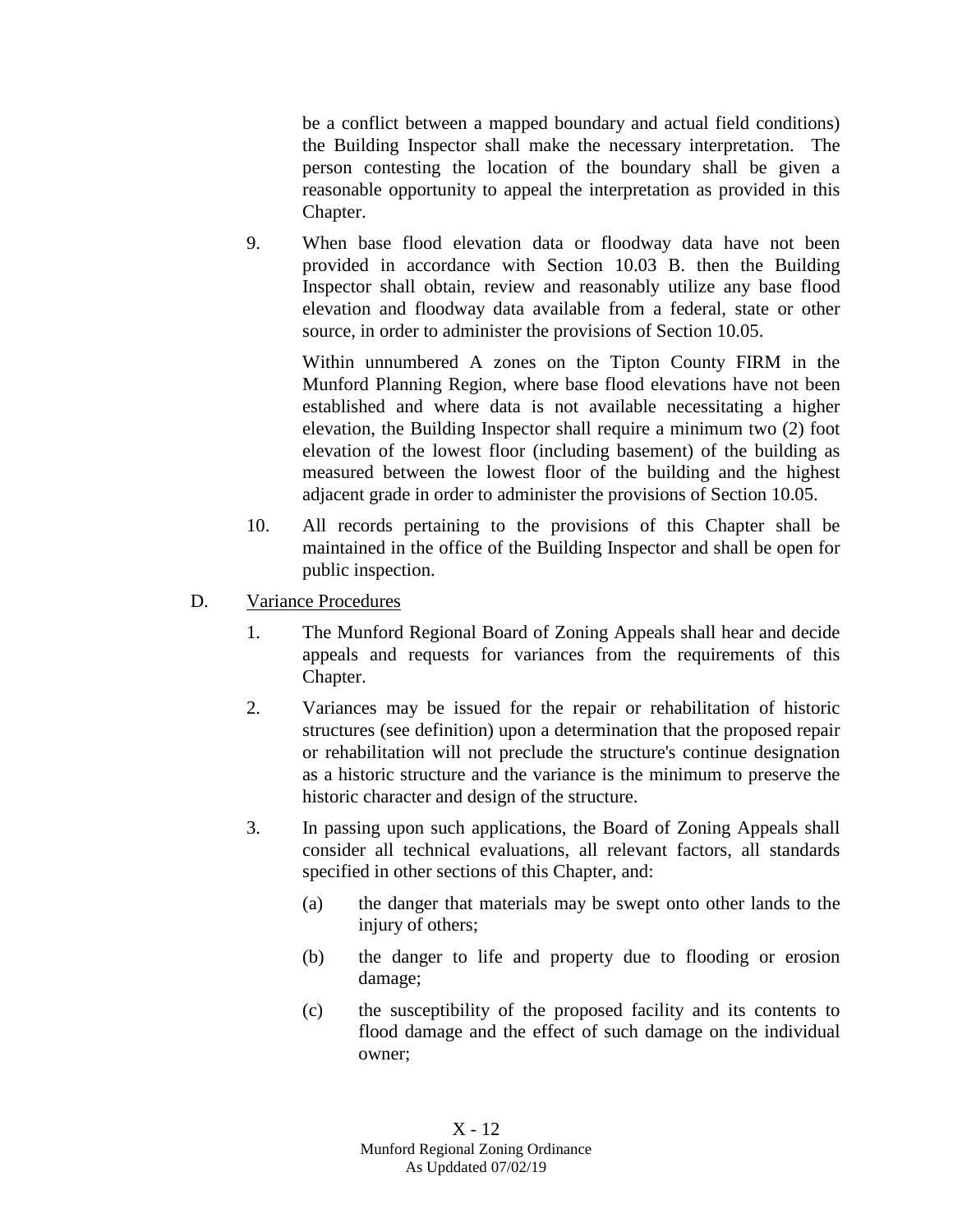- (d) the importance of the services provided by the proposed facility to the community;
- (e) the necessity of the facility to a waterfront location, in the case of a functionally dependent facility;
- (f) the availability of alternative locations, not subject to flooding or erosion damage, for the proposed use;
- (g) the compatibility of the proposed use with existing and anticipated development;
- (h) the relationship of the proposed use to the comprehensive plan and floodplain management program for that area;
- (i) the safety of access to the property in times of flood for ordinary and emergency vehicles;
- (j) the expected heights, velocity, duration, rate of rise and sediment transport of the flood waters and the effects of wave action, if applicable, expected at the site, and;
- (k) the costs of providing governmental services during and after flood conditions including maintenance and repair of public utilities and facilities such as sewer, gas, electrical, and water systems, and streets and bridges.
- 4. Upon consideration of the factors listed above, and the purposes of this Ordinance, the Board of Zoning Appeals may attach such conditions to the granting of variances as it deems necessary to further the purposes of this Chapter.
- 5. Variances shall not be issued within any designated floodway if any increase in flood levels during the base flood discharge would result.
- 6. Conditions for Variances
	- (a) Variances shall only be issued upon a determination that the variance is the minimum necessary, considering the flood hazard, to afford relief; and in the instance of a historical building, a determination that the variance is the minimum necessary so as not to destroy the historic character and design of the building.
	- (b) Variances shall only be issued upon (1) a showing of good and sufficient cause, (2) a determination that failure to grant the variance would result in exceptional hardship; and (3) a determination that the granting of a variance will not result in increased flood heights, additional threats to public safety, extraordinary public expense, create nuisance, cause fraud on or victimization of the public, or conflict with existing local laws or Ordinances.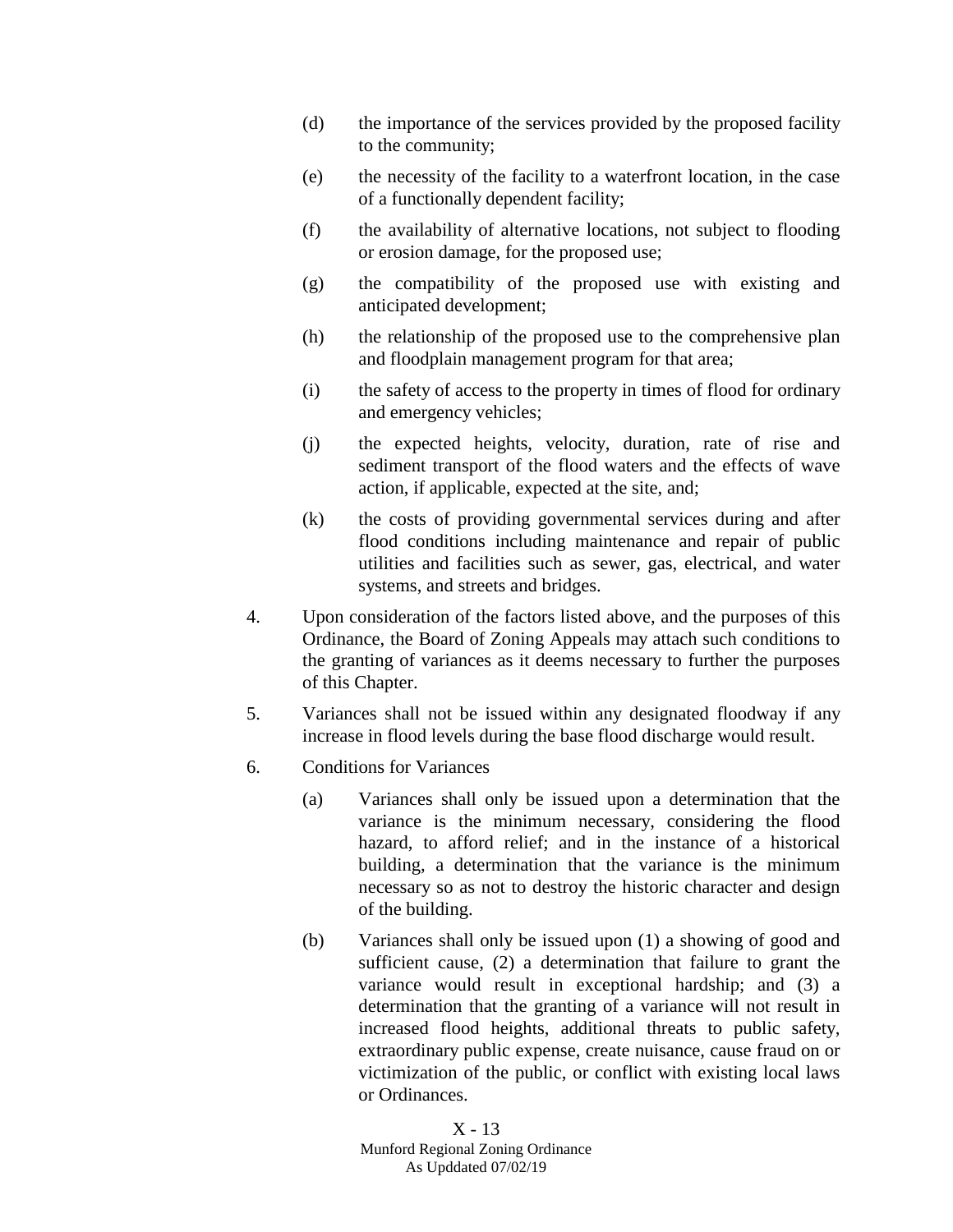- (c) Any applicant to whom a variance is granted shall be given written notice specifying the difference between the base flood elevation and the elevation to which the building is to be built and stating that the cost of flood insurance will be commensurate with the increased risk resulting form the reduced lowest floor elevation.
- (d) The Building Inspector shall maintain the records of all appeal actions and report any variances to the Federal Emergency Management Agency upon request.

# **10.05 Provisions For Flood Hazard Reduction**

- A. General Standards In all areas of special flood hazard the following provisions are required:
	- 1. New construction and substantial improvements shall be anchored to prevent flotation, collapse or lateral movement of the structure;
	- 2. Manufactured homes shall be anchored to prevent flotation, collapse, or lateral movement. Methods of anchoring may include, but are not limited to, use of over-the-top or frame ties to ground anchors. This standard shall be in addition to and consistent with applicable state requirements for resisting wind forces;
	- 3. New construction an substantial improvements shall be constructed with materials and utility equipment resistant to flood damage;
	- 4. New construction or substantial improvements shall be constructed by methods and practices that minimize flood damage;
	- 5. Electrical, heating, ventilation, plumbing, air conditioning equipment, and other service facilities shall be designed and/or located so as to prevent water from entering or accumulating within the components during conditions of flooding;
	- 6. New and replacement water supply systems shall be designed to minimize and eliminate infiltration of flood waters into the system;
	- 7. New and replacement sanitary sewage systems shall be designed to minimize or eliminate infiltration of flood waters into the systems and discharges from the systems into flood waters;
	- 8. On-site waste disposal systems shall be located and constructed to avoid impairment to them or contamination from them during flooding; and,
	- 9. Any alteration, repair, reconstruction or improvements to a building which is in compliance with the provisions of this Ordinance, shall meet the requirements of "new construction" as contained in this Chapter.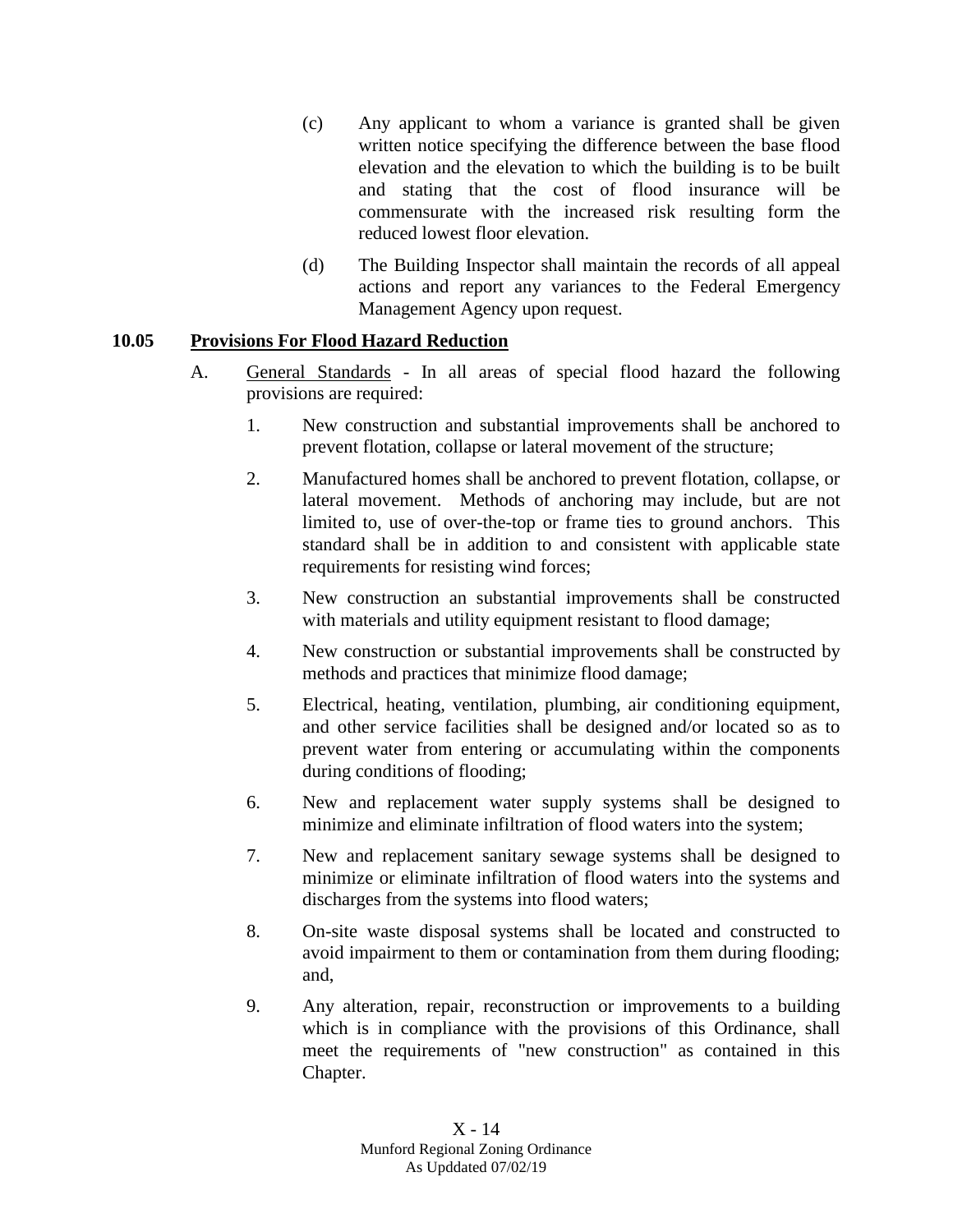- 10. Any alteration, repair, reconstruction or improvements to a building which is not in compliance with the provision of this Chapter, shall be undertaken only if said non-conformity is not furthered, extended, or replaced.
- B. Specific Standards These provisions shall apply to all areas of special flood hazard as provided herein:

In all areas of special flood hazard where base flood elevation data or floodway data have not been provided, the provisions of Section 10.04 C.9 shall be utilized for all requirements relative to the base flood elevation or floodways as contained herein:

- 1. Residential Construction. New construction or substantial improvement of any residential building (or manufactured home) shall have the lowest floor, including basement elevated no lower than one (1) foot above the base flood elevation. Should solid foundation perimeter walls be used to elevate a structure, openings sufficient to facilitate the unimproved movements of flood waters shall be provided in accordance with standards of Section 10.05 B.3.
- 2. Non-Residential Construction. New construction or substantial improvement of any commercial, industrial, or non-residential building (or manufactured home) shall have the lowest floor, including basement, elevated no lower than one (1) foot above the level of the base flood elevation. Buildings located in all A-zones may be floodproofed in lieu of being elevated provided that all areas of the building below the required elevation are water tight with walls substantially impermeable to the passage of water, and use structural components having the capability of resisting hydrostatic and hydrodynamic loads and the effects of buoyancy. A registered professional engineer or architect shall certify that the standards of this subsection are satisfied. Such certification shall be provided to the official as set forth in Section 10.04 C.7.
- 3. Elevated Building. New construction or substantial improvements of elevated buildings that include fully enclosed areas formed by foundation and other exterior walls below the base flood elevation shall be designed to preclude finished living space and designed to allow for the entry and exit of flood waters to automatically equalize hydrostatic flood forces on exterior walls.
	- (a) Designs for complying with this requirement must either be certified by a professional engineer or architect or meet the followingminimum criteria.
		- (1) Provide a minimum of two openings having a total new area of not less than one square inch for every square foot of enclosed area subject to flooding;

X - 15 Munford Regional Zoning Ordinance As Upddated 07/02/19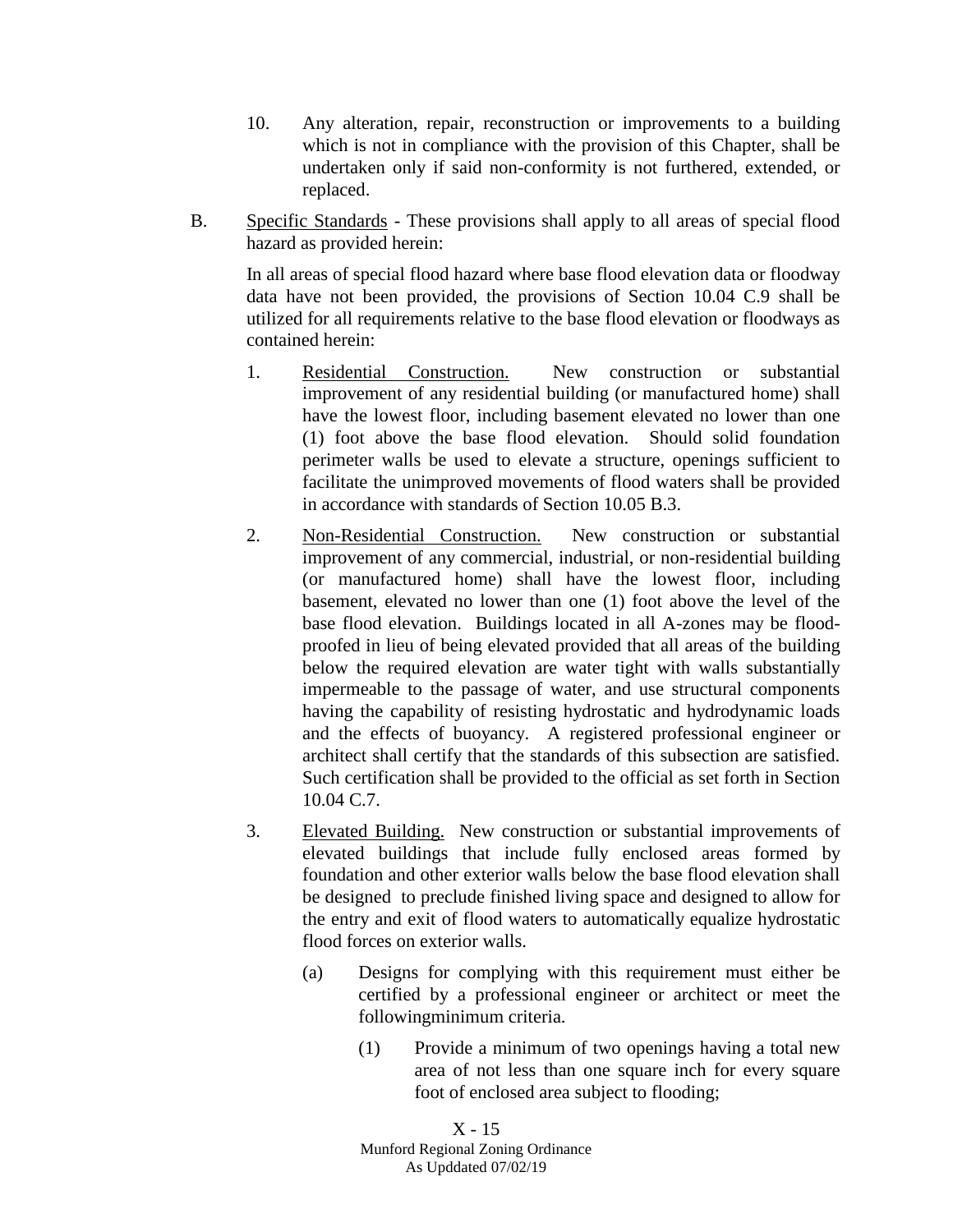- (2) The bottom of all openings shall be no higher than one foot above grade; and
- (3) Openings may be equipped with screens, louvers, valves or other coverings or devices provided they permit the automatic flow of floodwater in both direction.
- (b) Access to the enclosed area shall be the minimum necessary to allow for parking of vehicles (garage door) or limited storage of maintenance equipment used in connection with the premises (standard exterior door) or entry to the living area (stairway or elevator); and
- (c) The interior portion of such enclosed area shall not be partitioned or finished into separate rooms.

### 4. Standards for Manufactured Homes and Recreational Vehicles

- (a) All manufactured homes placed, or substantially improved, on individual lots or parcels, in expansions of existing manufactured home parks or subdivisions, or in substantially improved manufactured home parks or subdivisions, must meet all requirement of new construction, including elevations and anchoring.
- (b) All manufactured homes placed or substantially improved in an existing manufactured home park or subdivision must be elevated so that:
	- (1) The lowest floor of the manufactured home is elevated no lower than one (1) foot above the level of the base flood elevation, or
	- (2) The manufactured home chassis is supported by reinforced piers or other foundation elements of at least an equivalent strength, of no less than 36 inches in height above grade.
	- (3) The manufactured home must be securely anchored to the adequately anchored foundation system to resist flotation, collapse and lateral movement.
	- (4) In an existing manufactured home park or subdivision on which a manufactured home has incurred "substantial damage" as the result of a flood, any manufactured home placed or substantially improved must meet the standards of Section 10.05 B.4. (b) (1) and (3) above.
- (c) All recreational vehicles placed on sites must either:
	- (1) Be fully licensed and ready for highway use, or

X - 16 Munford Regional Zoning Ordinance As Upddated 07/02/19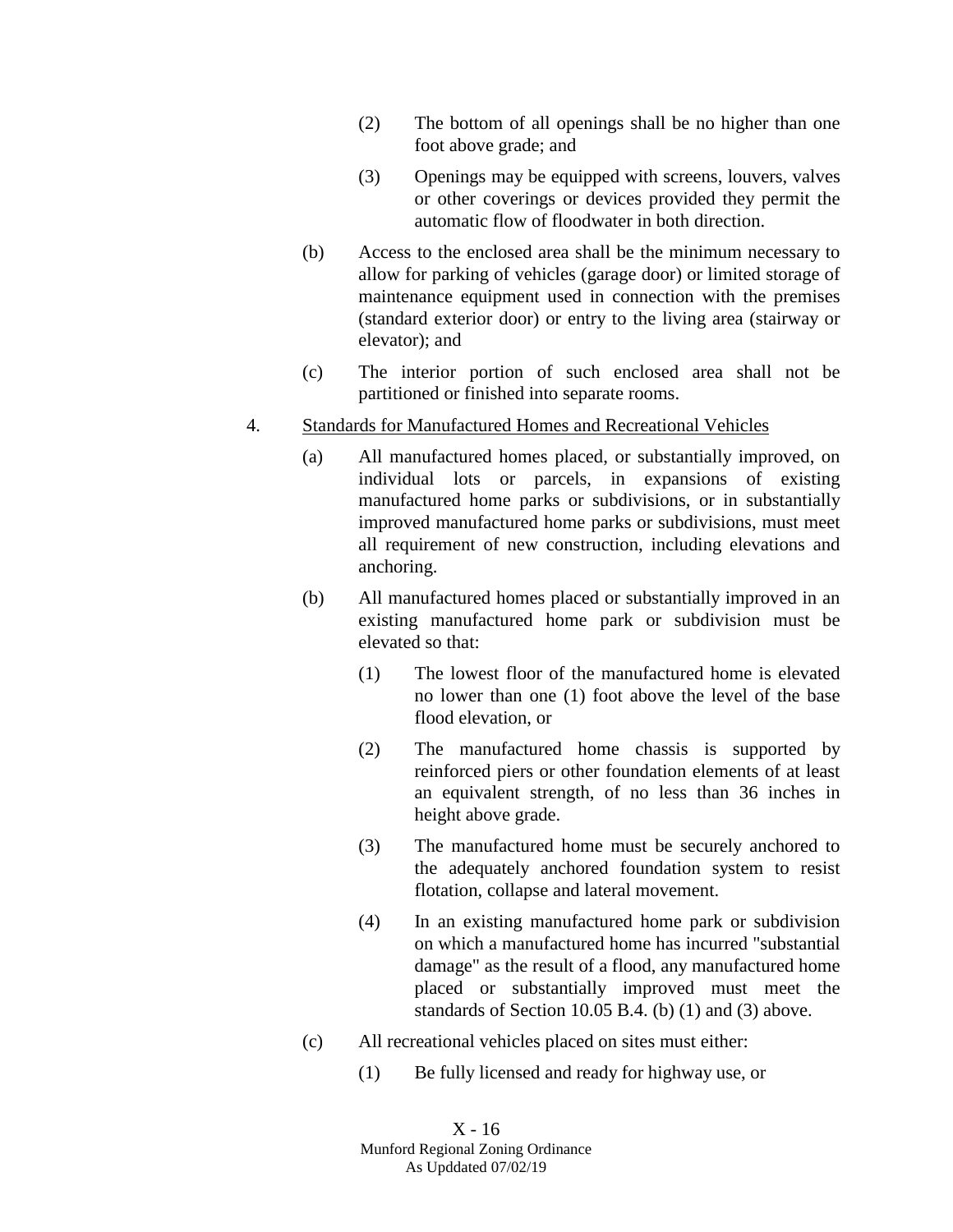(2) The recreational vehicle must meet all the requirements for new construction, including anchoring and elevation requirements of Section 10.05 B.4. (a) or (b)  $(1)$  and  $(3)$ above.

> A recreational vehicle is ready for highway use if it is on its wheels or jacking system, is attached to the site only by quick disconnect type utilities and security devices and has no permanently attached structures.

### C. Standards for Subdivision Proposals

- 1. All subdivision proposals shall be consistent with the need to minimize flood damage.
- 2. All subdivision proposals shall have public utilities and facilities such as sewer, gas electrical and water systems located and constructed to minimize flood damage.
- 3. All subdivision proposals shall have adequate drainage provided to reduce exposure to flood hazards.
- 4. Base flood elevation data shall be provided for subdivision proposals and other proposed development (including manufactured home parks and subdivisions) which is greater than the lesser of fifty lots or five acres.
- D. Standards For Unmapped Streams Located within areas of the Munford Planning Region are unmapped streams where areas of special flood hazard are neither indicated nor base flood data or floodways have been provided. Adjacent to such streams the following provisions shall apply:
	- 1. In areas adjacent to such unmapped streams no encroachments including fill material or structures shall be located within an area of at least equal to twice the width of the stream along each side of the stream, unless certification by a registered professional engineer is provided demonstrating that the cumulative effect of the proposed development, when combined with all other existing and anticipated development will not increase the water surface elevation of the base flood more than one foot at any point within the community. The engineering certification should be supported by technical data that conforms to standard hydraulic engineering principles.
	- 2. New construction or substantial improvements of buildings shall be elevated or flood-proofed to elevations established in accordance with Section 10.04 C.9.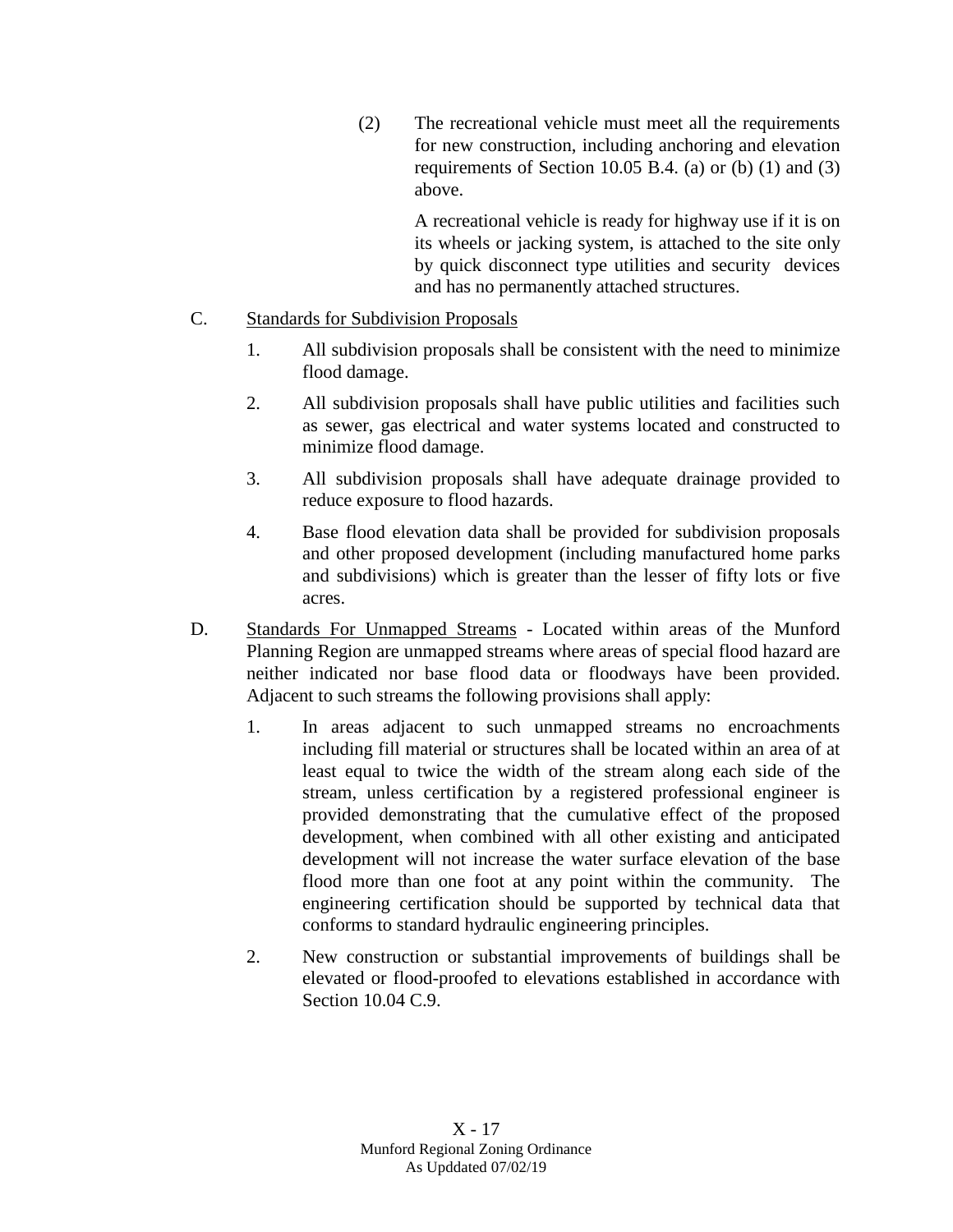# **ARTICLE XI**

### **ZONING TABLE FOR COMMERCIAL AND INDUSTRIAL DISTRICTS**

# **Table 1: Permitted Uses and Special Exceptions**

C (Commercial) I (Industrial)

#### **CONSTRUCTION**

|                                                | <b>FAR</b> | R | $R-MH$ | $\mathbf C$ |              |
|------------------------------------------------|------------|---|--------|-------------|--------------|
| <b>GENERAL BUILDING CONTRACTORS</b>            |            |   |        |             |              |
| Building Construction – Office Only            |            |   |        | R           |              |
| Building Construction – Office with equipment, |            |   |        |             | R            |
| materials, & storage                           |            |   |        |             |              |
|                                                |            |   |        |             |              |
|                                                |            |   |        |             |              |
| <b>HEAVY CONSTRUCTION, EX. BUILDING</b>        |            |   |        |             |              |
| <b>Highway and Street Construction</b>         |            |   |        |             | R            |
| Heavy Construction, Except Highway             |            |   |        |             | R            |
| <b>Structural Steel Erection</b>               |            |   |        |             | R            |
| <b>Excavation Work</b>                         |            |   |        |             | $\mathbf{R}$ |
| Wrecking and Demolition                        |            |   |        |             | R            |
|                                                |            |   |        |             |              |
| <b>SPECIAL TRADE CONTRACTORS</b>               |            |   |        |             |              |
| Plumbing, Heating, Air-Conditioning            |            |   |        |             | R            |
| Painting and Paper Hanging                     |            |   |        |             | R            |
| <b>Electrical Work</b>                         |            |   |        |             | R            |
| Masonry, Stonework, and Plastering             |            |   |        |             | R            |
| Carpentry and Floor Work                       |            |   |        |             | R            |
| Roofing, Siding, and Sheet Metal Work          |            |   |        |             | R            |
| Concrete                                       |            |   |        |             | R            |
| Water Well Drilling                            |            |   |        |             | R            |
| Misc. Special Trade Contractors, NEC           |            |   |        |             | $\mathbf R$  |

XI - 1 Munford Regional Zoning Ordinance As Upddated 07/02/19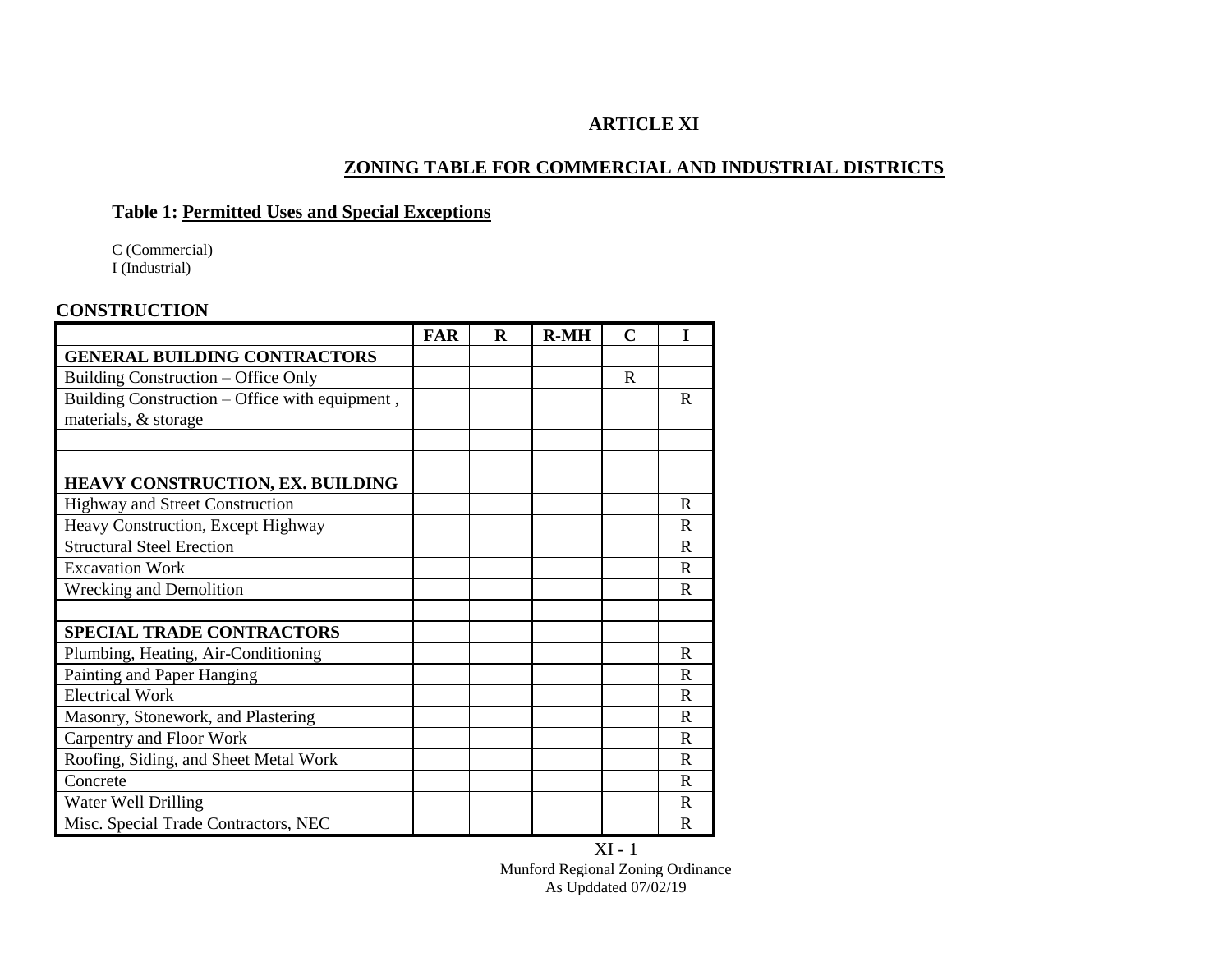# **TRANSPORTATION, TRUCKING & WAREHOUSING**

|                                                   | <b>FAR</b>   | $\bf{R}$     | $R-MH$       | $\mathbf C$  | I            |
|---------------------------------------------------|--------------|--------------|--------------|--------------|--------------|
| <b>LOCAL AND INTERURBAN PASSENGER</b>             |              |              |              |              |              |
| <b>TRANSIT</b>                                    |              |              |              |              |              |
| Taxicabs                                          |              |              |              | $\mathbf R$  |              |
| <b>Bus Charter Service</b>                        |              |              |              | $\mathbf R$  |              |
|                                                   |              |              |              |              |              |
| <b>TRUCKING AND WAREHOUSING</b>                   |              |              |              |              |              |
| Trucking & Courier Service, Ex. Air               |              |              |              |              | R            |
| Local trucking, without storage<br>$\bullet$      |              |              |              | $\mathbb{R}$ |              |
| Trucking, except local                            |              |              |              |              | $\mathbf R$  |
| Local trucking with storage                       |              |              |              |              | $\mathbf R$  |
| Courier services, except by air                   |              |              |              |              | $\mathbf R$  |
| Public Warehousing and Storage                    |              |              |              |              | $\mathbf R$  |
| Farm product warehousing and storage              |              |              |              |              | $\mathbf R$  |
| Refrigerated warehousing and storage<br>$\bullet$ |              |              |              |              | $\mathbf{R}$ |
| General warehousing and storage                   |              |              |              |              | $\mathbf{R}$ |
| Special warehousing and storage, NEC              |              |              |              |              | $\mathbf R$  |
| Mini-Storage                                      |              |              |              | $\mathbf R$  | $\mathbf{R}$ |
| <b>Trucking Terminal Facilities</b>               |              |              |              |              | R            |
|                                                   |              |              |              |              |              |
| <b>COMMUNICATIONS</b>                             |              |              |              |              |              |
| Telephone Towers and Telegraph Infrastructure     | $\mathbb{R}$ | $\mathbf R$  | $\mathbb{R}$ | $\mathbb{R}$ | $\mathbb{R}$ |
| $\{see note\}$                                    |              |              |              |              |              |
| Telecommunications Towers (Non-Public             | $\mathbb{R}$ | $\mathbb{R}$ | R            | $\mathbb{R}$ | $\mathbb{R}$ |
| Utility)                                          |              |              |              |              |              |
| Radio and Television Broadcasting                 |              |              |              | R            |              |
| Cable and Other Pay TV Service                    |              |              |              | $\mathbf R$  |              |
| Communications Service, NEC                       |              |              |              |              | $\mathbf R$  |

**Note: \*** TCA Section 13-24-301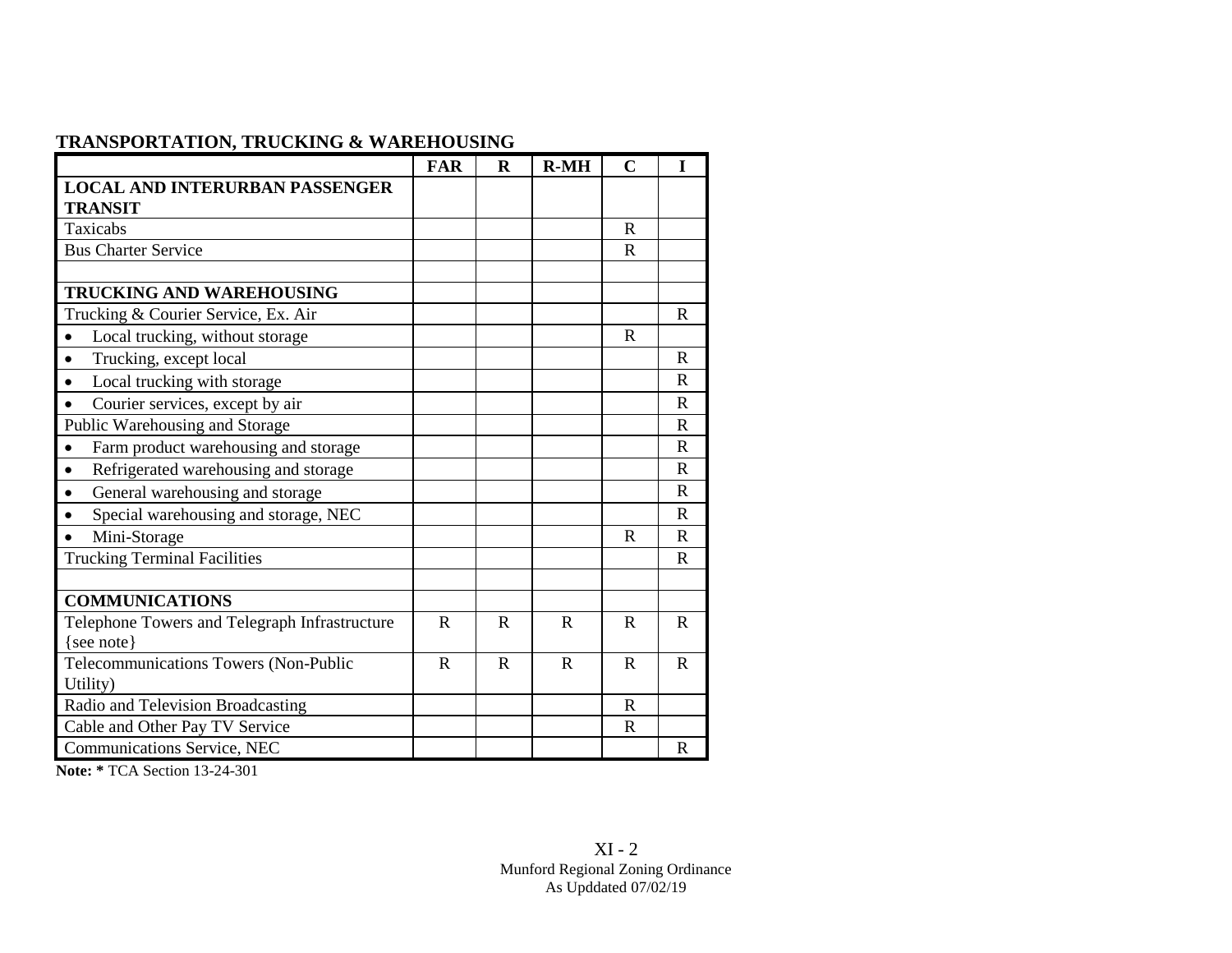## **WHOLESALE TRADE**

|                                                       | <b>FAR</b> | $\mathbf R$ | $R-MH$ | $\mathbf C$  | I |
|-------------------------------------------------------|------------|-------------|--------|--------------|---|
| <b>WHOLESALE TRADE-DURABLE GOODS</b>                  |            |             |        |              |   |
| Motor Vehicles, Parts, and Supplies                   |            |             |        | $\mathbf R$  |   |
| Automobiles and other motor vehicles                  |            |             |        | $\mathbf R$  |   |
| Motor vehicle supplies and new parts<br>$\bullet$     |            |             |        | $\mathbf R$  |   |
| Tires and tubes<br>$\bullet$                          |            |             |        | $\mathbb{R}$ |   |
| Motor vehicle parts, used (Exc. Salvage Yards)        |            |             |        | $\mathbf R$  |   |
| Furniture and Home furnishings                        |            |             |        | $\mathbf R$  |   |
| <b>Lumber and Construction Materials</b>              |            |             |        | $\mathbf R$  |   |
| Professional & Commercial Equipment                   |            |             |        | $\mathbf R$  |   |
| Photographic equipment and supplies                   |            |             |        | $\mathbf R$  |   |
| Office equipment<br>$\bullet$                         |            |             |        | $\mathbf R$  |   |
| Computers, peripherals & software<br>$\bullet$        |            |             |        | $\mathbb{R}$ |   |
| Medical and hospital equipment<br>$\bullet$           |            |             |        | $\mathbf R$  |   |
| Ophthalmic goods<br>$\bullet$                         |            |             |        | $\mathbf R$  |   |
| Professional & commercial equipment, NEC<br>$\bullet$ |            |             |        | $\mathbf R$  |   |
| Metals and Minerals, Except Petroleum                 |            |             |        | $\mathbf R$  |   |
| <b>Electrical Goods</b>                               |            |             |        | $\mathbb{R}$ |   |
| Hardware, Plumbing, Air Condition & Heating           |            |             |        | $\mathbb{R}$ |   |
| Equipment                                             |            |             |        |              |   |
| Machinery, Equipment, and Supplies                    |            |             |        | $\mathbf R$  |   |
| Miscellaneous Durable Goods                           |            |             |        | $\mathbf R$  |   |
| Sporting & recreational goods<br>$\bullet$            |            |             |        | $\mathbf R$  |   |
| Toys and hobby goods and supplies<br>$\bullet$        |            |             |        | $\mathbf R$  |   |
| Scrap and waste materials<br>$\bullet$                |            |             |        | $\mathbf R$  |   |
| Jewelry & precious stones                             |            |             |        | $\mathbb{R}$ |   |
| Durable goods, NEC<br>$\bullet$                       |            |             |        | $\mathbf R$  |   |
|                                                       |            |             |        |              |   |
|                                                       |            |             |        |              |   |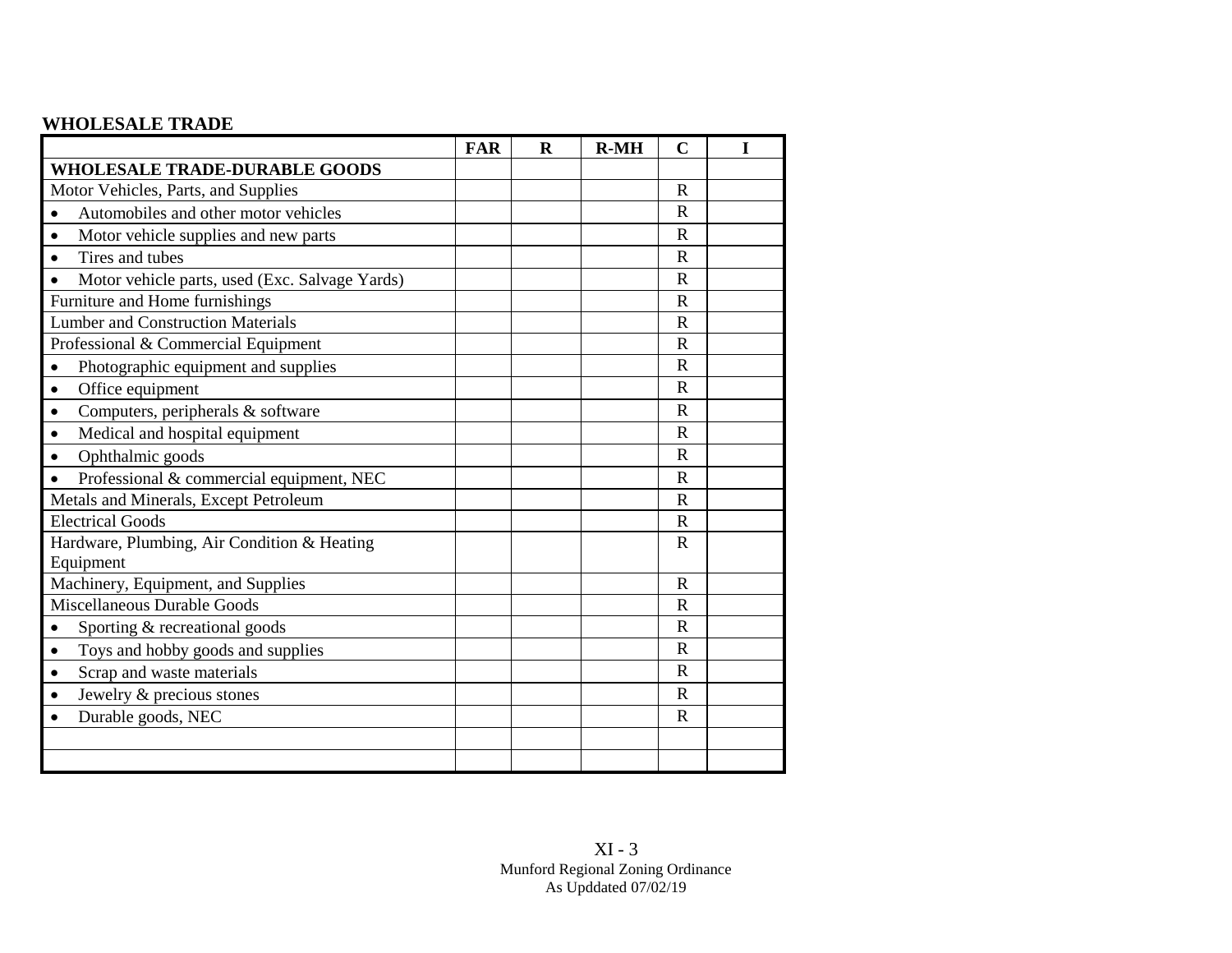## **WHOLESALE TRADE/NON-DURABLE GOODS**

|                                      | <b>FAR</b> | R | $R-MH$ |   |  |
|--------------------------------------|------------|---|--------|---|--|
| Paints and Varnishes                 |            |   |        | R |  |
| Paper and Paper Products             |            |   |        | R |  |
| Drugs, Proprietaries, and Sundries   |            |   |        | R |  |
| Apparel, Piece Goods, and Notions    |            |   |        | R |  |
| Groceries and Related Products       |            |   |        | R |  |
| <b>Farm-Produced Raw Materials</b>   |            |   |        | R |  |
| <b>Chemicals and Allied Products</b> |            |   |        | R |  |
| Petroleum and Petroleum Products     |            |   |        | R |  |
| Beer, Wine, and Distilled Beverages  |            |   |        | c |  |

### **RETAIL TRADE**

| <b>BUILDING MATERIALS &amp; GARDEN SUPPLIES</b> |              |             |
|-------------------------------------------------|--------------|-------------|
| Lumber and Other Building Materials             | S            | $\mathbf R$ |
| Paint, Glass, and Wallpaper Stores              | R            |             |
| <b>Hardware Stores</b>                          | R            |             |
| <b>Retail Nurseries and Garden Stores</b>       | $\mathbf R$  |             |
| Other Bldg. Materials & Garden Supplies, NEC    | S            | R           |
|                                                 |              |             |
| <b>GENERAL MERCHANDISE STORES</b>               |              |             |
| <b>Department Stores</b>                        | R            |             |
| <b>Variety Stores</b>                           | R            |             |
| Misc. General Merchandise Stores, NEC           | R            |             |
|                                                 |              |             |
| <b>FOOD STORES</b>                              |              |             |
| <b>Grocery Stores</b>                           | R            |             |
| Meat and Fish markets                           | R            |             |
| Fruit and Vegetables Markets                    | R            |             |
| Candy, Nuts, and Confectionery Stores           | $\mathbf R$  |             |
| Dairy Products Stores                           | R            |             |
| <b>Retail Bakeries</b>                          | R            |             |
| <b>Specialty Markets</b>                        | $\mathbb{R}$ |             |

XI - 4 Munford Regional Zoning Ordinance As Upddated 07/02/19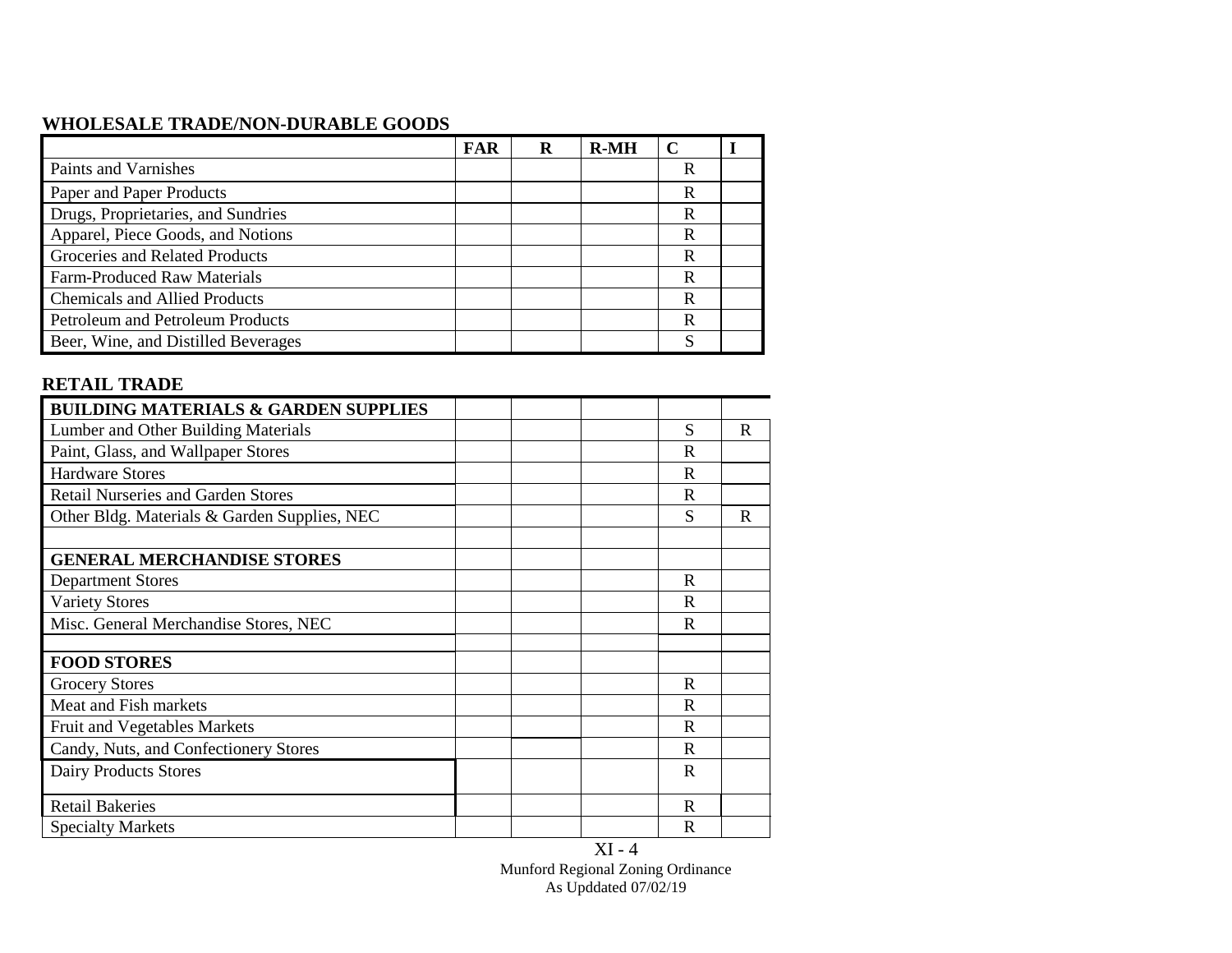| <b>AUTOMOTIVE DEALERS &amp; MARINE CRAFT</b> |  |
|----------------------------------------------|--|
|----------------------------------------------|--|

| <b>FAR</b> | R | $R-MH$ | $\mathbf C$ | I |
|------------|---|--------|-------------|---|
|            |   |        | $\mathbf R$ |   |
|            |   |        | R           |   |
|            |   |        | $\mathbf R$ |   |
|            |   |        | $\mathbf R$ |   |
|            |   |        | $\mathbf R$ |   |
|            |   |        | $\mathbf R$ |   |
|            |   |        | $\mathbf R$ |   |
|            |   |        | $\mathbf R$ |   |
|            |   |        |             |   |
|            |   |        |             |   |
|            |   |        | $\mathbf R$ |   |
|            |   |        | $\mathbf R$ |   |
|            |   |        | $\mathbf R$ |   |
|            |   |        | R           |   |
|            |   |        | $\mathbf R$ |   |
|            |   |        | R           |   |
|            |   |        | $\mathbf R$ |   |
|            |   |        |             |   |
|            |   |        |             |   |
|            |   |        |             |   |
|            |   |        | R           |   |
|            |   |        | $\mathbf R$ |   |
|            |   |        | R           |   |
|            |   |        |             |   |
|            |   |        |             |   |
|            |   |        | $\mathbf R$ |   |
|            |   |        | R           |   |
|            |   |        |             |   |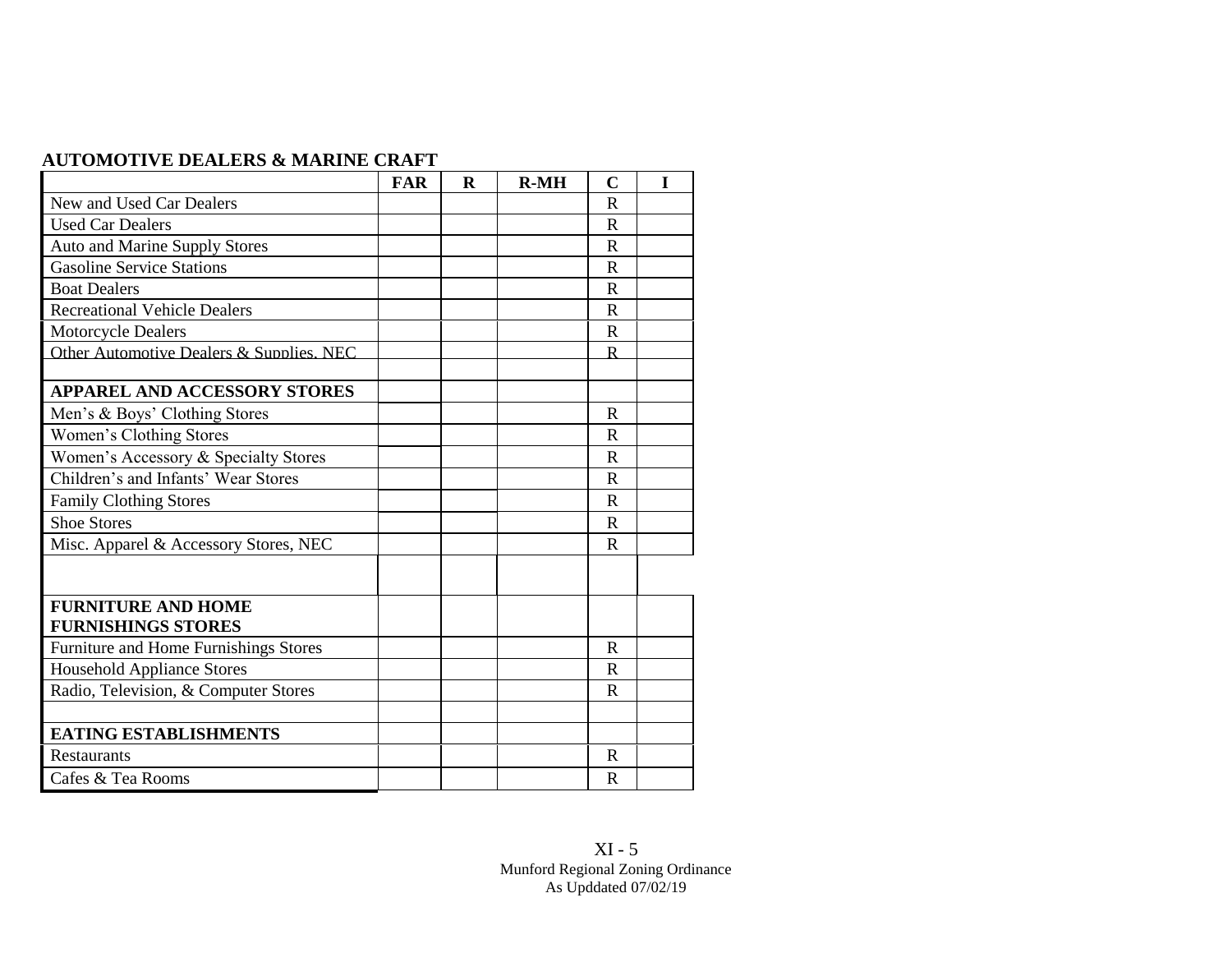# **EATING ESTABLISHMENTS (CONTINUED)**

|                             | $\overline{\phantom{a}}$<br>`AR | - IN | R-MH<br>D |  |
|-----------------------------|---------------------------------|------|-----------|--|
| <b>Fast Food Businesses</b> |                                 |      |           |  |

## **MISCELLANEOUS RETAIL**

| Drug Stores and Proprietary Stores           |  | R           |  |
|----------------------------------------------|--|-------------|--|
| <b>Farm Implement Dealers</b>                |  | R           |  |
| <b>Mobile Home Dealers</b>                   |  | R           |  |
| <b>Antique Stores</b>                        |  | R           |  |
| Sporting goods and bicycle shops             |  | R           |  |
| <b>Book stores</b>                           |  | R           |  |
| Stationery stores                            |  | R           |  |
| Jewelry stores                               |  | R           |  |
| Hobby, toy, and game shops                   |  | $\mathbf R$ |  |
| Camera & photographic supply stores          |  | R           |  |
| Gift, novelty, and souvenir shops            |  | R           |  |
| Luggage and leather goods stores             |  | R           |  |
| Sewing, needlework, and piece goods          |  | R           |  |
| Florists                                     |  | R           |  |
| Tobacco stores and stands                    |  | R           |  |
| News dealers and newsstands                  |  | $\mathbf R$ |  |
| Optical goods stores                         |  | $\mathbf R$ |  |
| Miscellaneous retail stores, NEC             |  | R           |  |
|                                              |  |             |  |
| <b>NON-STORE RETAILER</b>                    |  |             |  |
| Catalog and mail-order houses<br>$\bullet$   |  | $\mathbf R$ |  |
| Merchandising machine operators<br>$\bullet$ |  | R           |  |
| Direct selling establishments<br>$\bullet$   |  | R           |  |
|                                              |  |             |  |
|                                              |  |             |  |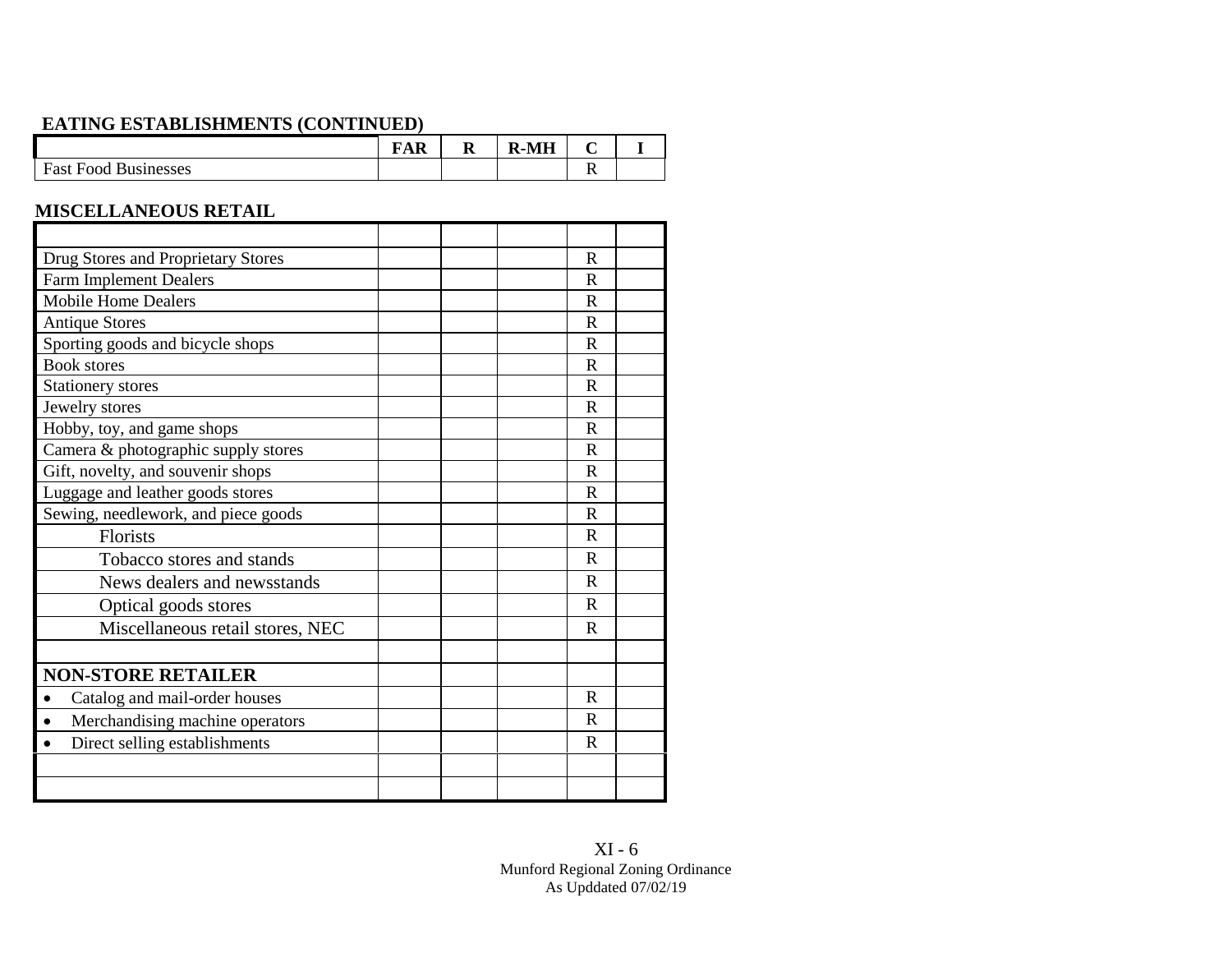## **FUEL DEALERS**

|                                 |  | <b>R-MH</b> |  |
|---------------------------------|--|-------------|--|
| Fuel Oil dealers                |  |             |  |
| Liquefied petroleum gas dealers |  |             |  |

### **FINANCE, INSURANCE, AND REAL ESTATE**

| <b>DEPOSITORY INSTITUTIONS</b>           |  | R           |  |
|------------------------------------------|--|-------------|--|
|                                          |  |             |  |
| <b>NON-DEPOSITORY INSTITUTIONS</b>       |  | R           |  |
|                                          |  |             |  |
| <b>SECURITY AND COMMODITY</b>            |  | $\mathbf R$ |  |
| <b>BROKERS</b>                           |  |             |  |
|                                          |  |             |  |
| <b>INSURANCE CARRIERS, AGENTS &amp;</b>  |  | R           |  |
| <b>SERVICES</b>                          |  |             |  |
|                                          |  |             |  |
| <b>REAL ESTATE</b>                       |  |             |  |
| <b>Real Estate Operators and Lessors</b> |  | R           |  |
| Real Estate Agents and Managers          |  | R.          |  |
| <b>Title Abstract Offices</b>            |  | R           |  |
|                                          |  |             |  |
| <b>HOLDING AND OTHER INVESTMENT</b>      |  |             |  |
| <b>OFFICES</b>                           |  |             |  |
| <b>Holding Offices</b>                   |  | R           |  |
| <b>Investment Offices</b>                |  | R           |  |
| <b>Trusts</b>                            |  | R           |  |
| Miscellaneous Investing                  |  | R           |  |

## **AGRICULTURE**

| <b>AGRICULTURAL SERVICES</b> |  |  |  |
|------------------------------|--|--|--|
| Soil preparation services    |  |  |  |
| Crop Services                |  |  |  |
| Crop planting and protecting |  |  |  |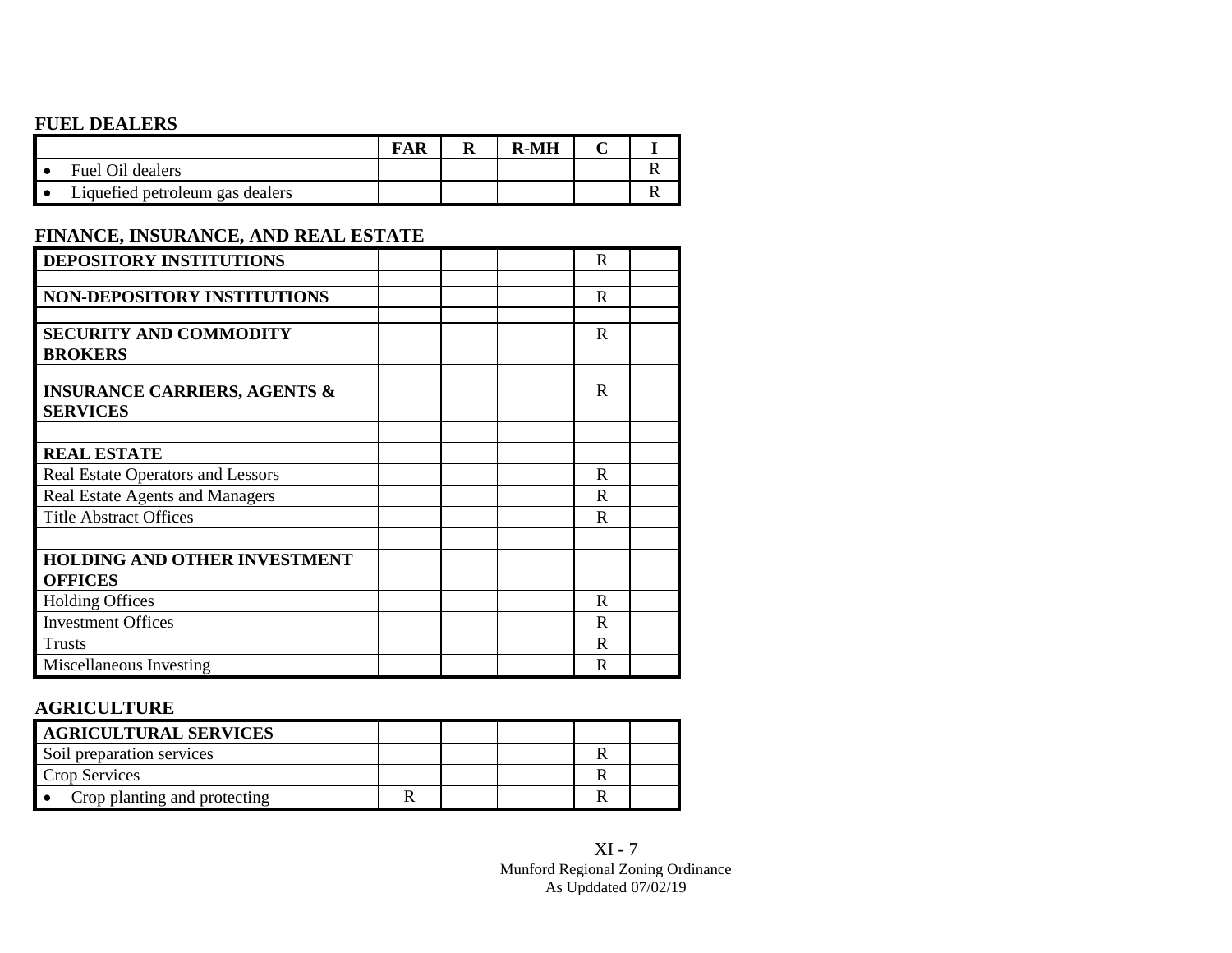## **AGRICULTURE (CONTINUED)**

|                                      | FAR | R | <b>R-MH</b> |  |
|--------------------------------------|-----|---|-------------|--|
| Crop harvesting                      |     |   |             |  |
| Crop preparation services for market |     |   |             |  |
| Cotton ginning                       |     |   |             |  |
| <b>Veterinary Services</b>           |     |   |             |  |
| Landscape and Horticulture           |     |   |             |  |

## **SERVICES**

| <b>TRANSIENT LODGING</b>                            |   |   |   |             |  |
|-----------------------------------------------------|---|---|---|-------------|--|
| <b>Hotels and Motels</b>                            |   |   |   | R           |  |
| <b>Bed and Breakfast Establishments</b>             | S |   |   |             |  |
| <b>Bed and Breakfast Homestays</b>                  | S |   |   |             |  |
|                                                     |   |   |   |             |  |
| PERSONAL SERVICES                                   |   |   |   |             |  |
| Laundry, Cleaning, & Garment Services               |   |   |   | $\mathbf R$ |  |
| Photographic Studios, Portrait                      |   |   |   | R           |  |
| Barber Shops & Beauty Shops                         |   |   |   | R           |  |
| Shoe repair and Shoeshine Parlors                   |   |   |   | R           |  |
| Funeral Services / Homes                            | S |   |   | R           |  |
| Cemeteries                                          | S | S | S | S           |  |
| Tax Return Preparation Service                      |   |   |   | R           |  |
| Miscellaneous Personal Services, NEC                |   |   |   | S           |  |
|                                                     |   |   |   |             |  |
| <b>BUSINESS SERVICES</b>                            |   |   |   |             |  |
| <b>Advertising-Sales Offices</b>                    |   |   |   | $\mathbf R$ |  |
| Credit Reporting and Collection                     |   |   |   | R           |  |
| Mailing, Reproduction, Stenographic                 |   |   |   | R           |  |
| Services to Buildings                               |   |   |   | R           |  |
| Disinfecting $&$ pest control services<br>$\bullet$ |   |   |   | R           |  |
| Building maintenance services, NEC<br>$\bullet$     |   |   |   | $\mathbf R$ |  |
| Misc. Equipment Rental & Leasing                    |   |   |   | S           |  |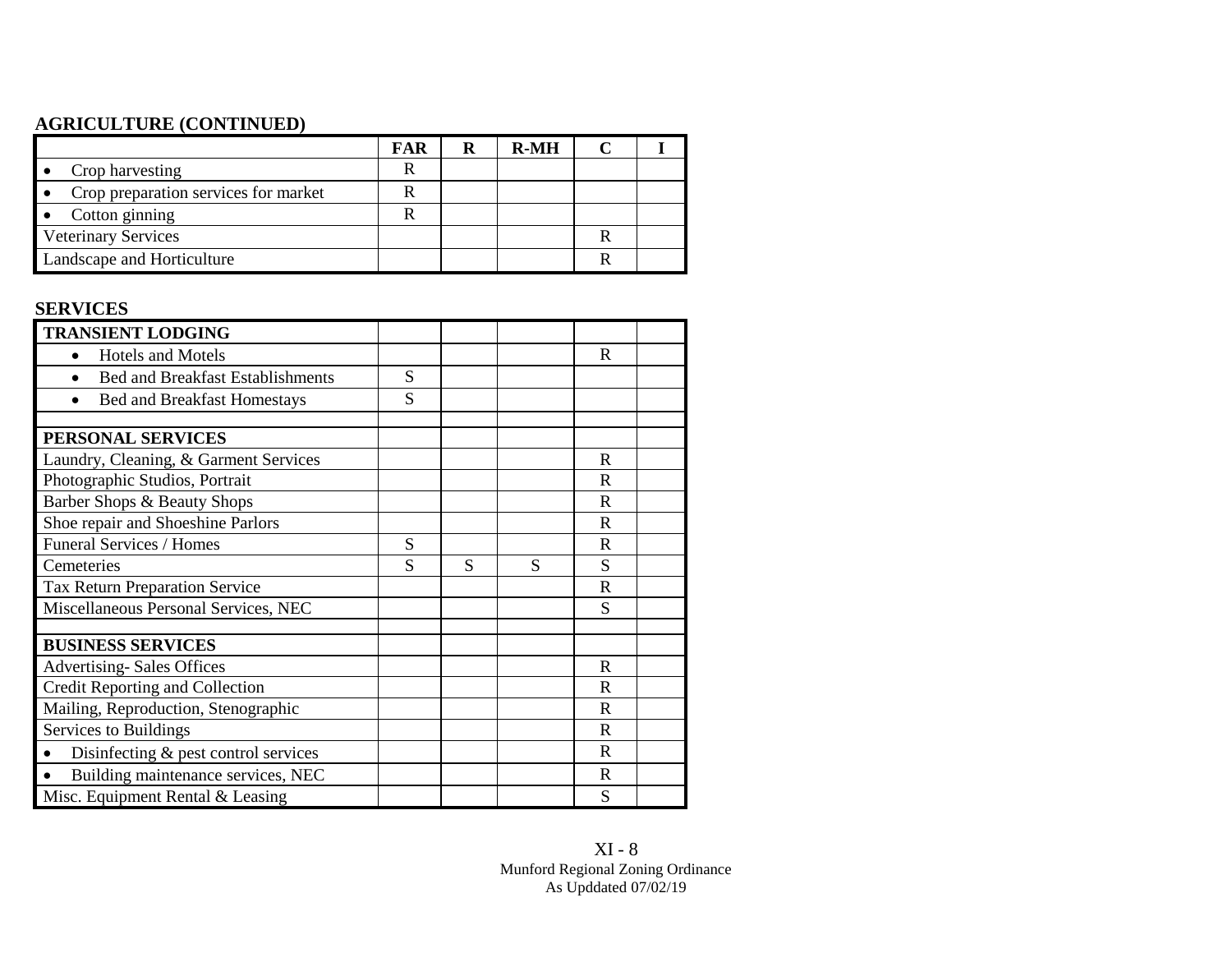## **BUSINESS SERVICES (CONTINUED)**

|                                                 | <b>FAR</b> | $\bf{R}$ | $R-MH$ | $\mathbf C$ | I |
|-------------------------------------------------|------------|----------|--------|-------------|---|
| Medical equipment rental<br>$\bullet$           |            |          |        | R           |   |
| Equipment rental & leasing, NEC                 |            |          |        | $\mathbf R$ |   |
| <b>Employment agencies</b>                      |            |          |        | $\mathbf R$ |   |
| <b>Computer and Data Processing services</b>    |            |          |        | $\mathbf R$ |   |
| Computer programming services<br>$\bullet$      |            |          |        | $\mathbf R$ |   |
| Prepackaged software<br>$\bullet$               |            |          |        | $\mathbf R$ |   |
| Computer integrated systems design<br>$\bullet$ |            |          |        | $\mathbf R$ |   |
| Data processing and preparation<br>$\bullet$    |            |          |        | $\mathbf R$ |   |
| Information retrieval services<br>$\bullet$     |            |          |        | $\mathbf R$ |   |
| Computer facilities management<br>$\bullet$     |            |          |        | R           |   |
| Computer rental & leasing<br>$\bullet$          |            |          |        | $\mathbf R$ |   |
| Computer maintenance & repair                   |            |          |        | $\mathbf R$ |   |
| Computer related services, NEC                  |            |          |        | $\mathbf R$ |   |
| <b>Miscellaneous Business Services</b>          |            |          |        | $\mathbf R$ |   |
| Detective & armored car services<br>$\bullet$   |            |          |        | $\mathbf R$ |   |
| Security systems services                       |            |          |        | $\mathbf R$ |   |
| News syndicates                                 |            |          |        | $\mathbf R$ |   |
| Photo-finishing laboratories                    |            |          |        | $\mathbf R$ |   |
| <b>Business services, NEC</b>                   |            |          |        | $\mathbf R$ |   |
|                                                 |            |          |        |             |   |
| <b>AUTO REPAIR AND SERVICES</b>                 |            |          |        |             |   |
| Automotive Rentals, No Drivers                  |            |          |        | $\mathbf R$ |   |
| Truck rental and leasing, no drivers            |            |          |        | $\mathbf R$ |   |
| Passenger car rental<br>$\bullet$               |            |          |        | $\mathbf R$ |   |
| Passenger car leasing                           |            |          |        | $\mathbf R$ |   |
| Utility trailer rental<br>$\bullet$             |            |          |        | $\mathbf R$ |   |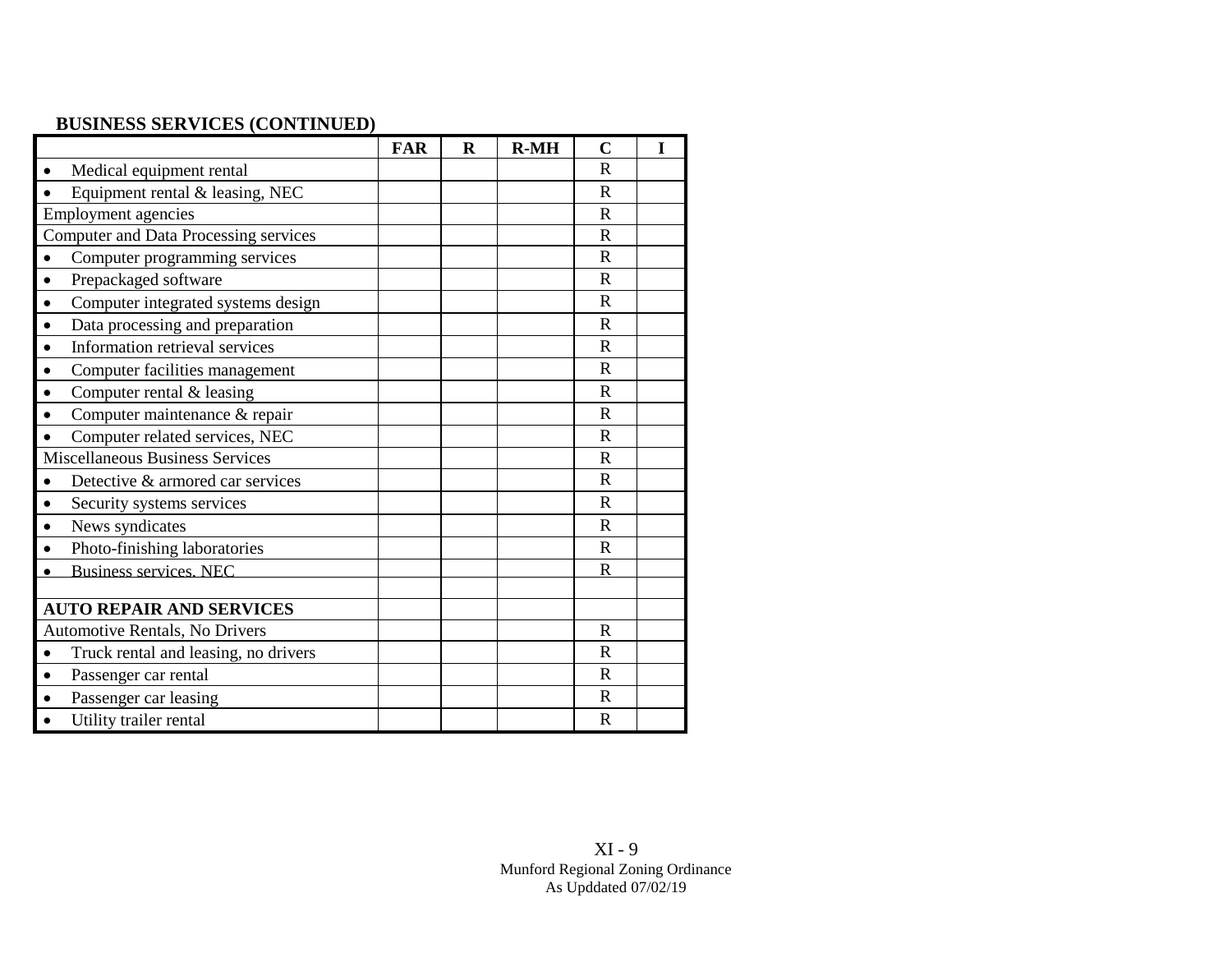## **AUTOMOTIVE REPAIR AND SERVICES (CONTINUED)**

|                                               | <b>FAR</b> | $\bf{R}$ | $R-MH$ | $\mathbf C$ | I            |
|-----------------------------------------------|------------|----------|--------|-------------|--------------|
| <b>Automotive Repair Shops</b>                |            |          |        |             |              |
| Top & body repair & paint shops               |            |          |        | R           |              |
| Auto exhaust system repair shops<br>$\bullet$ |            |          |        | $\mathbf R$ |              |
| Tire re-treading and repair shops             |            |          |        | R           |              |
| Automotive glass replacement shops            |            |          |        | $\mathbf R$ |              |
| Automotive transmission repair shops          |            |          |        | R           |              |
| General automotive repair shops               |            |          |        | $\mathbf R$ |              |
| Automotive repair shops, NEC                  |            |          |        | $\mathbf R$ |              |
| Automotive Service, Except Repair             |            |          |        | $\mathbf R$ |              |
| Carwashes                                     |            |          |        | R           |              |
| Automotive services, NEC                      |            |          |        | S           |              |
|                                               |            |          |        |             |              |
| <b>MISCELLANEOUS REPAIR SERVICES</b>          |            |          |        |             |              |
| <b>Electrical Repair Shops</b>                |            |          |        |             |              |
| Radio and television repair                   |            |          |        | $\mathbf R$ |              |
| Refrigeration service and repair              |            |          |        | $\mathbf R$ |              |
| Electrical repair shops, NEC                  |            |          |        | $\mathbf R$ |              |
| Watch, Clock, and Jewelry repair              |            |          |        | $\mathbf R$ |              |
| Reupholster Services and Furniture Repair     |            |          |        | $\mathbf R$ |              |
| Miscellaneous Repair Shops                    |            |          |        | $\mathbf R$ |              |
| Welding repair                                |            |          |        |             | $\mathbf R$  |
| Armature rewinding shops                      |            |          |        |             | $\mathbb{R}$ |
| Repair services, NEC                          |            |          |        | S           | $\mathbf R$  |
|                                               |            |          |        |             |              |
| <b>MOTION PICTURES</b>                        |            |          |        |             |              |
| <b>Motion Picture Theaters</b>                |            |          |        | $\mathbf R$ |              |
| Movie /Video Rental                           |            |          |        | $\mathbf R$ |              |
|                                               |            |          |        |             |              |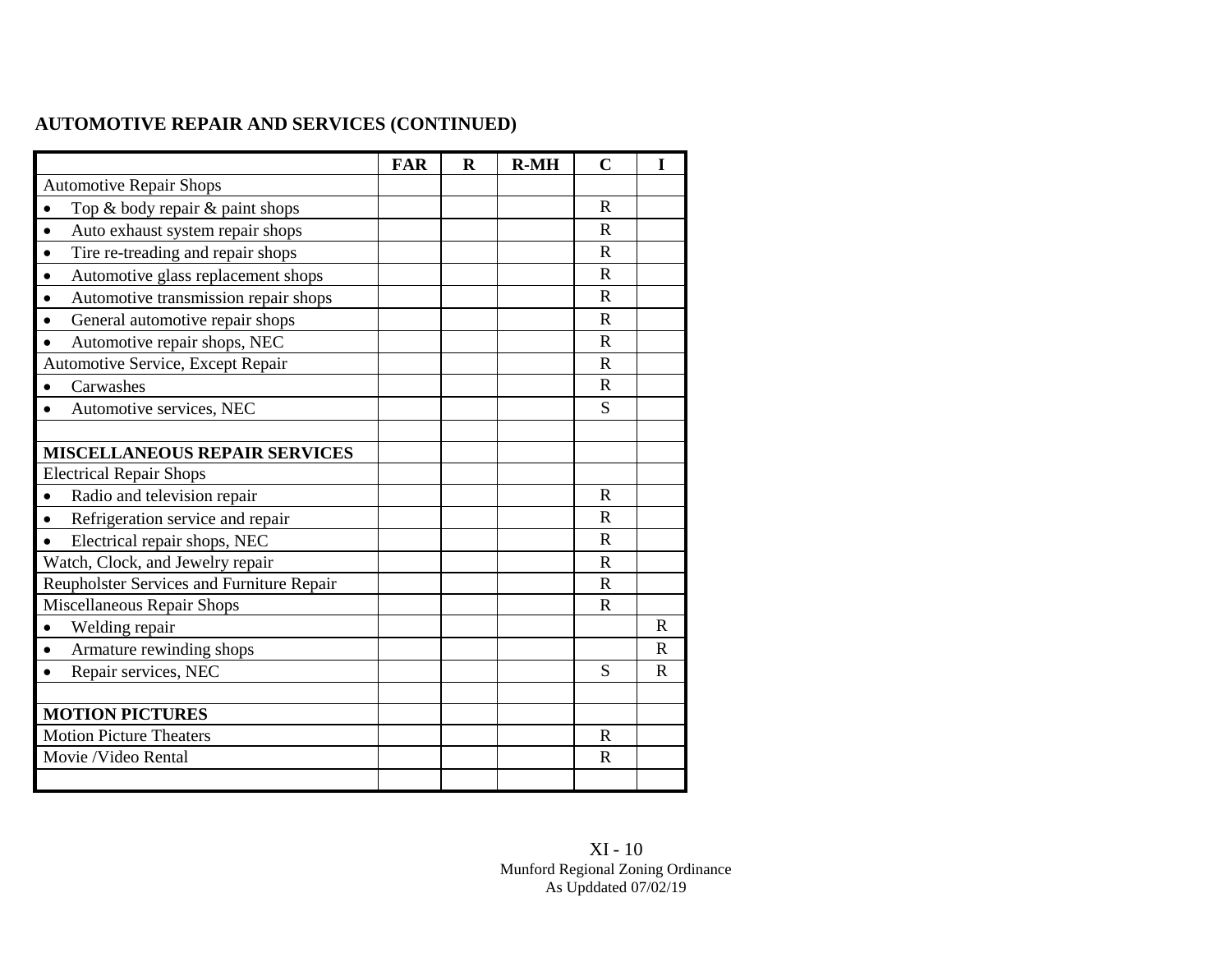|                                                           | <b>FAR</b> | $\mathbf R$ | $R-MH$ | $\mathbf C$  | I |
|-----------------------------------------------------------|------------|-------------|--------|--------------|---|
| <b>AMUSEMENT &amp; RECREATION</b><br><b>SERVICES</b>      |            |             |        |              |   |
| Dance Studios, Schools, and Halls                         |            |             |        | $\mathbf R$  |   |
| Producers, Orchestras, Entertainers                       |            |             |        | $\mathbf R$  |   |
| <b>Bowling Centers</b>                                    |            |             |        | $\mathbf R$  |   |
| <b>Sport Activities</b>                                   |            |             |        | $\mathbf R$  |   |
| Sports clubs, managers, & promoters<br>$\bullet$          |            |             |        | $\mathbf R$  |   |
| Miniature Golf<br>$\bullet$                               |            |             |        |              |   |
| Physical fitness facilities<br>$\bullet$                  |            |             |        |              |   |
| Public golf courses<br>$\bullet$                          | S          | S           |        | S            |   |
| Coin-operated amusement devices /<br>$\bullet$<br>Arcades |            |             |        | $\mathbf R$  |   |
| Amusement parks<br>$\bullet$                              |            |             |        | $\mathbf R$  |   |
| Membership sports & recreation clubs<br>$\bullet$         |            |             |        | R            |   |
| <b>Golf Driving Ranges</b><br>$\bullet$                   |            |             |        | R            |   |
| <b>Go-Cart Tracks</b><br>$\bullet$                        |            |             |        | $\mathbf R$  |   |
| <b>Tennis Courts</b><br>$\bullet$                         |            |             |        | $\mathbf{R}$ |   |
| Roller Skating & Skate Board Facilities<br>$\bullet$      |            |             |        | R            |   |
| Amusement and recreation, NEC<br>$\bullet$                |            |             |        |              | R |
|                                                           |            |             |        |              |   |
| <b>HEALTH SERVICES</b>                                    |            |             |        |              |   |
| Offices & Clinics of Medical Professionals                |            |             |        | $\mathbf R$  |   |
| Offices and Clinics of Dental Professionals               |            |             |        | $\mathbf R$  |   |
| Medical and Dental Laboratories                           |            |             |        | $\mathbf R$  |   |
| Offices of Other Health Professionals, NEC                |            |             |        | $\mathbf R$  |   |
| Hospitals                                                 |            |             |        | $\mathbf R$  |   |
| <b>Nursing Homes</b>                                      |            |             |        | S            |   |
| <b>Assisted Living Facilities</b>                         |            |             |        | $\mathbf R$  |   |
| <b>Rehabilitation Facilities</b>                          |            |             |        | $\mathbf R$  |   |
|                                                           |            |             |        |              |   |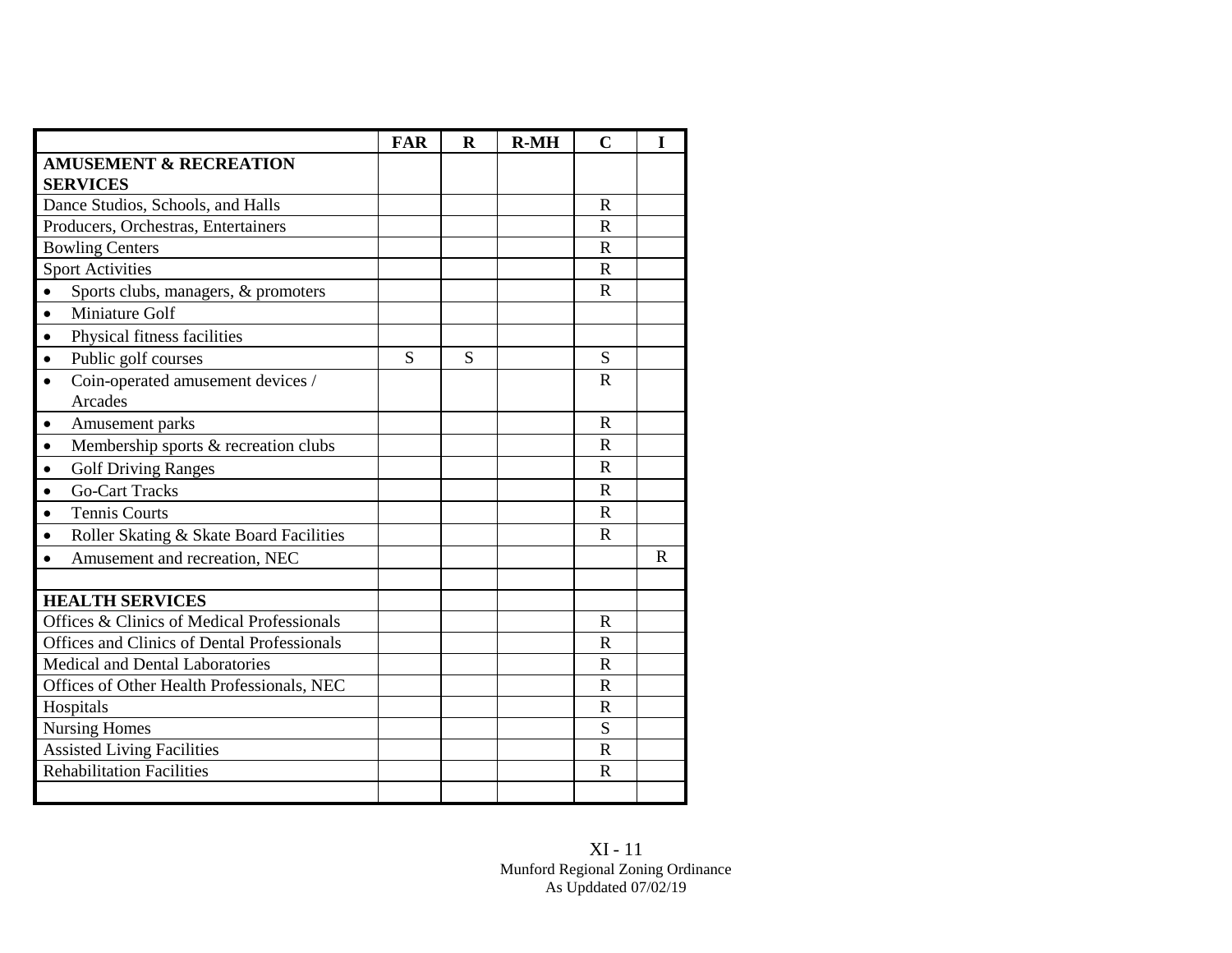|                                          | <b>FAR</b>     | $\mathbf R$    | $R-MH$         | $\mathbf C$    | $\mathbf I$ |                       |                       |                |                |   |   |
|------------------------------------------|----------------|----------------|----------------|----------------|-------------|-----------------------|-----------------------|----------------|----------------|---|---|
| <b>LEGAL SERVICES</b>                    |                |                |                |                |             |                       |                       |                |                |   |   |
| <b>Legal Services</b>                    |                |                |                | $\mathbf R$    |             |                       |                       |                |                |   |   |
|                                          |                |                |                |                |             |                       |                       |                |                |   |   |
| <b>EDUCATIONAL SERVICES</b>              |                |                |                |                |             |                       |                       |                |                |   |   |
| <b>Elementary and Secondary Schools</b>  | S              | S              | S              | S              |             |                       |                       |                |                |   |   |
| <b>Colleges and Universities</b>         | ${\bf S}$      | ${\bf S}$      | ${\bf S}$      | ${\bf S}$      |             |                       |                       |                |                |   |   |
| <b>Vocational Schools</b>                | $\overline{S}$ | $\overline{S}$ | $\overline{S}$ | $\overline{R}$ |             |                       |                       |                |                |   |   |
| Other Special Training & Schooling, NEC  | S              | S              | S              | S              |             | S                     | S                     | S              | S              | S | S |
|                                          |                |                |                |                |             |                       |                       |                |                |   |   |
| <b>SOCIAL SERVICES</b>                   |                |                |                |                |             |                       |                       |                |                |   |   |
| <b>Individual and Family Services</b>    |                |                |                |                |             | $\mathbf R$           | $\mathbf R$           | $\mathbf R$    | $\mathbf R$    |   |   |
| <b>Job Training and Related Services</b> |                |                |                |                |             | $\mathbf R$           | $\mathbf R$           | $\mathbf R$    | $\mathbf R$    |   |   |
| <b>Child Day Care Services</b>           | S              | S              | S              | ${\bf S}$      | S           | S                     | S                     | S              | S              |   |   |
| <b>Adult Day Care Services</b>           | S              | S.             | S              | S.             | S           | S                     | S                     | S              | S              |   |   |
| Social Services, NEC                     |                |                |                |                |             | S                     | S                     | $\overline{S}$ | S              |   |   |
|                                          |                |                |                |                |             |                       |                       |                |                |   |   |
| <b>CULTURAL ACTIVITIES</b>               |                |                |                |                |             |                       |                       |                |                |   |   |
| Museums and Art Galleries                | S              | S              | S              | S              |             | $\mathbf R$           | $\mathbf R$           | $\mathbf R$    | $\mathbf R$    |   |   |
| <b>Botanical and Zoological Gardens</b>  | ${\bf S}$      | S              | S              | S              |             | $\mathbf R$           | $\mathbf R$           | $\mathbf R$    | $\mathbf R$    |   |   |
| Libraries and Performing Art Centers     | $\overline{S}$ | $\overline{S}$ | S              | $\overline{S}$ |             | $\mathbf R$           | $\mathbf R$           | $\mathbf R$    | $\overline{R}$ |   |   |
| <b>MEMBERSHIP ORGANIZATIONS</b>          |                |                |                |                |             |                       |                       |                |                |   |   |
| <b>Business Associations</b>             |                |                |                |                |             | $\mathbf R$           | $\mathbf R$           | $\mathbf R$    | $\mathbf R$    |   |   |
| Professional Organizations               |                |                |                |                |             | $\overline{\text{R}}$ | $\overline{\text{R}}$ | $\mathbf R$    | $\mathbf R$    |   |   |
| <b>Labor Organizations</b>               |                |                |                |                |             | $\mathbf R$           | $\mathbf R$           | $\mathbf R$    | ${\bf R}$      |   |   |
| Civic and Social Associations            |                |                |                |                |             | $\mathbf R$           | $\mathbf R$           | $\mathbf R$    | ${\bf R}$      |   |   |
| <b>Political Organizations</b>           |                |                |                |                |             | ${\bf R}$             | ${\bf R}$             | ${\bf R}$      | ${\bf R}$      |   |   |
| Membership Organizations, NEC            |                |                |                |                |             | S                     | S                     | S              | S              |   |   |
|                                          |                |                |                |                |             |                       |                       |                |                |   |   |
| <b>ENGINEERING &amp; MANAGEMENT</b>      |                |                |                |                |             |                       |                       |                |                |   |   |
| <b>SERVICES</b>                          |                |                |                |                |             |                       |                       |                |                |   |   |

XI - 12 Munford Regional Zoning Ordinance As Upddated 07/02/19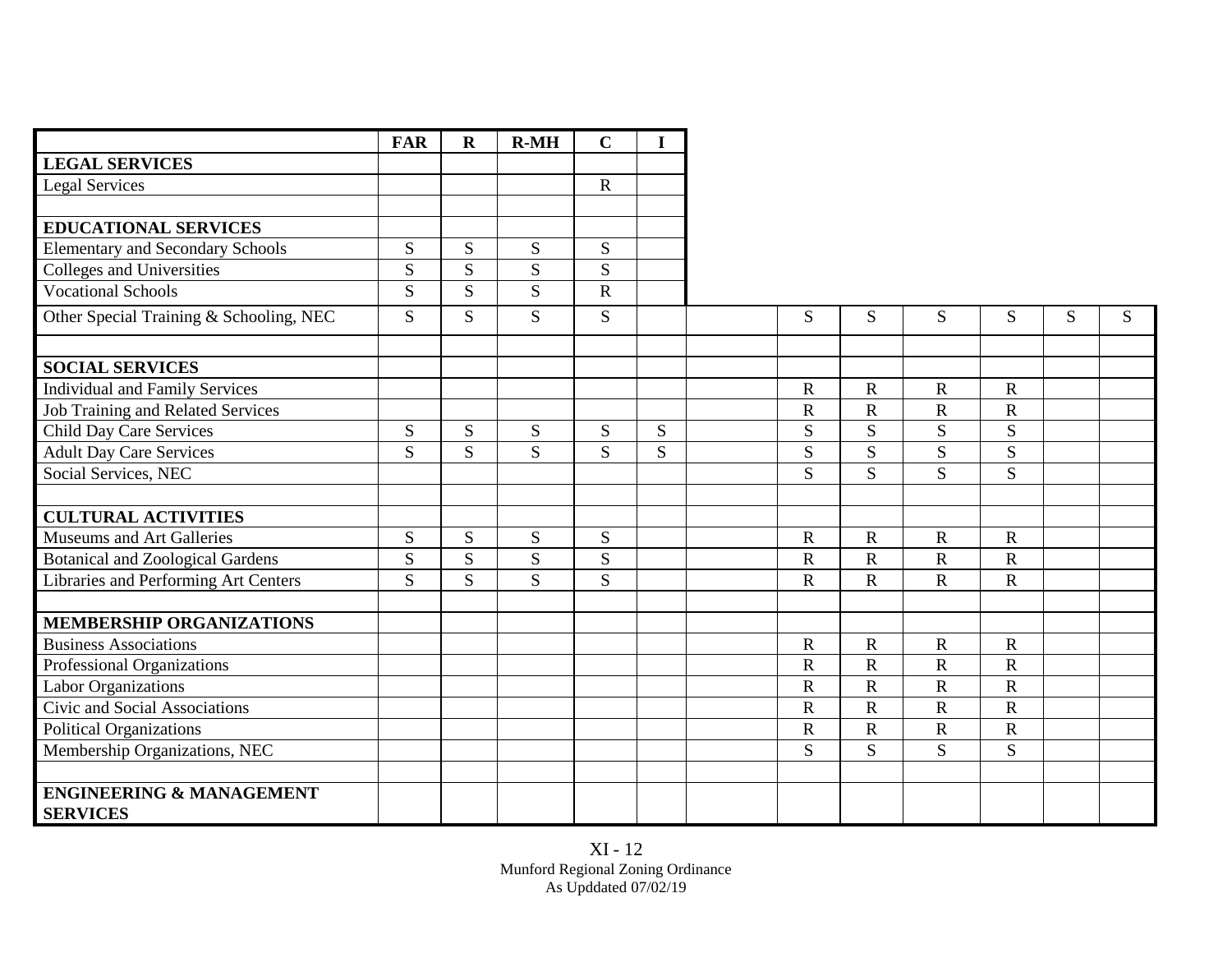| Engineering & Architectural Services |  |  |  |  |   |  |
|--------------------------------------|--|--|--|--|---|--|
| Accounting, Auditing, & Bookkeeping  |  |  |  |  | v |  |
| <b>Research and Testing Services</b> |  |  |  |  |   |  |
| Management and Public Relations      |  |  |  |  | л |  |

XI - 13 Munford Regional Zoning Ordinance As Upddated 07/02/19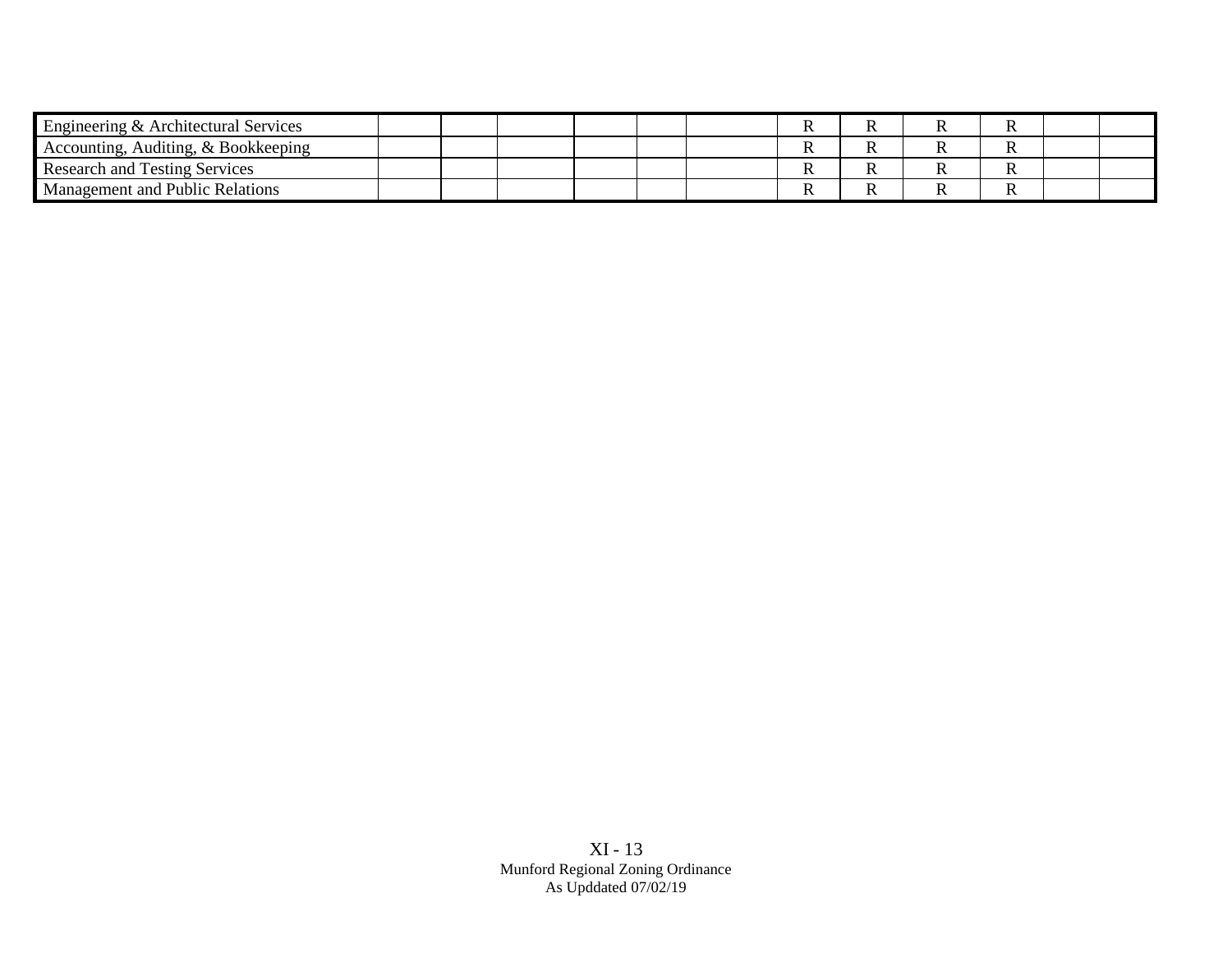## **RELIGIOUS ACTIVITIES**

|                                                                 | $\overline{\phantom{a}}$<br>- II - T | -- | . . | КJ<br>-- | $\mathbf{R}$ | <b>PRI</b> | - n×<br>-<br>- | n.<br>_<br>- | $\sqrt{2}$<br>n.<br>- | <b>DR</b><br>. . | M | . .<br>1VI |
|-----------------------------------------------------------------|--------------------------------------|----|-----|----------|--------------|------------|----------------|--------------|-----------------------|------------------|---|------------|
| $\sim$<br>Temples<br>Churches, S<br>Synagogues,<br>$\mathbf{L}$ |                                      |    |     | . .      |              |            |                | . .          | . .                   |                  |   |            |

### **PUBLIC ADMINISTRATION / GOVERNMENT**

| <b>EXECUTIVE AND LEGISLATIVE</b>              |             |   |              |   |   |              |              |             |             |              |              |             |
|-----------------------------------------------|-------------|---|--------------|---|---|--------------|--------------|-------------|-------------|--------------|--------------|-------------|
| <b>Executive Offices</b>                      |             |   |              |   |   |              | $\mathbf R$  | $\mathbf R$ | $\mathbf R$ | $\mathsf{R}$ |              |             |
| Legislative Bodies                            |             |   |              |   |   |              | $\mathbf R$  | R           | $\mathbf R$ | $\mathbf{R}$ |              |             |
| <b>Executive and Legislative Combined</b>     |             |   |              |   |   |              | $\mathsf{R}$ | $\mathbf R$ | $\mathbf R$ | $\mathbf R$  |              |             |
| General Government, NEC                       |             |   |              |   |   |              | S            | S           | S           | S            |              |             |
|                                               |             |   |              |   |   |              |              |             |             |              |              |             |
| <b>JUSTICE, PUBLIC ORDER AND SAFETY</b>       |             |   |              |   |   |              |              |             |             |              |              |             |
| Courts                                        |             |   |              |   |   |              | $\mathbf R$  | $\mathbf R$ | $\mathbf R$ | $\mathbf R$  |              |             |
| Public Order and Safety                       |             |   |              |   |   |              |              |             |             |              |              |             |
| <b>Police Protection</b>                      | S.          | S | S            | S | S |              | $\mathbf R$  | $\mathbf R$ | $\mathbf R$ | $\mathbf R$  | $\mathbf R$  | $\mathbf R$ |
| Legal counsel and prosecution                 |             |   |              |   |   |              | $\mathbf R$  | $\mathbf R$ | $\mathbf R$ | $\mathbf R$  |              |             |
| Fire protection                               | S           | S | S            | S | S |              | $\mathbf R$  | $\mathbf R$ | $\mathbf R$ | $\mathbf R$  | $\mathbf{R}$ | $\mathbf R$ |
| Public order and safety, NEC                  | S           | S | S            | S | S |              | S            | S           | S           | S            | S            | S           |
| Miscellaneous Government / Municipal Services |             |   |              |   |   |              |              |             |             |              |              |             |
| <b>Postal Services</b>                        | S           | S | S            | S | S |              | $\mathbf R$  | $\mathbf R$ | $\mathbf R$ | $\mathbf R$  |              |             |
| <b>Administration of Human Resources</b>      |             |   |              |   |   |              | $\mathbf R$  | $\mathbf R$ | $\mathbf R$ | $\mathbf R$  | $\mathbf R$  | $\mathbf R$ |
| <b>Public Owned Parks</b>                     | S           | S | S            | S |   |              | S            | $\mathbf R$ | $\mathbf R$ | $\mathbf R$  |              |             |
| <b>Public Owned Recreational Services</b>     | S           | S | <sub>S</sub> | S |   |              | S            | R           | $\mathbf R$ | $\mathbf R$  |              |             |
| <b>Essential Services (utilities)</b>         | $\mathbf R$ | R | R            | R | R | $\mathbb{R}$ | $\mathsf{R}$ | $\mathbf R$ | $\mathbf R$ | R            | R            | $\mathbf R$ |

## **MANUFACTURING**

| <b>FOOD AND KINDRED PRODUCTS</b> |  |  |  |  |  |  |
|----------------------------------|--|--|--|--|--|--|
| Dairy Products                   |  |  |  |  |  |  |
| Creamery butter                  |  |  |  |  |  |  |
| Cheese, natural and processed    |  |  |  |  |  |  |

XI - 14 Munford Regional Zoning Ordinance As Upddated 07/02/19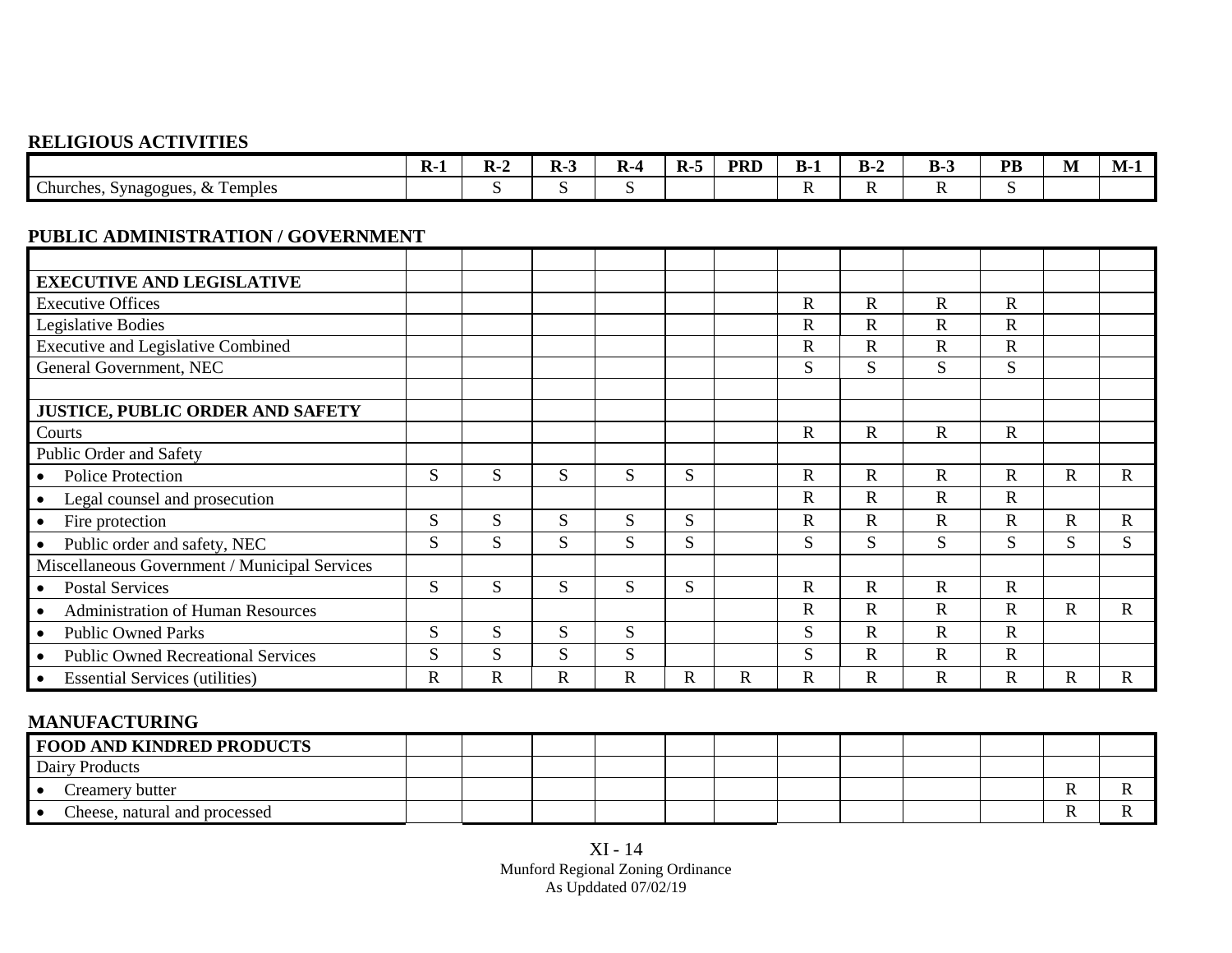## **FOOD AND KINDRED PRODUCTS (CONTINUED)**

|                                                | $R-1$ | $R-2$ | $R-3$ | $R-4$ | $R-5$ | <b>PRD</b> | $B-1$ | $B-2$ | $B-3$ | PB | M                     | $M-1$                 |
|------------------------------------------------|-------|-------|-------|-------|-------|------------|-------|-------|-------|----|-----------------------|-----------------------|
| Dry, condensed, evaporated products            |       |       |       |       |       |            |       |       |       |    | $\mathbf R$           | $\mathbf R$           |
| Ice cream and frozen desserts                  |       |       |       |       |       |            |       |       |       |    | $\mathbf R$           | $\mathbf R$           |
| Fluid milk processing                          |       |       |       |       |       |            |       |       |       |    | $\mathbf R$           | $\mathbf R$           |
| Preserved Fruits and Vegetables                |       |       |       |       |       |            |       |       |       |    |                       |                       |
| Canned specialties                             |       |       |       |       |       |            |       |       |       |    | $\mathbf R$           | $\mathbf R$           |
| Canned fruits and vegetables                   |       |       |       |       |       |            |       |       |       |    | $\mathbf R$           | $\overline{\text{R}}$ |
| Dehydrated fruits, vegetables, soups           |       |       |       |       |       |            |       |       |       |    | $\mathbf R$           | $\mathbf R$           |
| Pickles, sauces, and salad dressings           |       |       |       |       |       |            |       |       |       |    | $\mathsf{R}$          | $\mathbf R$           |
| Frozen fruits and vegetables                   |       |       |       |       |       |            |       |       |       |    | $\mathsf{R}$          | $\mathbf R$           |
| Frozen specialties, NEC                        |       |       |       |       |       |            |       |       |       |    | S                     | S                     |
| <b>Grain Mill Products</b>                     |       |       |       |       |       |            |       |       |       |    |                       |                       |
| Flour and other grain mill products            |       |       |       |       |       |            |       |       |       |    | $\mathbf R$           | $\overline{\text{R}}$ |
| Cereal breakfast foods                         |       |       |       |       |       |            |       |       |       |    | $\mathbf R$           | $\mathbf R$           |
| Rice milling<br>$\bullet$                      |       |       |       |       |       |            |       |       |       |    | $\mathsf{R}$          | $\overline{\text{R}}$ |
| Prepared flour mixes and dough                 |       |       |       |       |       |            |       |       |       |    | $\overline{\text{R}}$ | $\mathbf R$           |
| Wet corn milling                               |       |       |       |       |       |            |       |       |       |    | $\mathbf R$           | $\overline{\text{R}}$ |
| Dog and cat food                               |       |       |       |       |       |            |       |       |       |    | $\mathbf R$           | $\mathbf R$           |
| Prepared foods, NEC                            |       |       |       |       |       |            |       |       |       |    | S                     | S                     |
| <b>Bakery Products</b>                         |       |       |       |       |       |            |       |       |       |    |                       |                       |
| Breads, cake, and related, products            |       |       |       |       |       |            |       |       |       |    | $\mathbf R$           | $\overline{\text{R}}$ |
| Cookies and crackers                           |       |       |       |       |       |            |       |       |       |    | $\overline{\text{R}}$ | $\mathbf R$           |
| Frozen bakery products, except bread           |       |       |       |       |       |            |       |       |       |    | $\mathbf R$           | $\overline{\text{R}}$ |
| <b>Sugar and Confectionery Products</b>        |       |       |       |       |       |            |       |       |       |    |                       |                       |
| Candy & other confectionery products           |       |       |       |       |       |            |       |       |       |    | $\mathbf R$           | $\mathbf R$           |
| Chocolate and cocoa products                   |       |       |       |       |       |            |       |       |       |    | $\mathbf R$           | $\mathbf R$           |
| Chewing gum                                    |       |       |       |       |       |            |       |       |       |    | $\mathsf{R}$          | $\overline{\text{R}}$ |
| Salted and roasted nuts and seeds<br>$\bullet$ |       |       |       |       |       |            |       |       |       |    | $\mathbf R$           | $\overline{\text{R}}$ |
| Beverages                                      |       |       |       |       |       |            |       |       |       |    |                       |                       |
| Bottled and canned soft drinks, water & juices |       |       |       |       |       |            |       |       |       |    | R                     | $\mathbb{R}$          |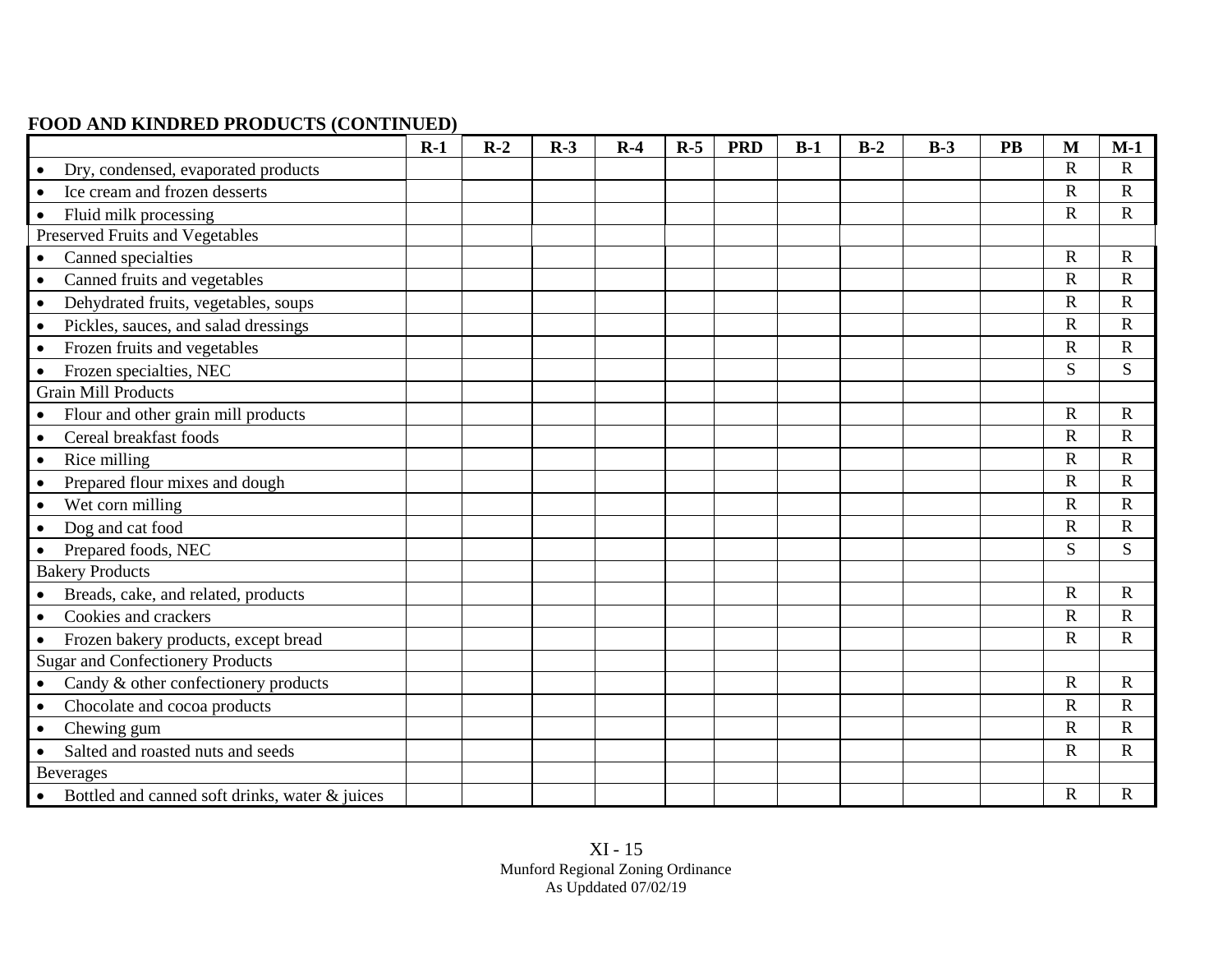## **TEXTILE MILL PRODUCTS**

|                                             | $R-1$ | $R-2$ | $R-3$ | $R-4$ | $R-5$ | <b>PRD</b> | $B-1$ | $B-2$ | $B-3$ | <b>PB</b> | M                     | $M-1$ |
|---------------------------------------------|-------|-------|-------|-------|-------|------------|-------|-------|-------|-----------|-----------------------|-------|
| Broad-woven Fabric Mills, Cotton            |       |       |       |       |       |            |       |       |       |           | $\mathsf{R}$          | S     |
| Broad woven Fabric Mills, Manmade           |       |       |       |       |       |            |       |       |       |           | $\mathbf R$           | S     |
| Broad woven Fabric Mills, Wood              |       |       |       |       |       |            |       |       |       |           | $\overline{\text{R}}$ | S     |
| Narrow woven Fabric Mills                   |       |       |       |       |       |            |       |       |       |           | $\mathsf{R}$          | S     |
| <b>Knitting Mills</b>                       |       |       |       |       |       |            |       |       |       |           | $\mathbf R$           | S     |
| Textile Finishing, Except Wool & Knit Goods |       |       |       |       |       |            |       |       |       |           |                       |       |
| Finishing plants, cotton<br>$\bullet$       |       |       |       |       |       |            |       |       |       |           | $\mathbf R$           | S     |
| Finishing plants, manmade<br>$\bullet$      |       |       |       |       |       |            |       |       |       |           | $\mathbf R$           | S     |
| Finishing plants, NEC<br>$\bullet$          |       |       |       |       |       |            |       |       |       |           | S                     | S     |
| Carpets and rugs                            |       |       |       |       |       |            |       |       |       |           | $\overline{\text{R}}$ | S     |
| Yarn and Thread Mills                       |       |       |       |       |       |            |       |       |       |           |                       |       |
| Yarn spinning mills<br>$\bullet$            |       |       |       |       |       |            |       |       |       |           | R                     | S     |
| Throwing and winding mills<br>$\bullet$     |       |       |       |       |       |            |       |       |       |           | $\mathbf R$           | S     |
| Thread mills<br>$\bullet$                   |       |       |       |       |       |            |       |       |       |           | R                     | S     |
| Miscellaneous Textile Goods                 |       |       |       |       |       |            |       |       |       |           |                       |       |
| Coated fabrics, not rubberized<br>$\bullet$ |       |       |       |       |       |            |       |       |       |           | $\mathbf R$           | S     |
| Tire cord and fabrics<br>$\bullet$          |       |       |       |       |       |            |       |       |       |           | $\mathbf R$           | S     |
| Non-woven fabrics<br>$\bullet$              |       |       |       |       |       |            |       |       |       |           | R                     | S     |
| Cordage and twine<br>$\bullet$              |       |       |       |       |       |            |       |       |       |           | $\mathbf R$           | S     |
| Textile goods, NEC<br>$\bullet$             |       |       |       |       |       |            |       |       |       |           | S                     | S     |
|                                             |       |       |       |       |       |            |       |       |       |           |                       |       |
| <b>APPAREL AND OTHER FINISHED</b>           |       |       |       |       |       |            |       |       |       |           |                       |       |
| <b>PRODUCTS</b>                             |       |       |       |       |       |            |       |       |       |           |                       |       |
| Men's and Boys' Suits and Coats             |       |       |       |       |       |            |       |       |       |           | $\mathbf R$           | S     |
| Men's and Boys Furnishings                  |       |       |       |       |       |            |       |       |       |           | $\mathbf R$           | S     |
| Women's and Misses' Outerwear               |       |       |       |       |       |            |       |       |       |           | $\overline{\text{R}}$ | S     |
| Women's and Children's Undergarments        |       |       |       |       |       |            |       |       |       |           | $\mathbf R$           | S     |
| Hats, Caps, and Millinery                   |       |       |       |       |       |            |       |       |       |           | $\mathbf R$           | S     |
| Girls' and Children's Outerwear             |       |       |       |       |       |            |       |       |       |           | $\mathsf{R}$          | S     |
| Fur Goods                                   |       |       |       |       |       |            |       |       |       |           | R                     | S     |
| Miscellaneous Apparel and Accessories, NEC  |       |       |       |       |       |            |       |       |       |           | S                     | S     |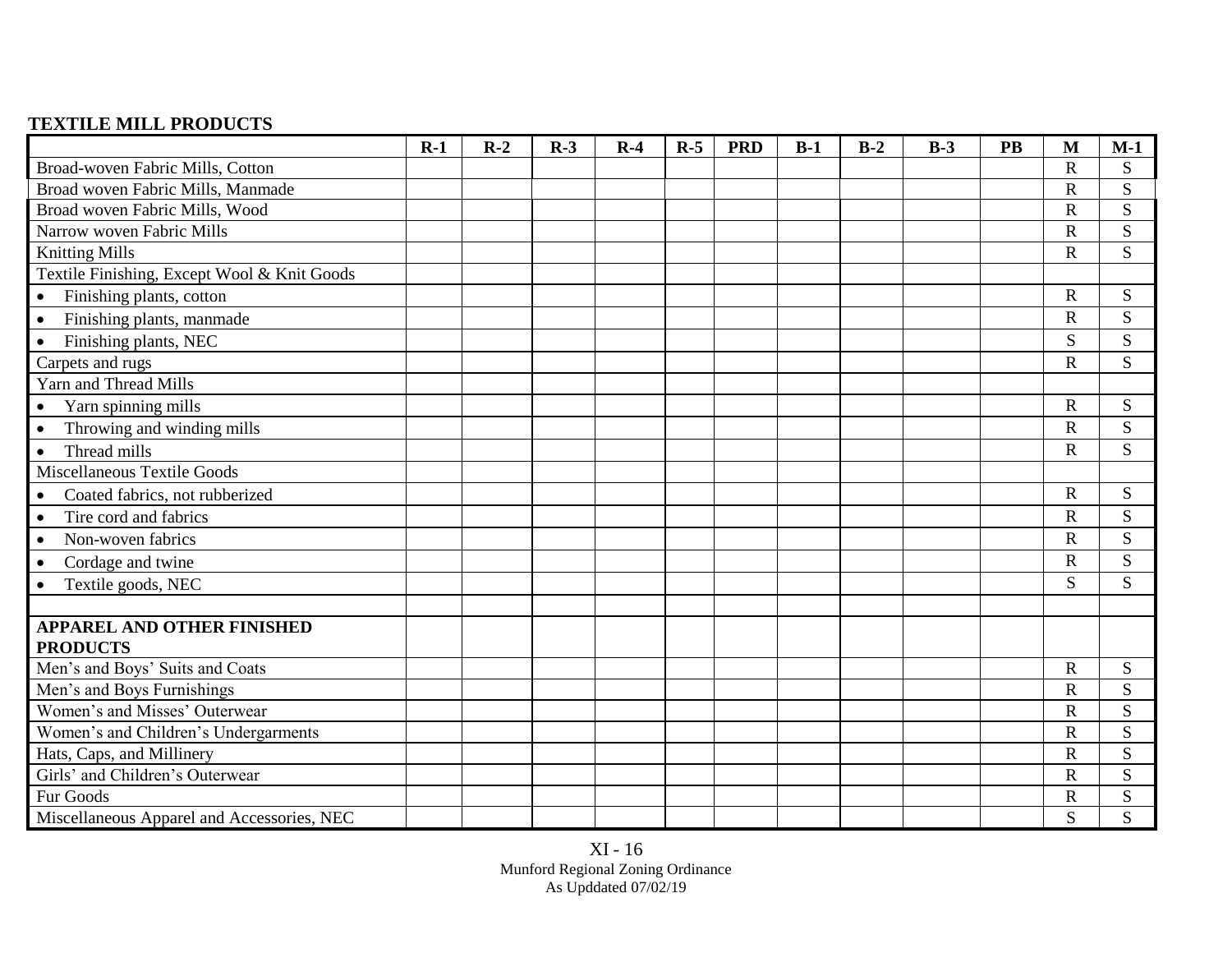### **APPAREL AND OTHER FINISHED PRODUCTS (CONTINUED)**

|                                                              | $R-1$ | $R-2$ | $R-3$ | $R-4$ | $R-5$ | <b>PRD</b> | $B-1$ | $B-2$ | $B-3$ | <b>PB</b> | M            | $M-1$                 |
|--------------------------------------------------------------|-------|-------|-------|-------|-------|------------|-------|-------|-------|-----------|--------------|-----------------------|
| Fabric dress and work gloves                                 |       |       |       |       |       |            |       |       |       |           | R.           | ${\bf S}$             |
| Robes and dressing gowns                                     |       |       |       |       |       |            |       |       |       |           | $\mathbf R$  | S                     |
| Waterproof outerwear<br>$\bullet$                            |       |       |       |       |       |            |       |       |       |           | $\mathbf R$  | S                     |
| Leather and sheep-lined clothing<br>$\bullet$                |       |       |       |       |       |            |       |       |       |           | $\mathbf R$  | S                     |
| Apparel belts<br>$\bullet$                                   |       |       |       |       |       |            |       |       |       |           | $\mathbf R$  | S                     |
| Apparel and accessories, NEC                                 |       |       |       |       |       |            |       |       |       |           | S            | S                     |
| Misc. Fabricated Textile Products                            |       |       |       |       |       |            |       |       |       |           |              |                       |
| Curtains and draperies<br>$\bullet$                          |       |       |       |       |       |            |       |       |       |           | $\mathbf R$  | S                     |
| House furnishings<br>$\bullet$                               |       |       |       |       |       |            |       |       |       |           | $\mathbf R$  | S                     |
| Textile bags<br>$\bullet$                                    |       |       |       |       |       |            |       |       |       |           | $\mathbf R$  | ${\bf S}$             |
| Canvas and related products                                  |       |       |       |       |       |            |       |       |       |           | $\mathbf R$  | ${\bf S}$             |
| Pleating and stitching<br>$\bullet$                          |       |       |       |       |       |            |       |       |       |           | $\mathbf R$  | ${\bf S}$             |
| Automotive and apparel trimmings<br>$\bullet$                |       |       |       |       |       |            |       |       |       |           | $\mathbf R$  | ${\bf S}$             |
| Schiffi machine embroideries<br>$\bullet$                    |       |       |       |       |       |            |       |       |       |           | $\mathbf R$  | S                     |
| Fabricated textile products, NEC<br>$\bullet$                |       |       |       |       |       |            |       |       |       |           | S            | S                     |
|                                                              |       |       |       |       |       |            |       |       |       |           |              |                       |
| <b>LUMBER AND WOOD PRODUCTS (EXCEPT</b><br><b>FURNITURE)</b> |       |       |       |       |       |            |       |       |       |           |              |                       |
| Sawmills and Planing Mills                                   |       |       |       |       |       |            |       |       |       |           | $\mathbf R$  | ${\bf S}$             |
| Millwork, Plywood & Structural Members                       |       |       |       |       |       |            |       |       |       |           |              |                       |
| Millwork<br>$\bullet$                                        |       |       |       |       |       |            |       |       |       |           | $\mathbf R$  | $\mathbf R$           |
| Wood cabinets (mass produced)<br>$\bullet$                   |       |       |       |       |       |            |       |       |       |           | $\mathbf R$  | $\mathbf R$           |
| Hardwood veneer and plywood<br>$\bullet$                     |       |       |       |       |       |            |       |       |       |           | $\mathbf R$  | $\mathbf R$           |
| Softwood veneer and plywood<br>$\bullet$                     |       |       |       |       |       |            |       |       |       |           | R            | $\mathbf R$           |
| Structural wood members, NEC<br>$\bullet$                    |       |       |       |       |       |            |       |       |       |           | S            | S                     |
| <b>Wood Containers</b>                                       |       |       |       |       |       |            |       |       |       |           |              |                       |
| Nailed wood boxes and shook                                  |       |       |       |       |       |            |       |       |       |           | $\mathbf R$  | $\mathbf R$           |
| Wood pallets and skids<br>$\bullet$                          |       |       |       |       |       |            |       |       |       |           | $\mathbb{R}$ | $\overline{\text{R}}$ |
| Wood containers, NEC<br>$\bullet$                            |       |       |       |       |       |            |       |       |       |           | S            | S                     |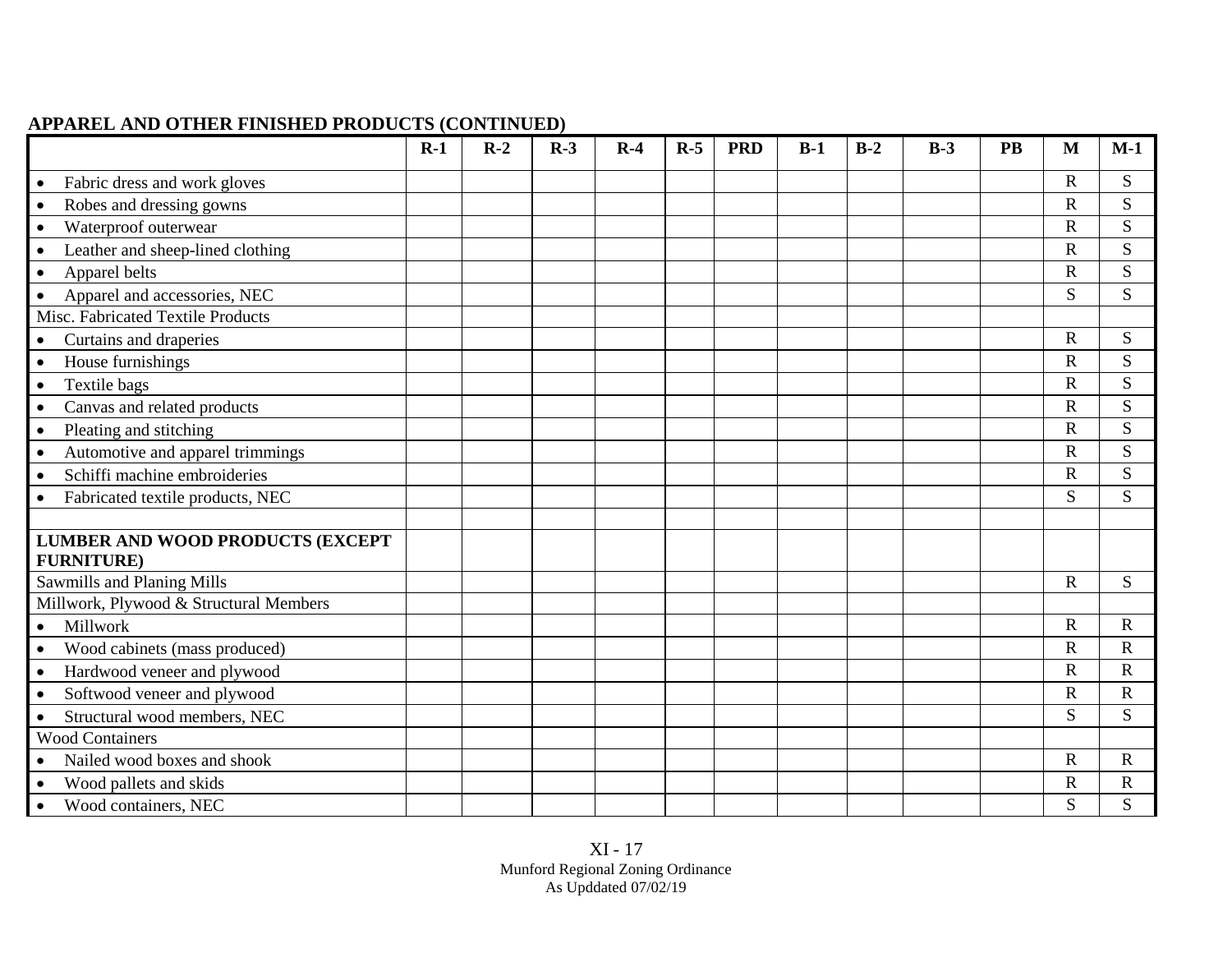| . and<br>Mob <sub>1</sub> <sup>6</sup><br>Homes |  |
|-------------------------------------------------|--|
|                                                 |  |

### **LUMBER AND WOOD PRODUCTS (CONTINUED)**

|                                              | $R-1$ | $R-2$ | $R-3$ | $R-4$ | $R-5$ | <b>PRD</b> | $B-1$ | $B-2$ | $B-3$ | <b>PB</b> | M                     | $M-1$ |
|----------------------------------------------|-------|-------|-------|-------|-------|------------|-------|-------|-------|-----------|-----------------------|-------|
| Mobile homes<br>$\bullet$                    |       |       |       |       |       |            |       |       |       |           | $\overline{R}$        | S     |
| Prefabricated wood buildings<br>$\bullet$    |       |       |       |       |       |            |       |       |       |           | $\overline{\text{R}}$ | S.    |
| Miscellaneous Wood Products                  |       |       |       |       |       |            |       |       |       |           |                       |       |
| Wood preserving<br>$\bullet$                 |       |       |       |       |       |            |       |       |       |           | $\mathbf R$           |       |
| Reconstituted wood products<br>$\bullet$     |       |       |       |       |       |            |       |       |       |           | $\mathbf R$           |       |
| Wood products, NEC<br>$\bullet$              |       |       |       |       |       |            |       |       |       |           | S                     |       |
|                                              |       |       |       |       |       |            |       |       |       |           |                       |       |
| <b>FURNITURE AND FIXTURES</b>                |       |       |       |       |       |            |       |       |       |           |                       |       |
| Household Furniture                          |       |       |       |       |       |            |       |       |       |           |                       |       |
| Wood household furniture<br>$\bullet$        |       |       |       |       |       |            |       |       |       |           | $\overline{\text{R}}$ | S     |
| Upholstered household furniture<br>$\bullet$ |       |       |       |       |       |            |       |       |       |           | $\mathsf{R}$          | S     |
| Metal household furniture<br>$\bullet$       |       |       |       |       |       |            |       |       |       |           | $\overline{\text{R}}$ | S     |
| Mattresses and bedsprings<br>$\bullet$       |       |       |       |       |       |            |       |       |       |           | $\overline{\text{R}}$ | S     |
| Household furniture, NEC<br>$\bullet$        |       |       |       |       |       |            |       |       |       |           | S                     | S     |
| Office Furniture                             |       |       |       |       |       |            |       |       |       |           |                       |       |
| Wood office furniture<br>$\bullet$           |       |       |       |       |       |            |       |       |       |           | $\mathbf R$           | S     |
| Office furniture, except wood<br>$\bullet$   |       |       |       |       |       |            |       |       |       |           | $\overline{\text{R}}$ | S     |
| Public Building & Related Furniture          |       |       |       |       |       |            |       |       |       |           | $\mathsf{R}$          | S     |
| <b>Partitions and Fixtures</b>               |       |       |       |       |       |            |       |       |       |           | $\overline{\text{R}}$ | S     |
| Miscellaneous Furniture and Fixtures, NEC    |       |       |       |       |       |            |       |       |       |           | S                     | S     |
|                                              |       |       |       |       |       |            |       |       |       |           |                       |       |
| PRINTING AND PUBLISHING                      |       |       |       |       |       |            |       |       |       |           |                       |       |
| Newspapers                                   |       |       |       |       |       |            |       |       |       |           | $\mathbf R$           | S     |
| Periodicals                                  |       |       |       |       |       |            |       |       |       |           | $\overline{\text{R}}$ | S     |
| <b>Books</b>                                 |       |       |       |       |       |            |       |       |       |           | $\overline{\text{R}}$ | S     |
| Miscellaneous Publishing                     |       |       |       |       |       |            |       |       |       |           | $\mathsf{R}$          | S     |
| <b>Commercial Printing</b>                   |       |       |       |       |       |            |       |       |       |           | $\mathsf{R}$          | S     |
| <b>Manifold Business Forms</b>               |       |       |       |       |       |            |       |       |       |           | R                     | S     |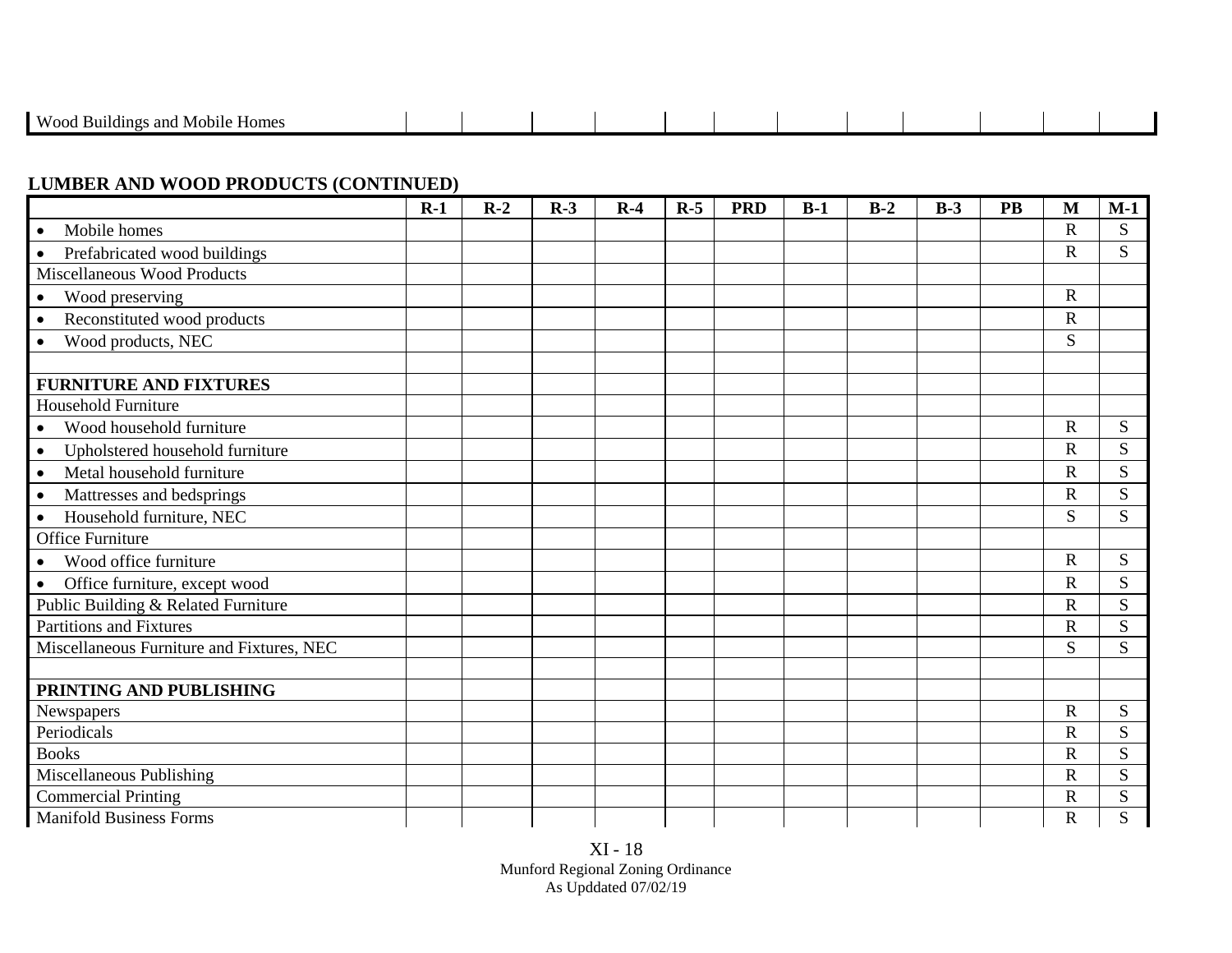| aeting ∪…<br>Cards |  |  |  |  |  |  |
|--------------------|--|--|--|--|--|--|

### **PRINTING AND PUBLISHING (CONTINUED)**

|                                                    | $R-1$ | $R-2$ | $R-3$ | $R-4$ | $R-5$ | <b>PRD</b> | $B-1$ | $B-2$ | $B-3$ | <b>PB</b> | M            | $M-1$ |
|----------------------------------------------------|-------|-------|-------|-------|-------|------------|-------|-------|-------|-----------|--------------|-------|
| <b>Blankbooks and Bookbinding</b>                  |       |       |       |       |       |            |       |       |       |           | $\mathbf R$  | S     |
| Printing Trade Service Industries                  |       |       |       |       |       |            |       |       |       |           | $\mathbf R$  | S     |
|                                                    |       |       |       |       |       |            |       |       |       |           |              |       |
| <b>CHEMICALS AND ALLIED PRODUCTS</b>               |       |       |       |       |       |            |       |       |       |           |              |       |
| <b>Industrial Organic and Inorganic Chemicals</b>  |       |       |       |       |       |            |       |       |       |           | $\mathbf R$  |       |
| Plastics Materials and Synthetics                  |       |       |       |       |       |            |       |       |       |           | $\mathbf R$  |       |
| <b>Drugs</b>                                       |       |       |       |       |       |            |       |       |       |           |              |       |
| Medicinal and botanicals<br>$\bullet$              |       |       |       |       |       |            |       |       |       |           | $\mathbf R$  | S     |
| Pharmaceutical preparations<br>$\bullet$           |       |       |       |       |       |            |       |       |       |           | $\mathbb{R}$ | S     |
| Diagnostic substances<br>$\bullet$                 |       |       |       |       |       |            |       |       |       |           | $\mathbf R$  | S     |
| Biological products exc. diagnostic<br>$\bullet$   |       |       |       |       |       |            |       |       |       |           | $\mathbf R$  | S     |
| Soap, Cleaners, and Toilet Goods                   |       |       |       |       |       |            |       |       |       |           |              |       |
| Soap and other detergents<br>$\bullet$             |       |       |       |       |       |            |       |       |       |           | $\mathbf R$  |       |
| Polishes and sanitation goods<br>$\bullet$         |       |       |       |       |       |            |       |       |       |           | $\mathbf R$  |       |
| Surface active agents<br>$\bullet$                 |       |       |       |       |       |            |       |       |       |           | $\mathbb{R}$ |       |
| Perfume, Cosmetics, & other Toilet<br>preparations |       |       |       |       |       |            |       |       |       |           | $\mathbf R$  |       |
| <b>Paints and Allied Products</b>                  |       |       |       |       |       |            |       |       |       |           | $\mathbf R$  |       |
| <b>Industrial Organic Chemicals</b>                |       |       |       |       |       |            |       |       |       |           |              |       |
| Gum and wood chemical                              |       |       |       |       |       |            |       |       |       |           | $\mathbf R$  |       |
| Cyclic crude's and intermediates<br>$\bullet$      |       |       |       |       |       |            |       |       |       |           | $\mathbf R$  |       |
| Industrial organic chemicals, NEC                  |       |       |       |       |       |            |       |       |       |           | $\mathbf R$  |       |
| <b>Agricultural Chemicals</b>                      |       |       |       |       |       |            |       |       |       |           |              |       |
| Nitrogenous fertilizers                            |       |       |       |       |       |            |       |       |       |           | $\mathbf R$  |       |
| Phosphatic fertilizers<br>$\bullet$                |       |       |       |       |       |            |       |       |       |           | $\mathbf R$  |       |
| Fertilizers, mixing only<br>$\bullet$              |       |       |       |       |       |            |       |       |       |           | $\mathbf R$  |       |
| Agricultural chemicals, NEC                        |       |       |       |       |       |            |       |       |       |           | S            |       |

XI - 19 Munford Regional Zoning Ordinance As Upddated 07/02/19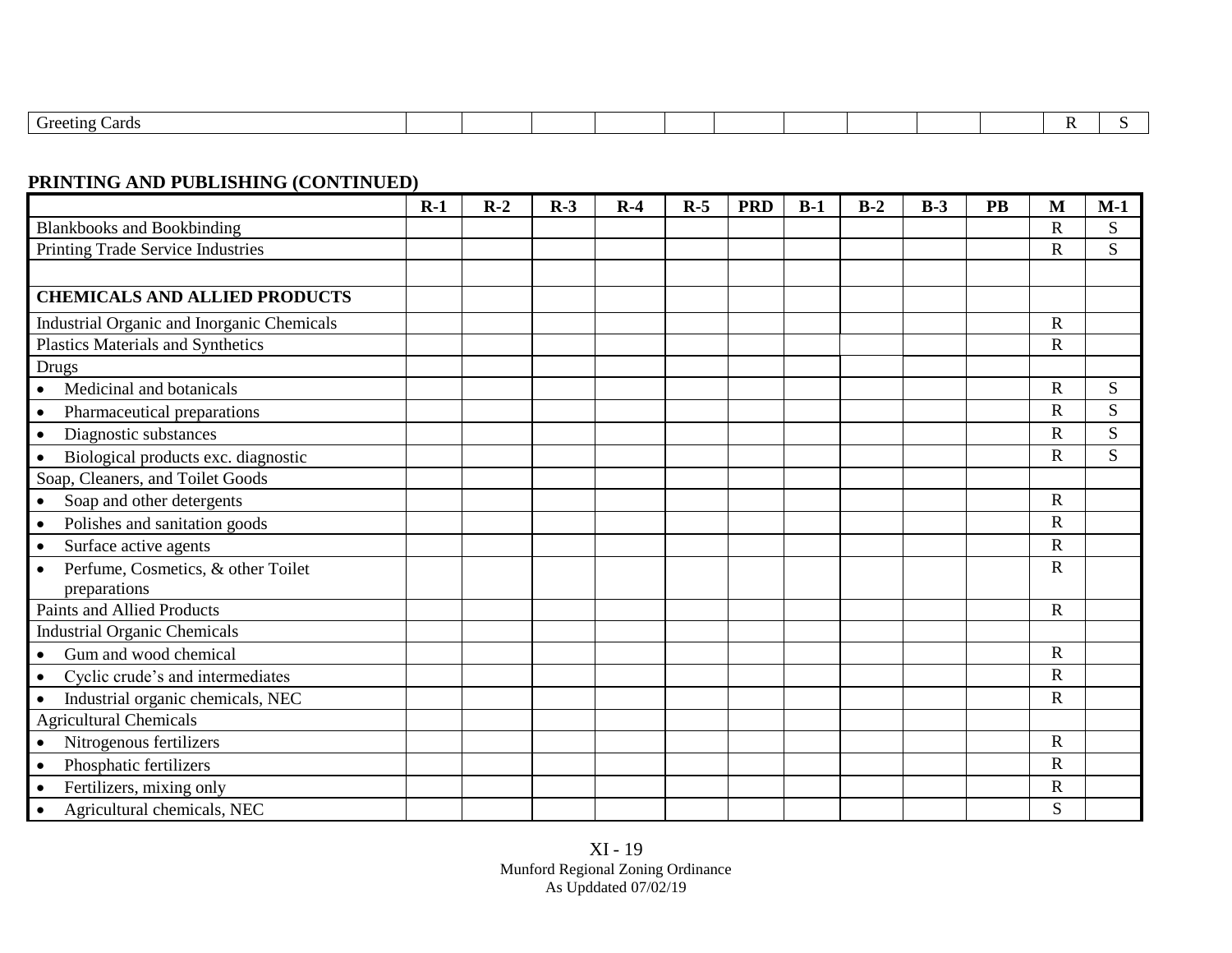| <b>Mis</b><br>hemical<br>Taneous<br>Products |  |  |  |  |  |  |
|----------------------------------------------|--|--|--|--|--|--|
| l e<br>ealants<br>٦ΛΩ<br>an/<br>-surr        |  |  |  |  |  |  |

## **CHEMICAL AND ALLIED PRODUCTS (CONTINUED)**

|                                                       | $R-1$ | $R-2$ | $R-3$ | $R-4$ | $R-5$ | <b>PRD</b> | $B-1$ | $B-2$ | $B-3$ | <b>PB</b> | M            | $M-1$     |
|-------------------------------------------------------|-------|-------|-------|-------|-------|------------|-------|-------|-------|-----------|--------------|-----------|
| Printing ink<br>$\bullet$                             |       |       |       |       |       |            |       |       |       |           | $\mathbf R$  |           |
| Carbon black                                          |       |       |       |       |       |            |       |       |       |           | $\mathbf R$  |           |
| Chemical preparations, NEC                            |       |       |       |       |       |            |       |       |       |           | S            |           |
| Petroleum Refining & Related Industries               |       |       |       |       |       |            |       |       |       |           |              |           |
| Paving and Roofing Materials<br>$\bullet$             |       |       |       |       |       |            |       |       |       |           | $\mathbf R$  |           |
|                                                       |       |       |       |       |       |            |       |       |       |           |              |           |
| <b>RUBBER AND MISC. PLASTICS PRODUCTS</b>             |       |       |       |       |       |            |       |       |       |           |              |           |
| <b>Miscellaneous Plastic Products</b>                 |       |       |       |       |       |            |       |       |       |           |              |           |
| Unsupported plastics film & sheet<br>$\bullet$        |       |       |       |       |       |            |       |       |       |           | $\mathbf R$  |           |
| Unsupported plastics profile shapes<br>$\blacksquare$ |       |       |       |       |       |            |       |       |       |           | $\mathbf R$  |           |
| Laminated plastics plate & sheet<br>$\bullet$         |       |       |       |       |       |            |       |       |       |           | $\mathbf R$  |           |
| Plastic pipe<br>$\bullet$                             |       |       |       |       |       |            |       |       |       |           | $\mathbf R$  |           |
| <b>Plastic bottles</b><br>$\bullet$                   |       |       |       |       |       |            |       |       |       |           | $\mathbf R$  |           |
| Plastic foam products<br>$\bullet$                    |       |       |       |       |       |            |       |       |       |           | $\mathbf R$  |           |
| Custom compound purchased resins<br>$\bullet$         |       |       |       |       |       |            |       |       |       |           | $\mathbf R$  |           |
| Plastic plumbing fixtures<br>$\bullet$                |       |       |       |       |       |            |       |       |       |           | $\mathbf R$  |           |
| Plastic products, NEC<br>$\bullet$                    |       |       |       |       |       |            |       |       |       |           | S            |           |
| <b>Tires and Inner Tubes</b>                          |       |       |       |       |       |            |       |       |       |           | $\mathbf R$  |           |
| <b>Rubber Footwear</b>                                |       |       |       |       |       |            |       |       |       |           | $\mathbf R$  |           |
| Reclaiming Rubber                                     |       |       |       |       |       |            |       |       |       |           | $\mathbf R$  |           |
| Other Fabricated Rubber Products, NEC                 |       |       |       |       |       |            |       |       |       |           | S            |           |
|                                                       |       |       |       |       |       |            |       |       |       |           |              |           |
| STONE, CLAY, AND GLASS PRODUCTS                       |       |       |       |       |       |            |       |       |       |           |              |           |
| <b>Flat Glass</b>                                     |       |       |       |       |       |            |       |       |       |           | $\mathbf R$  | S         |
| Glass and Glassware, Pressed or Blown                 |       |       |       |       |       |            |       |       |       |           | $\mathbf R$  | S         |
| <b>Products of Purchased Glass</b>                    |       |       |       |       |       |            |       |       |       |           | $\mathbb{R}$ | S         |
| Cement, Hydraulic                                     |       |       |       |       |       |            |       |       |       |           | $\mathbf R$  | ${\bf S}$ |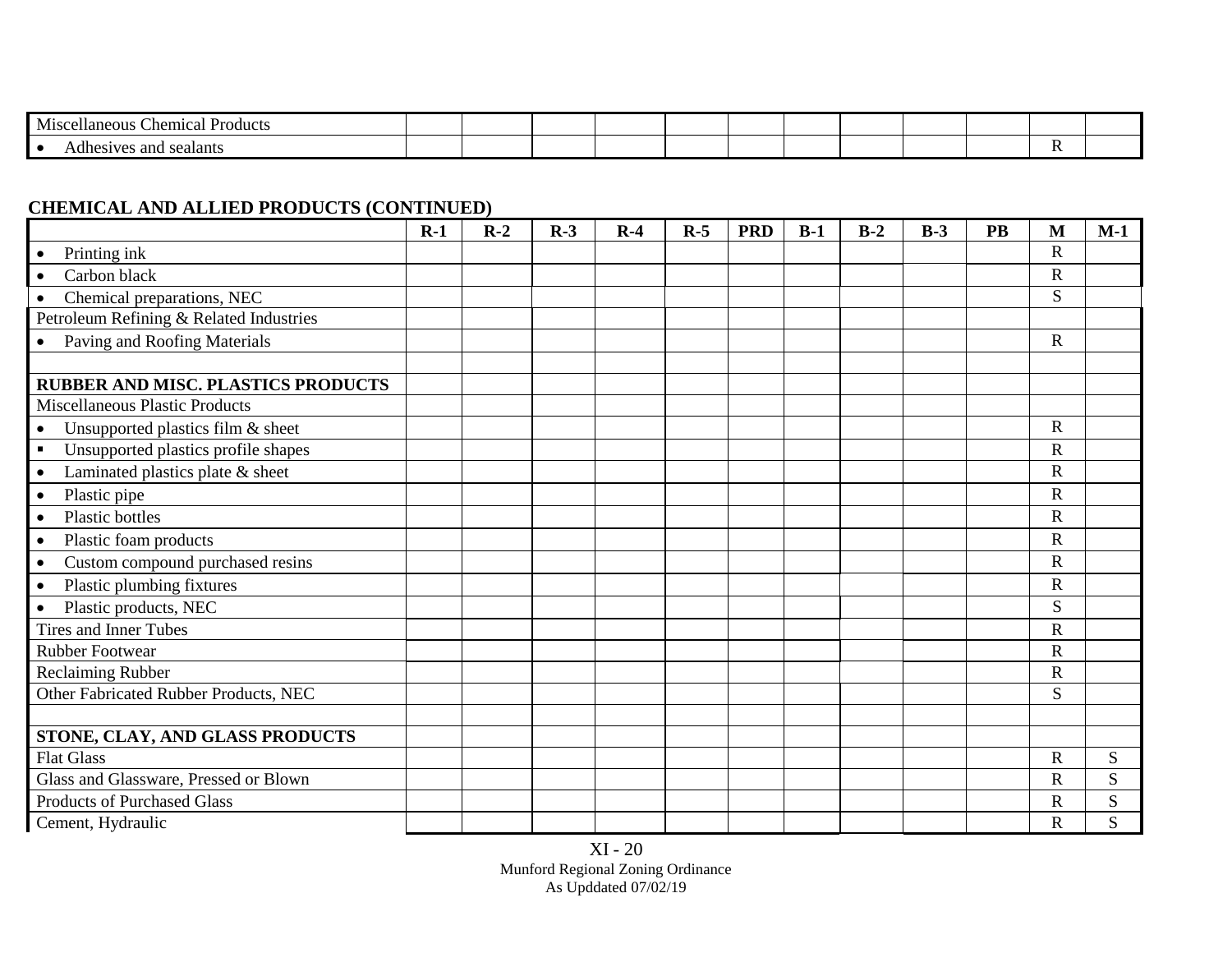|     | Structural C<br>$\sqrt{ }$<br>Clay Products |  |  |  |  |  |  |
|-----|---------------------------------------------|--|--|--|--|--|--|
| . . | Brick and structural clay tile              |  |  |  |  |  |  |
| ∣∙  | Ceramic wall and floor tile                 |  |  |  |  |  |  |

### **STONE, CLAY AND GLASS PRODUCTS (CONTINUED)**

|                                                 | $R-1$ | $R-2$ | $R-3$ | $R-4$ | $R-5$ | <b>PRD</b> | $B-1$ | $B-2$ | $B-3$ | <b>PB</b> | M            | $M-1$ |
|-------------------------------------------------|-------|-------|-------|-------|-------|------------|-------|-------|-------|-----------|--------------|-------|
| Clay refractories                               |       |       |       |       |       |            |       |       |       |           | $\mathbf R$  | S     |
| Structural clay products, NEC                   |       |       |       |       |       |            |       |       |       |           | S            | S     |
| Pottery and related Products                    |       |       |       |       |       |            |       |       |       |           |              |       |
| Vitreous plumbing fixtures<br>$\bullet$         |       |       |       |       |       |            |       |       |       |           | $\mathbf R$  | S     |
| Vitreous china table & kitchenware<br>$\bullet$ |       |       |       |       |       |            |       |       |       |           | $\mathbf R$  | S     |
| Semivitreous table & kitchenware                |       |       |       |       |       |            |       |       |       |           | $\mathbf R$  | S     |
| Porcelain electrical supplies                   |       |       |       |       |       |            |       |       |       |           | $\mathsf{R}$ | S     |
| Pottery products, NEC                           |       |       |       |       |       |            |       |       |       |           | S            | S     |
| Concrete, Gypsum, and Plaster Products          |       |       |       |       |       |            |       |       |       |           |              |       |
| Concrete block and brick                        |       |       |       |       |       |            |       |       |       |           | $\mathbf R$  | S     |
| Concrete products excluding Block & Brick       |       |       |       |       |       |            |       |       |       |           | $\mathsf{R}$ | S     |
| Ready-mixed concrete plants                     |       |       |       |       |       |            |       |       |       |           | $\mathsf{R}$ | S     |
| Lime products<br>$\bullet$                      |       |       |       |       |       |            |       |       |       |           | R            | S     |
| Gypsum products                                 |       |       |       |       |       |            |       |       |       |           | $\mathbf R$  | S     |
| <b>Cut Stone and Stone Products</b>             |       |       |       |       |       |            |       |       |       |           | $\mathbf R$  | S     |
|                                                 |       |       |       |       |       |            |       |       |       |           |              |       |
| <b>FABRICATED METAL PRODUCTS</b>                |       |       |       |       |       |            |       |       |       |           |              |       |
| <b>Metal Cans and Shipping Containers</b>       |       |       |       |       |       |            |       |       |       |           | $\mathbf R$  | S     |
| Cutlery, Hand-tools, and Hardware               |       |       |       |       |       |            |       |       |       |           | $\mathbf R$  | S     |
| Plumbing and Heating, Except Electric           |       |       |       |       |       |            |       |       |       |           |              |       |
| Metal sanitary ware                             |       |       |       |       |       |            |       |       |       |           | $\mathbf R$  | S     |
| Plumbing fixture fittings and trim              |       |       |       |       |       |            |       |       |       |           | $\mathbf R$  | S     |
| Heating equipment, except electric              |       |       |       |       |       |            |       |       |       |           | $\mathbf R$  | S     |
| <b>Fabricated Structural Metal Products</b>     |       |       |       |       |       |            |       |       |       |           |              |       |
| Fabricated structural metal                     |       |       |       |       |       |            |       |       |       |           | R            | S     |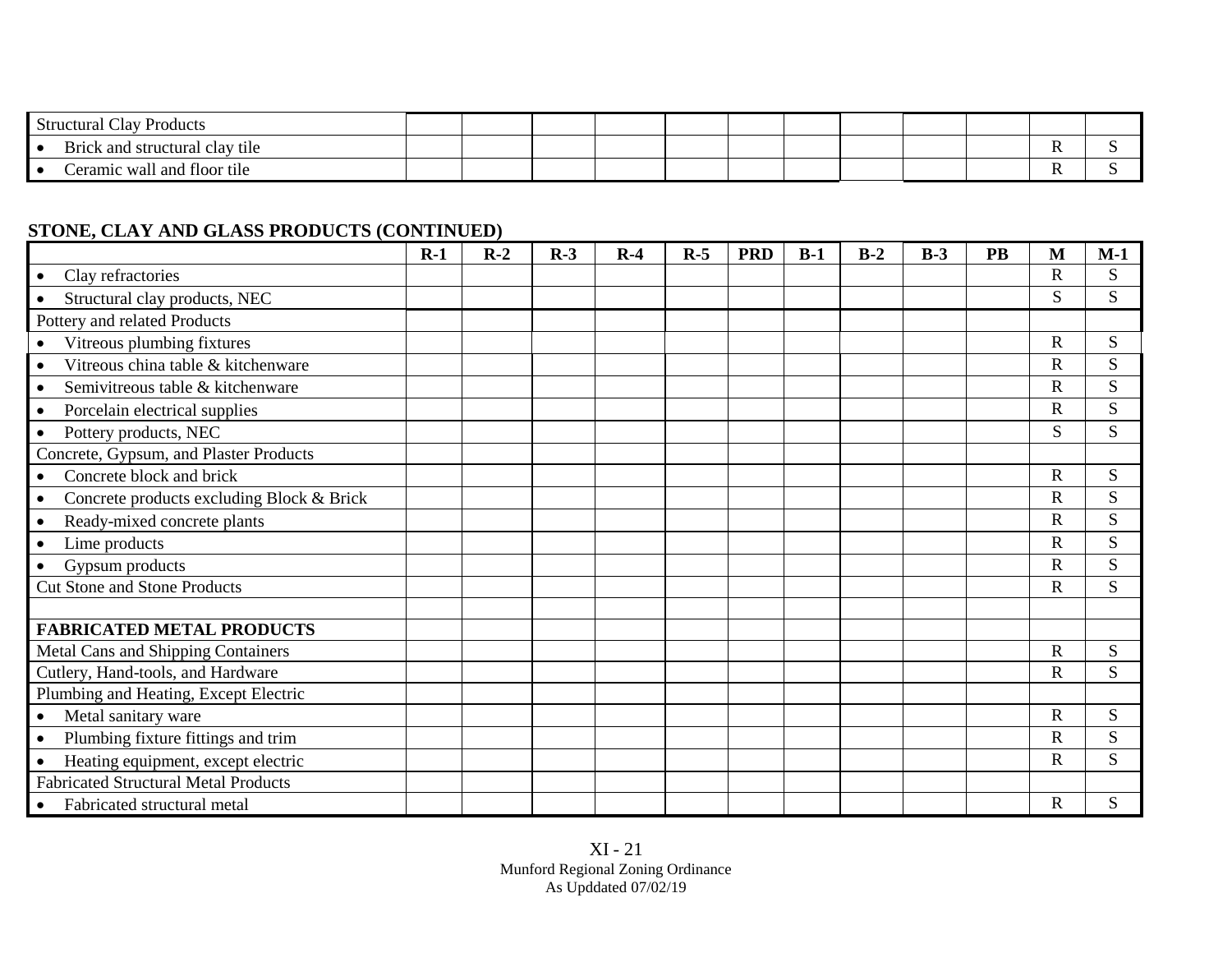| Metal doors, sash, and trim          |  |  |  |  |  |  |
|--------------------------------------|--|--|--|--|--|--|
| Fabricated plate work (boiler shops) |  |  |  |  |  |  |
| Sheet metal work                     |  |  |  |  |  |  |
| Architectural metal work             |  |  |  |  |  |  |

### **FABRICATED METAL PRODUCTS (CONTINUED)**

|                                           | $R-1$ | $R-2$ | $R-3$ | $R-4$ | $R-5$ | <b>PRD</b> | $B-1$ | $B-2$ | $B-3$ | PB | M                     | $M-1$ |
|-------------------------------------------|-------|-------|-------|-------|-------|------------|-------|-------|-------|----|-----------------------|-------|
| Prefabricated metal buildings             |       |       |       |       |       |            |       |       |       |    | $\mathsf{R}$          | S     |
| Miscellaneous metal work                  |       |       |       |       |       |            |       |       |       |    | $\overline{R}$        | S     |
| Screw Machine Products, Bolts, Etc.       |       |       |       |       |       |            |       |       |       |    | $\overline{R}$        | S     |
| Misc. Fabricated Metal Products           |       |       |       |       |       |            |       |       |       |    |                       |       |
| Industrial valves                         |       |       |       |       |       |            |       |       |       |    | $\mathbf R$           | S     |
| Fluid power valves & Hose fittings        |       |       |       |       |       |            |       |       |       |    | $\mathsf{R}$          | S     |
| Steel springs, except wire<br>$\bullet$   |       |       |       |       |       |            |       |       |       |    | $\mathsf{R}$          | S     |
| Valves and pipe fittings, NEC             |       |       |       |       |       |            |       |       |       |    | $\overline{\text{R}}$ | S     |
| Wire springs                              |       |       |       |       |       |            |       |       |       |    | $\overline{R}$        | S     |
| Misc. fabricated wire products            |       |       |       |       |       |            |       |       |       |    | $\mathbf R$           | S     |
| Metal foil and leaf                       |       |       |       |       |       |            |       |       |       |    | $\mathsf{R}$          | S     |
| Fabricated pipe and fittings              |       |       |       |       |       |            |       |       |       |    | $\mathbf R$           | S     |
| Fabricated metal products, NEC            |       |       |       |       |       |            |       |       |       |    | S                     | S     |
|                                           |       |       |       |       |       |            |       |       |       |    |                       |       |
| <b>INDUSTRIAL MACHINERY AND</b>           |       |       |       |       |       |            |       |       |       |    |                       |       |
| <b>EQUIPMENT</b>                          |       |       |       |       |       |            |       |       |       |    |                       |       |
| <b>Engines and Turbines</b>               |       |       |       |       |       |            |       |       |       |    | $\mathbf R$           |       |
| <b>Construction and Related Machinery</b> |       |       |       |       |       |            |       |       |       |    |                       |       |
| Elevators and moving stairways            |       |       |       |       |       |            |       |       |       |    | $\mathbf R$           |       |
| Conveyors and conveying equipment         |       |       |       |       |       |            |       |       |       |    | R                     |       |
| <b>Metalworking Machinery</b>             |       |       |       |       |       |            |       |       |       |    | $\mathbf R$           |       |
| Special Industry Machinery                |       |       |       |       |       |            |       |       |       |    |                       |       |
| Textile machinery                         |       |       |       |       |       |            |       |       |       |    | $\mathbf R$           |       |
| Woodworking machinery                     |       |       |       |       |       |            |       |       |       |    | $\mathbf R$           |       |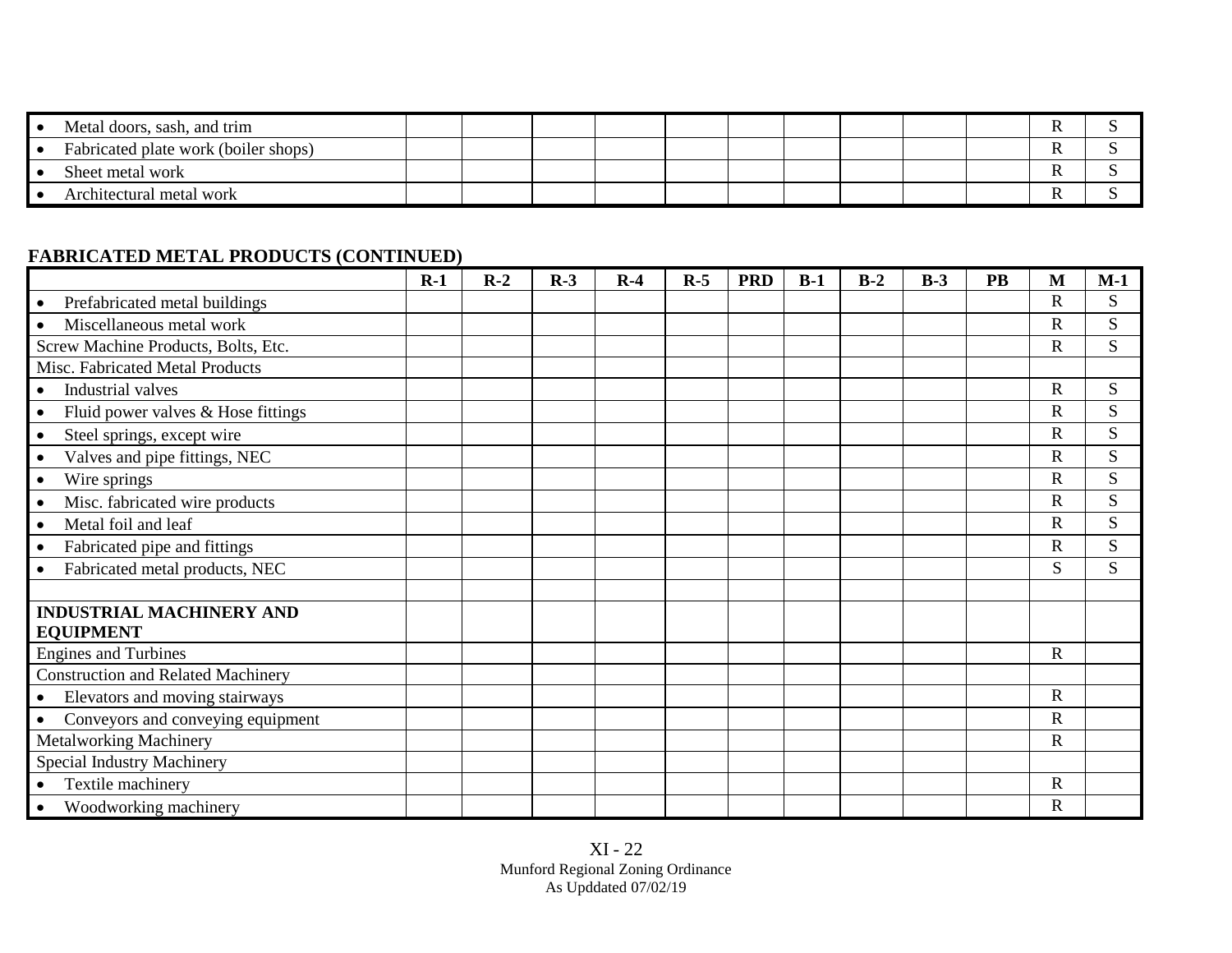| Paper industries machinery          |  |  |  |  |  |  |
|-------------------------------------|--|--|--|--|--|--|
| Printing trades machinery           |  |  |  |  |  |  |
| Food products machinery             |  |  |  |  |  |  |
| Special industry machinery, NEC     |  |  |  |  |  |  |
| <b>General Industrial Machinery</b> |  |  |  |  |  |  |

 $\mathcal{L}_{\mathcal{L}}$ 

# **INDUSTRIAL MACHINERY AND EQUIPMENT (CONTINUED)**

|                                                   | $R-1$ | $R-2$ | $R-3$ | $R-4$ | $R-5$ | <b>PRD</b> | $B-1$ | $B-2$ | $B-3$ | <b>PB</b> | M              | $M-1$       |
|---------------------------------------------------|-------|-------|-------|-------|-------|------------|-------|-------|-------|-----------|----------------|-------------|
| Pumps and pumping equipment<br>$\bullet$          |       |       |       |       |       |            |       |       |       |           | $\mathbf R$    |             |
| Ball and roller bearings<br>$\bullet$             |       |       |       |       |       |            |       |       |       |           | R              |             |
| Air and gas compressors<br>$\bullet$              |       |       |       |       |       |            |       |       |       |           | $\mathbf R$    |             |
| Blowers and fans<br>$\bullet$                     |       |       |       |       |       |            |       |       |       |           | $\mathbf R$    |             |
| Packaging machinery                               |       |       |       |       |       |            |       |       |       |           | $\overline{R}$ |             |
| Speed changers, drives, and gears                 |       |       |       |       |       |            |       |       |       |           | $\mathbf R$    |             |
| Industrial furnaces and ovens                     |       |       |       |       |       |            |       |       |       |           | $\mathbf R$    |             |
| Power transmission equipment, NEC<br>$\bullet$    |       |       |       |       |       |            |       |       |       |           | S              |             |
| General industrial machinery, NEC                 |       |       |       |       |       |            |       |       |       |           | S              |             |
| Computer and Offices Equipment                    |       |       |       |       |       |            |       |       |       |           |                |             |
| Electronic computers<br>$\bullet$                 |       |       |       |       |       |            |       |       |       |           | R              | $\mathbf R$ |
| Computer storage devices                          |       |       |       |       |       |            |       |       |       |           | $\mathsf{R}$   | $\mathbf R$ |
| Computer terminals<br>$\bullet$                   |       |       |       |       |       |            |       |       |       |           | $\mathbf R$    | $\mathbf R$ |
| Computer peripheral equipment, NEC<br>$\bullet$   |       |       |       |       |       |            |       |       |       |           | S              | S           |
| Calculating and accounting equipment<br>$\bullet$ |       |       |       |       |       |            |       |       |       |           | $\mathbf R$    | $\mathbf R$ |
| Office machines, NEC<br>$\bullet$                 |       |       |       |       |       |            |       |       |       |           | S              | S           |
| Refrigeration and Service Machinery               |       |       |       |       |       |            |       |       |       |           |                |             |
| Automatic vending machines<br>$\bullet$           |       |       |       |       |       |            |       |       |       |           | $\mathsf{R}$   |             |
| Commercial laundry equipment<br>$\bullet$         |       |       |       |       |       |            |       |       |       |           | $\mathbf R$    |             |
| Measuring and dispensing pumps<br>$\bullet$       |       |       |       |       |       |            |       |       |       |           | $\mathsf{R}$   |             |
| Service industry machinery, NEC<br>$\bullet$      |       |       |       |       |       |            |       |       |       |           | S              |             |
| Other Industrial Machinery                        |       |       |       |       |       |            |       |       |       |           |                |             |
| Carburetors, pistons, rings, valves<br>$\bullet$  |       |       |       |       |       |            |       |       |       |           | $\mathbf R$    |             |
| Fluid power cylinders & actuators<br>$\bullet$    |       |       |       |       |       |            |       |       |       |           | $\mathbf R$    |             |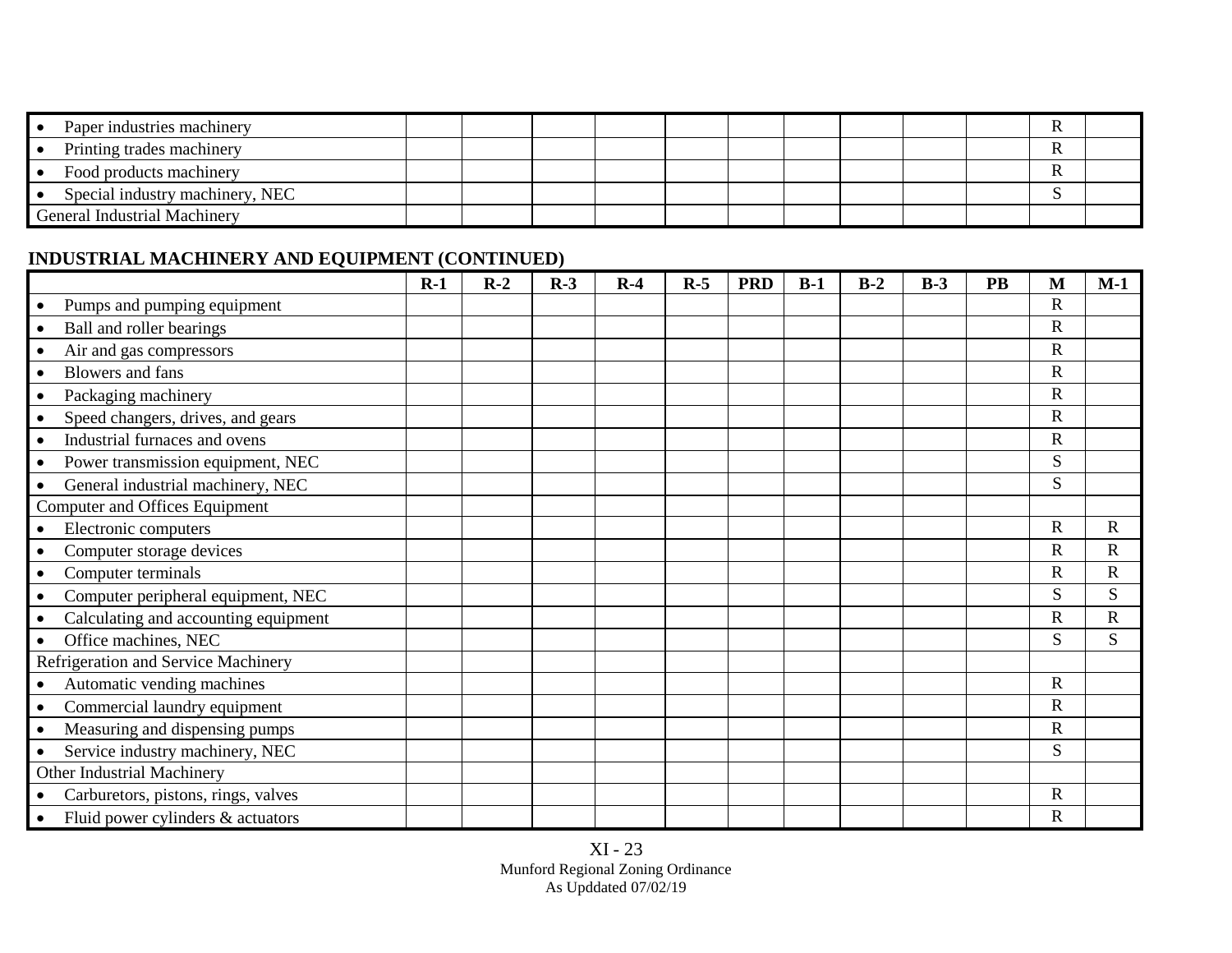| $\blacksquare$<br>Fluid power pumps and motors |  |  |  |  |  |  |
|------------------------------------------------|--|--|--|--|--|--|
| Scales and balances, exc.<br>Laboratory        |  |  |  |  |  |  |
| NEC<br>Industrial machinery                    |  |  |  |  |  |  |

## **ELECTRONIC & OTHER ELECTRIC EQUIPMENT (CONTINUED)**

|                                        | $R-1$ | $R-2$ | $R-3$ | $R-4$ | $R-5$ | <b>PRD</b> | $B-1$ | $B-2$ | $B-3$ | $P-B$ | M            | $M-1$                 |
|----------------------------------------|-------|-------|-------|-------|-------|------------|-------|-------|-------|-------|--------------|-----------------------|
| <b>ELECTRONIC &amp; OTHER ELECTRIC</b> |       |       |       |       |       |            |       |       |       |       |              |                       |
| <b>EQUIPMENT</b>                       |       |       |       |       |       |            |       |       |       |       |              |                       |
| <b>Electric Distribution Equipment</b> |       |       |       |       |       |            |       |       |       |       |              |                       |
| Transformers, except electronic        |       |       |       |       |       |            |       |       |       |       | $\mathbf R$  |                       |
| Switch-gear and switchboard apparatus  |       |       |       |       |       |            |       |       |       |       | $\mathbf R$  |                       |
| <b>Electrical Industrial Apparatus</b> |       |       |       |       |       |            |       |       |       |       |              |                       |
| Motors and generators                  |       |       |       |       |       |            |       |       |       |       | $\mathbf R$  |                       |
| Carbon and graphite products           |       |       |       |       |       |            |       |       |       |       | $\mathbf R$  |                       |
| Relays and industrial controls         |       |       |       |       |       |            |       |       |       |       | $\mathbf R$  |                       |
| Electrical industrial apparatus, NEC   |       |       |       |       |       |            |       |       |       |       | S            |                       |
| <b>Household Appliances</b>            |       |       |       |       |       |            |       |       |       |       |              |                       |
| Household cooking equipment            |       |       |       |       |       |            |       |       |       |       | $\mathbf R$  | $\mathbf R$           |
| Household refrigerators and freezers   |       |       |       |       |       |            |       |       |       |       | $\mathbf R$  | $\mathbf R$           |
| Household laundry equipment            |       |       |       |       |       |            |       |       |       |       | $\mathbf R$  | $\mathbf R$           |
| Electric housewares and fans           |       |       |       |       |       |            |       |       |       |       | $\mathbf R$  | $\mathbf R$           |
| Household vacuum cleaners              |       |       |       |       |       |            |       |       |       |       | $\mathbb{R}$ | $\mathbf R$           |
| Household appliances, NEC              |       |       |       |       |       |            |       |       |       |       | S            | S                     |
| Electric Lighting and Wiring Equipment |       |       |       |       |       |            |       |       |       |       |              |                       |
| Electric lamps                         |       |       |       |       |       |            |       |       |       |       | $\mathbf R$  | $\mathbf R$           |
| Current-carrying wiring devices        |       |       |       |       |       |            |       |       |       |       | $\mathbf R$  | ${\bf R}$             |
| Non-current carrying wiring devices    |       |       |       |       |       |            |       |       |       |       | $\mathbf R$  | $\mathbf R$           |
| Residential lighting fixtures          |       |       |       |       |       |            |       |       |       |       | $\mathbf R$  | $\overline{\text{R}}$ |
| Vehicular lighting equipment           |       |       |       |       |       |            |       |       |       |       | $\mathbf R$  | $\mathbf R$           |
| Lighting equipment, NEC                |       |       |       |       |       |            |       |       |       |       | S            | S                     |
| Household Audio and Video equipment    |       |       |       |       |       |            |       |       |       |       | $\mathbf R$  | $\mathbf R$           |

XI - 24 Munford Regional Zoning Ordinance As Upddated 07/02/19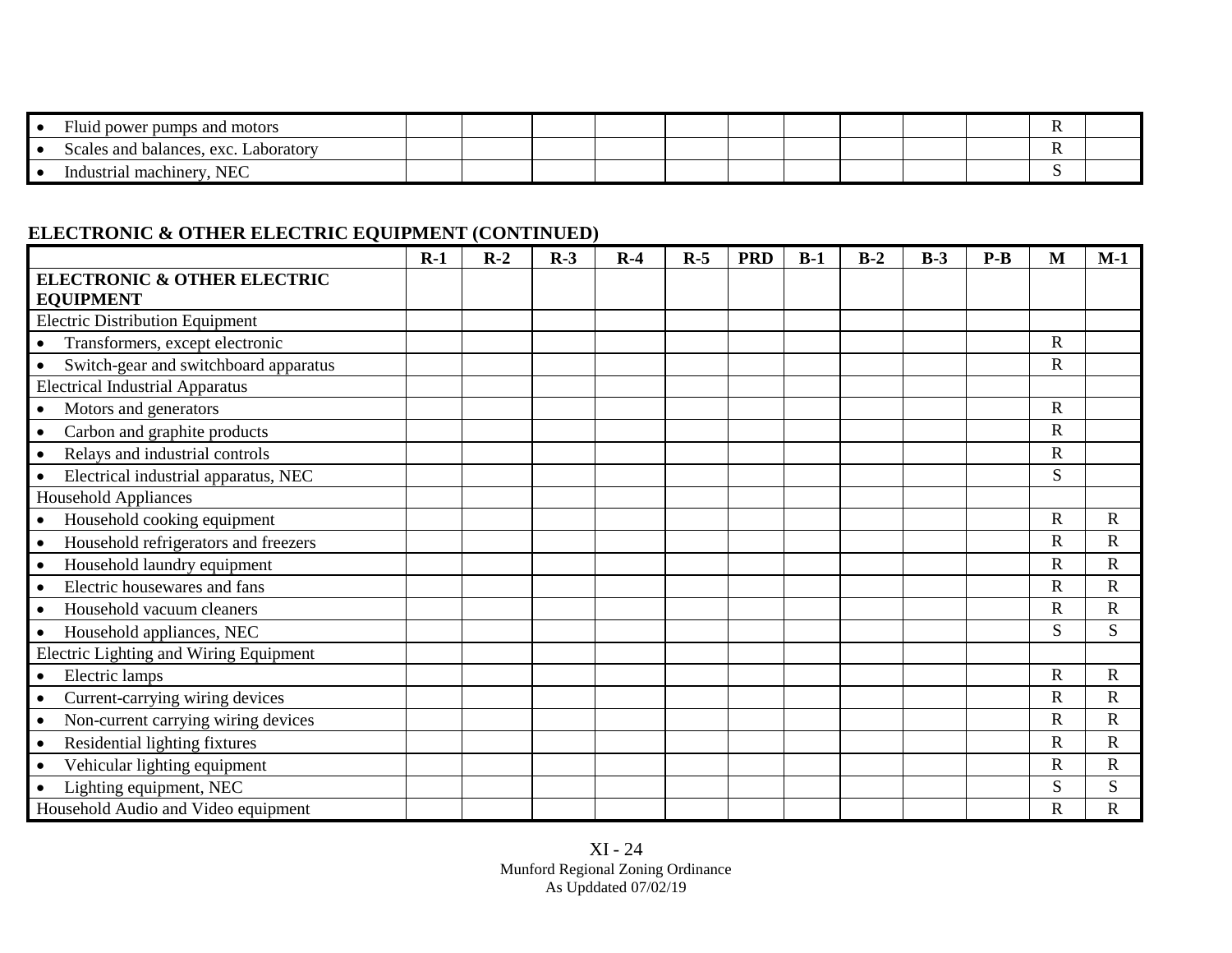| Equipment<br>ications<br>nuni                                                                  |  |  |  |  |  |  |
|------------------------------------------------------------------------------------------------|--|--|--|--|--|--|
| $\mathbf{r}$<br>ano<br>$\gamma$ tronic $\chi$ .<br>Components<br>Accessories<br>ില<br>288011CS |  |  |  |  |  |  |

## **ELECTRONIC & OTHER ELECTRIC EQUIPMENT (CONTINUED)**

|                                                   | $R-1$ | $R-2$ | $R-3$ | $R-4$ | $R-5$ | <b>PB</b> | $B-1$ | $B-2$ | $B-3$ | <b>PB</b> | M            | $M-1$       |
|---------------------------------------------------|-------|-------|-------|-------|-------|-----------|-------|-------|-------|-----------|--------------|-------------|
| Misc. electrical Equipment & Supplies             |       |       |       |       |       |           |       |       |       |           |              |             |
| Engine electrical equipment<br>$\bullet$          |       |       |       |       |       |           |       |       |       |           | $\mathbb{R}$ | $\mathbf R$ |
| Magnetic and optical recording media<br>$\bullet$ |       |       |       |       |       |           |       |       |       |           | $\mathbf R$  | $\mathbf R$ |
| Electrical equipment & supplies, NEC<br>$\bullet$ |       |       |       |       |       |           |       |       |       |           | S            | S           |
|                                                   |       |       |       |       |       |           |       |       |       |           |              |             |
| <b>TRANSPORTATION EQUIPMENT</b>                   |       |       |       |       |       |           |       |       |       |           |              |             |
| Motor Vehicles and Equipment                      |       |       |       |       |       |           |       |       |       |           |              |             |
| Motor vehicles and car bodies<br>$\bullet$        |       |       |       |       |       |           |       |       |       |           | $\mathbf R$  |             |
| Truck and bus bodies<br>$\bullet$                 |       |       |       |       |       |           |       |       |       |           | $\mathbf R$  |             |
| Motor vehicle parts and accessories<br>$\bullet$  |       |       |       |       |       |           |       |       |       |           | $\mathbf R$  |             |
| Truck trailers<br>$\bullet$                       |       |       |       |       |       |           |       |       |       |           | $\mathbf R$  |             |
| Motor homes<br>$\bullet$                          |       |       |       |       |       |           |       |       |       |           | $\mathbf R$  |             |
| <b>Aircraft and Parts</b>                         |       |       |       |       |       |           |       |       |       |           | $\mathbf R$  |             |
| Railroad Equipment                                |       |       |       |       |       |           |       |       |       |           | $\mathbf R$  |             |
| Motorcycles, Bicycles, and Parts                  |       |       |       |       |       |           |       |       |       |           | $\mathbf R$  |             |
| Miscellaneous Transportation Equipment            |       |       |       |       |       |           |       |       |       |           |              |             |
| Travel trailers and campers<br>$\bullet$          |       |       |       |       |       |           |       |       |       |           | $\mathbf R$  |             |
| Tanks and tank components<br>$\bullet$            |       |       |       |       |       |           |       |       |       |           | $\mathbf R$  |             |
| Transportation equipment, NEC<br>$\bullet$        |       |       |       |       |       |           |       |       |       |           | S            |             |
|                                                   |       |       |       |       |       |           |       |       |       |           |              |             |
| <b>INSTRUMENTS AND RELATED PRODUCTS</b>           |       |       |       |       |       |           |       |       |       |           |              |             |
| Search and Navigation Equipment                   |       |       |       |       |       |           |       |       |       |           | $\mathbf R$  |             |
| Measuring and Controlling Devices                 |       |       |       |       |       |           |       |       |       |           |              |             |
| Laboratory apparatus and furniture                |       |       |       |       |       |           |       |       |       |           | $\mathbb{R}$ | $\mathbf R$ |
| Environmental controls                            |       |       |       |       |       |           |       |       |       |           | $\mathbf R$  | $\mathbf R$ |
| Process control instruments<br>$\bullet$          |       |       |       |       |       |           |       |       |       |           | ${\bf R}$    | $\mathbf R$ |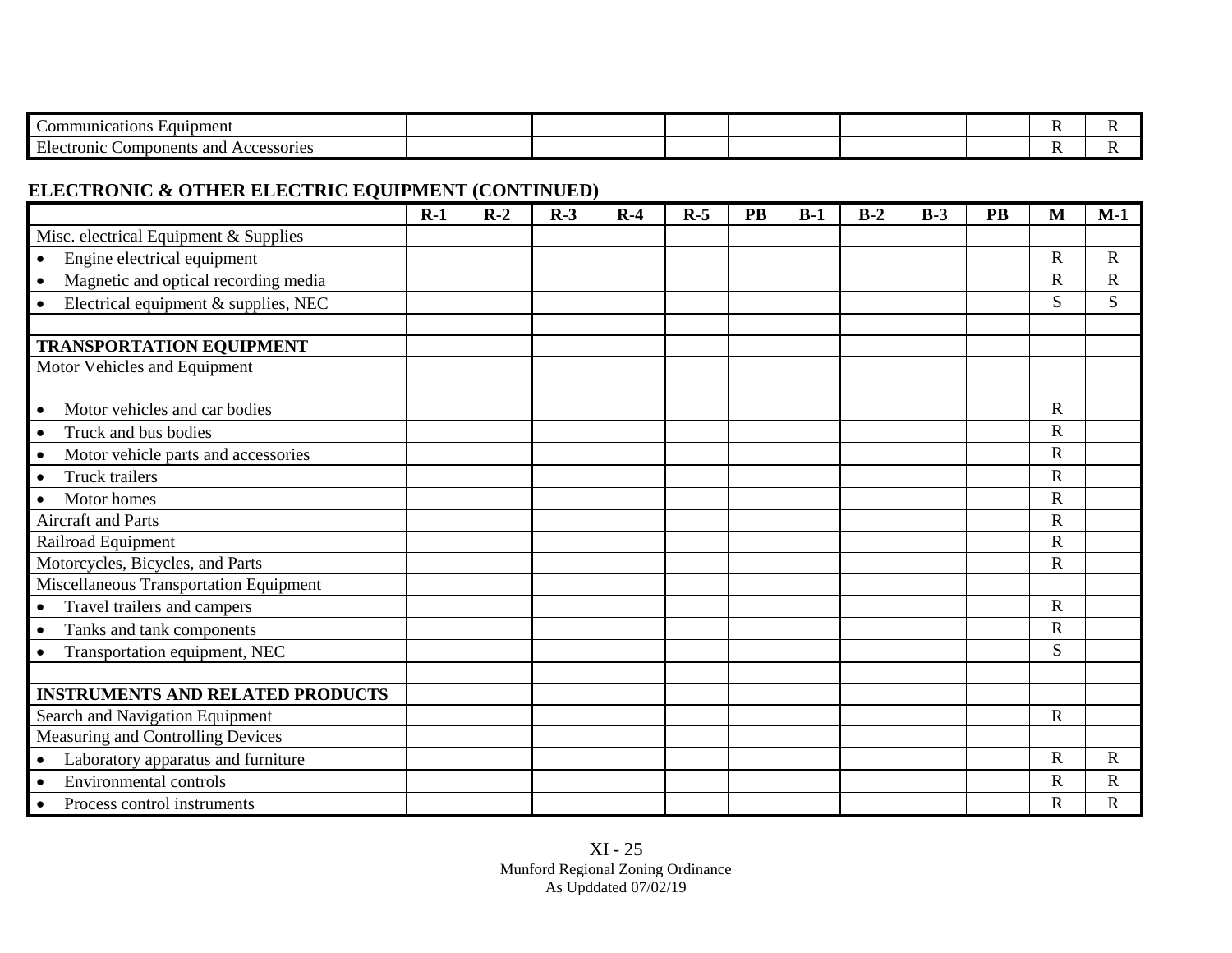| $\mathbf{r}$<br>- Fluid<br>d meters and counting devices |  |  |  |  |  |  |
|----------------------------------------------------------|--|--|--|--|--|--|
| ; to measure electricity<br>Instruments                  |  |  |  |  |  |  |
| Analytical instruments                                   |  |  |  |  |  |  |

## **INSTRUMENTS AND RELATED PRODUCTS (CONTINUED)**

|                                                | $R-1$ | $R-2$ | $R-3$ | $R-4$ | $R-5$ | <b>PRD</b> | $B-1$ | $B-2$ | $B-3$ | PB | M                     | $M-1$                 |
|------------------------------------------------|-------|-------|-------|-------|-------|------------|-------|-------|-------|----|-----------------------|-----------------------|
| Optical instruments and lenses                 |       |       |       |       |       |            |       |       |       |    | $\mathbf R$           | $\mathbf R$           |
| Measuring & Controlling devices, NEC           |       |       |       |       |       |            |       |       |       |    | S                     | S                     |
| Medical Instruments and Supplies               |       |       |       |       |       |            |       |       |       |    |                       |                       |
| Surgical and medical instruments               |       |       |       |       |       |            |       |       |       |    | $\mathbf R$           | $\mathbf R$           |
| Surgical appliances and supplies               |       |       |       |       |       |            |       |       |       |    | $\mathsf{R}$          | $\mathbf R$           |
| Dental equipment and supplies<br>$\bullet$     |       |       |       |       |       |            |       |       |       |    | $\mathbf R$           | $\mathbf R$           |
| Electrochemical equipment                      |       |       |       |       |       |            |       |       |       |    | $\mathbf R$           | $\mathbf R$           |
| Ophthalmic goods                               |       |       |       |       |       |            |       |       |       |    | $\overline{\text{R}}$ | $\overline{\text{R}}$ |
| Photographic Equipment and Supplies            |       |       |       |       |       |            |       |       |       |    | $\overline{\text{R}}$ | $\overline{\text{R}}$ |
| Watches, Clocks, Watchcases & Parts            |       |       |       |       |       |            |       |       |       |    | $\mathsf{R}$          | $\mathbf R$           |
|                                                |       |       |       |       |       |            |       |       |       |    |                       |                       |
| <b>MISCELLANEOUS MANUFACTURING</b>             |       |       |       |       |       |            |       |       |       |    |                       |                       |
| <b>INDUSTRIES</b>                              |       |       |       |       |       |            |       |       |       |    |                       |                       |
| Jewelry, Silverware, and Plated Ware           |       |       |       |       |       |            |       |       |       |    | R                     | $\mathbf R$           |
| <b>Musical Instruments and Parts</b>           |       |       |       |       |       |            |       |       |       |    | $\mathbf R$           | $\overline{\text{R}}$ |
| Toys and Sporting Goods                        |       |       |       |       |       |            |       |       |       |    | $\overline{\text{R}}$ | $\mathbf R$           |
| Pens, Pencils, Office & Art Supplies           |       |       |       |       |       |            |       |       |       |    | $\mathbf R$           | $\mathbf R$           |
| <b>Costume Jewelry and Notions</b>             |       |       |       |       |       |            |       |       |       |    | $\overline{R}$        | $\overline{\text{R}}$ |
| Miscellaneous Manufacturing, Other             |       |       |       |       |       |            |       |       |       |    |                       |                       |
| Brooms and brushes<br>$\bullet$                |       |       |       |       |       |            |       |       |       |    | $\mathbf R$           | $\mathbf R$           |
| Signs and advertising specialties              |       |       |       |       |       |            |       |       |       |    | $\mathbf R$           | $\overline{\text{R}}$ |
| <b>Burial</b> caskets<br>$\bullet$             |       |       |       |       |       |            |       |       |       |    | $\overline{R}$        | ${\bf R}$             |
| Hard surface floor coverings, NEC<br>$\bullet$ |       |       |       |       |       |            |       |       |       |    | S                     | S                     |
|                                                |       |       |       |       |       |            |       |       |       |    |                       |                       |
| MINING & QUARRYING OF NON-                     |       |       |       |       |       |            |       |       |       |    |                       |                       |
| METALLIC MINERALS (EXCEPT FUELS)               |       |       |       |       |       |            |       |       |       |    |                       |                       |

XI - 26 Munford Regional Zoning Ordinance As Upddated 07/02/19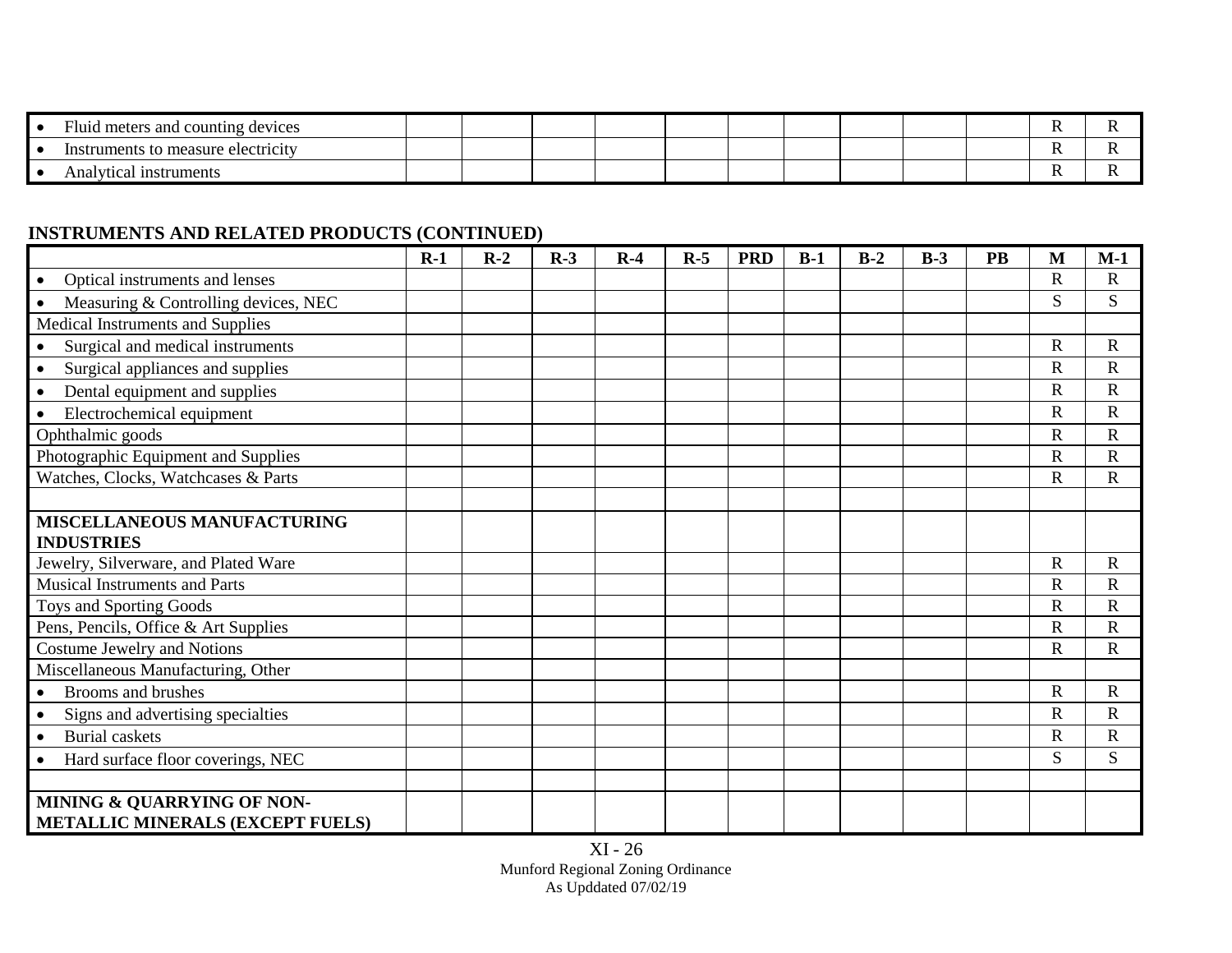| $\sqrt{ }$<br>t Broken Stone (including Rip-Rap)<br>rusned & |  |  |  |  |  |  |
|--------------------------------------------------------------|--|--|--|--|--|--|
| Quarrying                                                    |  |  |  |  |  |  |
| <b>Ouarrying</b><br>Sand and<br>l gravel                     |  |  |  |  |  |  |

### **MINING & QUARRYING OF NON-METALLIC MINERALS (CONTINUED)**

| <b>PRD</b><br>$B-1$ | $B-2$          | $B-3$ | <b>PB</b> | M           | $M-1$ |
|---------------------|----------------|-------|-----------|-------------|-------|
|                     |                |       |           |             |       |
|                     |                |       |           |             |       |
|                     |                |       |           |             |       |
|                     |                |       |           |             |       |
|                     | S              |       |           | R           |       |
|                     | S              |       |           | $\mathbf R$ |       |
|                     | ຕ<br><b>د،</b> |       |           | R           |       |
|                     | S              |       |           | R           |       |
|                     | $\mathbf{C}$   |       |           | R           |       |
|                     |                |       |           |             |       |

NEC Not Elsewhere Coded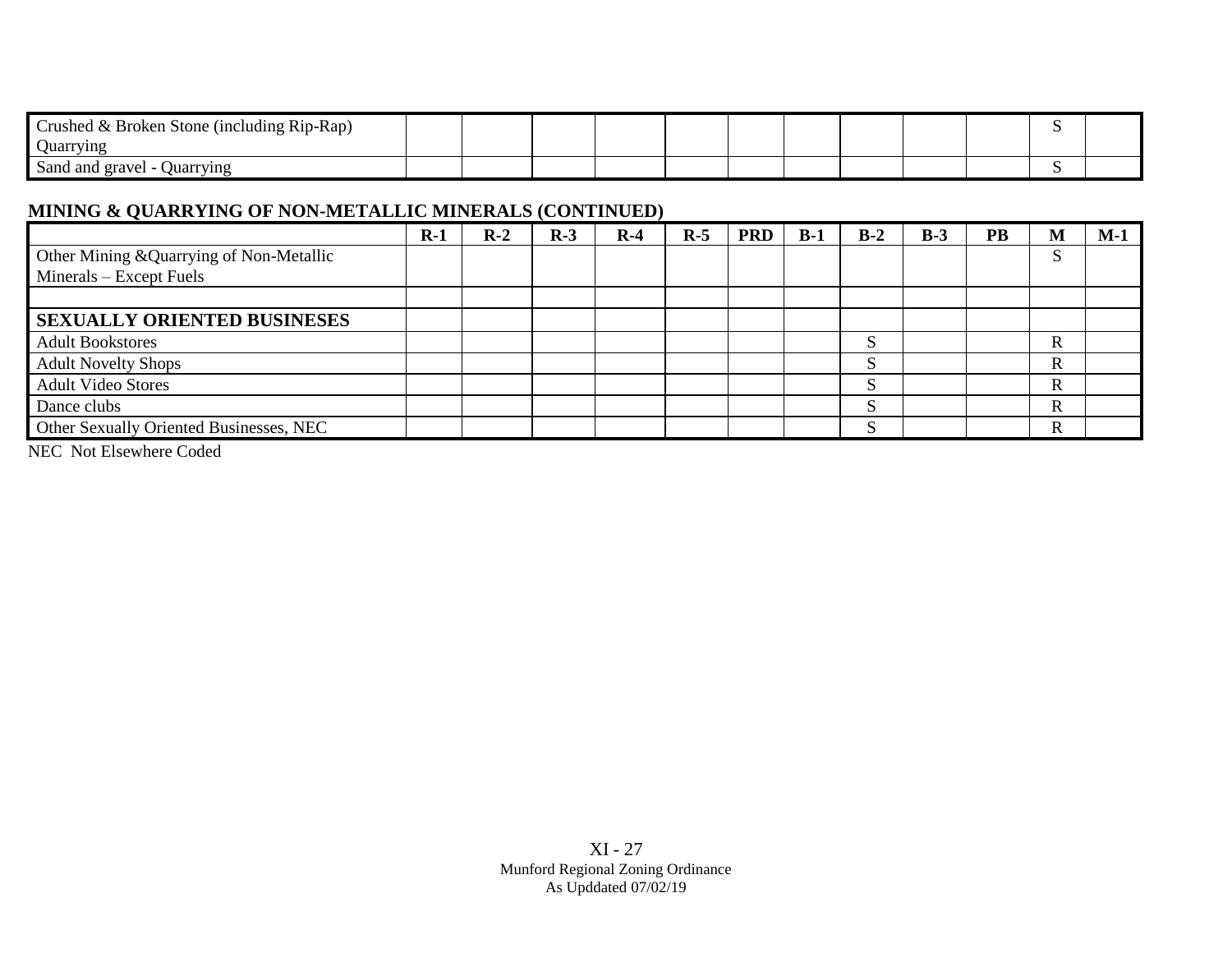#### **CHAPTER XI**

#### **EXCEPTIONS AND MODIFICATIONS**

#### **11.01 Lot of Record**

Where the owner of a lot consisting of one or more adjacent lots of record at the time of the adoption of this Ordinance, does not own sufficient land to enable him to conform to the yard or other requirements of this resolution, an application may be submitted to the Board of Zoning Appeals for a variance from the terms of this Ordinance in accordance with Section 13.03. Such a lot may be used as a building site, provided, however, that the yard and other requirements of the district are complied with as closely as is possible in the opinion of the Board of Zoning Appeals.

#### **11.02 Front Yards**

The front yard requirements of this Ordinance for residential lots shall not apply to any residential lot where the average depth of existing front yards on developed lots, located within one hundred (100) feet on each side of such lot and within the same block and zoning district and front on the same street as such lot, is less than the minimum required front yard shall be the average of the existing front yard depths on the developed lots; except that no residence shall have a front yard of less than ten (10) feet in depth.

#### **11.03 Height Regulations**

The height limitations contained in the district regulations do not apply to spires, antennas, water tanks, chimneys, or other appurtenances usually required above the roof level and not intended for human occupancy.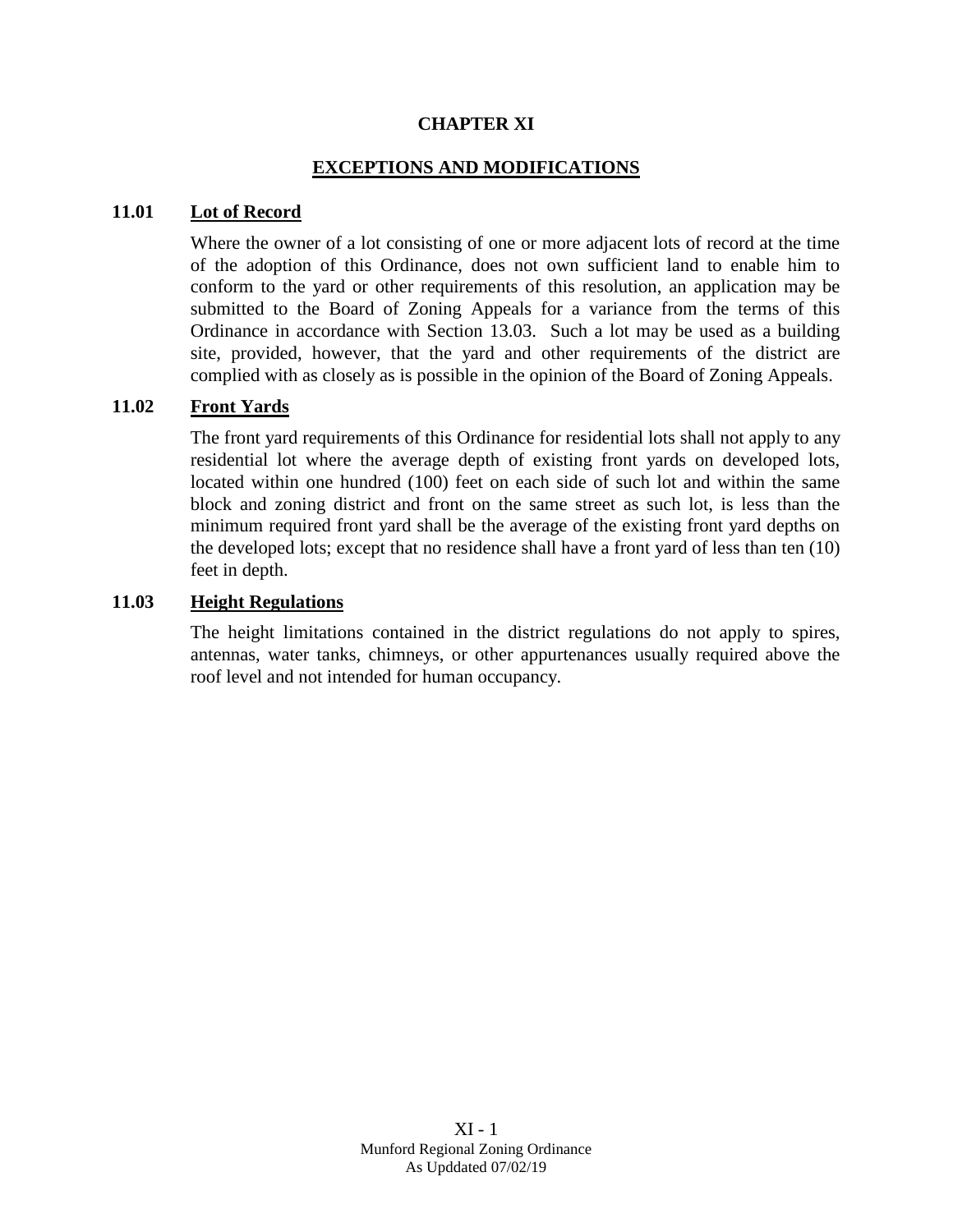#### **CHAPTER XII**

#### **ENFORCEMENT**

#### **12.01 Enforcing Officer**

The provisions of this Ordinance shall be administered and enforced by a Building Inspector, appointed by Munford Board of Mayor and Aldermen, who shall have the power to make inspections of buildings and/or premises necessary to carry out the duties in the enforcement of this Ordinance.

#### **12.02 Building Permits and Certificates of Occupancy**

- A. Zoning Compliance Permit Required It shall be unlawful to commence the excavation for the construction or placing of any building, including accessory buildings, or to commence the moving or alteration of any building, including accessory buildings, until the Building Inspector has issued a building permit for such work.
- B. Issuance of Building Permit In applying to the Building Inspector for a building permit, the applicant shall submit a dimensional sketch or a scale plan indicating the shape, size, height, and location on the lot of all buildings already on the lot. The applicant shall also state the existing and intended use of such buildings and supply such other information as any required by the Building Inspector for determining whether the provisions of the Ordinance are being observed. If the proposed excavation or construction as set forth in the application are in conformity with the provisions of this Ordinance and other Ordinance in the Munford Planning Region, Tipton County, Tennessee, then in force, the Building Inspector shall issue a building permit for such excavation or construction. If a building permit is refused, the Building Inspector shall state such refusal in writing with the cause. The issuance of a building permit shall in no case be construed as waiving any provision of this resolution. A building permit shall become void six (6) months from date of issuance unless substantial progress has been made by that date on the project described therein. No building permit shall be issued until the Building Inspector receives written approval of the proposed provisions for water supply and wastewater disposal for the proposed use from the Tipton County Health Department.
- C. Certificate of Occupancy No land or building or part thereof hereafter erected or altered in its use or structure shall be used until the Building Inspector shall have issued a certificate of occupancy stating that such land, building, or part thereof and the proposed use thereof are found to be in conformity with the provisions of this Ordinance. Within five (5) days after notification that a building or premises or part thereof is ready for occupancy or use, it shall be the duty of the Building Inspector to make a final inspection thereof and to issue a certificate of occupancy if the land, building or part thereof and the proposed use thereof are found to conform with the provisions of this

XII - 1 Munford Regional Zoning Ordinance As Upddated 07/02/19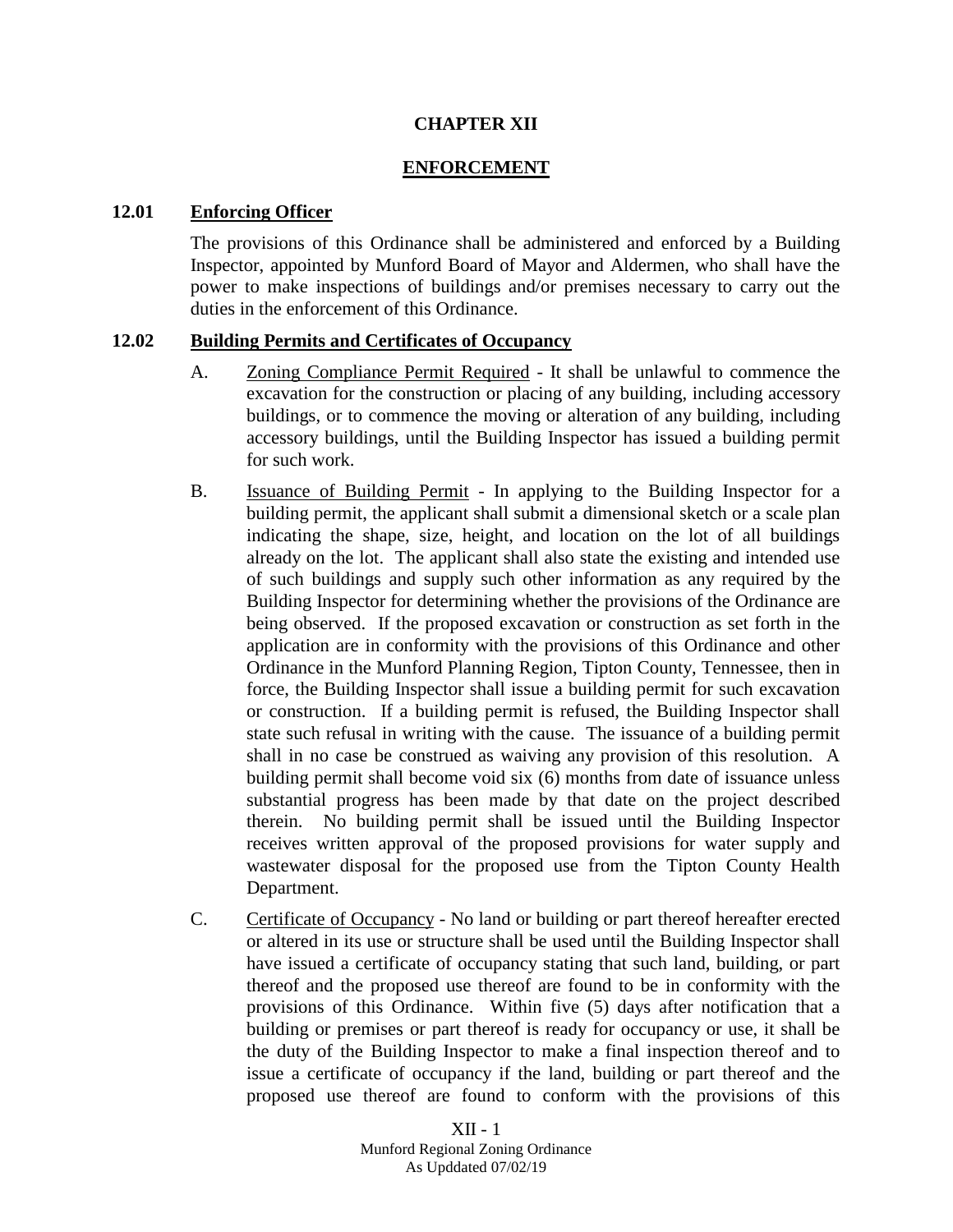Ordinance; or, if such certification is refused, to state such refusal in writing with the cause.

D. Records - A complete record of such application, sketches, and plans shall be maintained in the Office of the Building Inspector.

#### **12.03 Fees**

A building permit fee shall be charged for all building permits as established by the City of Munford Board of Mayor and Aldermen.

#### **12.04 Penalties**

Any person violating the provisions of this Ordinance shall be guilty of a misdemeanor. Each day such violation shall continue shall constitute a separate offense.

#### **12.05 Remedies**

In case any building or structure is erected, constructed, reconstructed, repaired, converted, or maintained; or any building, structure or land is used in the violation of this Ordinance, the Building Inspector or any other appropriate authority or any adjacent or neighboring property owner who would be damaged by such violation, in addition to other remedies, may institute injunction, mandamus, or other appropriate action in proceeding to prevent the occupancy of use of such building, structure or land.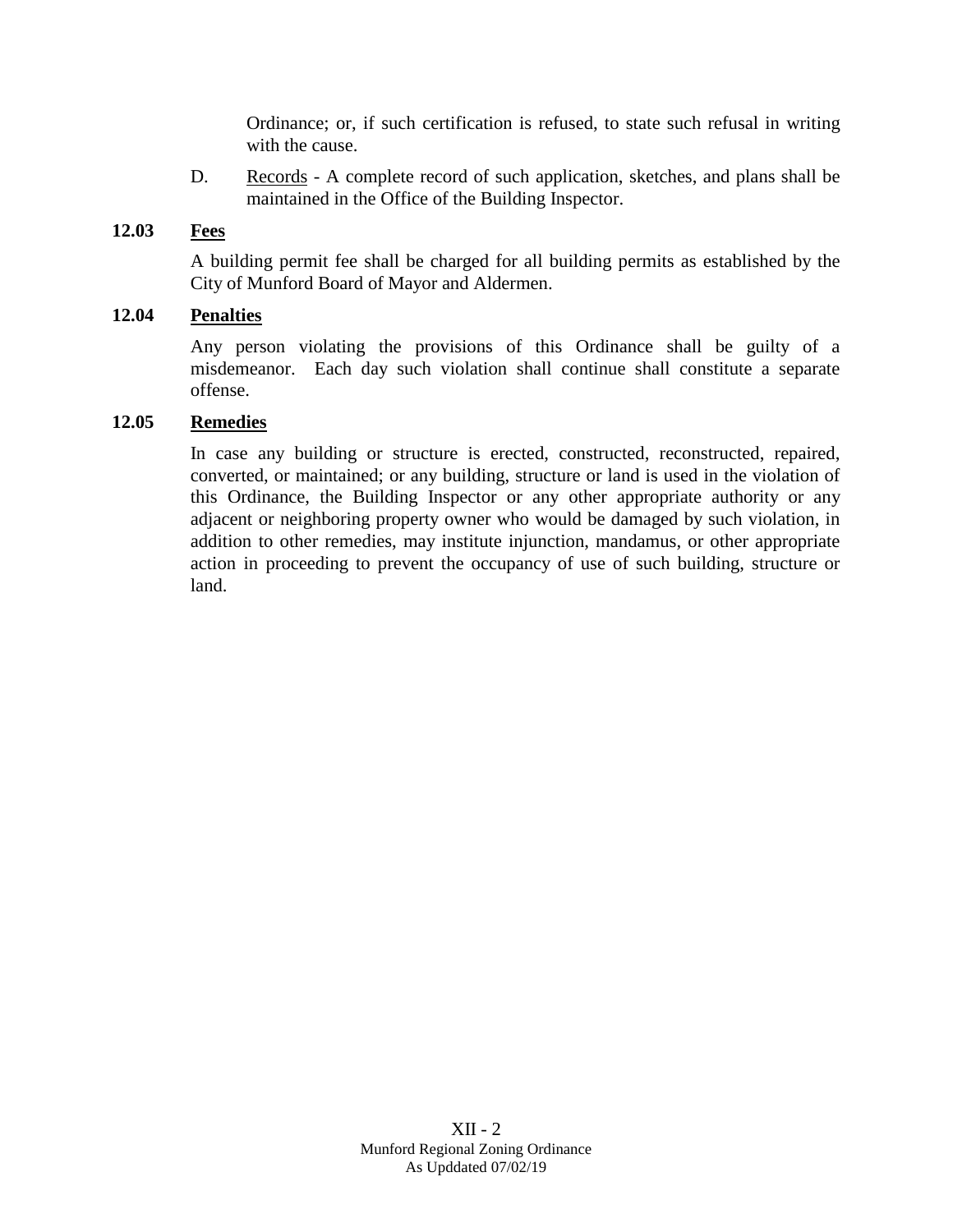#### **CHAPTER XIII**

#### **BOARD OF ZONING APPEALS**

#### **13.01 Creation and Appointment**

A Board of Zoning Appeals is hereby established in accordance with Section 13-7- 304, Tennessee Code Annotated. The Board of Zoning Appeals shall consist of five (5) members. They shall be appointed by the Mayor and Board of Aldermen of the City of Munford with the majority of the membership being residents of the Munford Planning Region. The members shall be appointed for three (3) years and so arranged that the term of one (1) member shall expire each year.

#### **13.02 Procedure**

Meetings of the Board of Zoning Appeals shall be held at the call of the Chairman and such other times as the Board shall determine. All meetings of the Board of Zoning Appeals shall be open to the public. The Board of Zoning Appeals shall adopt rules of procedure and shall keep records of applications and actions taken thereon, which shall be a public record.

#### **13.03 Appeals**

How Taken - An appeal to the Board of Zoning Appeals may be taken by any person, firm, or corporation aggrieved, or by an governmental officer, department, or bureau affected by an decision of the Building Inspector based in whole or in part upon the provisions of this Ordinance. Such appeal shall be taken by filing with the Board of Zoning Appeals a notice of appeal, specifying the grounds thereof. In all cases where an appeal is made by a property owner or another interested party, a fee of twenty-five (\$25.00) dollars for the cost of publishing a notice such hearings shall be paid by the appellant. The Building Inspector shall transmit to the Board of Zoning Appeals all papers constituting the record upon which the appeal action was taken. The Board of Zoning Appeals shall fix a reasonable time for the hearing of the appeal, give public notice thereof, as well as due notice to parties in interest and decide the same within a reasonable time which shall not be more than fifteen days from the date of the hearing. At the hearing, any person or party may appear and be heard in person or by agent or by attorney.

#### **13.04 Powers**

The Board of Zoning Appeals shall have the following powers:

A. Administrative Review - To hear and decide appeals where it is alleged by the applicant that there is error in any order, requirement, permit, decision, determination, or refusal made by the Building Inspector or other administrative official in the carrying out or enforcement of any provisions of this Ordinance.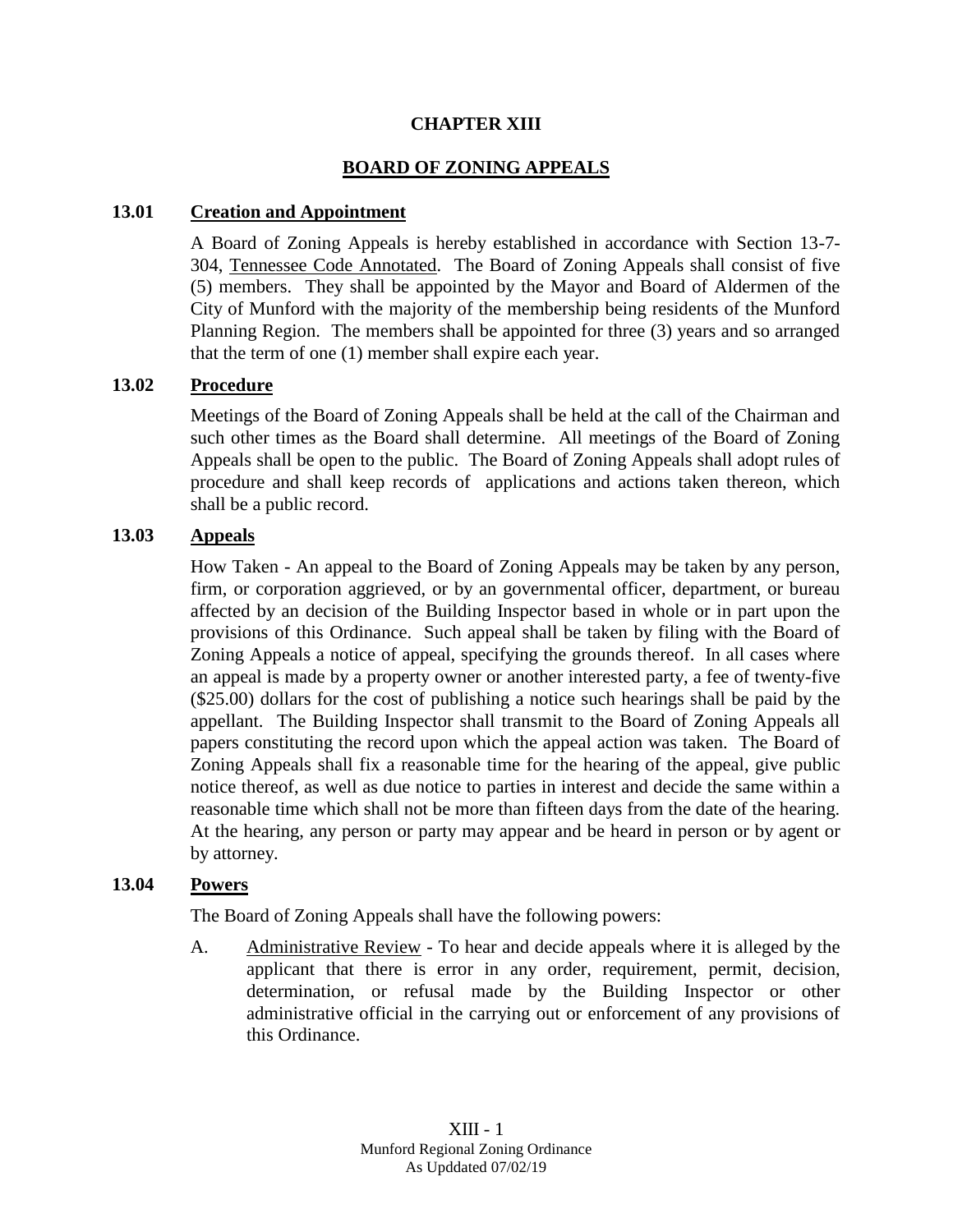- B. Uses Permitted on Appeal
	- 1. To hear and decide applications for uses permitted on appeal as specified in this Ordinance.
	- 2. Prior to the establishment of any use permitted on appeal of the Board of Zoning Appeals, the applicant shall submit a site plan in accordance with Section 3.13 of this Ordinance showing the development concept for the tract to the Board of Zoning Appeals.
	- 3. The Board of Zoning Appeals shall review and approve and/or disapprove the requested use within thirty (30) days of submission to the Board unless the applicant allows additional time for action. The granting of a use an appeal in no way is approving a submitted site plan. All site plans for any development must be approved by the Munford Planning Commission.
- C. Variances To hear and decide applications for variance from the terms of this Ordinance, but only where, by reason of exceptional narrowness, shallowness, or shape of a specific piece of property which at the time of the adoption of this Ordinance was a lot of record; or where by reason of exceptional topographic conditions or other extraordinary or exceptional situations or conditions of a piece of property the strict application of the provisions of this Ordinance would result in exceptional practical difficulties to or exceptional undue hardship upon the owner of such property, provided that such relief may be granted without detriment to the public good and the intent and purpose of this Ordinance. Financial disadvantage to the property owner is no proof of hardship, within the purpose of zoning. In granting a variance, the Board may attach thereto such conditions regarding the location, character, and other features of the proposed building, structure, or use as it may deem advisable in furtherance of this Ordinance. Before a variance is granted, it shall be shown that circumstances are attached to the property which do not generally apply to other property in the neighborhood.

The Board shall not grant a variance unless it makes findings based upon evidence presented to it as follows:

- 1. The particular physical surroundings, shape, or topographic conditions of the specific property involved would result in a particular hardship upon the owner as distinguished from a mere inconvenience, if the strict application of this Ordinance were carried out.
- 2. The conditions upon which the petition for variance is based would not be applicable, generally, to other property within the same district.
- 3. The variance will not authorize activities in a zoning district other than those permitted by this Ordinance.
- 4. Financial returns alone shall not be considered basis for granting a variance.

XIII - 2 Munford Regional Zoning Ordinance As Upddated 07/02/19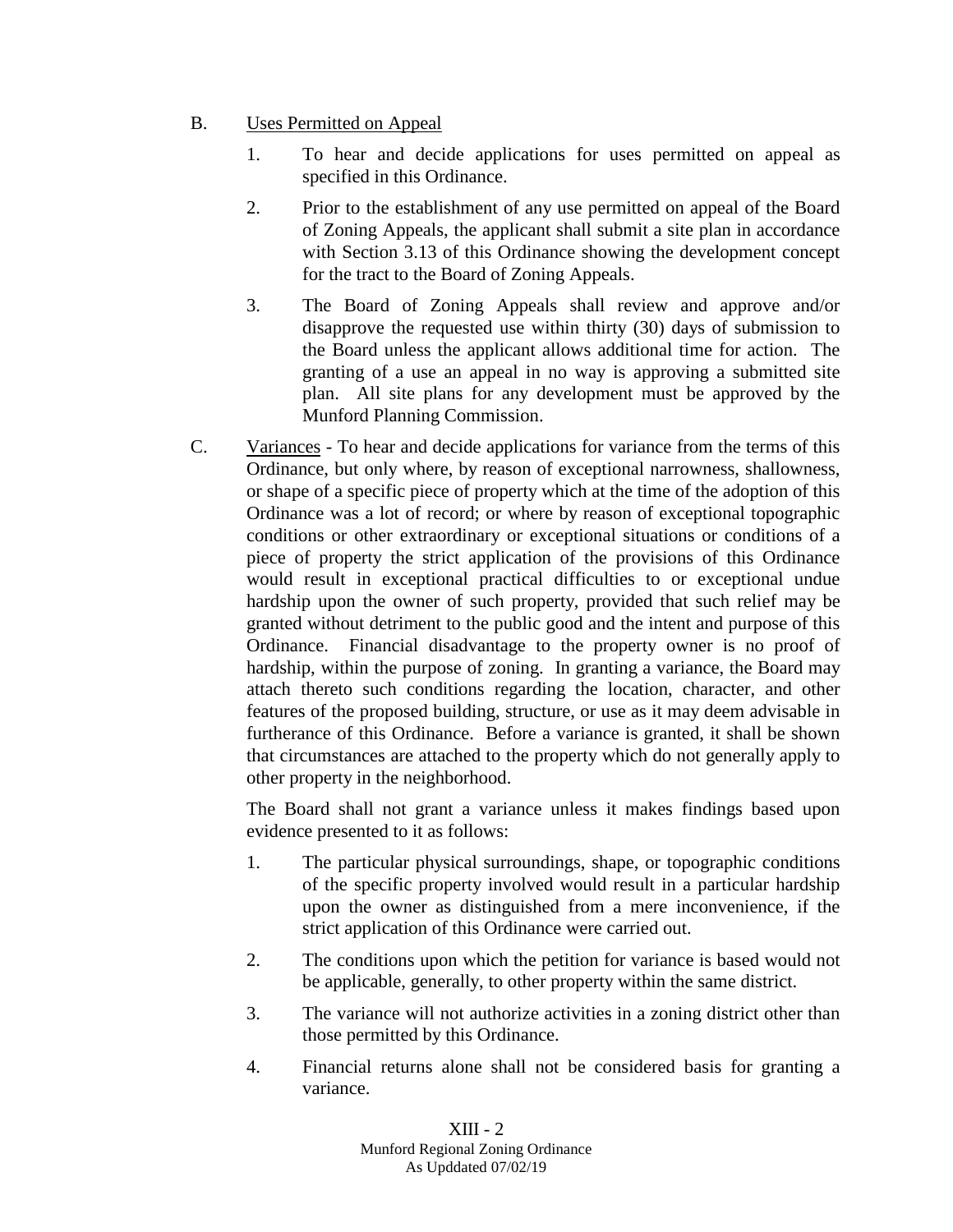- 5. The alleged difficulty or hardships has not been created by any person having an interest in the property after the effective date of this Ordinance.
- 6. That granting the variance requested will not confer on this applicant any special privilege that is denied by this Ordinance to other lands, structures, or building in the same district.
- 7. The variance is the minimum variance that will make possible the reasonable use of the land, building, or structure.
- 8. The granting of the variance will not be detrimental to the public welfare or injurious to other property or improvements in the area in which property is located.
- 9. The proposed variance will not impair an adequate supply of light and air to adjacent property, substantially increase the congestion in the public streets, increase the danger of fire, endanger the public safety, or substantially diminish or impair property values with the area.
- 10. The variance is not based on the fact of nonconforming use of neighboring lands, structures or buildings in the same district.
- 11. Under no circumstances shall the Board of Appeals grant a variance to allow a use not permissible under the terms of this Ordinance in the district involved, or any use expressly or by implication prohibited by the terms of this Ordinance in said district.
- B. Map Boundaries To hear and decide appeals involving the interpretation of the location of district boundaries shown on the Official Zoning Map.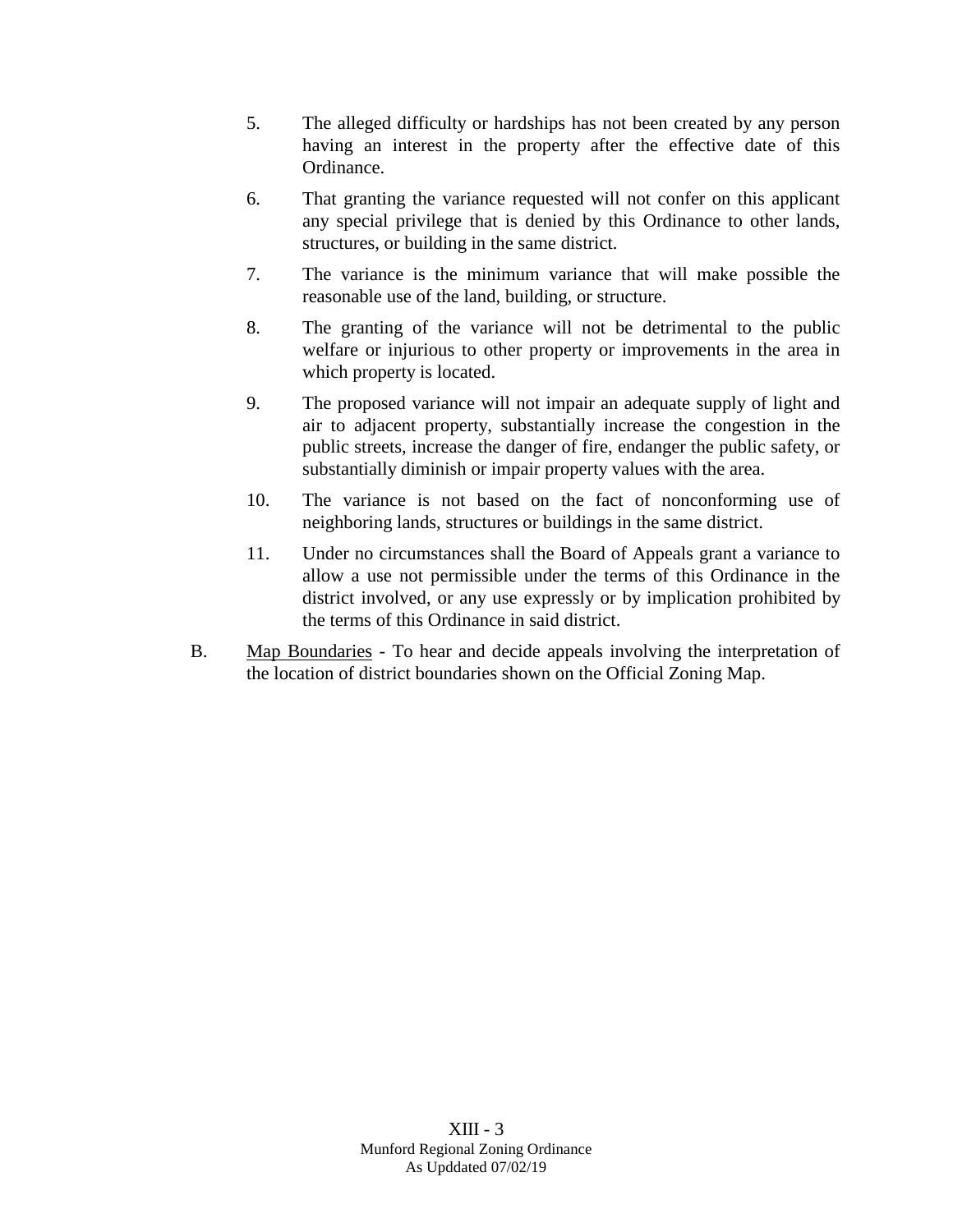# **CHAPTER XIV AMENDMENT**

#### **14.01 Zoning Amendment Petition**

The Mayor and Board of Aldermen may amend the regulations, restrictions, boundaries or any provision of this Ordinance. Any member of the Board of Mayor and Aldermen may introduce such amendment, or a member of the Planning Commission or any other person may present a petition requesting an amendment or amendments to this Ordinance. In all cases where a petition is made by a property owner or other interested party, a fee as established by the Munford Municipal-Regional Planning Commission for the cost of publishing a notice of such hearings shall be paid by the petitioner.

#### **14.02 Planning Commission Review**

No such amendment shall become effective unless the same be first submitted for approval, disapproval, or suggestions to the Munford Municipal-Regional Planning Commission. If the Munford Municipal-Regional Planning Commission, within thirty (30) days after such submission, disapproves, it shall require the favorable vote of a majority of the entire membership of the Mayor and Board of Aldermen to become effective. If the Munford Municipal-Regional Planning Commission neither approves or disapproves such proposed amendment within thirty (30) days after such submission, the absence of action shall be considered as approval of the proposed amendment.

### **14.03 Effect of Denial of Application**

Whenever an application for an amendment to the text of this Ordinance or for a change in the zoning classification of any property is denied, the application for such amendment shall not be eligible for reconsideration for six (6) months following such denial, except in the following cases:

- A. Upon introduction by the Board of Mayor and Aldermen or Planning Commission.
- B. When the new application, although involving any or a portion of the same property, is for a different zoning district than that for which the original application was made.
- C. When the previous application was denied for the reason that the proposed zoning would not conform with the general plan and the general plan has subsequently been amended in a manner which will allow the proposed zoning.

#### **14.04 Public Hearing on Proposed Amendment**

Upon the introduction of an amendment to this Ordinance and upon the receipt of a petition to amend this Ordinance, the Mayor and Board of Aldermen shall publish a notice of such Ordinance request for an amendment together with the notice of time set for hearing by the Mayor and Board of Aldermen on the request change. Said notice shall be published in some newspaper of general circulation in Tipton County,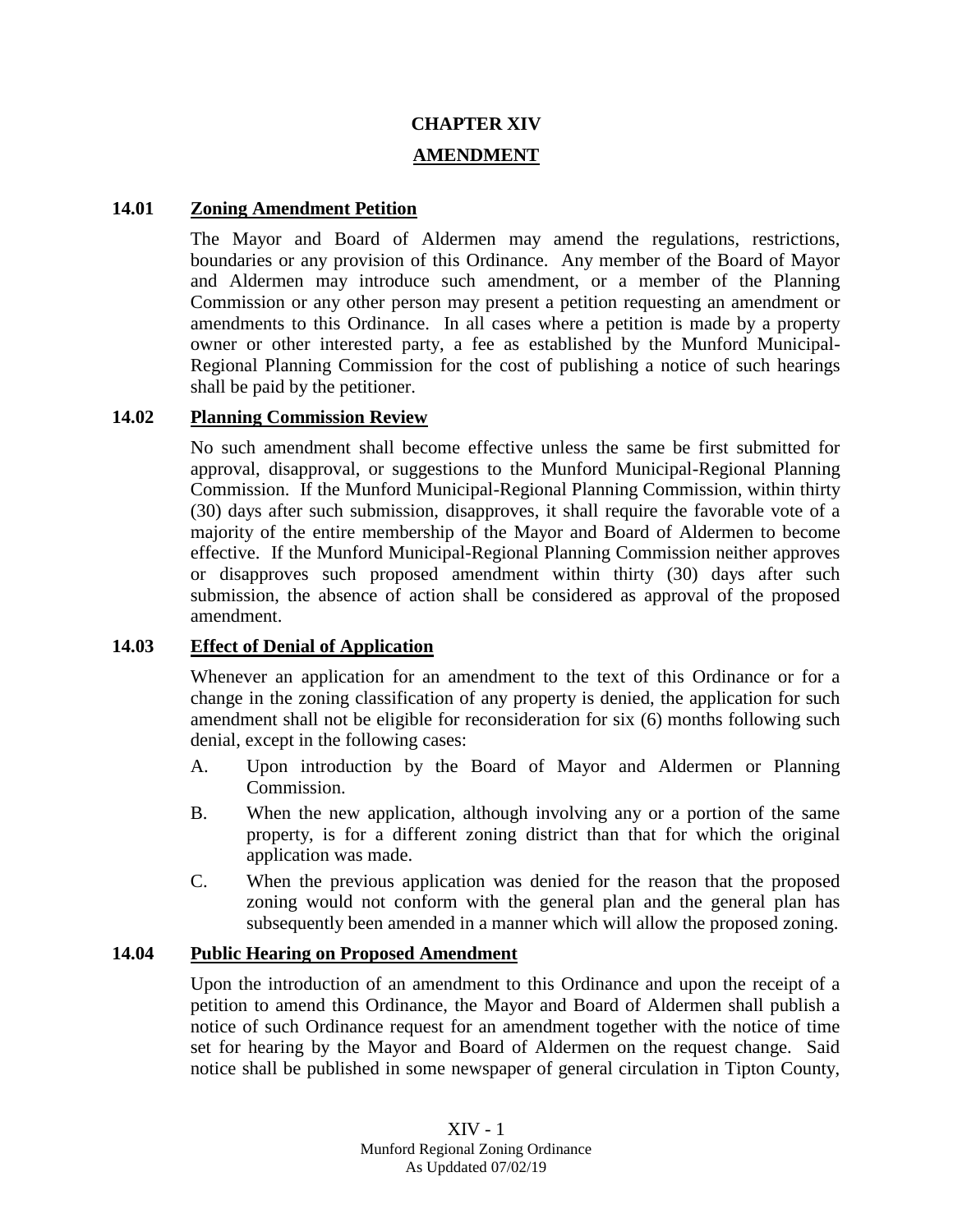Tennessee. Said hearing by the Mayor and Board of Aldermen shall take place not sooner than fifteen (15) days after the date of publication of such notice.

> XIV - 2 Munford Regional Zoning Ordinance As Upddated 07/02/19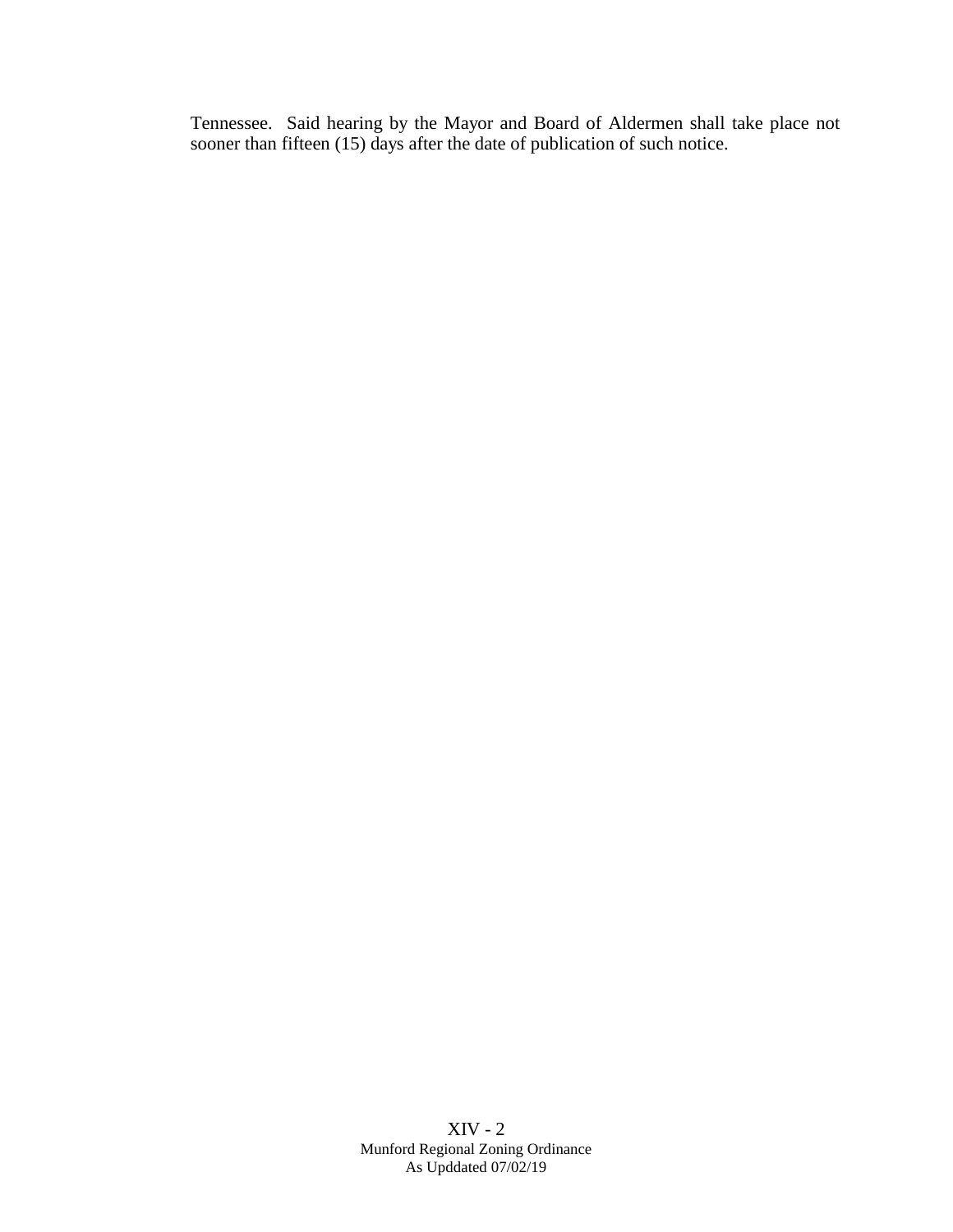### **CHAPTER XV**

## **LEGAL STATUS PROVISIONS**

### **15.01 Conflict with Other Ordinances**

In case of conflict between this Ordinance or any part thereof, and the whole or part of any existing or future Ordinance of the Munford Planning Region, the most restrictive shall in all cases apply.

### **15.02 Validity**

If any section, clause, provision, or portion of this Ordinance shall be held to be invalid or unconstitutional by any court or competent jurisdiction, such holding shall not affect any other section, clause, provision, or portion of this Ordinance which is not itself invalid or unconstitutional.

### **15.03 Effective Date**

This Ordinance shall take effect and be in force immediately after its passage and publication, the public welfare demanding it.

Approved and Certified by the Planning Commission.

Attest:

\_\_\_\_\_\_\_\_\_\_\_\_\_\_\_\_\_\_\_\_\_\_\_\_\_\_\_\_ Secretary of Planning Commission

Date of Public Hearing

\_\_\_\_\_\_\_\_\_\_\_\_\_\_\_\_\_\_\_\_\_\_\_\_\_\_\_\_

\_\_\_\_\_\_\_\_\_\_\_\_\_\_\_\_\_\_\_\_\_\_\_\_\_\_\_\_

Mayor

Attest:

City Recorder

Passed First Reading \_\_\_\_\_\_\_\_\_\_\_\_\_\_\_

Passed Second Reading \_\_\_\_\_\_\_\_\_\_\_\_\_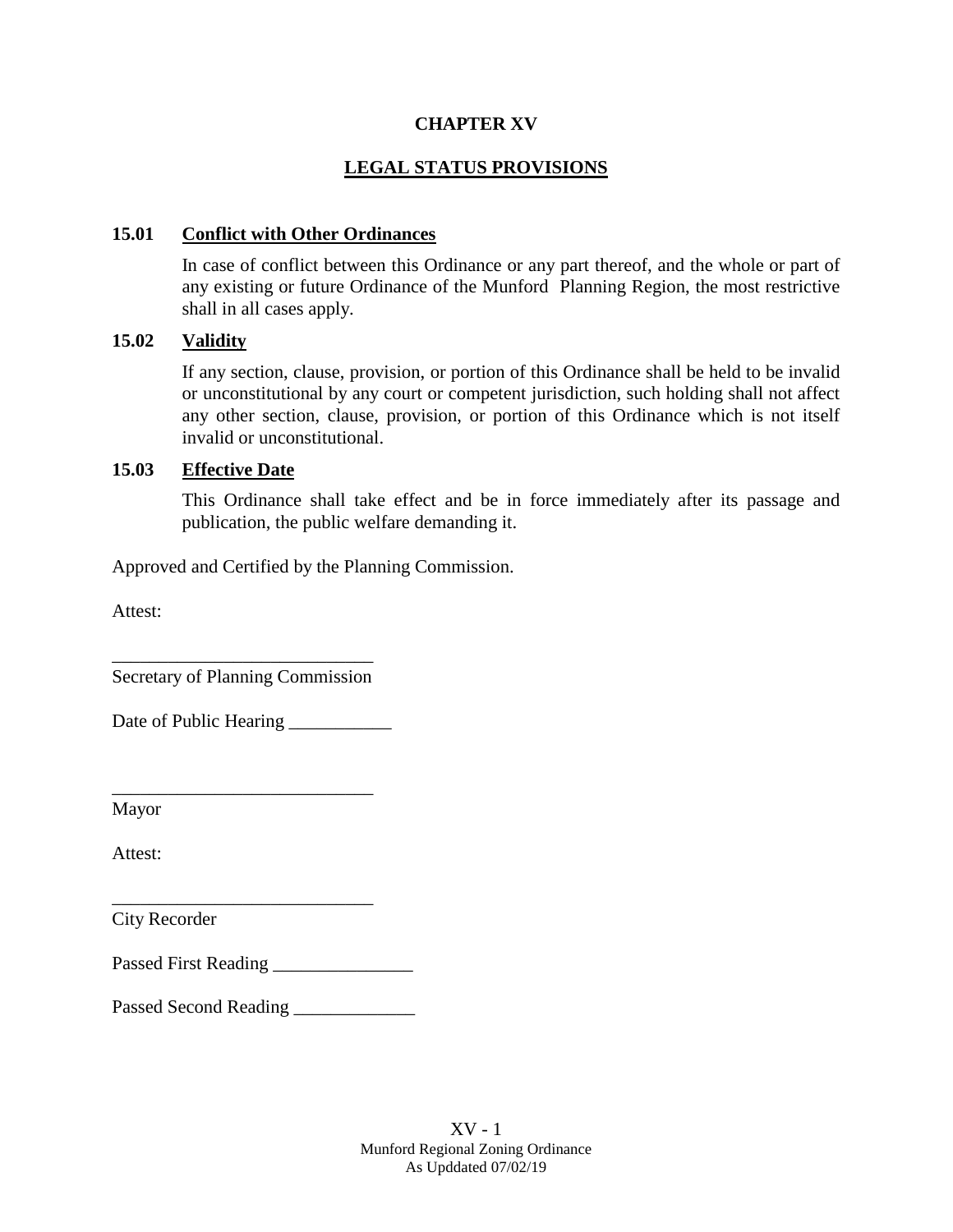## **PETITION FOR CHANGE OR RELIEF UNDER THE MUNFORD REGIONAL ZONING ORDINANCE OR MAP**

| 1. |                                                               | <b>Applicant</b>          | Name<br><u> Alexandria de la contrada de la contrada de la contrada de la contrada de la contrada de la contrada de la c</u> |  |  |  |  |  |  |  |  |  |
|----|---------------------------------------------------------------|---------------------------|------------------------------------------------------------------------------------------------------------------------------|--|--|--|--|--|--|--|--|--|
| 2. | Owner                                                         |                           | Name                                                                                                                         |  |  |  |  |  |  |  |  |  |
| 3. |                                                               | <b>Nature of Petition</b> | Ordinance Amendment ________ Ordinance Interpretation __________                                                             |  |  |  |  |  |  |  |  |  |
| 3. |                                                               |                           | If requesting a Rezoning fill out the following section:                                                                     |  |  |  |  |  |  |  |  |  |
|    | a.                                                            | <b>Street Address:</b>    | <u> 2002 - Jan James James Barnett, fransk politik (d. 1882)</u>                                                             |  |  |  |  |  |  |  |  |  |
|    | $\mathbf b$ .                                                 |                           |                                                                                                                              |  |  |  |  |  |  |  |  |  |
|    | $C_{\bullet}$                                                 | <b>Vicinity Roads</b>     |                                                                                                                              |  |  |  |  |  |  |  |  |  |
|    | d.                                                            |                           |                                                                                                                              |  |  |  |  |  |  |  |  |  |
|    | e.                                                            |                           |                                                                                                                              |  |  |  |  |  |  |  |  |  |
|    | f.                                                            |                           | <b>Available Utilities</b><br>Water (yes) $(no)$ , Sewer (yes) $(no)$ , Electric (yes) $(no)$                                |  |  |  |  |  |  |  |  |  |
|    | g.                                                            |                           | Attach Map of affected property                                                                                              |  |  |  |  |  |  |  |  |  |
| 4. | If requesting a Use on Appeal fill out the following section: |                           |                                                                                                                              |  |  |  |  |  |  |  |  |  |
|    | a.                                                            |                           |                                                                                                                              |  |  |  |  |  |  |  |  |  |
|    | $\mathbf b$ .                                                 |                           |                                                                                                                              |  |  |  |  |  |  |  |  |  |
|    | c.                                                            |                           |                                                                                                                              |  |  |  |  |  |  |  |  |  |
|    | d.                                                            |                           | Attach Site Plan of existing or proposed structure for the use on appeal                                                     |  |  |  |  |  |  |  |  |  |
| 5. |                                                               |                           | Any other request fill out the following section:                                                                            |  |  |  |  |  |  |  |  |  |
|    | a.                                                            |                           | Present Zoning:                                                                                                              |  |  |  |  |  |  |  |  |  |
|    | $\mathbf b$ .                                                 |                           |                                                                                                                              |  |  |  |  |  |  |  |  |  |
|    |                                                               |                           |                                                                                                                              |  |  |  |  |  |  |  |  |  |

I hereby certify that the statements made herein by me and the maps other accompanying data submitted herewith are true and correct. I will be responsible for the cost of publishing and filing this application.

Signature of Applicant

\_\_\_\_\_\_\_\_\_\_\_\_\_\_\_\_\_\_\_\_\_\_\_\_\_\_\_\_\_\_\_\_\_\_\_\_\_\_

Appendix - Munford Regional Zoning Ordinance As Upddated 07/02/19 1